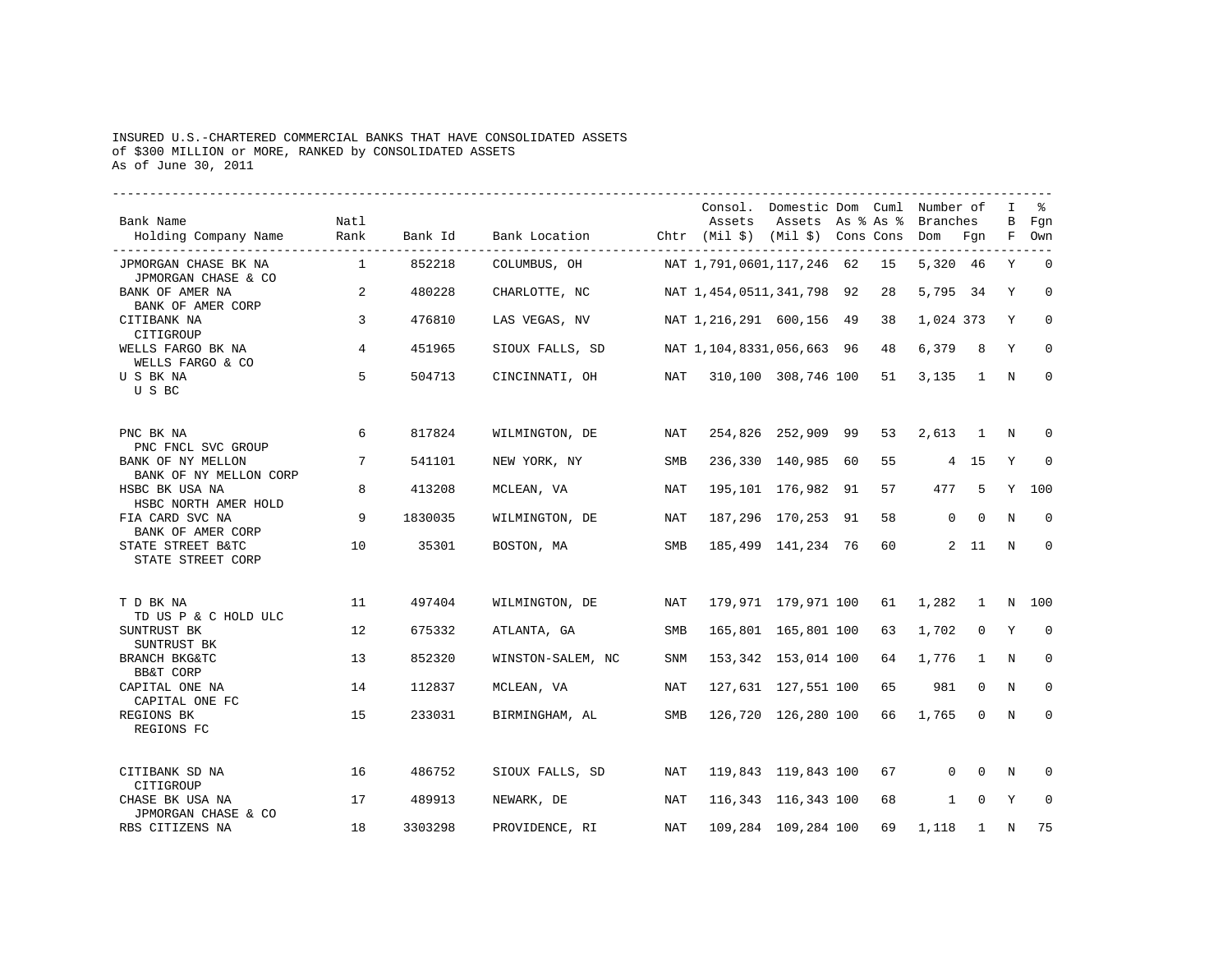| CITIZENS FNCL GROUP<br>FIFTH THIRD BK<br>FIFTH THIRD BC             | 19 | 723112  | CINCINNATI, OH     | <b>SMB</b> | 108,668 | 108,517 100 | 70 | 1,372        | 1            | N           | 0           |
|---------------------------------------------------------------------|----|---------|--------------------|------------|---------|-------------|----|--------------|--------------|-------------|-------------|
| GOLDMAN SACHS BK USA<br>GOLDMAN SACHS GROUP THE                     | 20 | 2182786 | NEW YORK, NY       | SMB        | 88,832  | 88,831 100  | 71 | 3            | $\mathbf 0$  | $\mathbf N$ | $\mathbf 0$ |
| KEYBANK NA<br>KEYCORP                                               | 21 | 280110  | CLEVELAND, OH      | NAT        | 85,930  | 84,740 99   | 72 | 1,067        | 1            | N           | $\Omega$    |
| NORTHERN TC<br>NORTHERN TR CORP                                     | 22 | 210434  | CHICAGO, IL        | SMB        | 84,416  | 55,453 66   | 72 | 15           | 4            | Υ           | $\mathbf 0$ |
| UNION BK NA<br>UNIONBANCAL CORP                                     | 23 | 212465  | SAN FRANCISCO, CA  | <b>NAT</b> | 79,615  | 78,674 99   | 73 | 409          | $\mathbf{1}$ | Y           | 100         |
| ALLY BK<br>ALLY FNCL                                                | 24 | 3284070 | MIDVALE, UT        | SNM        | 77,424  | 77,424 100  | 74 | 0            | $\Omega$     | N           | $\Omega$    |
| MANUFACTURERS & TRADERS TC<br>M&T BK CORP                           | 25 | 501105  | BUFFALO, NY        | SMB        | 76,465  | 76,465 100  | 74 | 823          | 2            | Y           | $\mathbf 0$ |
| CAPITAL ONE BK USA NA                                               | 26 | 2253891 | GLEN ALLEN, VA     | NAT        | 70,507  | 66,650 95   | 75 | $\Omega$     | $\mathbf{1}$ | N           | 0           |
| CAPITAL ONE FC<br>MORGAN STANLEY BK NA                              | 27 | 1456501 | SALT LAKE CITY, UT | NAT        | 69,860  | 69,860 100  | 76 | $\mathbf{0}$ | $\mathbf 0$  | N           | 22          |
| MORGAN STANLEY                                                      |    |         |                    |            |         |             |    |              |              |             |             |
| DISCOVER BK<br>DISCOVER FS                                          | 28 | 30810   | GREENWOOD, DE      | SNM        | 62,916  | 62,916 100  | 76 | $\mathbf 0$  | $\Omega$     | N           | $\mathbf 0$ |
| COMPASS BK<br>BBVA USA BSHRS                                        | 29 | 697633  | BIRMINGHAM, AL     | SMB        | 62,656  | 62,656 100  | 77 | 724          | $\mathbf 0$  | N           | 100         |
| BANK OF THE WEST<br><b>BANCWEST CORP</b>                            | 30 | 804963  | SAN FRANCISCO, CA  | <b>SNM</b> | 59,517  | 59,517 100  | 77 | 665          | $\Omega$     | Υ           | 10          |
| COMERICA BK<br>COMERICA                                             | 31 | 60143   | DALLAS, TX         | SMB        | 54,071  | 53,131 98   | 78 | 443          | 1            | N           | 0           |
| HUNTINGTON NB<br>HUNTINGTON BSHRS                                   | 32 | 12311   | COLUMBUS, OH       | <b>NAT</b> | 52,800  | 52,800 100  | 78 | 698          | $\Omega$     | $\mathbf N$ | $\Omega$    |
| HARRIS NA<br>HARRIS FC                                              | 33 | 75633   | CHICAGO, IL        | NAT        | 51,859  | 51,824 100  | 79 | 344          | 0            | N           | 100         |
| DEUTSCHE BK TC AMERICAS<br>TAUNUS CORP                              | 34 | 214807  | NEW YORK, NY       | SMB        | 47,446  | 43,259 91   | 79 | 1            | 2            | Y           | 100         |
| M&I MARSHALL & ILSLEY BK<br>MARSHALL & ILSLEY CORP                  | 35 | 983448  | MILWAUKEE, WI      | <b>SMB</b> | 44,975  | 44,975 100  | 79 | 380          | $\Omega$     | N           | $\Omega$    |
| FIRST NIAGARA BK NA<br>FIRST NIAGARA FNCL GROUP                     | 36 | 517900  | BUFFALO, NY        | NAT        | 30,805  | 30,805 100  | 80 | 349          | 0            | N           | 0           |
| SYNOVUS BK<br>SYNOVUS FC                                            | 37 | 395238  | COLUMBUS, GA       | <b>SNM</b> | 27,908  | 27,908 100  | 80 | 329          | 1            | N           | 0           |
| RBC BK USA                                                          | 38 | 1494240 | RALEIGH, NC        | SMB        | 27,286  | 27,286 100  | 80 | 423          | 1            | $\mathbf N$ | 100         |
| RBC USA HOLDCO CORP<br>WELLS FARGO BK S CENT NA<br>WELLS FARGO & CO | 39 | 2362458 | HOUSTON, TX        | NAT        | 25,710  | 25,710 100  | 80 | $\Omega$     | $\Omega$     | N           | 0           |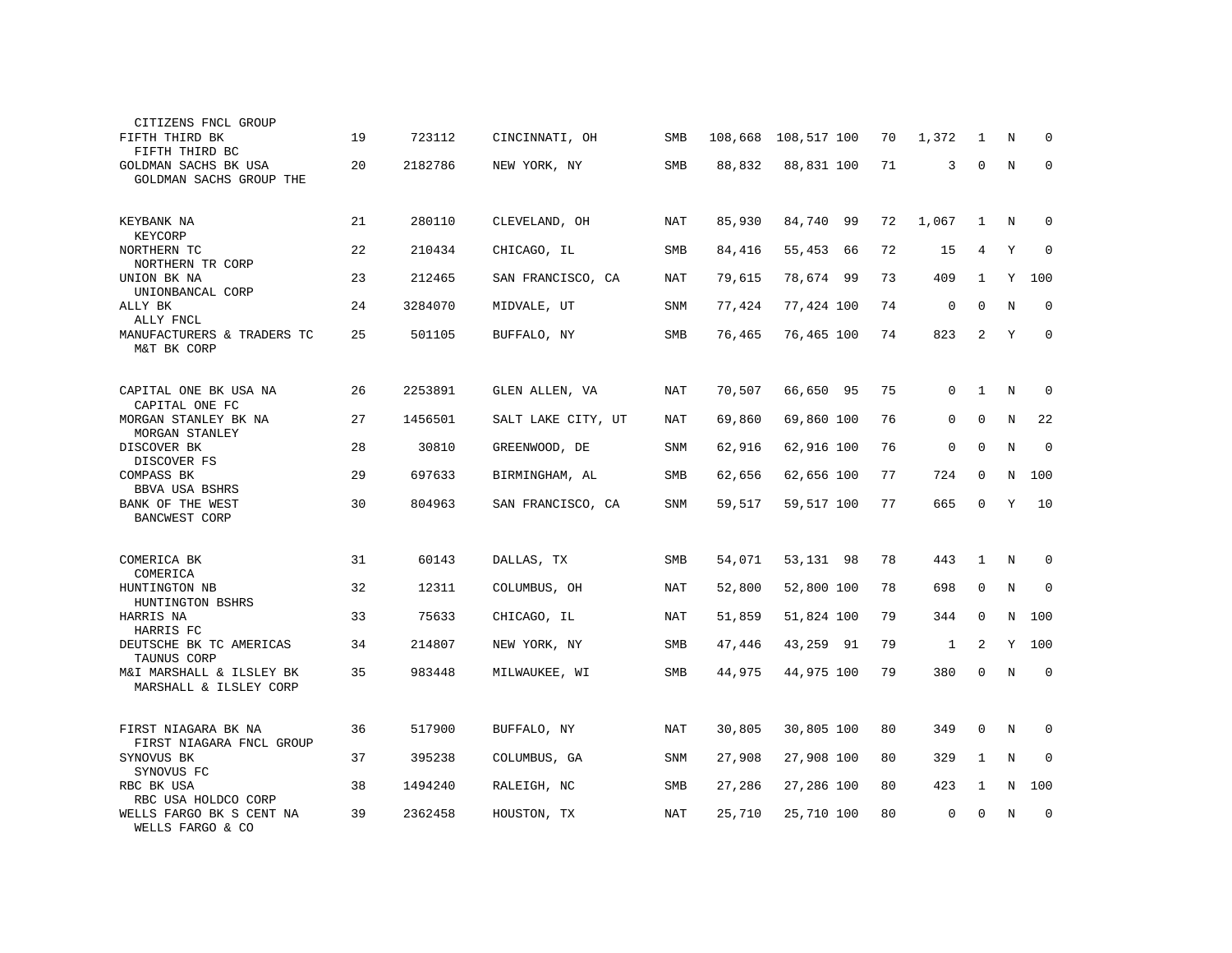| JPMORGAN B&TC NA<br>JPMORGAN CHASE & CO                      | 40 | 3812165 | SAN FRANCISCO, CA  | NAT        | 25,003 | 25,003 100 | 81 | 1            | $\Omega$     | N           | $\Omega$    |
|--------------------------------------------------------------|----|---------|--------------------|------------|--------|------------|----|--------------|--------------|-------------|-------------|
| FIRST TN BK NA                                               | 41 | 485559  | MEMPHIS, TN        | NAT        | 24,832 | 24,832 100 | 81 | 183          | $\Omega$     | Y           | $\Omega$    |
| FIRST HORIZON NAT CORP<br>BOKF NA<br>BOK FC                  | 42 | 339858  | TULSA, OK          | NAT        | 24,055 | 24,055 100 | 81 | 179          | $\mathbf 0$  | Y           | $\mathbf 0$ |
| FIRST REPUBLIC BK                                            | 43 | 4114567 | SAN FRANCISCO, CA  | <b>SNM</b> | 23,798 | 23,798 100 | 81 | 58           | $\mathbf 0$  | N           | $\mathbf 0$ |
| CITY NB                                                      | 44 | 63069   | LOS ANGELES, CA    | NAT        | 22,148 | 22,148 100 | 81 | 76           | 0            | N           | 0           |
| CITY NAT CORP<br>EAST WEST BK<br>EAST W BC                   | 45 | 197478  | PASADENA, CA       | SMB        | 21,862 | 20,591 94  | 82 | 129          | $\mathbf{1}$ | N           | $\mathbf 0$ |
| ASSOCIATED BK NA                                             | 46 | 917742  | GREEN BAY, WI      | NAT        | 21,813 | 21,813 100 | 82 | 279          | $\mathbf{1}$ | N           | 0           |
| ASSOCIATED BANC CORP<br>FIRST-CITIZENS B&TC                  | 47 | 491224  | RALEIGH, NC        | <b>SNM</b> | 20,797 | 20,797 100 | 82 | 437          | $\mathbf 0$  | $\mathbf N$ | $\mathbf 0$ |
| FIRST CITIZENS BSHRS<br>COMMERCE BK<br><b>COMMERCE BSHRS</b> | 48 | 601050  | KANSAS CITY, MO    | SMB        | 19,413 | 19,413 100 | 82 | 200          | $\mathbf 0$  | N           | 0           |
| TCF NB<br>TCF FC                                             | 49 | 266271  | SIOUX FALLS, SD    | <b>NAT</b> | 18,735 | 18,735 100 | 82 | 441          | $\mathbf 0$  | N           | $\mathbf 0$ |
| FROST NB<br><b>CULLEN/FROST BKR</b>                          | 50 | 682563  | SAN ANTONIO, TX    | <b>NAT</b> | 18,521 | 18,521 100 | 83 | 129          | $\Omega$     | $_{\rm N}$  | $\Omega$    |
| SILICON VALLEY BK<br>SVB FNCL GRP                            | 51 | 802866  | SANTA CLARA, CA    | <b>SMB</b> | 18,227 | 18,227 100 | 83 | 3            | $\Omega$     | N           | $\Omega$    |
| WELLS FARGO BK NW NA<br>WELLS FARGO & CO                     | 52 | 688079  | OGDEN, UT          | NAT        | 18,058 | 18,058 100 | 83 | $\mathbf{0}$ | $\mathbf 0$  | N           | 0           |
| BANK OF AMERICA RI NA<br>BANK OF AMER CORP                   | 53 | 3344611 | PROVIDENCE, RI     | NAT        | 17,809 | 17,809 100 | 83 | $\mathbf{0}$ | $\Omega$     | N           | 0           |
| WEBSTER BK NA<br>WEBSTER FNCL CORP                           | 54 | 761806  | WATERBURY, CT      | NAT        | 17,770 | 17,770 100 | 83 | 175          | $\Omega$     | Y           | $\Omega$    |
| METLIFE BK NA<br>METLIFE                                     | 55 | 2777650 | BRIDGEWATER, NJ    | NAT        | 16,491 | 16,491 100 | 83 | $\mathbf{1}$ | $\mathbf 0$  | N           | 0           |
| ZIONS FIRST NB<br>ZIONS BC                                   | 56 | 276579  | SALT LAKE CITY, UT | NAT        | 16,343 | 16,343 100 | 83 | 132          | $\mathbf 0$  | N           | 0           |
| BANK OF AMER CA NA<br>BANK OF AMER CORP                      | 57 | 1443266 | SAN FRANCISCO, CA  | NAT        | 15,978 | 15,978 100 | 84 | $\mathbf 0$  | $\mathbf 0$  | N           | 0           |
| FIRST HAWAIIAN BK<br>BANCWEST CORP                           | 58 | 980661  | HONOLULU, HI       | SNM        | 14,797 | 14,223 96  | 84 | 62           | $\mathbf 0$  | Y           | 10          |
| BARCLAYS BK DE<br>BARCLAYS DE HOLDS LLC                      | 59 | 2980209 | WILMINGTON, DE     | SNM        | 14,642 | 14,642 100 | 84 | 0            | 0            | N           | 100         |
| WHITNEY BK<br>HANCOCK HC                                     | 60 | 1464122 | NEW ORLEANS, LA    | SNM        | 14,556 | 14,556 100 | 84 | 218          | $\mathbf{1}$ | N           | $\mathbf 0$ |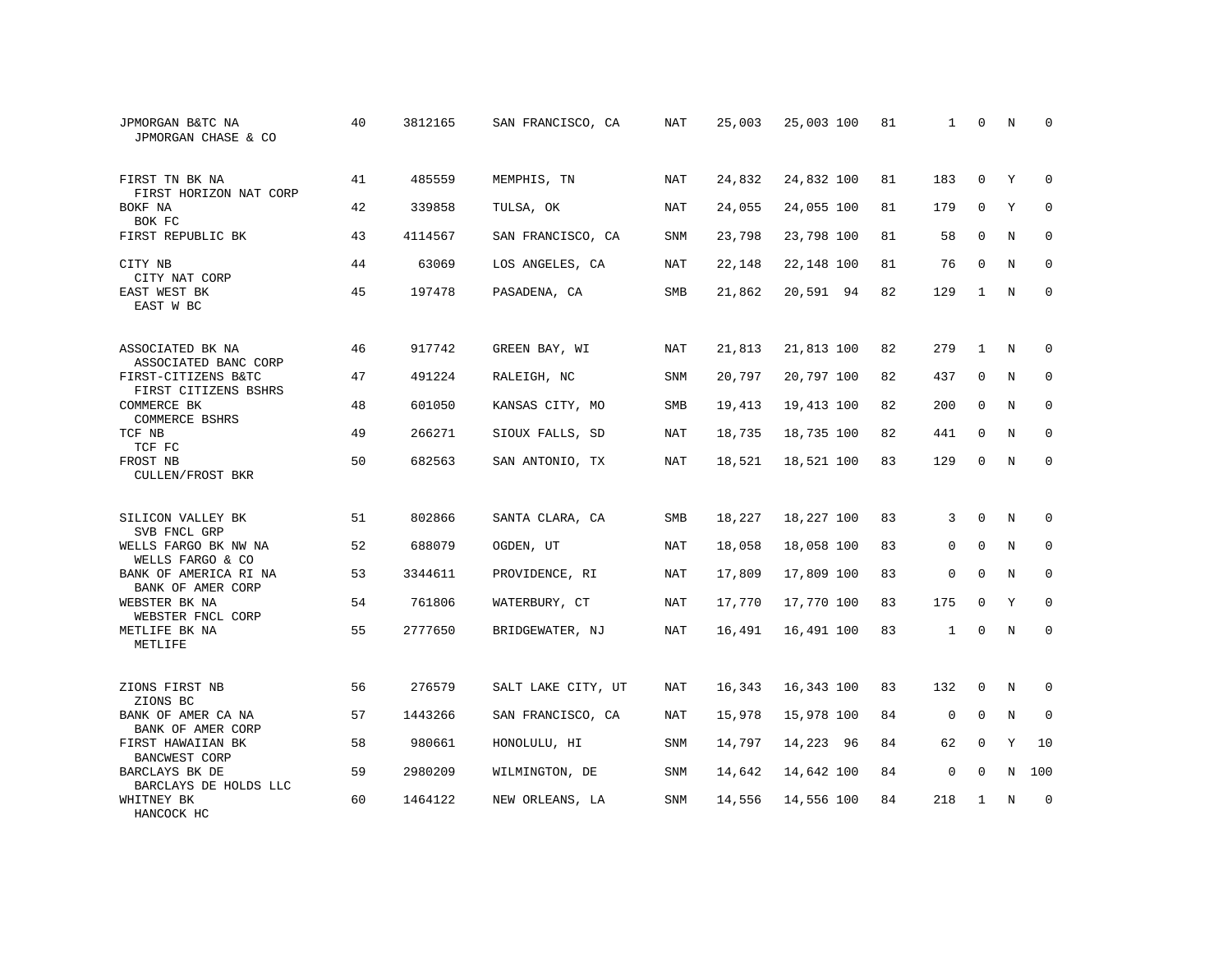| VALLEY NB<br>VALLEY NAT BC              | 61 | 229801  | PASSAIC, NJ      | NAT        | 14,449 | 14,449 100 | 84 | 200          | 0            | N           | $\mathbf 0$ |
|-----------------------------------------|----|---------|------------------|------------|--------|------------|----|--------------|--------------|-------------|-------------|
| FIRSTMERIT BK NA<br>FIRSTMERIT CORP     | 62 | 67311   | AKRON, OH        | <b>NAT</b> | 14,328 | 14,328 100 | 84 | 205          | $\Omega$     | N           | $\mathbf 0$ |
| SUSQUEHANNA BK<br>SUSQUEHANNA BSHRS     | 63 | 682611  | LITITZ, PA       | <b>SMB</b> | 14,042 | 14,042 100 | 84 | 223          | $\mathbf 0$  | N           | $\mathbf 0$ |
| BANCORPSOUTH BK<br><b>BANCORPSOUTH</b>  | 64 | 606046  | TUPELO, MS       | <b>SNM</b> | 13,362 | 13,362 100 | 84 | 281          | $\mathbf 0$  | N           | $\mathbf 0$ |
| BANK OF HAWAII<br>BANK OF HI CORP       | 65 | 795968  | HONOLULU, HI     | SMB        | 13,190 | 12,767 97  | 85 | 83           | $\mathbf{1}$ | Y           | $\mathbf 0$ |
| NORTHERN TR NA                          | 66 | 665931  | MIAMI, FL        | NAT        | 13,178 | 13,168 100 | 85 | 51           | $\mathbf 0$  | Y           | $\mathbf 0$ |
| NORTHERN TR CORP<br>SIGNATURE BK        | 67 | 2942690 | NEW YORK, NY     | SNM        | 13,085 | 13,085 100 | 85 | 7            | $\mathbf 0$  | N           | $\mathbf 0$ |
| FIRST NB OF OMAHA<br>LAURITZEN CORP     | 68 | 527954  | OMAHA, NE        | NAT        | 12,659 | 12,659 100 | 85 | 100          | $\mathbf 0$  | $\mathbf N$ | $\mathbf 0$ |
| T D BK USA NA<br>TD US P & C HOLD ULC   | 69 | 2121196 | PORTLAND, ME     | NAT        | 12,366 | 12,366 100 | 85 | $\mathbf{1}$ | 0            | N           | 100         |
| PRIVATEBANK & TC<br>PRIVATEBANCORP      | 70 | 1842065 | CHICAGO, IL      | SNM        | 12,085 | 12,085 100 | 85 | 29           | $\mathbf 0$  | $\rm N$     | $\mathbf 0$ |
| ARVEST BK<br>ARVEST BK GRP              | 71 | 311845  | FAYETTEVILLE, AR | <b>SMB</b> | 11,964 | 11,964 100 | 85 | 243          | $\Omega$     | $\mathbb N$ | $\Omega$    |
| RABOBANK NA<br>RABOBANK INTL HOLD BV    | 72 | 877369  | ROSEVILLE, CA    | NAT        | 11,612 | 11,612 100 | 85 | 120          | 0            | N           | 100         |
| BNY MELLON NA<br>BANK OF NY MELLON CORP | 73 | 934329  | PITTSBURGH, PA   | <b>NAT</b> | 11,460 | 11,460 100 | 85 | 16           | $\mathbf 0$  | N           | $\mathbf 0$ |
| UMPQUA BK<br>UMPQUA HC                  | 74 | 143662  | ROSEBURG, OR     | SNM        | 11,458 | 11,458 100 | 85 | 179          | 0            | N           | 0           |
| IBERIABANK<br>IBERIABANK CORP           | 75 | 808176  | LAFAYETTE, LA    | <b>SMB</b> | 11,358 | 11,358 100 | 86 | 177          | $\Omega$     | $_{\rm N}$  | $\mathbf 0$ |
| AMEGY BK NA                             | 76 | 676656  | HOUSTON, TX      | <b>NAT</b> | 11,190 | 11,190 100 | 86 | 84           | $\Omega$     | N           | $\mathbf 0$ |
| ZIONS BC<br>FIRSTBANK<br>FIRSTBANK HC   | 77 | 288853  | LAKEWOOD, CO     | SMB        | 11,061 | 11,061 100 | 86 | 127          | 0            | N           | $\mathbf 0$ |
| CALIFORNIA B&TC<br>ZIONS BC             | 78 | 837260  | SAN DIEGO, CA    | <b>SNM</b> | 10,781 | 10,781 100 | 86 | 102          | 0            | N           | $\mathbf 0$ |
| UMB BK NA<br>UMB FC                     | 79 | 936855  | KANSAS CITY, MO  | NAT        | 10,685 | 10,685 100 | 86 | 99           | $\mathbf 0$  | N           | $\mathbf 0$ |
| CATHAY BK<br>CATHAY GEN BC              | 80 | 595869  | LOS ANGELES, CA  | <b>SNM</b> | 10,518 | 10,176 97  | 86 | 48           | 1            | N           | $\mathbf 0$ |
| MB FNCL BK NA<br>MB FNCL                | 81 | 656733  | CHICAGO, IL      | NAT        | 9,911  | 9,911 100  | 86 | 98           | $\Omega$     | N           | $\Omega$    |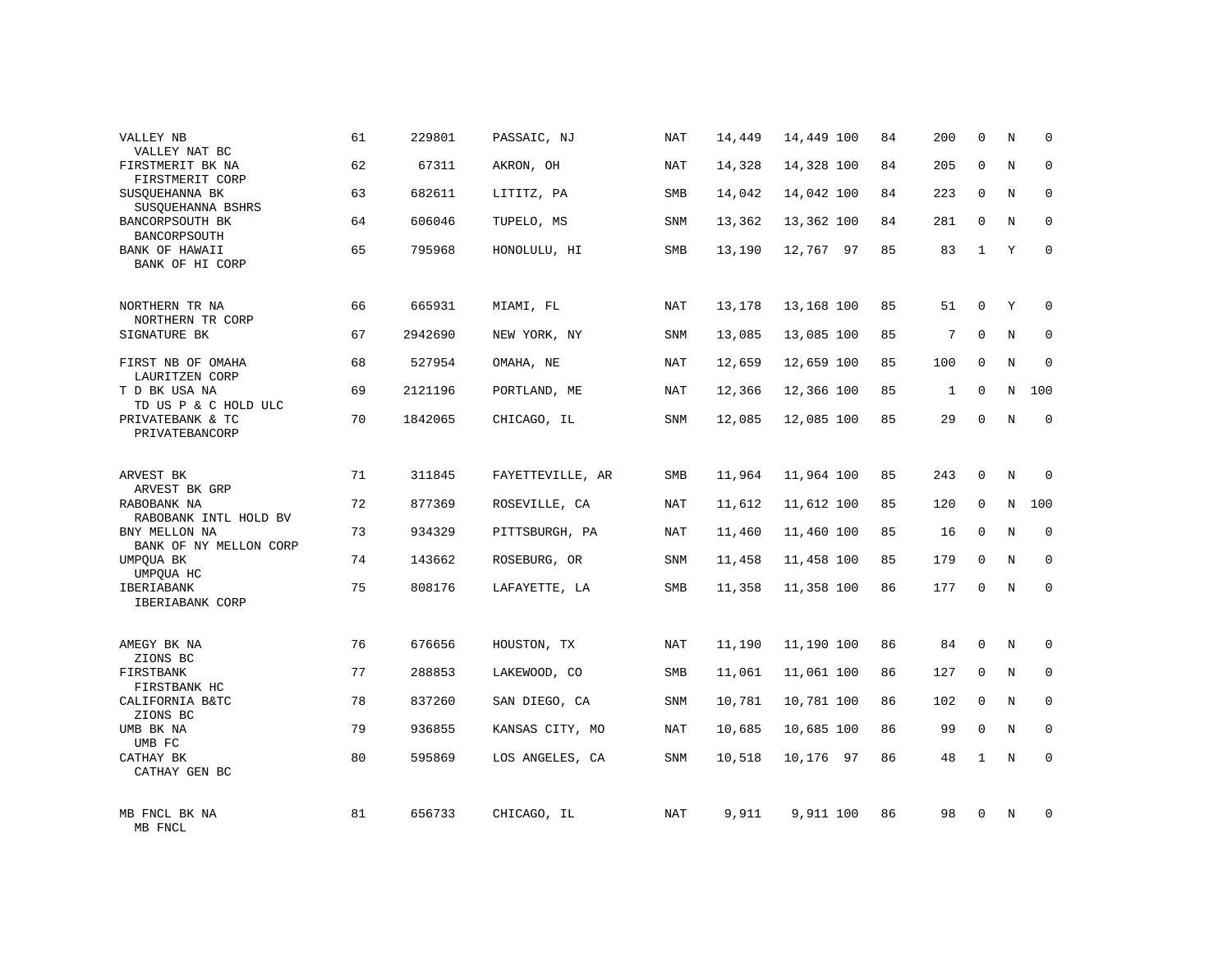| INTERNATIONAL BK OF CMRC<br>INTERNATIONAL BSHRS CORP | 82  | 1001152 | LAREDO, TX         | SNM        | 9,729 | 9,729 100 | 86 | 242          | $\mathbf 0$  | N       | 0            |
|------------------------------------------------------|-----|---------|--------------------|------------|-------|-----------|----|--------------|--------------|---------|--------------|
| FIRST NB OF PA<br>FNB CORP                           | 83  | 379920  | GREENVILLE, PA     | NAT        | 9,651 | 9,651 100 | 86 | 235          | 0            | N       | 0            |
| PROSPERITY BK<br>PROSPERITY BSHRS                    | 84  | 664756  | EL CAMPO, TX       | SNM        | 9,651 | 9,651 100 | 86 | 180          | 0            | N       | 0            |
| TRUSTMARK NB<br>TRUSTMARK CORP                       | 85  | 342634  | JACKSON, MS        | <b>NAT</b> | 9,587 | 9,587 100 | 86 | 168          | $\mathbf 0$  | N       | $\mathbf 0$  |
| ISRAEL DISCOUNT BK OF NY<br>DISCOUNT BC              | 86  | 320119  | NEW YORK, NY       | <b>SNM</b> | 9,366 | 8,124 87  | 87 | 5            | $\Omega$     | Y       | $\mathbf 0$  |
| STERLING SVG BK<br>STERLING FC                       | 87  | 741871  | SPOKANE, WA        | SNM        | 9,252 | 9,252 100 | 87 | 178          | 0            | N       | $\mathbf 0$  |
| CITIZENS BK<br>CITIZENS REPUBLIC BC                  | 88  | 222147  | FLINT, MI          | SMB        | 9,252 | 9,252 100 | 87 | 220          | 0            | N       | $\mathbf 0$  |
| BANCO POPULAR N AMER<br>POPULAR                      | 89  | 2736291 | NEW YORK, NY       | SMB        | 8,918 | 8,918 100 | 87 | 97           | $\mathbf 0$  | Υ       | 100          |
| BANK OF AMER OR NA<br>BANK OF AMER CORP              | 90  | 2867056 | PORTLAND, OR       | NAT        | 8,818 | 8,818 100 | 87 | 0            | 0            | N       | $\mathbf 0$  |
| FULTON BK NA<br>FULTON FNCL CORP                     | 91  | 474919  | LANCASTER, PA      | NAT        | 8,711 | 8,711 100 | 87 | 120          | $\mathbf{0}$ | N       | $\Omega$     |
| NATIONAL PENN BK<br>NATIONAL PENN BSHRS              | 92  | 802110  | BOYERTOWN, PA      | NAT        | 8,599 | 8,599 100 | 87 | 131          | 0            | $\rm N$ | 0            |
| GREAT WESTERN BK<br>NATIONAL AMER HOLD LLC           | 93  | 131650  | SIOUX FALLS, SD    | <b>SNM</b> | 8,269 | 8,269 100 | 87 | 191          | $\mathbf 0$  | N       | 100          |
| FIRST CITIZENS B&T CO<br>FIRST CITIZENS BC           | 94  | 93721   | COLUMBIA, SC       | <b>SNM</b> | 8,204 | 8,204 100 | 87 | 194          | $\mathbf 0$  | N       | $\mathbf 0$  |
| FIRST MIDWEST BK<br>FIRST MIDWEST BC                 | 95  | 1007846 | ITASCA, IL         | SMB        | 7,984 | 7,984 100 | 87 | 99           | $\mathbf 0$  | Y       | $\mathbf 0$  |
| OLD NB<br>OLD NAT BC                                 | 96  | 208244  | EVANSVILLE, IN     | <b>NAT</b> | 7,874 | 7,874 100 | 87 | 175          | 0            | N       | $\mathbf 0$  |
| MORGAN STANLEY PRIV BK NA<br>MORGAN STANLEY          | 97  | 2489805 | PURCHASE, NY       | NAT        | 7,724 | 7,724 100 | 87 | $\mathbf{1}$ | 0            | N       | 22           |
| UNITED CMNTY BK<br>UNITED CMNTY BK                   | 98  | 1017939 | BLAIRSVILLE, GA    | SNM        | 7,393 | 7,393 100 | 87 | 102          | $\mathbf 0$  | N       | $\mathbf 0$  |
| FIRST INTRST BK<br>FIRST INTRST BANCSYSTEM           | 99  | 659855  | BILLINGS, MT       | SMB        | 7,174 | 7,174 100 | 87 | 66           | 0            | N       | 0            |
| CIT BK<br>CIT GROUP                                  | 100 | 2950677 | SALT LAKE CITY, UT | SNM        | 6,934 | 6,934 100 | 88 | 0            | 0            | $\rm N$ | $\Omega$     |
| FIRST BK<br>FIRST BKS                                | 101 | 169653  | CREVE COEUR, MO    | SMB        | 6,886 | 6,886 100 | 88 | 148          | 0            | N       | <sup>0</sup> |
| TEXAS CAP BK NA<br>TEXAS CAP BSHRS                   | 102 | 2618780 | DALLAS, TX         | <b>NAT</b> | 6,705 | 6,705 100 | 88 | 9            | $\Omega$     | N       | $\mathbf 0$  |
| MERCANTIL COMMERCEBANK NA                            | 103 | 83638   | CORAL GABLES, FL   | NAT        | 6,577 | 6,577 100 | 88 | 16           | $\Omega$     | Y       | 0            |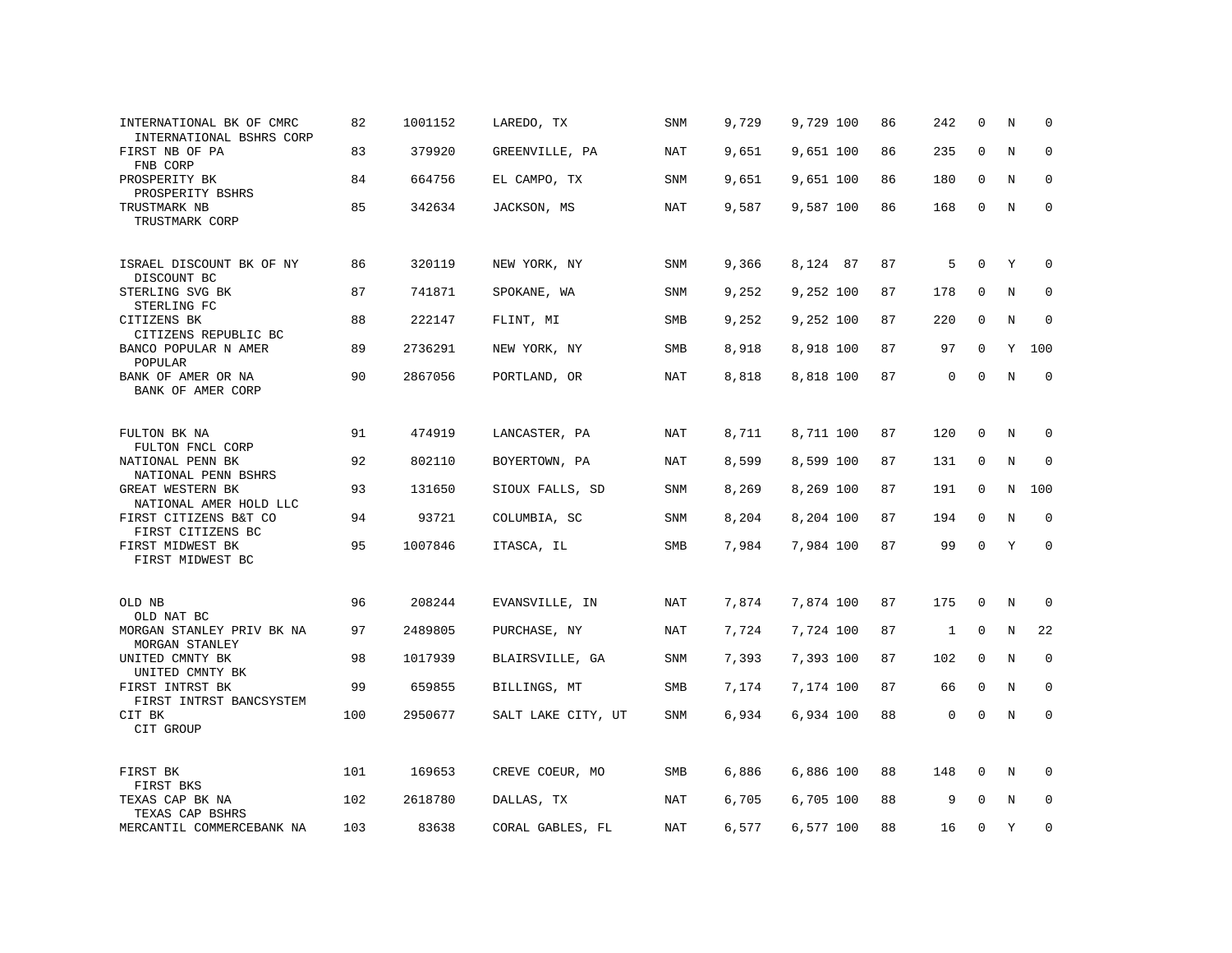| MERCANTIL COMMERCEBANK HC                             |     |         |                   |            |       |           |    |             |              |         |             |
|-------------------------------------------------------|-----|---------|-------------------|------------|-------|-----------|----|-------------|--------------|---------|-------------|
| PARK NB<br>PARK NAT CORP                              | 104 | 489623  | NEWARK, OH        | NAT        | 6,565 | 6,565 100 | 88 | 122         | $\Omega$     | N       | U           |
| CITIZENS BUS BK<br>CVB FC                             | 105 | 933966  | ONTARIO, CA       | SNM        | 6,452 | 6,452 100 | 88 | 46          | $\mathbf 0$  | N       | $\mathbf 0$ |
| COMMUNITY BK NA<br>COMMUNITY BK SYS                   | 106 | 202907  | CANTON, NY        | NAT        | 6,365 | 6,365 100 | 88 | 167         | $\mathbf{0}$ | N       | $\mathbf 0$ |
| FIRST FNCL BK NA<br>FIRST FNCL BC                     | 107 | 165628  | HAMILTON, OH      | NAT        | 6,032 | 6,027 100 | 88 | 104         | 0            | N       | 0           |
| HANCOCK BK<br>HANCOCK HC                              | 108 | 463735  | GULFPORT, MS      | SNM        | 5,976 | 5,976 100 | 88 | 88          | 0            | N       | $\mathbf 0$ |
| U S BK NA ND<br>U S BC                                | 109 | 2582023 | FARGO, ND         | NAT        | 5,955 | 5,955 100 | 88 | $\mathsf 0$ | $\mathbf 0$  | N       | $\mathbf 0$ |
| SANTA BARBARA B&TC NA<br>FORD DAUGHTERS FNCL TR       | 110 | 785062  | SANTA BARBARA, CA | NAT        | 5,834 | 5,834 100 | 88 | 138         | $\mathbf 0$  | $\rm N$ | $\mathbf 0$ |
| SANTA BARBARA B&TC NA<br>FORD SONS FNCL TR            | 110 | 785062  | SANTA BARBARA, CA | NAT        |       |           |    |             |              |         |             |
| SANTA BARBARA B&TC NA<br>2009 TCRT                    | 110 | 785062  | SANTA BARBARA, CA | NAT        |       |           |    |             |              |         |             |
| BOSTON PRIVATE B&TC<br>BOSTON PRIVATE FNCL HOLD       | 111 | 964700  | BOSTON, MA        | SNM        | 5,833 | 5,833 100 | 88 | 23          | $\mathbf 0$  | N       | $\Omega$    |
| FIRST COMMONWEALTH BK<br>FIRST COMMONWEALTH FNCL CORP | 112 | 42420   | INDIANA, PA       | SNM        | 5,632 | 5,632 100 | 88 | 112         | $\mathbf 0$  | N       | 0           |
| WESBANCO BK<br>WESBANCO                               | 113 | 645625  | WHEELING, WV      | <b>SNM</b> | 5,409 | 5,409 100 | 88 | 111         | 0            | N       | $\mathbf 0$ |
| PACIFIC WESTERN BK<br>CAPGEN CAP GRP II LLC           | 114 | 494261  | LOS ANGELES, CA   | SNM        | 5,379 | 5,379 100 | 88 | 77          | $\mathbf 0$  | N       | U           |
| NBT BK NA<br>NBT BC                                   | 115 | 702117  | NORWICH, NY       | <b>NAT</b> | 5,295 | 5,295 100 | 88 | 122         | $\mathbf{0}$ | N       | $\mathbf 0$ |
| PLAINSCAPITAL BK<br>MAEDGEN & WHITE                   | 116 | 637451  | DALLAS, TX        | SMB        | 5,240 | 5,240 100 | 88 | 31          | $\Omega$     | N       | $\mathbf 0$ |
| BANK LEUMI USA<br>BANK LEUMI LE-ISRAEL CORP           | 117 | 101019  | NEW YORK, NY      | SNM        | 5,228 | 4,872 93  | 88 | 11          | $\mathbf{1}$ | Y       | 98          |
| CHEMICAL BK<br>CHEMICAL FC                            | 118 | 542649  | MIDLAND, MI       | SMB        | 5,197 | 5,197 100 | 88 | 148         | $\mathbf 0$  | N       | $\mathbf 0$ |
| <b>BANCFIRST</b><br>BANCFIRST CORP                    | 119 | 1386251 | OKLAHOMA CITY, OK | SNM        | 5,184 | 5,184 100 | 88 | 91          | $\mathbf 0$  | N       | 0           |
| STERLING BK<br>STERLING BSHRS                         | 120 | 978154  | HOUSTON, TX       | SNM        | 5,059 | 5,059 100 | 89 | 58          | $\mathbf{0}$ | N       | $\mathbf 0$ |
| ROCKLAND TC<br>INDEPENDENT BC                         | 121 | 613008  | ROCKLAND, MA      | SNM        | 4,851 | 4,851 100 | 89 | 67          | $\mathbf 0$  | N       | 0           |
| WESTAMERICA BK<br>WESTAMERICA BC                      | 122 | 697763  | SAN RAFAEL, CA    | SMB        | 4,832 | 4,832 100 | 89 | 95          | $\mathbf 0$  | N       | $\mathbf 0$ |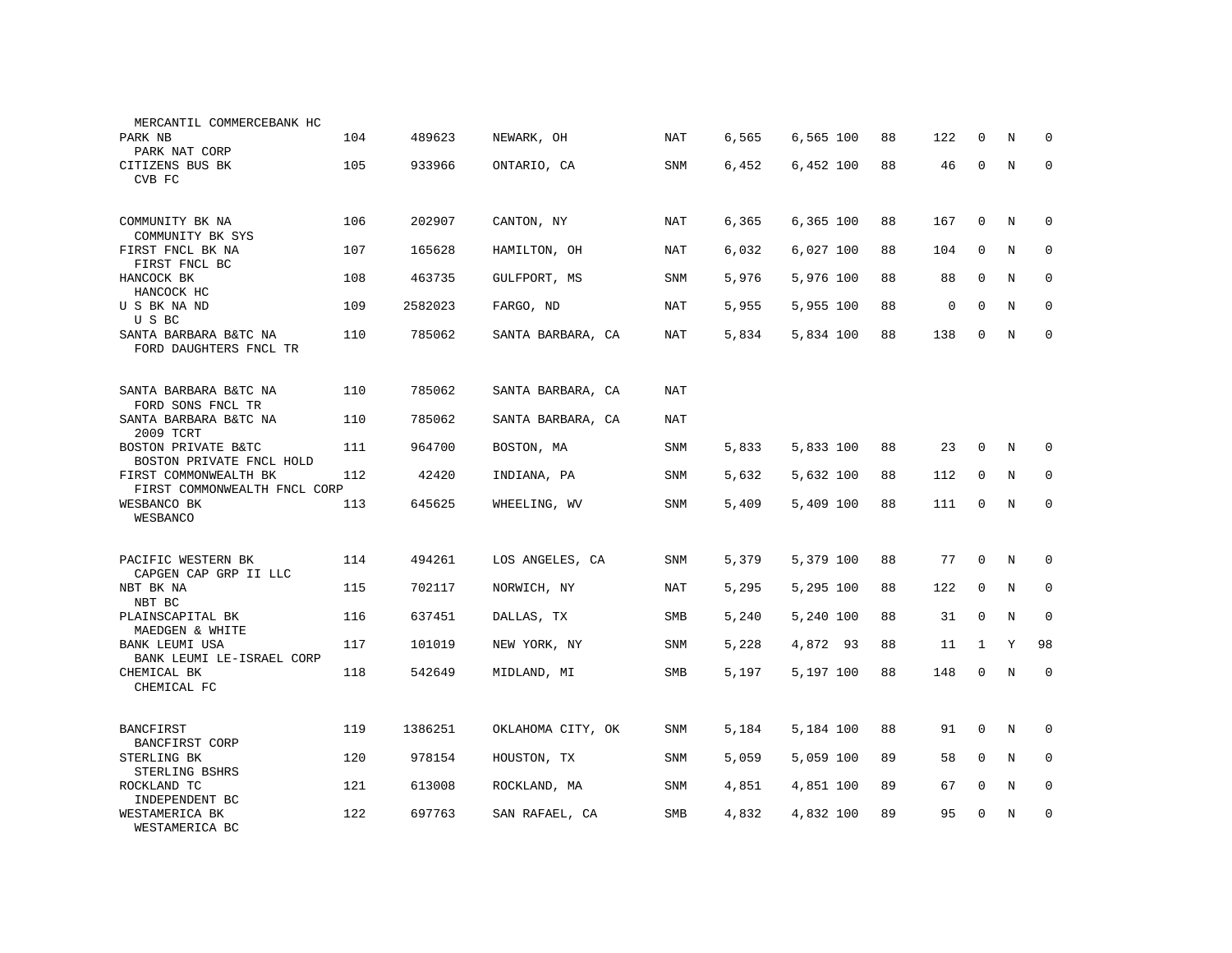| PINNACLE NB<br>PINNACLE FNCL PTNR        | 123 | 2925666 | NASHVILLE, TN   | NAT        | 4,822 | 4,822 100 | 89 | 33          | $\Omega$    | N           | $\Omega$    |
|------------------------------------------|-----|---------|-----------------|------------|-------|-----------|----|-------------|-------------|-------------|-------------|
| WORLD FNCL NETWORK NB                    | 124 | 1391778 | WILMINGTON, DE  | <b>NAT</b> | 4,737 | 4,737 100 | 89 | $\mathbf 0$ | $\mathbf 0$ | N           | 0           |
| SAFRA NB OF NY<br>SNBNY HOLD             | 125 | 918918  | NEW YORK, NY    | NAT        | 4,665 | 4,008 86  | 89 | 1           | $\mathbf 0$ | Y           | 99          |
| CAPITAL BK NA<br>NORTH AMER FNCL HOLD    | 126 | 4160667 | MIAMI, FL       | NAT        | 4,510 | 4,510 100 | 89 | 82          | $\Omega$    | N           | $\Omega$    |
| NATIONAL BK OF AZ<br>ZIONS BC            | 127 | 1004368 | TUCSON, AZ      | <b>NAT</b> | 4,490 | 4,490 100 | 89 | 73          | $\mathbf 0$ | N           | $\mathbf 0$ |
| COLUMBIA ST BK<br>COLUMBIA BKG SYS       | 128 | 2078290 | TACOMA, WA      | <b>SNM</b> | 4,426 | 4,426 100 | 89 | 93          | $\Omega$    | N           | $\Omega$    |
| AMALGAMATED BK<br>UNITE HERE             | 129 | 661308  | NEW YORK, NY    | <b>SNM</b> | 4,392 | 4,392 100 | 89 | 26          | $\mathbf 0$ | N           | 0           |
| COLE TAYLOR BK<br>TAYLOR CAP GRP         | 130 | 412135  | CHICAGO, IL     | SMB        | 4,385 | 4,385 100 | 89 | 11          | $\mathbf 0$ | N           | $\mathbf 0$ |
| 1ST SOURCE BK<br>1ST SOURCE CORP         | 131 | 991340  | SOUTH BEND, IN  | SMB        | 4,342 | 4,342 100 | 89 | 74          | $\Omega$    | N           | $\mathbf 0$ |
| FARMERS & MRCH BK<br>PALOMAR ENT LLC     | 132 | 871769  | LONG BEACH, CA  | SMB        | 4,321 | 4,321 100 | 89 | 21          | $\mathbf 0$ | N           | $\mathbf 0$ |
| RENASANT BK<br>RENASANT CORP             | 133 | 749242  | TUPELO, MS      | <b>SNM</b> | 4,253 | 4,253 100 | 89 | 76          | $\mathbf 0$ | N           | $\mathbf 0$ |
| JOHNSON BK<br>JOHNSON FNCL GRP           | 134 | 58243   | RACINE, WI      | <b>SMB</b> | 4,228 | 4,228 100 | 89 | 51          | 0           | N           | 0           |
| NEVADA ST BK<br>ZIONS BC                 | 135 | 456960  | LAS VEGAS, NV   | SNM        | 4,206 | 4,206 100 | 89 | 53          | $\mathbf 0$ | $\mathbf N$ | $\mathbf 0$ |
| CENTRAL PACIFIC BK<br>CENTRAL PACIFIC FC | 136 | 701062  | HONOLULU, HI    | SNM        | 4,133 | 4,133 100 | 89 | 33          | $\mathbf 0$ | N           | 0           |
| FIRST MRCH BK NA<br>FIRST MRCH CORP      | 137 | 17147   | MUNCIE, IN      | <b>NAT</b> | 4,074 | 4,074 100 | 89 | 81          | $\mathbf 0$ | N           | $\mathbf 0$ |
| S&T BK<br>S&T BC                         | 138 | 936426  | INDIANA, PA     | SNM        | 4,038 | 4,038 100 | 89 | 51          | $\mathbf 0$ | $\mathbf N$ | $\mathbf 0$ |
| TOWNEBANK                                | 139 | 2797724 | PORTSMOUTH, VA  | SNM        | 4,018 | 4,018 100 | 89 | 25          | $\Omega$    | N           | 0           |
| BANK OF THE OZARKS<br>BANK OF THE OZARKS | 140 | 107244  | LITTLE ROCK, AR | SNM        | 4,008 | 4,008 100 | 89 | 110         | $\mathbf 0$ | N           | 0           |
| BANNER BK<br><b>BANNER CORP</b>          | 141 | 352772  | WALLA WALLA, WA | SNM        | 3,990 | 3,990 100 | 89 | 86          | $\mathbf 0$ | N           | $\mathbf 0$ |
| WASHINGTON TR BK<br>WTB FC               | 142 | 58971   | SPOKANE, WA     | SNM        | 3,894 | 3,894 100 | 89 | 40          | 0           | N           | 0           |
| CITY NB OF FL<br>CAJA MADRID CIBELES SA  | 143 | 814430  | MIAMI, FL       | <b>NAT</b> | 3,870 | 3,870 100 | 89 | 25          | $\Omega$    | N           | 89          |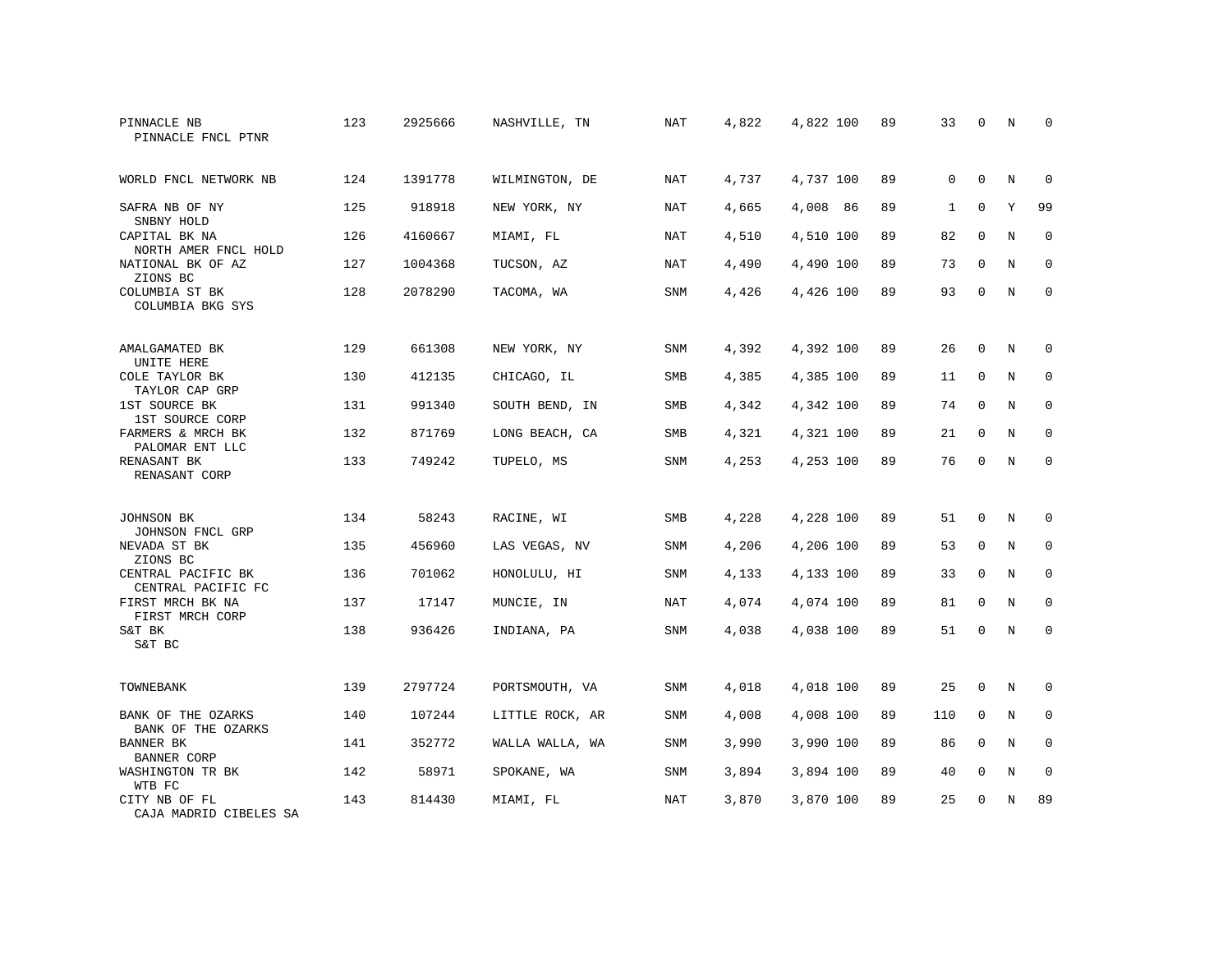| SCBT NA<br>SCBT FNCL CORP                        | 144 | 540926  | ORANGEBURG, SC   | NAT | 3,837 | 3,837 100 | 89 | 77          | 0            | N | 0            |
|--------------------------------------------------|-----|---------|------------------|-----|-------|-----------|----|-------------|--------------|---|--------------|
| UNION FIRST MKT BK<br>UNION FIRST MKT BSHRS CORP | 145 | 693224  | RICHMOND, VA     | SMB | 3,821 | 3,821 100 | 89 | 97          | $\Omega$     | N | $\mathbf 0$  |
| FIRST SECURITY BK<br>FIRST SECURITY BANCORP      | 146 | 673440  | SEARCY, AR       | SNM | 3,786 | 3,786 100 | 89 | 70          | $\Omega$     | N | 0            |
| UNITED BK<br>UNITED BSHRS                        | 147 | 365325  | FAIRFAX, VA      | SMB | 3,742 | 3,742 100 | 90 | 55          | $\Omega$     | N | $\Omega$     |
| INTRUST BK NA<br>INTRUST FC                      | 148 | 557858  | WICHITA, KS      | NAT | 3,738 | 3,738 100 | 90 | 48          | $\Omega$     | N | $\mathbf{0}$ |
| FIRST NB                                         | 149 | 659257  | EDINBURG, TX     | NAT | 3,733 | 3,733 100 | 90 | 59          | $\Omega$     | N | $\Omega$     |
| FIRST NB GROUP<br>CARTER BK & TR                 | 150 | 3476192 | MARTINSVILLE, VA | SNM | 3,714 | 3,714 100 | 90 | 125         | 0            | N | $\mathbf 0$  |
| WELLS FARGO FNCL NB<br>WELLS FARGO & CO          | 151 | 1225761 | LAS VEGAS, NV    | NAT | 3,708 | 3,708 100 | 90 | $\Omega$    | $\Omega$     | N | $\mathbf 0$  |
| CENTENNIAL BK<br>HOME BSHRS                      | 152 | 456045  | CONWAY, AR       | SMB | 3,678 | 3,678 100 | 90 | 92          | $\mathbf 0$  | N | $\mathbf 0$  |
| SANDY SPRING BK<br>SANDY SPRING BC               | 153 | 506922  | OLNEY, MD        | SMB | 3,610 | 3,610 100 | 90 | 42          | $\mathbf 0$  | N | $\mathbf{0}$ |
| OCEAN BK<br><b>OCEAN BSHRS</b>                   | 154 | 663834  | MIAMI, FL        | SNM | 3,496 | 3,496 100 | 90 | 20          | $\Omega$     | N | $\Omega$     |
| UNITED BK<br>UNITED BSHRS                        | 155 | 1010930 | PARKERSBURG, WV  | SMB | 3,478 | 3,478 100 | 90 | 55          | $\mathbf 0$  | N | $\mathbf 0$  |
| COMMUNITY TR BK INC<br>COMMUNITY TR BC           | 156 | 509811  | PIKEVILLE, KY    | SMB | 3,466 | 3,466 100 | 90 | 80          | $\mathbf 0$  | N | $\mathbf 0$  |
| WOODFOREST NB<br>WOODFOREST FNCL GRP ESOP W 401  | 157 | 412751  | HOUSTON, TX      | NAT | 3,431 | 3,431 100 | 90 | 759         | $\mathbf 0$  | N | $\mathbf 0$  |
| GREAT SOUTHERN BK<br>GREAT SOUTHERN BC           | 158 | 572374  | REEDS SPRING, MO | SNM | 3,415 | 3,415 100 | 90 | 78          | 0            | N | $\mathbf 0$  |
| BUSEY BK                                         | 159 | 416245  | CHAMPAIGN, IL    | SNM | 3,412 | 3,412 100 | 90 | 46          | 0            | N | 0            |
| FIRST BUSEY CORP<br>FIRST BK<br>FIRST BC         | 160 | 216922  | TROY, NC         | SNM | 3,333 | 3,333 100 | 90 | 96          | $\mathbf 0$  | N | $\mathbf{0}$ |
| MIZUHO CORP BK USA                               | 161 | 229913  | NEW YORK, NY     | SMB | 3,331 | 3,331 100 | 90 | 0           | $\mathbf{1}$ | Y | 100          |
| WORLDS FOREMOST BK                               | 162 | 2931603 | SIDNEY, NE       | SNM | 3,306 | 3,306 100 | 90 | $\mathbf 0$ | $\Omega$     | N | $\mathbf{0}$ |
| SUN NB<br>SUN BC NJ                              | 163 | 925710  | VINELAND, NJ     | NAT | 3,209 | 3,209 100 | 90 | 63          | 0            | N | $\mathbf{0}$ |
| PREMIER AMER BK NA<br>BOND ST MGMT LLC           | 164 | 4041421 | MIAMI, FL        | NAT | 3,124 | 3,124 100 | 90 | 39          | $\Omega$     | N | $\Omega$     |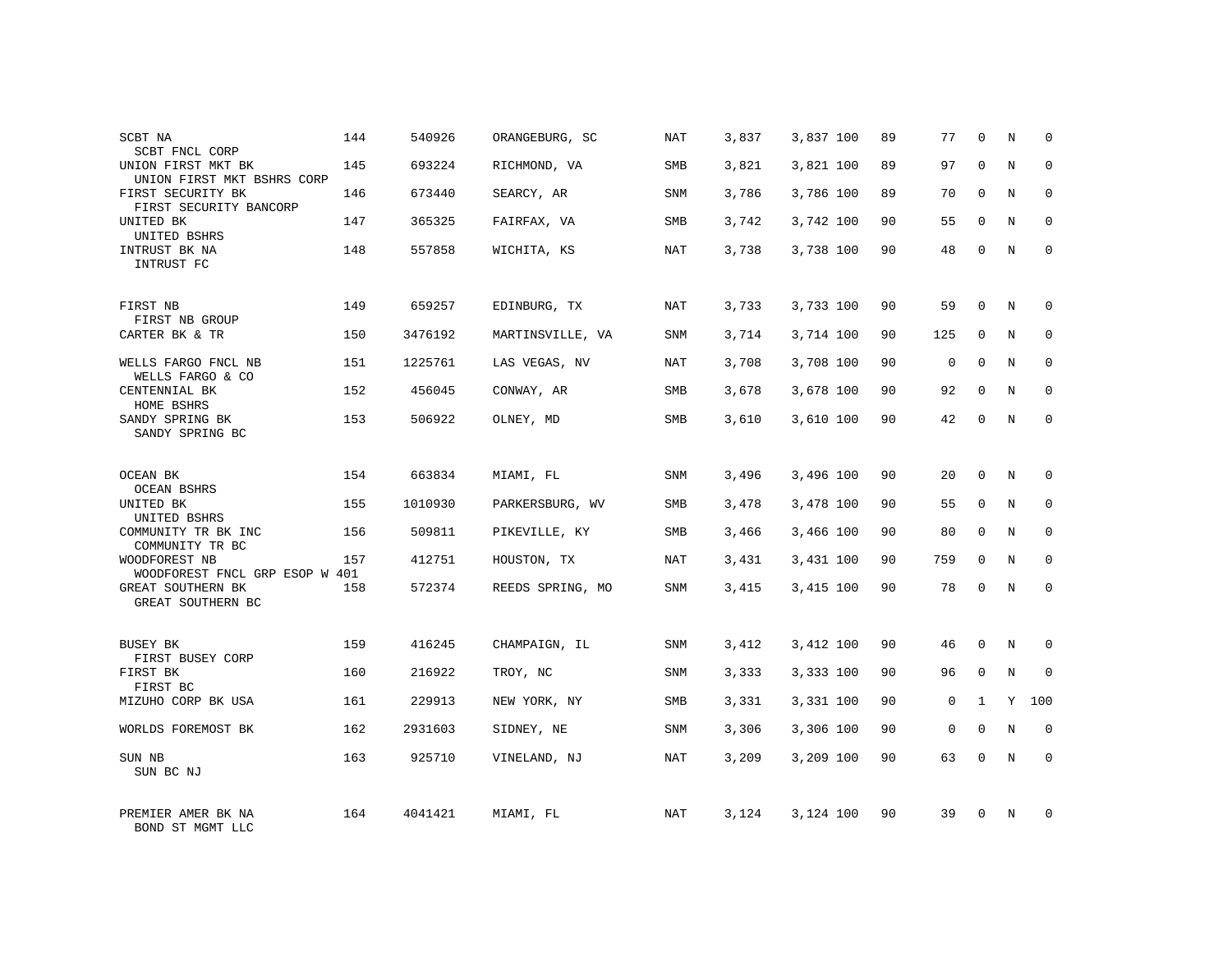| SOUTHSIDE BK<br>SOUTHSIDE BSHRS                | 165 | 361167  | TYLER, TX             | SNM        | 3,110 | 3,110 100 | 90 | 38          | $\Omega$    | N | $\mathbf 0$  |
|------------------------------------------------|-----|---------|-----------------------|------------|-------|-----------|----|-------------|-------------|---|--------------|
| NEW YORK CMRL BK<br>NEW YORK CMNTY BC          | 166 | 1438589 | ISLANDIA, NY          | SNM        | 3,048 | 3,048 100 | 90 | 33          | $\mathbf 0$ | N | $\mathbf 0$  |
| PINNACLE BK<br>PINNACLE BC                     | 167 | 913856  | LINCOLN, NE           | <b>SNM</b> | 3,026 | 3,026 100 | 90 | 62          | $\mathbf 0$ | N | $\mathbf 0$  |
| REPUBLIC B&TC<br>REPUBLIC BANCORP              | 168 | 316840  | LOUISVILLE, KY        | SNM        | 2,990 | 2,990 100 | 90 | 37          | 0           | N | $\mathsf 0$  |
| NARA BK<br>NARA BC                             | 169 | 1398580 | LOS ANGELES, CA       | SMB        | 2,965 | 2,965 100 | 90 | 22          | 0           | N | 0            |
| WASHINGTON TC<br>WASHINGTON TR BC              | 170 | 816603  | WESTERLY, RI          | SNM        | 2,932 | 2,932 100 | 90 | 16          | 0           | N | $\mathbf 0$  |
| STELLARONE BK<br>STELLARONE CORP               | 171 | 1009420 | CHRISTIANSBURG, VA    | <b>SMB</b> | 2,927 | 2,927 100 | 90 | 55          | $\mathbf 0$ | N | $\mathbf 0$  |
| ENTERPRISE B&TC<br>ENTERPRISE FS CORP          | 172 | 1190476 | CLAYTON, MO           | SNM        | 2,925 | 2,925 100 | 90 | 16          | $\mathbf 0$ | N | $\mathbf 0$  |
| FIRST AMER BK<br>FIRST AMER BK CORP            | 173 | 850036  | ELK GROVE VILLAGE, IL | SNM        | 2,912 | 2,912 100 | 90 | 49          | 0           | N | $\mathbf 0$  |
| MECHANICS BK                                   | 174 | 936462  | RICHMOND, CA          | <b>SNM</b> | 2,906 | 2,906 100 | 90 | 30          | $\Omega$    | N | $\mathbf 0$  |
| BANK MW NA<br>NBH HOLDINGS CORP                | 175 | 4210227 | KANSAS CITY, MO       | NAT        | 2,884 | 2,884 100 | 90 | 39          | 0           | N | 0            |
| AMARILLO NB<br>AMARILLO NAT BC                 | 176 | 353555  | AMARILLO, TX          | NAT        | 2,863 | 2,863 100 | 90 | 15          | $\mathbf 0$ | N | $\mathbf 0$  |
| AMERIS BK<br>AMERIS BC                         | 177 | 764030  | MOULTRIE, GA          | SNM        | 2,856 | 2,856 100 | 90 | 62          | $\mathbf 0$ | N | $\mathbf{0}$ |
| BANK OF NV<br>WESTERN ALLI BC                  | 178 | 2197098 | LAS VEGAS, NV         | SNM        | 2,843 | 2,843 100 | 90 | 12          | $\mathbf 0$ | N | $\mathbf 0$  |
| HUDSON VALLEY BK NA<br>HUDSON VALLEY HOLD CORP | 179 | 436711  | STAMFORD, CT          | NAT        | 2,815 | 2,815 100 | 90 | 34          | 0           | N | 0            |
| MAINSOURCE BK<br>MAINSOURCE FNCL GRP           | 180 | 623445  | GREENSBURG, IN        | <b>SNM</b> | 2,798 | 2,798 100 | 90 | 84          | $\mathbf 0$ | N | $\mathbf 0$  |
| VIRGINIA CMRC BK<br>VIRGINIA CMRC BC           | 181 | 1190074 | ARLINGTON, VA         | <b>SMB</b> | 2,796 | 2,796 100 | 90 | 27          | $\mathbf 0$ | N | $\mathbf 0$  |
| STATE B&TC<br>STATE BK FNCL CORP               | 182 | 3384318 | MACON, GA             | <b>SNM</b> | 2,772 | 2,772 100 | 90 | 21          | $\mathbf 0$ | N | $\Omega$     |
| MORTON CMNTY BK<br>HOMETOWN CMNTY BC ESOP & TR | 183 | 825146  | MORTON, IL            | SMB        | 2,767 | 2,767 100 | 91 | 31          | $\mathbf 0$ | N | $\mathbf{0}$ |
| AMERICAN ST BK<br>AMERICAN ST FNCL CORP        | 184 | 822154  | LUBBOCK, TX           | SNM        | 2,765 | 2,765 100 | 91 | 45          | 0           | N | $\Omega$     |
| LAKELAND BK<br>LAKELAND BC                     | 185 | 687009  | NEWFOUNDLAND, NJ      | SNM        | 2,735 | 2,735 100 | 91 | 46          | 0           | N | $\mathbf 0$  |
| BANK TOK-MIT UFJ TC                            | 186 | 968605  | NEW YORK, NY          | <b>SNM</b> | 2,732 | 2,732 100 | 91 | $\mathbf 0$ | $\Omega$    | Y | 100          |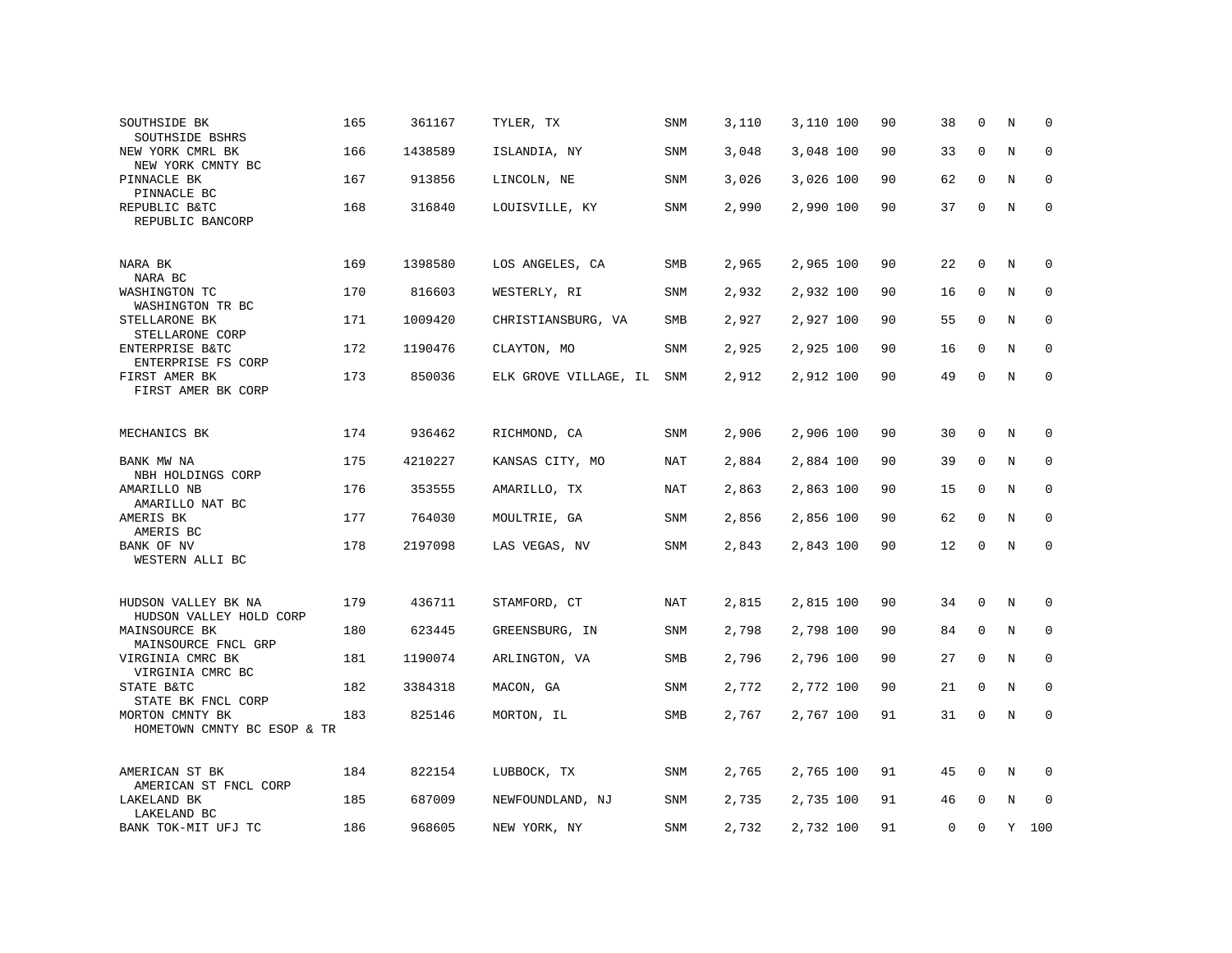| LAKE CITY BK<br>LAKELAND FC               | 187 | 874845  | WARSAW, IN           | <b>SMB</b> | 2,730 | 2,730 100 | 91 | 43 | $\Omega$    | N           | $\Omega$    |
|-------------------------------------------|-----|---------|----------------------|------------|-------|-----------|----|----|-------------|-------------|-------------|
| FIRST NB ALASKA                           | 188 | 114260  | ANCHORAGE, AK        | <b>NAT</b> | 2,717 | 2,717 100 | 91 | 29 | $\Omega$    | N           | $\mathbf 0$ |
|                                           |     |         |                      |            |       |           |    |    |             |             |             |
| HANMI BK<br>HANMI FC                      | 189 | 657365  | LOS ANGELES, CA      | SMB        | 2,706 | 2,706 100 | 91 | 27 | 0           | N           | 0           |
| CITY NB OF WV<br>CITY HC                  | 190 | 1011526 | CHARLESTON, WV       | <b>NAT</b> | 2,688 | 2,688 100 | 91 | 69 | $\mathbf 0$ | N           | $\mathbf 0$ |
| WILSHIRE ST BK<br>WILSHIRE BC             | 191 | 382667  | LOS ANGELES, CA      | <b>SNM</b> | 2,671 | 2,671 100 | 91 | 24 | $\mathbf 0$ | $\rm N$     | $\mathbf 0$ |
| SUPERIOR BK NA<br>COMMUNITY BC LLC        | 192 | 4262534 | TAMPA, FL            | <b>NAT</b> | 2,669 | 2,669 100 | 91 | 64 | $\mathbf 0$ | N           | $\mathbf 0$ |
| BREMER BK NA<br>OTTO BREMER FOUNDATION    | 193 | 800657  | SOUTH SAINT PAUL, MN | <b>NAT</b> | 2,630 | 2,630 100 | 91 | 28 | 0           | N           | $\mathbf 0$ |
| COMMUNITY BK                              | 194 | 770367  | PASADENA, CA         | <b>SNM</b> | 2,619 | 2,619 100 | 91 | 14 | 0           | N           | 0           |
| LIBERTY BANK OF ARKANSAS<br>LIBERTY BSHRS | 195 | 2967349 | JONESBORO, AR        | SMB        | 2,617 | 2,617 100 | 91 | 44 | 0           | N           | 0           |
| CENTURY B&TC<br>CENTURY BC                | 196 | 377908  | SOMERVILLE, MA       | SNM        | 2,595 | 2,595 100 | 91 | 23 | 0           | N           | 0           |
| CAPITAL CITY BK<br>CAPITAL CITY BK GRP    | 197 | 876634  | TALLAHASSEE, FL      | SMB        | 2,573 | 2,573 100 | 91 | 76 | 0           | N           | 0           |
| UNITED CENTRAL BK<br>CENTRAL BC           | 198 | 259657  | GARLAND, TX          | <b>SNM</b> | 2,570 | 2,570 100 | 91 | 31 | $\mathbf 0$ | $\mathbf N$ | $\mathbf 0$ |
| LAKE FOREST B&TC<br>WINTRUST FC           | 199 | 1917301 | LAKE FOREST, IL      | SMB        | 2,541 | 2,541 100 | 91 | 8  | 0           | N           | 0           |
| GRAYSTONE TOWER BK<br>TOWER BC            | 200 | 3379471 | LANCASTER, PA        | SNM        | 2,524 | 2,524 100 | 91 | 45 | $\mathbf 0$ | N           | 0           |
| STERLING NB<br>STERLING BC                | 201 | 64619   | NEW YORK, NY         | <b>NAT</b> | 2,519 | 2,519 100 | 91 | 11 | 0           | Y           | $\mathbf 0$ |
| <b>BANKERS TC</b><br>BTC FC               | 202 | 811046  | DES MOINES, IA       | SNM        | 2,489 | 2,489 100 | 91 | 18 | 0           | N           | 0           |
| BANCORP BK<br><b>BANCORP</b>              | 203 | 2858960 | WILMINGTON, DE       | <b>SNM</b> | 2,461 | 2,461 100 | 91 | 0  | 0           | N           | 0           |
| WEST COAST BK<br>WEST COAST BC            | 204 | 593865  | LAKE OSWEGO, OR      | SNM        | 2,458 | 2,458 100 | 91 | 65 | 0           | N           | 0           |
| UNION B&TC<br>FARMERS & MRCH INV          | 205 | 450856  | LINCOLN, NE          | SNM        | 2,435 | 2,435 100 | 91 | 35 | 0           | N           | $\mathbf 0$ |
| FIRST FNCL BK NA<br>FIRST FC              | 206 | 693345  | TERRE HAUTE, IN      | NAT        | 2,405 | 2,405 100 | 91 | 52 | $\mathbf 0$ | N           | 0           |
| SABADELL UNITED BK NA                     | 207 | 53033   | MIAMI, FL            | NAT        | 2,386 | 2,386 100 | 91 | 18 | 0           | N           | 97          |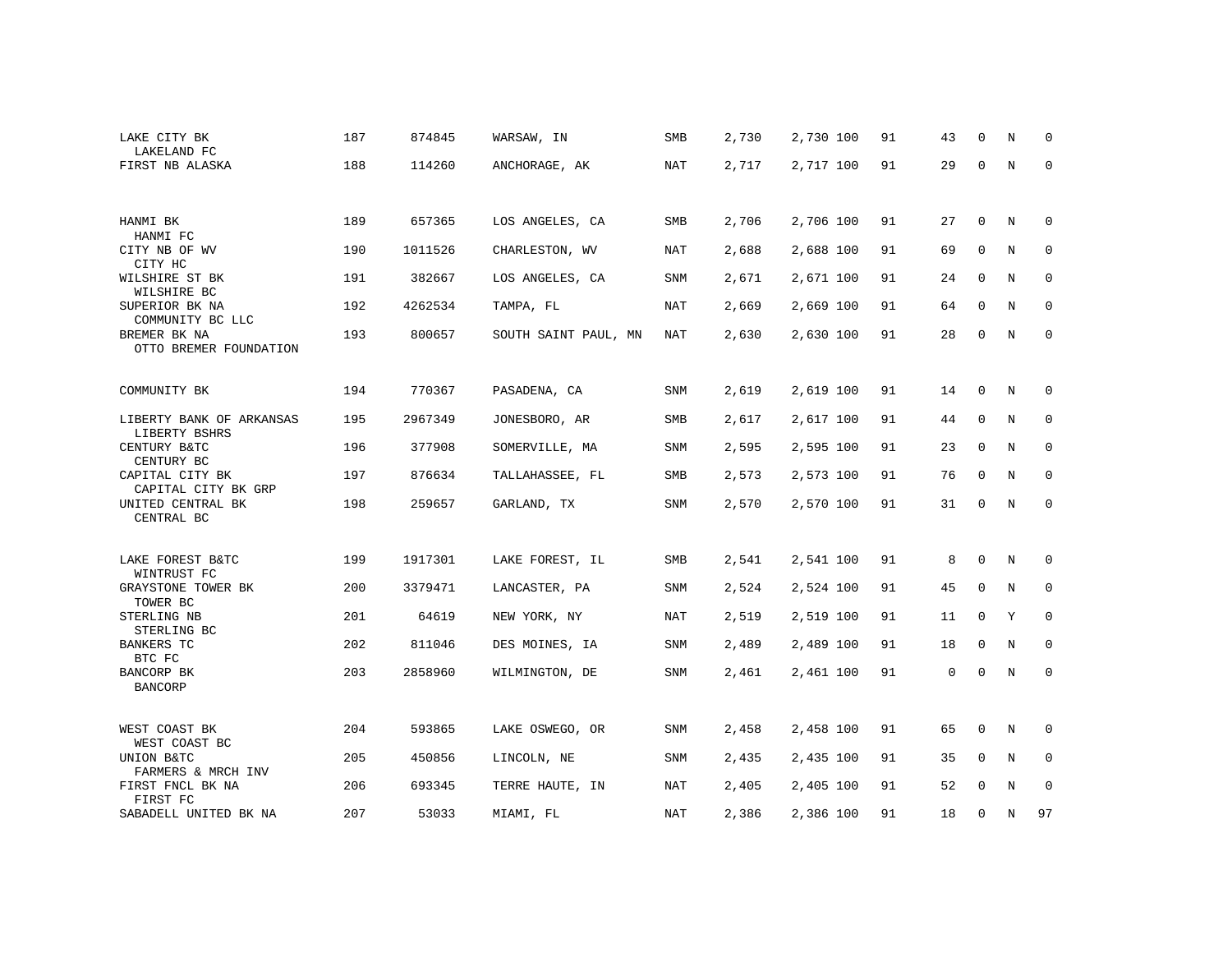| METRO BK<br>METRO BC                                 | 208 | 775214  | LEMOYNE, PA          | <b>SNM</b> | 2,383 | 2,383 100 | 91 | 32  | $\mathbf 0$ | N | $\mathbf 0$  |
|------------------------------------------------------|-----|---------|----------------------|------------|-------|-----------|----|-----|-------------|---|--------------|
| COBIZ BK<br>COBIZ FNCL                               | 209 | 56557   | DENVER, CO           | <b>SMB</b> | 2,370 | 2,370 100 | 91 | 19  | $\Omega$    | N | $\Omega$     |
| BROADWAY NB<br>BROADWAY BSHRS                        | 210 | 474254  | SAN ANTONIO, TX      | NAT        | 2,369 | 2,369 100 | 91 | 40  | $\mathbf 0$ | N | 0            |
| PARKWAY B&TC<br>PARKWAY BC                           | 211 | 1001639 | HARWOOD HEIGHTS, IL  | SNM        | 2,357 | 2,357 100 | 91 | 30  | 0           | N | $\mathbf 0$  |
| AMERICAN CHARTERED BK<br>AMERICAN CHARTERED BC       | 212 | 231242  | SCHAUMBURG, IL       | SNM        | 2,355 | 2,355 100 | 91 | 14  | $\mathbf 0$ | N | $\mathbf 0$  |
| FREMONT BK<br>FREMONT BC                             | 213 | 739560  | FREMONT, CA          | SNM        | 2,352 | 2,352 100 | 91 | 19  | 0           | N | $\mathbf 0$  |
| BURKE & HERBERT B&TC                                 | 214 | 933621  | ALEXANDRIA, VA       | SNM        | 2,351 | 2,351 100 | 91 | 21  | $\mathbf 0$ | N | 0            |
| EAGLEBANK<br>EAGLE BC                                | 215 | 2652092 | BETHESDA, MD         | SMB        | 2,340 | 2,340 100 | 91 | 12  | $\mathbf 0$ | N | 0            |
| STILLWATER NB&TC<br>SOUTHWEST BC                     | 216 | 398350  | STILLWATER, OK       | NAT        | 2,333 | 2,333 100 | 91 | 13  | $\mathbf 0$ | N | $\mathbf 0$  |
| AMBOY BK<br>AMBOY BC                                 | 217 | 9807    | OLD BRIDGE, NJ       | SMB        | 2,328 | 2,328 100 | 91 | 22  | $\mathbf 0$ | N | 0            |
| TIB INDEPENDENT BANKERSBANK<br>INDEPENDENT BKR FC    | 218 | 529958  | IRVING, TX           | SMB        | 2,323 | 2,323 100 | 91 | 4   | $\mathbf 0$ | N | $\mathbf 0$  |
| INDEPENDENT BK<br>INDEPENDENT BK CORP                | 219 | 636771  | IONIA, MI            | SMB        | 2,318 | 2,318 100 | 91 | 107 | $\mathbf 0$ | N | $\mathbf 0$  |
| BANK OF HAMPTON ROADS<br>CAPGEN CAP GRP VI LLC       | 220 | 1161029 | NORFOLK, VA          | SMB        | 2,309 | 2,309 100 | 91 | 45  | $\mathbf 0$ | N | 0            |
| CAMDEN NB<br>CAMDEN NAT CORP                         | 221 | 593007  | CAMDEN, ME           | <b>NAT</b> | 2,307 | 2,307 100 | 91 | 37  | $\Omega$    | N | $\mathbf{0}$ |
| CENTRAL BK<br>CENTRAL BANCOMPANY                     | 222 | 853952  | JEFFERSON CITY, MO   | SNM        | 2,306 | 2,306 100 | 91 | 11  | $\mathbf 0$ | N | 0            |
| <b>GREENBANK</b><br><b>GREEN BSHRS</b>               | 223 | 488439  | GREENEVILLE, TN      | SNM        | 2,291 | 2,291 100 | 91 | 65  | $\mathbf 0$ | N | $\mathbf 0$  |
| FIVE STAR BK<br>FINANCIAL INST                       | 224 | 601416  | WARSAW, NY           | SMB        | 2,276 | 2,276 100 | 91 | 50  | $\mathbf 0$ | N | 0            |
| ALPINE BK<br>ALPINE BK OF CO                         | 225 | 260055  | GLENWOOD SPRINGS, CO | SNM        | 2,270 | 2,270 100 | 91 | 41  | $\mathbf 0$ | N | $\mathbf 0$  |
| CENTER BK<br>CENTER FC                               | 226 | 671464  | LOS ANGELES, CA      | SNM        | 2,270 | 2,270 100 | 91 | 21  | $\mathbf 0$ | N | $\mathbf 0$  |
| COMMUNITY & SOUTHERN BK<br>COMMUNITY & SOUTHERN HOLD | 227 | 3967449 | CARROLLTON, GA       | SNM        | 2,269 | 2,269 100 | 91 | 40  | $\mathbf 0$ | N | 0            |
| INTER NB<br>BANORTE USA CORP                         | 228 | 894553  | MCALLEN, TX          | NAT        | 2,268 | 2,268 100 | 91 | 19  | $\Omega$    | N | 97           |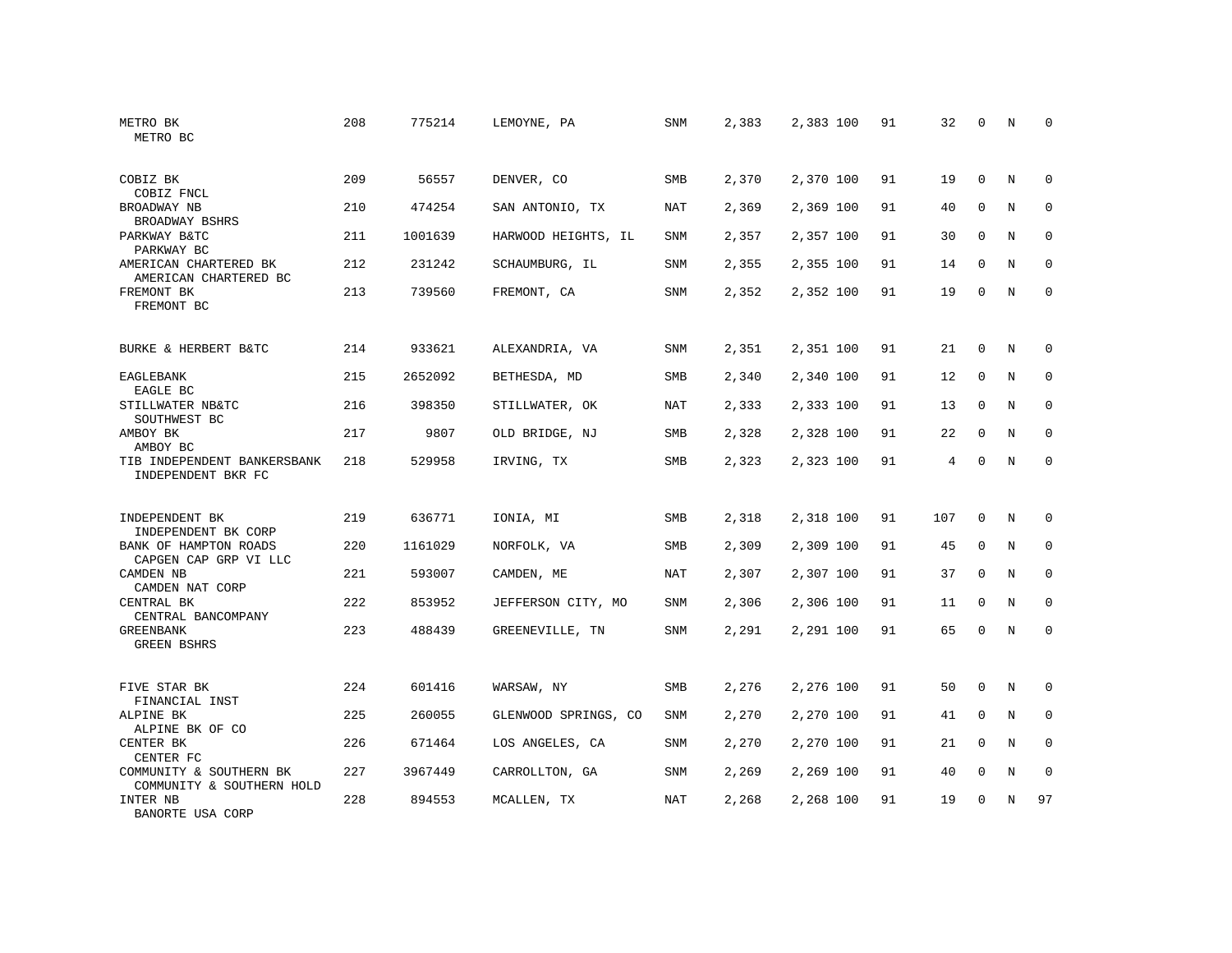| VECTRA BK COLORADO NA<br>ZIONS BC                           | 229 | 933957  | FARMINGTON, NM    | NAT        | 2,268 | 2,268 100 | 91 | 39          | $\Omega$    | N | 0            |
|-------------------------------------------------------------|-----|---------|-------------------|------------|-------|-----------|----|-------------|-------------|---|--------------|
| LONE STAR NB<br>LONE STAR NAT BSHRS TX                      | 230 | 842460  | PHARR, TX         | NAT        | 2,253 | 2,253 100 | 92 | 28          | $\Omega$    | N | $\mathbf 0$  |
| TOTALBANK                                                   | 231 | 790534  | MIAMI, FL         | SNM        | 2,240 | 2,240 100 | 92 | 16          | $\mathbf 0$ | N | 100          |
| TALMER B&TC<br>TALMER BC                                    | 232 | 3545324 | TROY, MI          | SNM        | 2,233 | 2,233 100 | 92 | 52          | $\Omega$    | N | $\Omega$     |
| STANDARD B&TC<br>STANDARD BSHRS                             | 233 | 19730   | HICKORY HILLS, IL | SNM        | 2,213 | 2,213 100 | 92 | 42          | $\mathbf 0$ | N | $\Omega$     |
| <b>BANKPLUS</b>                                             | 234 | 121642  | BELZONI, MS       | SNM        | 2,194 | 2,194 100 | 92 | 60          | $\Omega$    | N | $\Omega$     |
| <b>BANCPLUS CORP</b><br>FIRST CMNTY BK<br>FIRST CMNTY BSHRS | 235 | 2353595 | BLUEFIELD, VA     | SMB        | 2,184 | 2,184 100 | 92 | 56          | $\mathbf 0$ | N | $\mathbf 0$  |
| OPUS BK                                                     | 236 | 2047504 | REDONDO BEACH, CA | <b>SNM</b> | 2,182 | 2,182 100 | 92 | 26          | $\Omega$    | N | $\Omega$     |
| TRI CTY BK<br>TRICO BSHRS                                   | 237 | 100562  | CHICO, CA         | <b>SNM</b> | 2,175 | 2,175 100 | 92 | 61          | $\mathbf 0$ | N | $\mathbf{0}$ |
| <b>BANKTRUST</b><br>BANCTRUST FNCL GRP                      | 238 | 576130  | MOBILE, AL        | <b>SNM</b> | 2,156 | 2,156 100 | 92 | 49          | $\Omega$    | N | $\Omega$     |
| CARDINAL BK<br>CARDINAL FC                                  | 239 | 2683014 | MCLEAN, VA        | <b>SNM</b> | 2,154 | 2,154 100 | 92 | 26          | $\Omega$    | N | $\Omega$     |
| BANK OF NC<br>BNC BC                                        | 240 | 1908082 | THOMASVILLE, NC   | SNM        | 2,145 | 2,145 100 | 92 | 24          | $\mathbf 0$ | N | $\mathbf 0$  |
| BANK OF NY MELLON TC NA<br>BANK OF NY MELLON CORP           | 241 | 398668  | LOS ANGELES, CA   | NAT        | 2,105 | 2,105 100 | 92 | $\mathbf 0$ | $\mathbf 0$ | N | $\mathbf 0$  |
| CENTIER BK<br>FIRST BSHRS                                   | 242 | 783648  | WHITING, IN       | SNM        | 2,086 | 2,086 100 | 92 | 46          | $\mathbf 0$ | N | $\mathbf 0$  |
| SEACOAST NB<br>CAPGEN CAP GRP III LLC                       | 243 | 34537   | STUART, FL        | NAT        | 2,081 | 2,081 100 | 92 | 39          | 0           | N | $\mathbf 0$  |
| YADKIN VALLEY B&TC<br>YADKIN VALLEY FC                      | 244 | 282329  | ELKIN, NC         | SNM        | 2,079 | 2,079 100 | 92 | 36          | 0           | N | 0            |
| HSBC BK NV NA<br>HSBC NORTH AMER HOLD                       | 245 | 2129008 | LAS VEGAS, NV     | NAT        | 2,073 | 2,073 100 | 92 | $\mathbf 0$ | $\Omega$    | N | 100          |
| FIRST UNITED B&TC<br>DURANT BC                              | 246 | 509950  | DURANT, OK        | SNM        | 2,058 | 2,058 100 | 92 | 30          | 0           | N | $\mathbf 0$  |
| WESTERN ALLI BK<br>WESTERN ALLI BC                          | 247 | 3138146 | PHOENIX, AZ       | SNM        | 2,056 | 2,056 100 | 92 | 15          | $\Omega$    | N | $\mathbf 0$  |
| COMMUNITY TR BK<br>COMMUNITY TR FC                          | 248 | 667757  | CHOUDRANT, LA     | SNM        | 2,055 | 2,055 100 | 92 | 28          | $\mathbf 0$ | N | $\mathbf 0$  |
| FIRST BK<br>FIRST SOUTH BC                                  | 249 | 436159  | LEXINGTON, TN     | SNM        | 2,053 | 2,053 100 | 92 | 39          | $\Omega$    | N | $\Omega$     |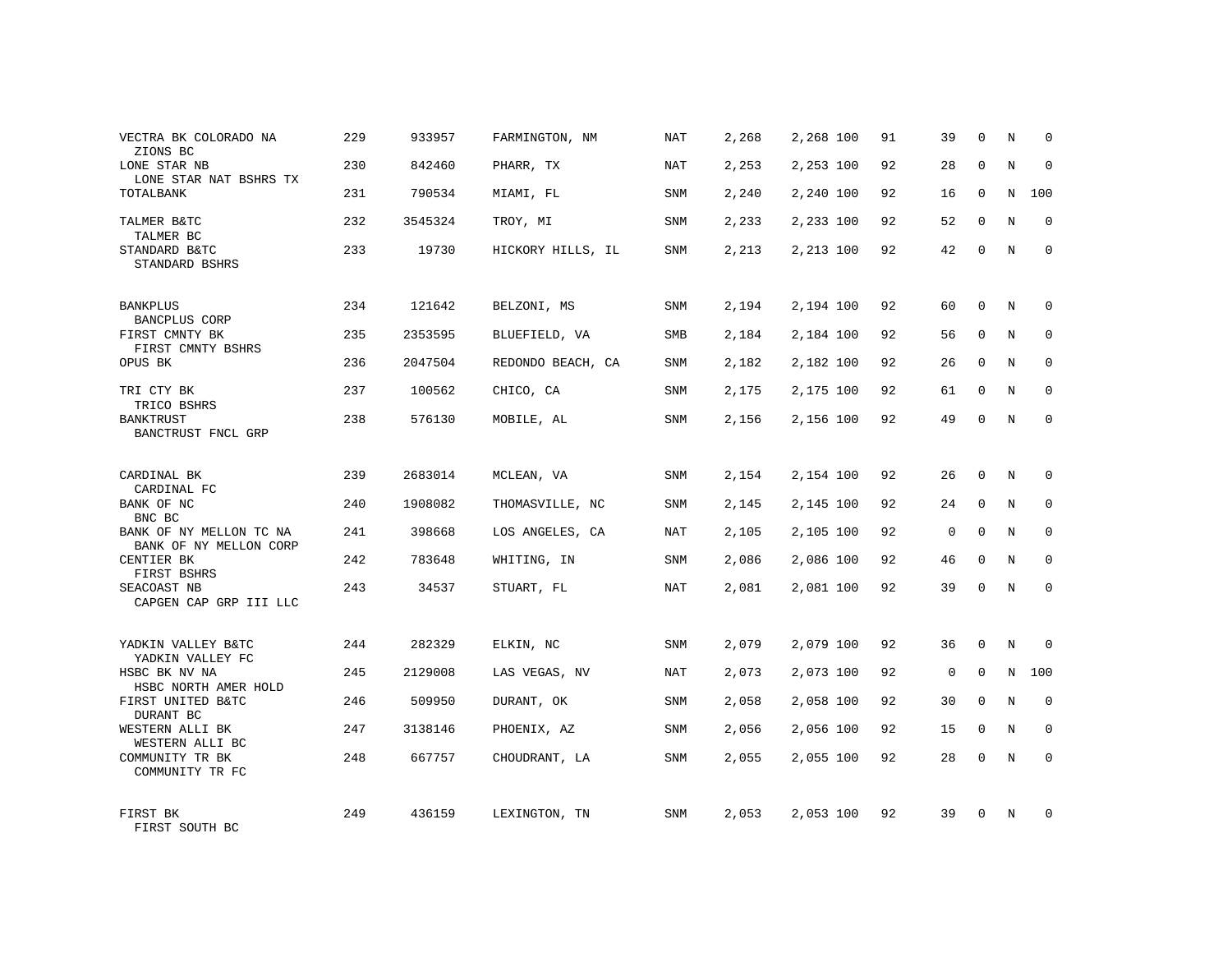| COLUMBIA BK<br>FULTON FNCL CORP           | 250 | 1189993 | COLUMBIA, MD         | SNM        | 2,051 | 2,051 100 | 92 | 40 | $\Omega$     | N           | $\mathbf 0$  |
|-------------------------------------------|-----|---------|----------------------|------------|-------|-----------|----|----|--------------|-------------|--------------|
| FIDELITY BK<br>FIDELITY SOUTHERN CORP     | 251 | 598534  | ATLANTA, GA          | SNM        | 2,041 | 2,041 100 | 92 | 23 | $\mathbf 0$  | $\mathbf N$ | $\mathbf 0$  |
| INTERVEST NB<br>INTERVEST BSHRS CORP      | 252 | 2764258 | NEW YORK, NY         | NAT        | 2,037 | 2,037 100 | 92 | 6  | 0            | N           | $\mathbf 0$  |
| BANK<br>FULTON FNCL CORP                  | 253 | 1407932 | MT. LAUREL, NJ       | SNM        | 2,034 | 2,034 100 | 92 | 47 | $\mathbf 0$  | N           | $\mathbf 0$  |
| UNIVEST B&TC<br>UNIVEST CORP OF PA        | 254 | 354310  | SOUDERTON, PA        | SMB        | 2,033 | 2,033 100 | 92 | 45 | 0            | N           | 0            |
| SERVISFIRST BK<br>SERVISFIRST BSHRS       | 255 | 3348888 | BIRMINGHAM, AL       | SNM        | 2,026 | 2,026 100 | 92 | 9  | $\mathbf 0$  | N           | $\mathbf 0$  |
| STATE B&T<br>STATE BSHRS                  | 256 | 929352  | FARGO, ND            | <b>SNM</b> | 2,015 | 2,015 100 | 92 | 14 | $\mathbf 0$  | N           | $\mathbf 0$  |
| BANK OF COLORADO<br>PINNACLE BC           | 257 | 255659  | FORT COLLINS, CO     | SNM        | 2,012 | 2,012 100 | 92 | 36 | 0            | N           | 0            |
| INTEGRA BK NA<br>INTEGRA BK CORP          | 258 | 23241   | EVANSVILLE, IN       | <b>NAT</b> | 1,994 | 1,994 100 | 92 | 54 | 0            | N           | $\mathbf 0$  |
| OLD SECOND NB<br>OLD SECOND BC            | 259 | 936136  | AURORA, IL           | NAT        | 1,985 | 1,985 100 | 92 | 26 | $\mathbf{0}$ | N           | $\mathbf 0$  |
| STOCKMAN BK OF MT<br>STOCKMAN FC          | 260 | 651859  | MILES CITY, MT       | SNM        | 1,980 | 1,980 100 | 92 | 24 | 0            | N           | 0            |
| RCB BK<br>RCB HC                          | 261 | 945053  | CLAREMORE, OK        | SMB        | 1,979 | 1,979 100 | 92 | 29 | 0            | N           | 0            |
| AMERICAN NB TX<br>ANB HC                  | 262 | 599764  | TERRELL, TX          | NAT        | 1,950 | 1,950 100 | 92 | 27 | $\mathbf 0$  | N           | $\mathbf 0$  |
| CITY BK<br>SOUTH PLAINS FNCL ESOP         | 263 | 575254  | LUBBOCK, TX          | SNM        | 1,943 | 1,943 100 | 92 | 23 | 0            | N           | 0            |
| HILLS B&TC<br>HILLS BC                    | 264 | 731247  | HILLS, IA            | <b>SNM</b> | 1,939 | 1,939 100 | 92 | 13 | 0            | N           | 0            |
| STOCK YARDS B&TC<br>S Y BANCORP           | 265 | 317342  | LOUISVILLE, KY       | SNM        | 1,935 | 1,935 100 | 92 | 29 | 0            | N           | 0            |
| WEST SUBURBAN BK<br>WEST SUBURBAN BC      | 266 | 375034  | LOMBARD, IL          | SNM        | 1,932 | 1,932 100 | 92 | 41 | $\mathbf 0$  | N           | $\mathbf 0$  |
| CENTERSTATE BK OF FL NA<br>CENTERSTATE BK | 267 | 1929247 | WINTER HAVEN, FL     | NAT        | 1,929 | 1,929 100 | 92 | 44 | 0            | N           | $\mathbf{0}$ |
| MANUFACTURERS BK                          | 268 | 930965  | LOS ANGELES, CA      | SNM        | 1,924 | 1,924 100 | 92 | 9  | $\mathbf 0$  | $\rm N$     | 100          |
| BANK OF STOCKTON<br>1867 WESTERN FC       | 269 | 479268  | STOCKTON, CA         | SNM        | 1,918 | 1,918 100 | 92 | 15 | 0            | N           | 0            |
| ARMED FORCES BK NA<br>DICKINSON FC II     | 270 | 983457  | FORT LEAVENWORTH, KS | NAT        | 1,913 | 1,913 100 | 92 | 79 | 0            | N           | 0            |
| CENTRAL B&TC                              | 271 | 1007015 | LEXINGTON, KY        | SNM        | 1,864 | 1,864 100 | 92 | 22 | $\Omega$     | N           | 0            |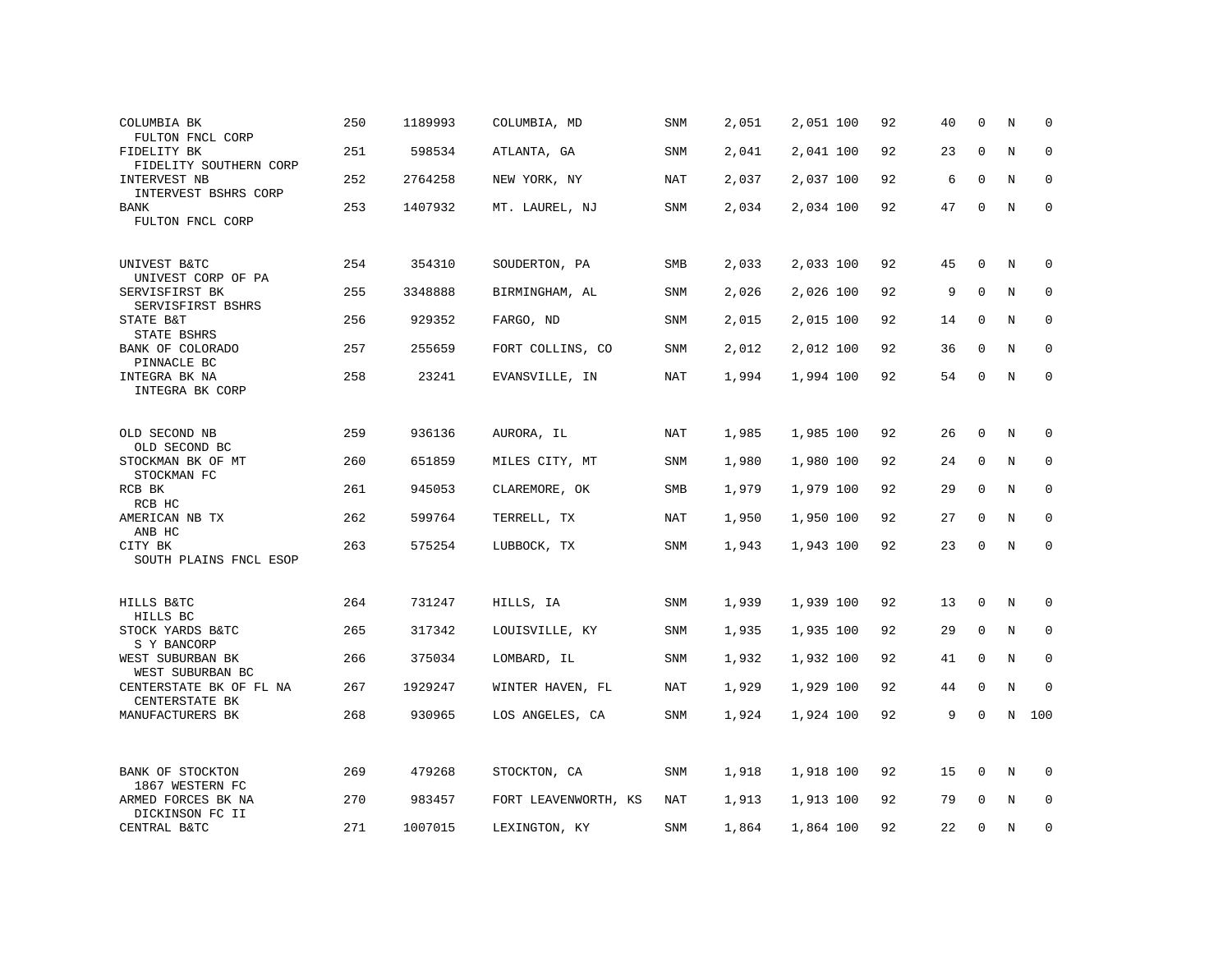| CENTRAL BSHRS                                        |     |         |                      |            |       |           |    |             |             |         |             |
|------------------------------------------------------|-----|---------|----------------------|------------|-------|-----------|----|-------------|-------------|---------|-------------|
| FIRST NB OF LONG ISLAND<br>FIRST OF LONG ISLAND CORP | 272 | 837000  | GLEN HEAD, NY        | NAT        | 1,855 | 1,855 100 | 92 | 33          | $\Omega$    | N       | $\Omega$    |
| FARMERS & MRCH BK CENT CA<br>FARMERS & MRCHS BC      | 273 | 808260  | LODI, CA             | SNM        | 1,847 | 1,847 100 | 92 | 22          | 0           | N       | $\Omega$    |
| CERTUSBANK NA<br>BLUE RIDGE HOLDS                    | 274 | 4232881 | EASLEY, SC           | NAT        | 1,838 | 1,838 100 | 92 | 33          | 0           | N       | 0           |
| SIMMONS FIRST NB<br>SIMMONS FIRST NAT CORP           | 275 | 663245  | PINE BLUFF, AR       | NAT        | 1,834 | 1,834 100 | 92 | 44          | $\mathbf 0$ | $\rm N$ | 0           |
| HEARTLAND B&TC<br>HEARTLAND BC                       | 276 | 426534  | BLOOMINGTON, IL      | SNM        | 1,823 | 1,823 100 | 92 | 45          | $\mathbf 0$ | $\rm N$ | 0           |
| GERMAN AMERICAN BC<br>GERMAN AMER BC                 | 277 | 37640   | JASPER, IN           | SNM        | 1,815 | 1,815 100 | 92 | 32          | $\mathbf 0$ | N       | $\mathbf 0$ |
| STIFEL B&T<br>STIFEL FNCL CORP                       | 278 | 3076248 | SAINT LOUIS, MO      | SNM        | 1,814 | 1,814 100 | 92 | $\mathbf 0$ | $\mathbf 0$ | N       | $\mathbf 0$ |
|                                                      |     |         |                      |            |       |           |    |             |             |         |             |
| FIRST CA BK<br>FIRST CA FNCL GRP                     | 279 | 994565  | WESTLAKE VILLAGE, CA | SNM        | 1,802 | 1,802 100 | 92 | 19          | 0           | N       | 0           |
| PEOPLES BK NA<br>PEOPLES BC                          | 280 | 577128  | MARIETTA, OH         | NAT        | 1,793 | 1,793 100 | 92 | 46          | 0           | N       | 0           |
| DACOTAH BK<br>DACOTAH BKS                            | 281 | 256553  | ABERDEEN, SD         | SMB        | 1,789 | 1,789 100 | 92 | 31          | 0           | N       | 0           |
| FIRST VICTORIA NB<br>MOW/RPW HOLD II LLC             | 282 | 488167  | VICTORIA, TX         | NAT        | 1,779 | 1,779 100 | 92 | 25          | $\mathbf 0$ | N       | 0           |
| AMERICAN NB<br>AMERICAN NAT CORP                     | 283 | 660655  | OMAHA, NE            | NAT        | 1,759 | 1,759 100 | 92 | 30          | $\Omega$    | N       | $\mathbf 0$ |
|                                                      |     |         |                      |            |       |           |    |             |             |         |             |
| TRISTATE CAP BK<br>TRISTATE CAP HLD INC              | 284 | 3475083 | PITTSBURGH, PA       | SNM        | 1,756 | 1,756 100 | 92 | 0           | $\mathbf 0$ | N       | $\Omega$    |
| <b>GUARANTY B&amp;TC</b><br>GUARANTY BC              | 285 | 666657  | DENVER, CO           | SMB        | 1,745 | 1,745 100 | 92 | 33          | $\Omega$    | N       | $\Omega$    |
| NEWBRIDGE BK<br>NEWBRIDGE BC                         | 286 | 617024  | LEXINGTON, NC        | SNM        | 1,734 | 1,734 100 | 92 | 29          | $\Omega$    | N       | 0           |
| AMERICAN NAT BK<br>STURM FNCL GROUP INC              | 287 | 828651  | DENVER, CO           | NAT        | 1,730 | 1,730 100 | 92 | 36          | $\Omega$    | N       | $\Omega$    |
| F&M B&TC<br>ONE RICH HILL MINING LLC                 | 288 | 405959  | TULSA, OK            | SMB        | 1,723 | 1,723 100 | 92 | 10          | 0           | N       | $\mathbf 0$ |
|                                                      |     |         |                      |            |       |           |    |             |             |         |             |
| BRYN MAWR TC<br>BRYN MAWR BK CORP                    | 289 | 765019  | BRYN MAWR, PA        | SMB        | 1,721 | 1,721 100 | 93 | 24          | 0           | N       | 0           |
| MARQUETTE BK<br>MARQUETTE NAT CORP                   | 290 | 716833  | CHICAGO, IL          | <b>SMB</b> | 1,720 | 1,720 100 | 93 | 23          | $\mathbf 0$ | N       | 0           |
| COMMUNITYONE BK NA<br>FNB UNITED CORP                | 291 | 591825  | ASHEBORO, NC         | NAT        | 1,719 | 1,719 100 | 93 | 44          | $\mathbf 0$ | N       | $\mathbf 0$ |
| SUNFLOWER BK NA<br>SUNFLOWER FNCL                    | 292 | 474759  | SALINA, KS           | NAT        | 1,715 | 1,715 100 | 93 | 32          | 0           | N       | 0           |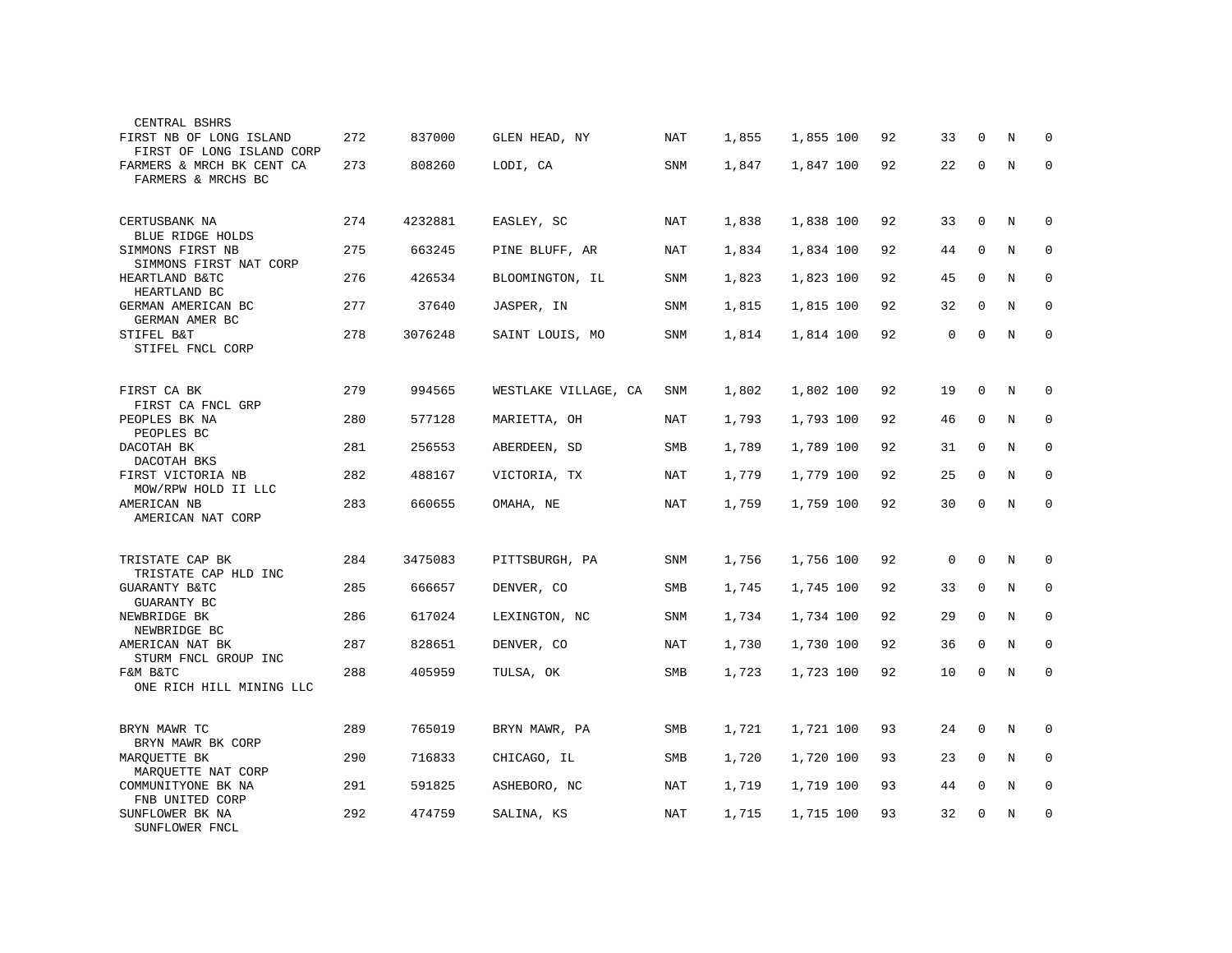| INTERBANK<br>OLNEY BSHRS OF TX                   | 293 | 1187001 | OKLAHOMA CITY, OK   | <b>SMB</b> | 1,703 | 1,703 100 | 93 | 29       | $\Omega$     | N          | $\Omega$    |
|--------------------------------------------------|-----|---------|---------------------|------------|-------|-----------|----|----------|--------------|------------|-------------|
| <b>CUSTOMERS BK</b>                              | 294 | 2354985 | PHOENIXVILLE, PA    | SMB        | 1,694 | 1,694 100 | 93 | 9        | $\Omega$     | N          | $\Omega$    |
| WHIDBEY ISLAND BK<br>WASHINGTON BKG CO           | 295 | 63078   | COUPEVILLE, WA      | SNM        | 1,676 | 1,676 100 | 93 | 28       | $\Omega$     | N          | $\mathbf 0$ |
| PBI BK<br>PORTER BANCORP                         | 296 | 522847  | LOUISVILLE, KY      | SNM        | 1,673 | 1,673 100 | 93 | 17       | $\mathbf 0$  | N          | 0           |
| CANANDAIGUA NB&TC<br>CANANDAIGUA NAT CORP        | 297 | 161602  | CANANDAIGUA, NY     | NAT        | 1,671 | 1,671 100 | 93 | 23       | $\Omega$     | N          | $\Omega$    |
| FIRST NBC BK<br>FIRST NBC BHC                    | 298 | 3445769 | NEW ORLEANS, LA     | SNM        | 1,653 | 1,653 100 | 93 | 12       | $\mathbf 0$  | N          | $\mathbf 0$ |
| GLENS FALLS NB&TC                                | 299 | 866000  | GLENS FALLS, NY     | <b>NAT</b> | 1,628 | 1,628 100 | 93 | 28       | $\mathbf 0$  | N          | 0           |
| ARROW FC<br>MIDWESTONE BK<br>MIDWESTONE FNCL GRP | 300 | 836843  | IOWA CITY, IA       | SNM        | 1,626 | 1,626 100 | 93 | 26       | $\mathbf 0$  | N          | $\mathbf 0$ |
| STATE BK OF LONG ISLAND<br>STATE BC              | 301 | 651103  | NEW HYDE PARK, NY   | SNM        | 1,626 | 1,626 100 | 93 | 16       | $\mathbf 0$  | N          | $\mathbf 0$ |
| MERCHANTS & FARMERS BK<br>FIRST M&F CORP         | 302 | 844343  | KOSCIUSKO, MS       | SNM        | 1,618 | 1,618 100 | 93 | 40       | $\Omega$     | N          | $\mathbf 0$ |
| <b>BANK RHODE ISLAND</b><br>BANCORP RHODE ISLAND | 303 | 2434113 | PROVIDENCE, RI      | <b>SNM</b> | 1,618 | 1,618 100 | 93 | 17       | $\Omega$     | N          | $\Omega$    |
| US CENTURY BK                                    | 304 | 3146150 | MIAMI, FL           | <b>SNM</b> | 1,611 | 1,610 100 | 93 | $\Omega$ | $\Omega$     | Y          | $\Omega$    |
| HAPPY ST BK<br>HAPPY BSHRS                       | 305 | 466857  | HAPPY, TX           | SNM        | 1,605 | 1,605 100 | 93 | 27       | $\mathbf 0$  | N          | $\mathbf 0$ |
| BANK OF KY<br>BANK OF KY FNCL CORP               | 306 | 1459034 | CRESTVIEW HILLS, KY | <b>SNM</b> | 1,601 | 1,601 100 | 93 | 30       | $\Omega$     | N          | $\Omega$    |
| NORTH SHORE CMNTY B&TC<br>WINTRUST FC            | 307 | 2239288 | WILMETTE, IL        | SMB        | 1,598 | 1,598 100 | 93 | 7        | $\mathbf 0$  | N          | $\mathbf 0$ |
| STAR FNCL BK<br>STAR FNCL GRP                    | 308 | 547840  | FORT WAYNE, IN      | <b>SNM</b> | 1,590 | 1,590 100 | 93 | 47       | $\Omega$     | $_{\rm N}$ | $\mathbf 0$ |
| LANDMARK BK NA<br>LANDRUM CO                     | 309 | 103255  | COLUMBIA, MO        | <b>NAT</b> | 1,584 | 1,584 100 | 93 | 38       | $\mathbf 0$  | N          | $\Omega$    |
| FAR E NB<br>SINOPAC BC                           | 310 | 676160  | LOS ANGELES, CA     | NAT        | 1,578 | 1,552 98  | 93 | 9        | $\mathbf{1}$ | Y          | 100         |
| SUFFOLK CTY NB<br>SUFFOLK BC                     | 311 | 799612  | RIVERHEAD, NY       | <b>NAT</b> | 1,576 | 1,576 100 | 93 | 29       | $\mathbf 0$  | N          | $\mathbf 0$ |
| BANK OF THE CASCADES<br>CASCADE BC               | 312 | 17464   | BEND, OR            | SNM        | 1,576 | 1,576 100 | 93 | 31       | $\mathbf 0$  | N          | 0           |
| TORREY PINES BK<br>WESTERN ALLI BC               | 313 | 3179082 | SAN DIEGO, CA       | SNM        | 1,565 | 1,565 100 | 93 | 10       | $\Omega$     | N          | $\mathbf 0$ |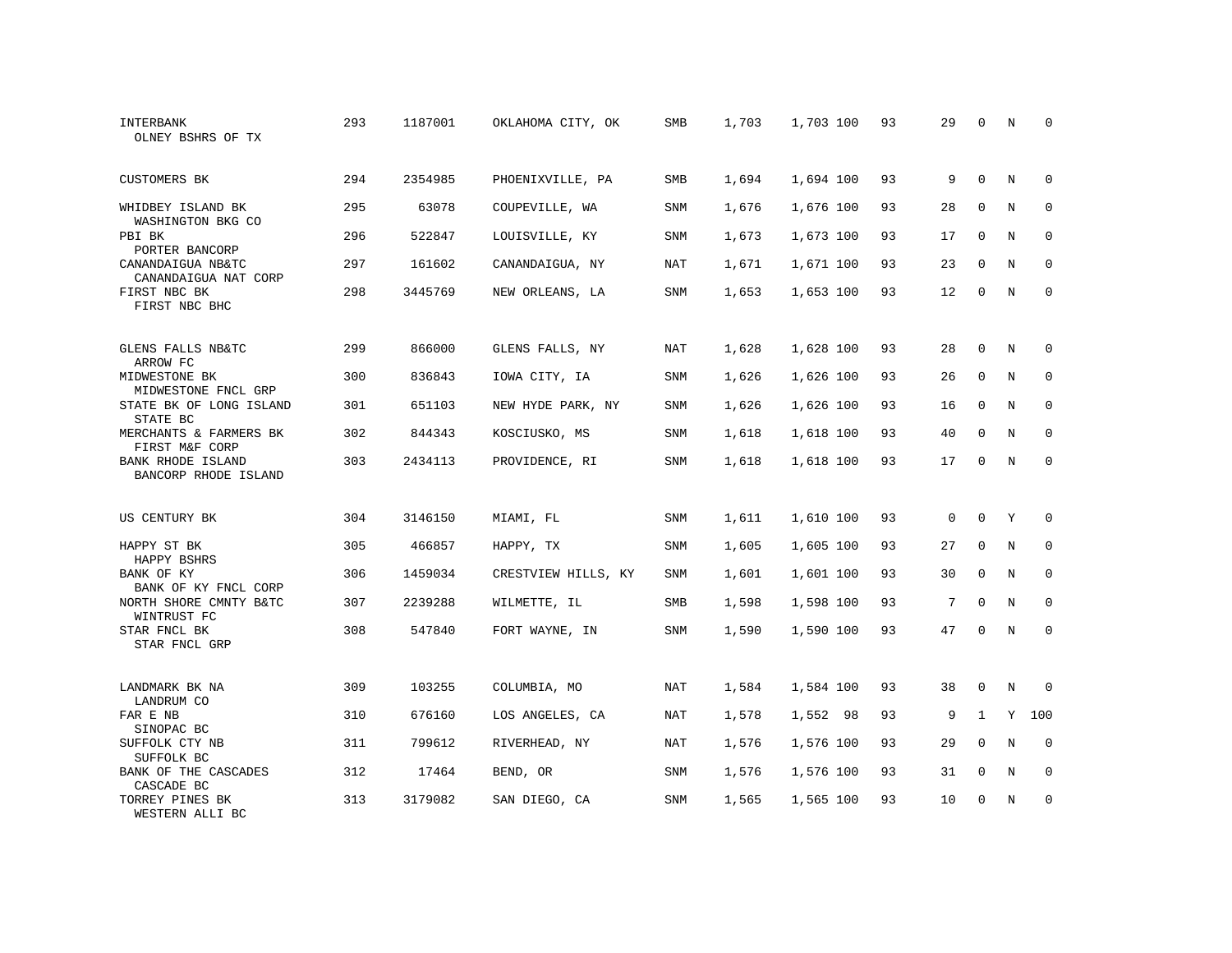| SOUTHERN CMNTY B&TC<br>SOUTHERN CMNTY FC     | 314 | 2514547 | WINSTON-SALEM, NC | SNM | 1,559 | 1,559 100 | 93 | 21          | $\Omega$    | N           | $\mathbf 0$  |
|----------------------------------------------|-----|---------|-------------------|-----|-------|-----------|----|-------------|-------------|-------------|--------------|
| LEGACYTEXAS BK<br>LEGACYTEXAS GRP            | 315 | 913267  | PLANO, TX         | SMB | 1,556 | 1,556 100 | 93 | 18          | $\Omega$    | N           | $\mathbf{0}$ |
| FIRST ST BK<br>COMMUNITY FIRST BSHRS         | 316 | 126254  | UNION CITY, TN    | SNM | 1,553 | 1,553 100 | 93 | 27          | $\Omega$    | N           | 0            |
| LOS ALAMOS NB<br>TRINITY CAP CORP            | 317 | 205654  | LOS ALAMOS, NM    | NAT | 1,545 | 1,545 100 | 93 | .5          | $\Omega$    | N           | $\Omega$     |
| MERCANTILE BK MI<br>MERCANTILE BK CORP       | 318 | 2608754 | GRAND RAPIDS, MI  | SNM | 1,537 | 1,537 100 | 93 | 6           | $\mathbf 0$ | N           | $\mathbf 0$  |
| MIDLAND ST BK<br>MIDLAND STATES BANCORP      | 319 | 773247  | EFFINGHAM, IL     | SMB | 1,537 | 1,537 100 | 93 | 30          | 0           | N           | $\mathbf 0$  |
| CADENCE BK NA<br>COMMUNITY BC LLC            | 320 | 115641  | STARKVILLE, MS    | NAT | 1,533 | 1,533 100 | 93 | 37          | $\mathbf 0$ | $\mathbf N$ | $\mathbf 0$  |
| WHITAKER BK<br>WHITAKER BC                   | 321 | 1445943 | LEXINGTON, KY     | SMB | 1,528 | 1,528 100 | 93 | 38          | $\mathbf 0$ | N           | $\mathbf 0$  |
| AMERICANWEST BK<br>SKBHC HOLDS LLC           | 322 | 39475   | SPOKANE, WA       | SNM | 1,524 | 1,524 100 | 93 | 58          | $\Omega$    | $_{\rm N}$  | $\Omega$     |
| ORRSTOWN BK<br>ORRSTOWN FNCL SVC             | 323 | 342410  | SHIPPENSBURG, PA  | SMB | 1,519 | 1,519 100 | 93 | 21          | 0           | N           | $\mathbf 0$  |
| MACATAWA BK<br>MACATAWA BC                   | 324 | 2634351 | HOLLAND, MI       | SNM | 1,517 | 1,517 100 | 93 | 28          | 0           | N           | 0            |
| HINSDALE B&TC<br>WINTRUST FC                 | 325 | 2119773 | HINSDALE, IL      | SMB | 1,511 | 1,511 100 | 93 | 9           | $\mathbf 0$ | $\mathbf N$ | $\mathbf 0$  |
| PEAPACK GLADSTONE BK<br>PEAPACK-GLADSTONE FC | 326 | 236706  | GLADSTONE, NJ     | SMB | 1,510 | 1,510 100 | 93 | 22          | $\Omega$    | N           | $\mathbf 0$  |
| FIRST MID-IL B&T NA<br>FIRST MID-IL BSHRS    | 327 | 762447  | MATTOON, IL       | NAT | 1,508 | 1,508 100 | 93 | 36          | $\mathbf 0$ | $\mathbf N$ | $\mathbf 0$  |
| BREMER BK NA<br>OTTO BREMER FOUNDATION       | 328 | 2516327 | FARGO, ND         | NAT | 1,508 | 1,508 100 | 93 | 17          | $\Omega$    | N           | $\mathbf 0$  |
| EXCHANGE BK<br>FRANK P DOYLE TR ARTICLE IX   | 329 | 507068  | SANTA ROSA, CA    | SNM | 1,508 | 1,508 100 | 93 | 18          | 0           | N           | $\mathbf 0$  |
| BANK OF EDWARDSVILLE<br>BANC ED CORP         | 330 | 219343  | EDWARDSVILLE, IL  | SNM | 1,504 | 1,504 100 | 93 | 19          | 0           | $\mathbf N$ | $\mathbf 0$  |
| WILSON B&TC<br>WILSON BHC                    | 331 | 159636  | LEBANON, TN       | SNM | 1,500 | 1,500 100 | 93 | 24          | $\Omega$    | N           | $\mathbf 0$  |
| BESSEMER TC NA<br>BESSEMER GRP               | 332 | 976703  | NEW YORK, NY      | NAT | 1,493 | 1,493 100 | 93 | $\mathbf 0$ | $\mathbf 0$ | $\mathbf N$ | $\mathbf 0$  |
| FIRST AMER BK<br>STARK BK GRP                | 333 | 653648  | FORT DODGE, IA    | SMB | 1,492 | 1,492 100 | 93 | 17          | $\Omega$    | N           | $\mathbf 0$  |
| KLEINBANK<br>KLEIN FNCL                      | 334 | 303550  | BIG LAKE, MN      | SNM | 1,491 | 1,491 100 | 93 | 23          | $\Omega$    | N           | $\mathbf 0$  |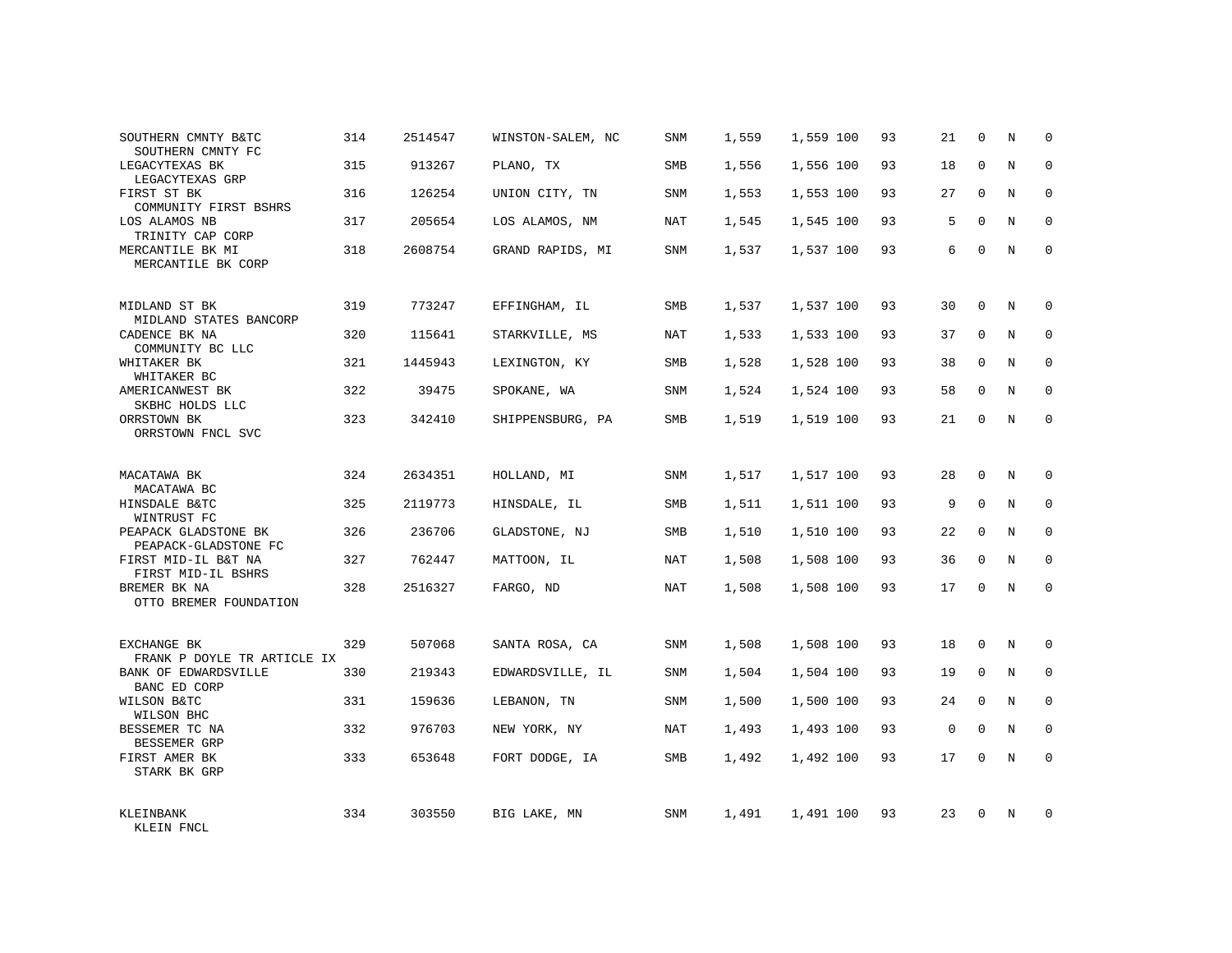| CHINATRUST BK USA<br>CHINATRUST CAP CORP                  | 335 | 996260  | TORRANCE, CA     | SNM        | 1,484 | 1,484 100 | 93 | 11          | $\mathbf 0$  | N       | 100         |
|-----------------------------------------------------------|-----|---------|------------------|------------|-------|-----------|----|-------------|--------------|---------|-------------|
| EMPRISE BK<br>EMPRISE FC                                  | 336 | 65858   | WICHITA, KS      | SNM        | 1,482 | 1,482 100 | 93 | 41          | $\mathbf 0$  | $\rm N$ | $\mathbf 0$ |
| REPUBLIC BK OF CHICAGO<br>REPUBLIC BC CO                  | 337 | 671334  | OAK BROOK, IL    | <b>SNM</b> | 1,478 | 1,478 100 | 93 | 15          | $\mathbf 0$  | N       | $\mathbf 0$ |
| TENNESSEE CMRC BK<br>TENNESSEE CMRC BC                    | 338 | 2874634 | FRANKLIN, TN     | SNM        | 1,470 | 1,470 100 | 93 | 0           | $\mathbf 0$  | N       | $\mathbf 0$ |
| ENTERPRISE B&TC<br>ENTERPRISE BC                          | 339 | 1356768 | LOWELL, MA       | SNM        | 1,470 | 1,470 100 | 93 | 16          | 0            | N       | 0           |
| ALLIANCE BK NA<br>ALLIANCE FC                             | 340 | 814216  | SYRACUSE, NY     | NAT        | 1,470 | 1,470 100 | 93 | 27          | 0            | N       | 0           |
| CNB BK<br>CNB FNCL CORP                                   | 341 | 399517  | CLEARFIELD, PA   | SNM        | 1,470 | 1,470 100 | 93 | 27          | $\mathbf 0$  | N       | $\mathbf 0$ |
| UMB BK COLORADO NA<br>UMB FC                              | 342 | 593753  | DENVER, CO       | <b>NAT</b> | 1,461 | 1,461 100 | 93 | 18          | $\mathbf 0$  | $\rm N$ | $\mathbf 0$ |
| SUMMIT CMNTY BK<br>SUMMIT FNCL GROUP                      | 343 | 2372774 | MOOREFIELD, WV   | <b>SNM</b> | 1,460 | 1,460 100 | 93 | 14          | $\mathbf 0$  | N       | $\mathbf 0$ |
| ENCORE BK NA<br>ENCORE BSHRS                              | 344 | 2558970 | HOUSTON, TX      | NAT        | 1,460 | 1,460 100 | 93 | 11          | $\mathbf 0$  | N       | $\Omega$    |
| TOMPKINS TC<br>TOMPKINS FNCL CORP                         | 345 | 433608  | ITHACA, NY       | SNM        | 1,459 | 1,459 100 | 93 | 14          | $\mathbf 0$  | N       | 0           |
| FIRST UNITED B&TC<br>FIRST UNITED CORP                    | 346 | 61122   | OAKLAND, MD      | SNM        | 1,455 | 1,455 100 | 93 | 27          | $\mathbf 0$  | N       | $\mathbf 0$ |
| GREAT FL BK                                               | 347 | 3277876 | MIAMI, FL        | SNM        | 1,448 | 1,448 100 | 93 | 21          | 0            | Υ       | $\mathbf 0$ |
| SQUARE 1 BK<br>SOUARE 1 FNCL INC                          | 348 | 3345449 | DURHAM, NC       | <b>SNM</b> | 1,443 | 1,443 100 | 93 | $\mathbf 0$ | $\mathbf 0$  | $\rm N$ | $\mathbf 0$ |
| FIRST NB OF ST LOUIS<br>CENTRAL BANCOMPANY                | 349 | 506249  | CLAYTON, MO      | NAT        | 1,442 | 1,442 100 | 93 | 14          | $\mathbf 0$  | N       | 0           |
| VIST BK<br>VIST FNCL CORP                                 | 350 | 678717  | WYOMISSING, PA   | SNM        | 1,439 | 1,439 100 | 93 | 23          | $\mathbf 0$  | N       | 0           |
| NATIONAL BK INDIANAPOLIS<br>NATIONAL BK INDIANAPOLIS CORP | 351 | 2132941 | INDIANAPOLIS, IN | <b>NAT</b> | 1,437 | 1,436 100 | 93 | 11          | $\mathbf{1}$ | N       | $\mathbf 0$ |
| MERCHANTS BK<br>MERCHANTS BSHRS                           | 352 | 166803  | BURLINGTON, VT   | <b>SNM</b> | 1,434 | 1,434 100 | 93 | 36          | $\mathbf 0$  | N       | $\Omega$    |
| SUMITOMO TR & BKG CO USA                                  | 353 | 925411  | HOBOKEN, NJ      | SNM        | 1,433 | 1,431 100 | 93 | $\mathbf 0$ | 0            | N       | 100         |
| COMMERCE B&TC<br>COMMERCE BSHRS CORP                      | 354 | 824000  | WORCESTER, MA    | SNM        | 1,433 | 1,433 100 | 93 | 11          | 0            | N       | 0           |
| <b>CNLBANK</b><br><b>CNLBANCSHARES</b>                    | 355 | 2596262 | ORLANDO, FL      | SNM        | 1,431 | 1,431 100 | 93 | 15          | $\mathbf 0$  | N       | 0           |
| GEORGIA B&TC OF AUGUSTA                                   | 356 | 1402610 | AUGUSTA, GA      | <b>SNM</b> | 1,425 | 1,425 100 | 93 | 8           | $\Omega$     | N       | $\mathbf 0$ |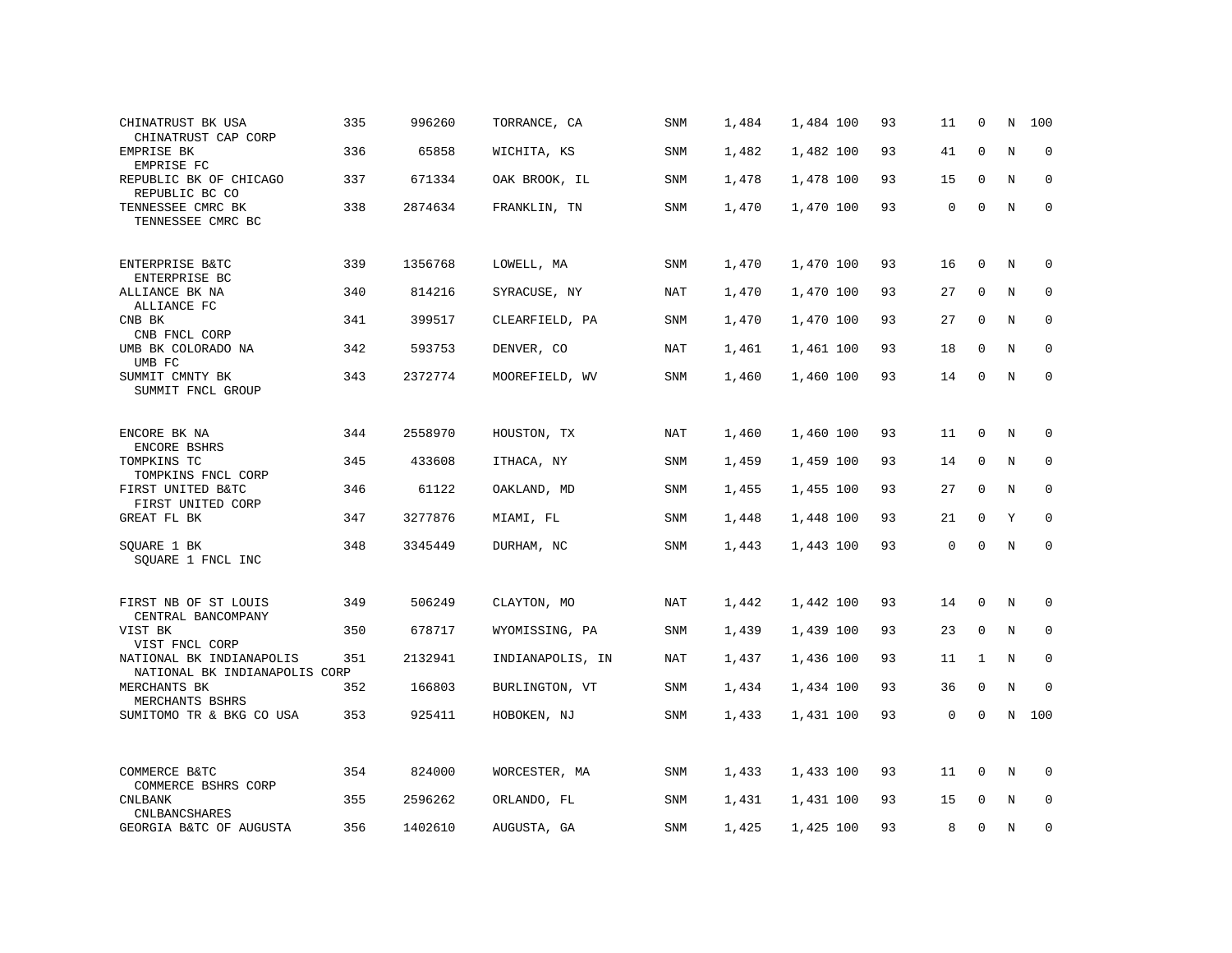| SOUTHEASTERN BK FC                                 |     |         |                       |            |       |           |    |    |             |             |             |
|----------------------------------------------------|-----|---------|-----------------------|------------|-------|-----------|----|----|-------------|-------------|-------------|
| BRIDGEVIEW BK GRP<br>BRIDGEVIEW BC                 | 357 | 312730  | BRIDGEVIEW, IL        | <b>SNM</b> | 1,424 | 1,424 100 | 93 | 15 | $\Omega$    | N           | 0           |
| COMMUNITYBANK TX NA<br>HILLISTER ENT II            | 358 | 774262  | BEAUMONT, TX          | <b>NAT</b> | 1,418 | 1,418 100 | 93 | 27 | $\mathbf 0$ | N           | $\Omega$    |
| HORIZON BK NA<br>HORIZON BC                        | 359 | 130541  | MICHIGAN CITY, IN     | NAT        | 1,413 | 1,413 100 | 93 | 22 | 0           | N           | 0           |
| FIDELITY BK<br>FIDELITY BSHRS NC                   | 360 | 584920  | FUQUAY-VARINA, NC     | SNM        | 1,402 | 1,402 100 | 93 | 66 | $\mathbf 0$ | $\rm N$     | 0           |
| LAFAYETTE AMBASSADOR BK<br>FULTON FNCL CORP        | 361 | 140018  | EASTON, PA            | SMB        | 1,401 | 1,401 100 | 93 | 23 | $\mathbf 0$ | $\rm N$     | 0           |
| COMMUNITY BKS OF CO<br>COMMUNITY BSHRS             | 362 | 785259  | GREENWOOD VILLAGE, CO | SMB        | 1,388 | 1,388 100 | 93 | 40 | $\mathbf 0$ | N           | $\mathbf 0$ |
| FIRST NA<br>FIRST BC                               | 363 | 439404  | DAMARISCOTTA, ME      | <b>NAT</b> | 1,384 | 1,384 100 | 93 | 14 | $\mathbf 0$ | N           | $\mathbf 0$ |
| GLACIER BK<br>GLACIER BC                           | 364 | 2634191 | KALISPELL, MT         | SNM        | 1,377 | 1,377 100 | 93 | 14 | 0           | N           | 0           |
| URBAN PARTSHP BK                                   | 365 | 4184186 | CHICAGO, IL           | <b>SNM</b> | 1,357 | 1,357 100 | 94 | 13 | $\mathbf 0$ | N           | 0           |
| SKYLANDS CMNTY BK<br>FULTON FNCL CORP              | 366 | 1484595 | HACKETTSTOWN, NJ      | SNM        | 1,352 | 1,352 100 | 94 | 26 | 0           | N           | $\mathbf 0$ |
| BANK OF THE SIERRA<br>SIERRA BC                    | 367 | 662369  | PORTERVILLE, CA       | SNM        | 1,343 | 1,343 100 | 94 | 24 | $\mathbf 0$ | N           | 0           |
| BANAMEX USA<br>CITIGROUP                           | 368 | 750864  | CENTURY CITY, CA      | SNM        | 1,343 | 1,227 91  | 94 | 19 | 0           | Υ           | $\Omega$    |
| BANK OF MARIN<br>BANK OF MARIN BC                  | 369 | 1436204 | CORTE MADERA, CA      | SNM        | 1,337 | 1,337 100 | 94 | 17 | $\mathbf 0$ | N           | $\Omega$    |
| SOUTHERN B&TC<br>SOUTHERN BSHRS NC                 | 370 | 717924  | MOUNT OLIVE, NC       | SNM        | 1,337 | 1,337 100 | 94 | 55 | $\Omega$    | N           | 0           |
| TEXAS B&TC<br>OVERTON FC                           | 371 | 949154  | LONGVIEW, TX          | SNM        | 1,323 | 1,323 100 | 94 | 11 | $\mathbf 0$ | N           | $\mathbf 0$ |
| PREMIERWEST BK<br>PREMIERWEST BC                   | 372 | 1457003 | MEDFORD, OR           | SNM        | 1,321 | 1,321 100 | 94 | 43 | $\Omega$    | N           | $\Omega$    |
| HILLCREST BK NA<br>NBH HOLDINGS CORP               | 373 | 4203911 | OVERLAND PARK, KS     | NAT        | 1,317 | 1,317 100 | 94 | 40 | 0           | N           | $\mathbf 0$ |
| INWOOD NB<br>INWOOD BSHRS                          | 374 | 913753  | DALLAS, TX            | <b>NAT</b> | 1,312 | 1,312 100 | 94 | 14 | $\mathbf 0$ | N           | $\mathbf 0$ |
| UNION CTR NB<br>CENTER BC                          | 375 | 29104   | UNION, NJ             | <b>NAT</b> | 1,307 | 1,307 100 | 94 | 10 | $\mathbf 0$ | N           | 0           |
| PATRIOT BK<br>PATRIOT BSHRS                        | 376 | 78858   | HOUSTON, TX           | SNM        | 1,303 | 1,303 100 | 94 | 9  | $\mathbf 0$ | $\mathbf N$ | 0           |
| CITIZENS & NORTHERN BK<br>CITIZENS & NORTHERN CORP | 377 | 895710  | WELLSBORO, PA         | SNM        | 1,299 | 1,299 100 | 94 | 25 | 0           | N           | 0           |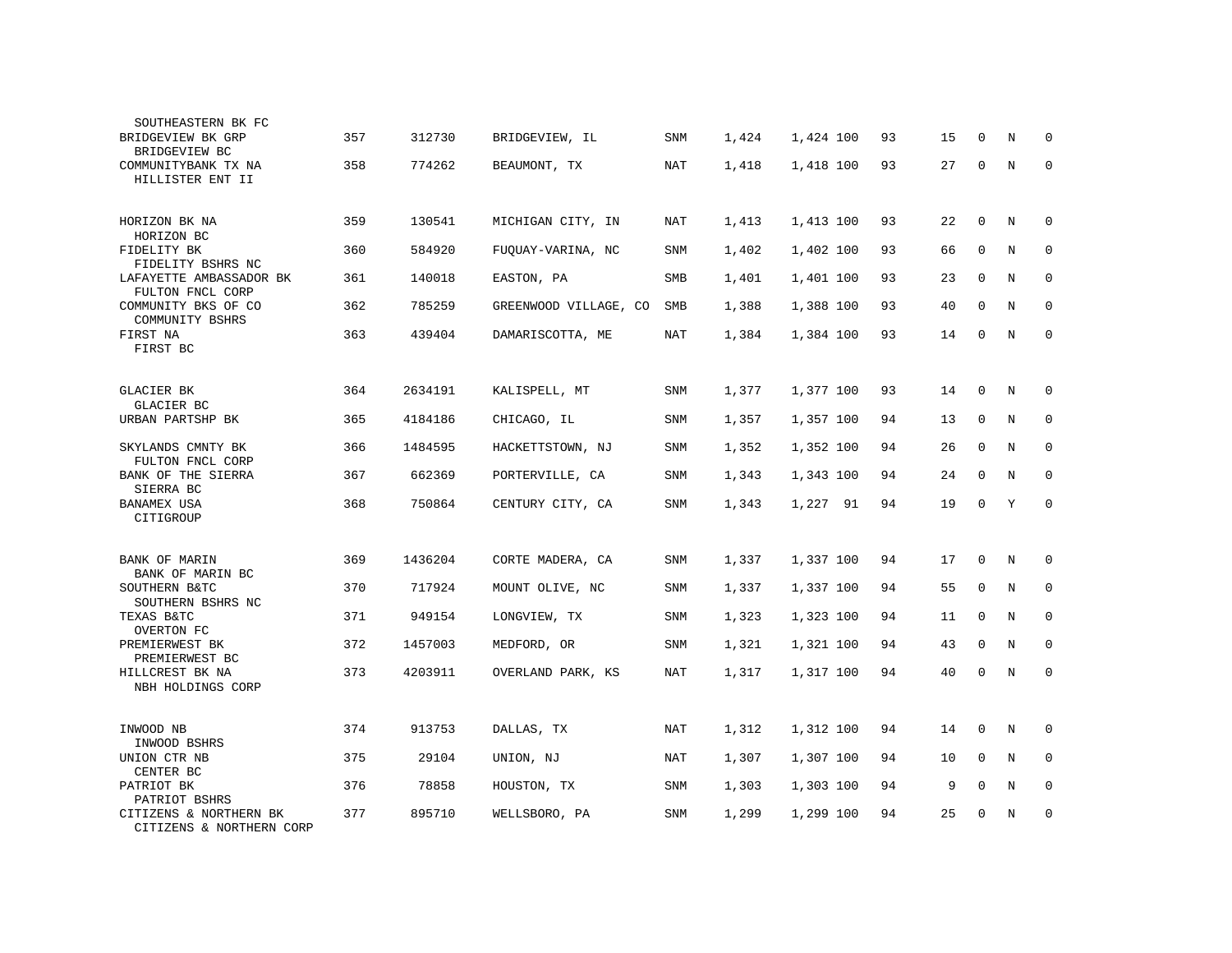| CENTRA BK<br>CENTRA FNCL HOLD                  | 378 | 2856500 | MORGANTOWN, WV      | SNM        | 1,296 | 1,296 100 | 94 | 14           | $\Omega$    | N           | $\Omega$    |
|------------------------------------------------|-----|---------|---------------------|------------|-------|-----------|----|--------------|-------------|-------------|-------------|
| DUBUQUE B&TC<br>HEARTLAND FNCL USA             | 379 | 642549  | DUBUQUE, IA         | SNM        | 1,295 | 1,295 100 | 94 | 11           | $\mathbf 0$ | N           | $\Omega$    |
| AUSTIN BK TX NA<br>JSA FAM LP                  | 380 | 548351  | JACKSONVILLE, TX    | NAT        | 1,292 | 1,292 100 | 94 | 58           | $\Omega$    | N           | $\Omega$    |
| AUSTIN BK TX NA<br>JANE AUSTIN CHAPMAN LP      | 380 | 548351  | JACKSONVILLE, TX    | NAT        |       |           |    |              |             |             |             |
| BRAND BKG CO<br>BRAND GRP HOLD                 | 381 | 701736  | LAWRENCEVILLE, GA   | SMB        | 1,279 | 1,279 100 | 94 | 6            | $\Omega$    | N           | $\Omega$    |
| CITIZENS FIRST BK<br>VILLAGES BC               | 382 | 1867983 | THE VILLAGES, FL    | SNM        | 1,272 | 1,272 100 | 94 | 8            | $\mathbf 0$ | $\mathbb N$ | $\mathbf 0$ |
| PALMETTO BK                                    | 383 | 862824  | GREENVILLE, SC      | <b>SNM</b> | 1,272 | 1,272 100 | 94 | 35           | $\mathbf 0$ | N           | 0           |
| CAPGEN CAP GRP V LLC<br>SPIRITBANK             | 384 | 142955  | TULSA, OK           | SNM        | 1,271 | 1,271 100 | 94 | 13           | $\mathbf 0$ | N           | $\mathbf 0$ |
| SPIRIT BC<br>INTERAUDI BK                      | 385 | 538802  | NEW YORK, NY        | <b>SNM</b> | 1,270 | 1,270 100 | 94 | $\mathbf{1}$ | $\mathbf 0$ | Y           | $\mathbf 0$ |
| BOONE CTY NB OF COLUMBIA<br>CENTRAL BANCOMPANY | 386 | 299046  | COLUMBIA, MO        | NAT        | 1,265 | 1,265 100 | 94 | 16           | $\Omega$    | N           | $\mathbf 0$ |
| FIRST ST CMNTY BK<br>FIRST ST BSHRS            | 387 | 707354  | FARMINGTON, MO      | <b>SNM</b> | 1,264 | 1,264 100 | 94 | 32           | $\Omega$    | $_{\rm N}$  | $\Omega$    |
| HERITAGE BK OF CMRC<br>HERITAGE CMRC CORP      | 388 | 2209553 | SAN JOSE, CA        | <b>SMB</b> | 1,259 | 1,259 100 | 94 | 9            | $\Omega$    | N           | $\Omega$    |
| 1ST UNITED BK<br>1ST UNITED BC                 | 389 | 2860440 | BOCA RATON, FL      | SMB        | 1,256 | 1,255 100 | 94 | 18           | $\mathbf 0$ | Y           | $\mathbf 0$ |
| HOME FED BK<br>HOME FED BC                     | 390 | 1014077 | NAMPA, ID           | <b>SNM</b> | 1,256 | 1,256 100 | 94 | 40           | $\Omega$    | N           | $\mathbf 0$ |
| NATIONAL EXCHANGE B&T<br>NEB CORP              | 391 | 722544  | FOND DU LAC, WI     | <b>NAT</b> | 1,253 | 1,253 100 | 94 | 26           | $\mathbf 0$ | N           | $\mathbf 0$ |
| NATIONAL REPUBLIC BK CHICAGO<br>NRBC HC        | 392 | 215130  | CHICAGO, IL         | <b>NAT</b> | 1,252 | 1,252 100 | 94 | $\mathbf{1}$ | $\Omega$    | $_{\rm N}$  | $\Omega$    |
| CB&S BK<br>CBS BANC CORP                       | 393 | 594433  | RUSSELLVILLE, AL    | SNM        | 1,252 | 1,252 100 | 94 | 41           | $\mathbf 0$ | N           | 0           |
| COPPERMARK BK<br>COPPERMARK BSHRS              | 394 | 36054   | OKLAHOMA CITY, OK   | SNM        | 1,250 | 1,250 100 | 94 | 11           | 0           | N           | 0           |
| ANCHOR BK NA<br>ANCHOR BC                      | 395 | 900454  | SAINT PAUL, MN      | <b>NAT</b> | 1,250 | 1,250 100 | 94 | 23           | $\mathbf 0$ | N           | $\mathbf 0$ |
| WEST BK<br>WEST BC                             | 396 | 139740  | WEST DES MOINES, IA | SNM        | 1,246 | 1,246 100 | 94 | 10           | $\mathbf 0$ | N           | 0           |
| NORTHBROOK B&TC<br>WINTRUST FC                 | 397 | 2938198 | NORTHBROOK, IL      | SMB        | 1,244 | 1,244 100 | 94 | 12           | $\Omega$    | N           | $\mathbf 0$ |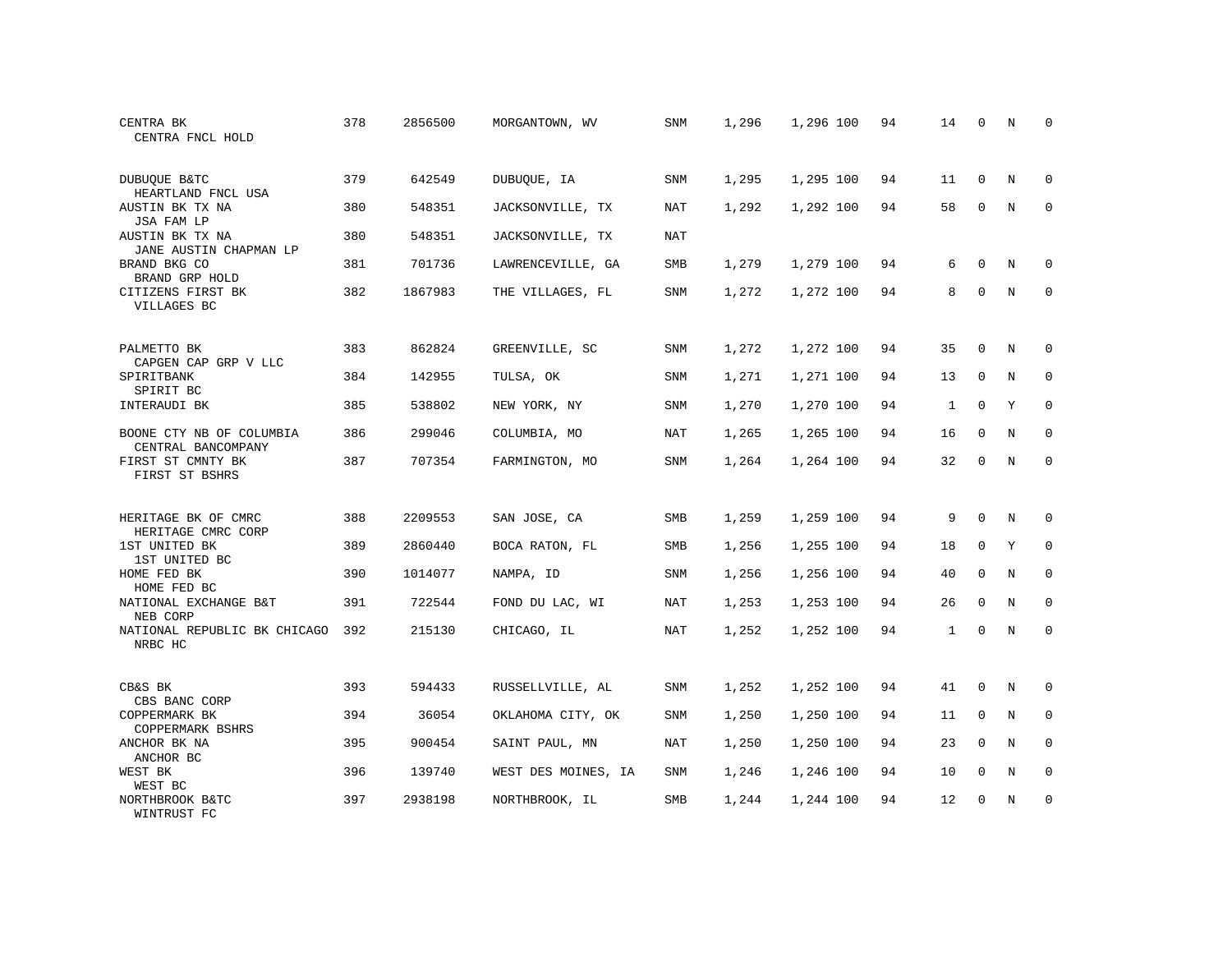| FIRST PREMIER BK<br>UNITED NAT CORP      | 398 | 374653  | SIOUX FALLS, SD    | SMB        | 1,244 | 1,244 100 | 94 | 16 | 0           | N          | $\mathbf 0$  |
|------------------------------------------|-----|---------|--------------------|------------|-------|-----------|----|----|-------------|------------|--------------|
| FIRST FSB<br>FIRST FNCL SERVICE CORP     | 399 | 368175  | ELIZABETHTOWN, KY  | SNM        | 1,242 | 1,242 100 | 94 | 22 | $\Omega$    | N          | $\mathbf{0}$ |
| FIRST FNCL BK NA<br>FIRST FNCL BSHRS     | 400 | 470050  | ABILENE, TX        | NAT        | 1,241 | 1,241 100 | 94 | 13 | 0           | N          | 0            |
| CHEMUNG CANAL TC<br>CHEMUNG FC           | 401 | 884303  | ELMIRA, NY         | SMB        | 1,235 | 1,235 100 | 94 | 27 | $\Omega$    | N          | $\mathbf{0}$ |
| MONROE BK & TR<br>MBT FC                 | 402 | 364449  | MONROE, MI         | SNM        | 1,232 | 1,232 100 | 94 | 24 | 0           | N          | $\mathbf 0$  |
| PACIFIC CONTINENTAL BK                   | 403 | 693662  | EUGENE, OR         | SNM        | 1,229 | 1,229 100 | 94 | 13 | $\mathbf 0$ | N          | $\mathbf{0}$ |
| PACIFIC CONTINENTAL CORP<br>PREFERRED BK | 404 | 1918344 | LOS ANGELES, CA    | SNM        | 1,229 | 1,229 100 | 94 | 9  | $\mathbf 0$ | N          | $\mathbf{0}$ |
| ISABELLA BK<br>ISABELLA BC               | 405 | 74140   | MOUNT PLEASANT, MI | SMB        | 1,225 | 1,225 100 | 94 | 23 | $\mathbf 0$ | N          | $\mathbf 0$  |
| INLAND B&TC<br>INLAND BC                 | 406 | 189745  | OAK BROOK, IL      | SNM        | 1,207 | 1,207 100 | 94 | 10 | $\Omega$    | N          | $\mathbf{0}$ |
| PEOPLES BK<br>PEOPLES BC                 | 407 | 455972  | LYNDEN, WA         | SNM        | 1,205 | 1,205 100 | 94 | 23 | $\mathbf 0$ | N          | $\mathbf 0$  |
| COLONY BK<br>COLONY BC                   | 408 | 491934  | FITZGERALD, GA     | SNM        | 1,194 | 1,194 100 | 94 | 28 | $\Omega$    | N          | $\Omega$     |
| BRIDGEHAMPTON NB<br>BRIDGE BC            | 409 | 23504   | BRIDGEHAMPTON, NY  | NAT        | 1,190 | 1,190 100 | 94 | 19 | $\mathbf 0$ | N          | $\mathbf 0$  |
| INDEPENDENT BK<br>INDEPENDENT BK GRP     | 410 | 122854  | MCKINNEY, TX       | SNM        | 1,188 | 1,188 100 | 94 | 26 | $\Omega$    | N          | $\mathbf 0$  |
| EXTRACO BKS NA<br>EXTRACO CORP           | 411 | 537560  | TEMPLE, TX         | NAT        | 1,185 | 1,185 100 | 94 | 16 | $\mathbf 0$ | N          | $\mathbf{0}$ |
| FIRST B&TC<br>FIRST BC                   | 412 | 223322  | LEBANON, VA        | SMB        | 1,184 | 1,184 100 | 94 | 19 | $\Omega$    | $_{\rm N}$ | $\Omega$     |
| STEARNS BK NA<br>STEARNS FNCL SVC ESOP   | 413 | 141556  | SAINT CLOUD, MN    | <b>NAT</b> | 1,182 | 1,182 100 | 94 | 9  | $\Omega$    | $_{\rm N}$ | $\mathbf 0$  |
| COREFIRST B&TC<br>COMMERCE B&T HC ESOP   | 414 | 361055  | TOPEKA, KS         | SNM        | 1,178 | 1,178 100 | 94 | 40 | 0           | N          | 0            |
| METROPOLITAN NB<br>ROGERS BSHRS          | 415 | 874649  | LITTLE ROCK, AR    | NAT        | 1,176 | 1,176 100 | 94 | 45 | $\Omega$    | $_{\rm N}$ | $\mathbf 0$  |
| HAWTHORN BK<br>HAWTHORN BSHRS            | 416 | 508346  | JEFFERSON CITY, MO | SNM        | 1,176 | 1,176 100 | 94 | 23 | 0           | N          | $\mathbf 0$  |
| HERITAGE BK<br>HERITAGE FC               | 417 | 881478  | OLYMPIA, WA        | SNM        | 1,172 | 1,172 100 | 94 | 26 | $\Omega$    | N          | $\mathbf{0}$ |
| FIRST MARINER BK<br>FIRST MARINER BC     | 418 | 309570  | BALTIMORE, MD      | <b>SNM</b> | 1,165 | 1,165 100 | 94 | 23 | $\Omega$    | N          | $\mathbf 0$  |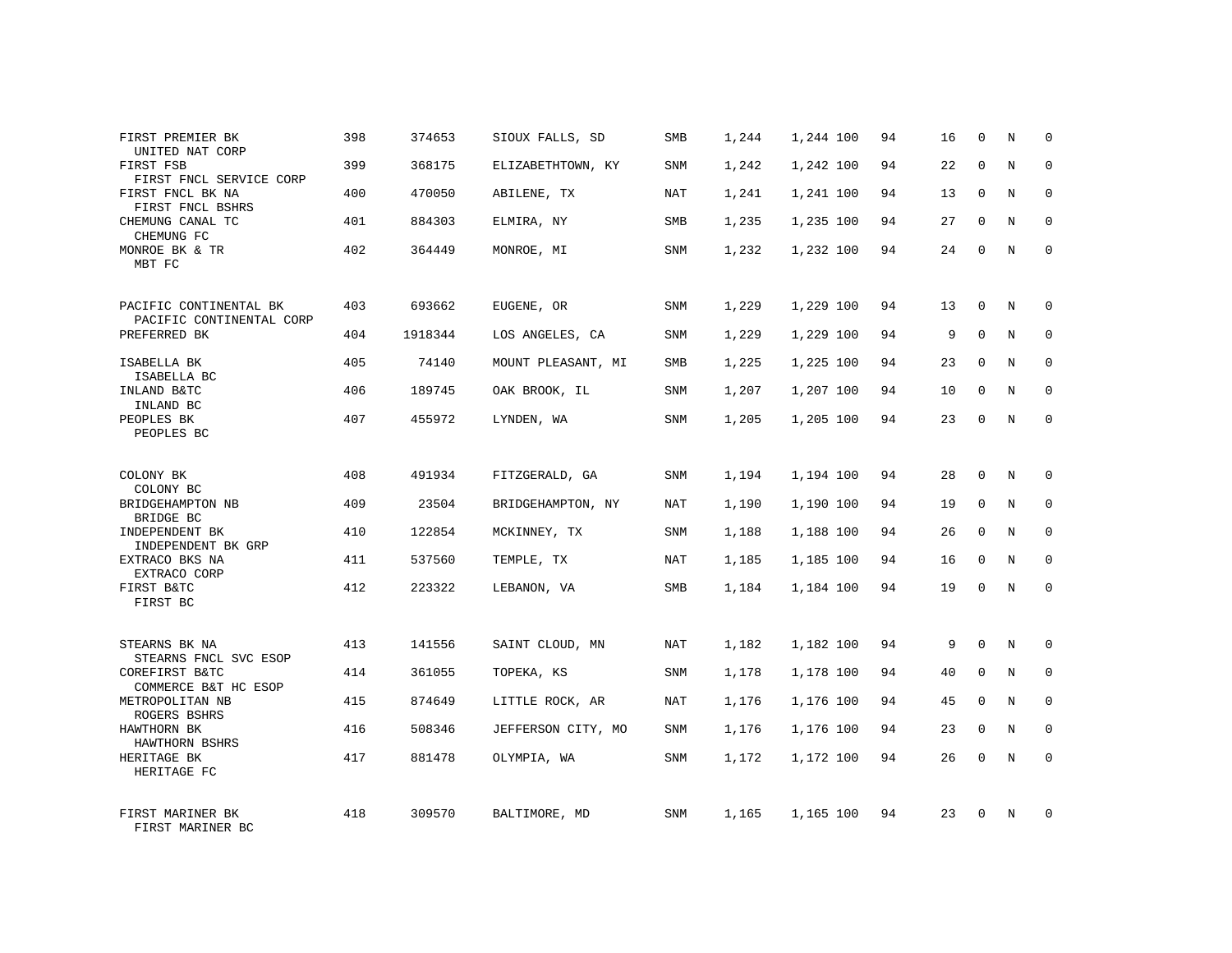| FIRST GUARANTY BK<br>FIRST GUARANTY BSHRS         | 419 | 422433  | HAMMOND, LA       | SNM        | 1,161 | 1,161 100 | 94 | 16          | 0           | N           | $\mathbf 0$  |
|---------------------------------------------------|-----|---------|-------------------|------------|-------|-----------|----|-------------|-------------|-------------|--------------|
| NATIONAL BK<br>NATIONAL BSHRS                     | 420 | 2949710 | MOLINE, IL        | NAT        | 1,158 | 1,158 100 | 94 | 23          | 0           | $\rm N$     | $\mathbf 0$  |
| METCALF BK<br>CENTRAL BANCOMPANY                  | 421 | 704559  | LEES SUMMIT, MO   | SMB        | 1,158 | 1,158 100 | 94 | 23          | $\mathbf 0$ | N           | $\mathbf 0$  |
| WESTERN NB<br>WNB BSHRS                           | 422 | 778466  | ODESSA, TX        | NAT        | 1,157 | 1,157 100 | 94 | 6           | $\mathbf 0$ | $\rm N$     | $\mathsf 0$  |
| CAMBRIDGE TC<br>CAMBRIDGE BC                      | 423 | 736206  | CAMBRIDGE, MA     | <b>SNM</b> | 1,157 | 1,157 100 | 94 | 10          | 0           | N           | 5            |
| LORAIN NB<br>LNB BC                               | 424 | 39420   | LORAIN, OH        | NAT        | 1,157 | 1,157 100 | 94 | 19          | $\mathbf 0$ | N           | 0            |
| RELIANCE BK<br>RELIANCE BSHRS                     | 425 | 2769589 | SAINT LOUIS, MO   | <b>SNM</b> | 1,153 | 1,153 100 | 94 | 22          | $\mathbf 0$ | $\mathbf N$ | $\mathbf 0$  |
| MOUNTAIN W BK<br>GLACIER BC                       | 426 | 2114282 | COEUR D'ALENE, ID | <b>SNM</b> | 1,153 | 1,153 100 | 94 | 22          | $\Omega$    | N           | $\mathbf 0$  |
| BAR HARBOR BK & TR CO<br>BAR HARBOR BSHRS         | 427 | 522605  | BAR HARBOR, ME    | SNM        | 1,152 | 1,152 100 | 94 | 11          | $\mathbf 0$ | N           | $\mathbf 0$  |
| WILMINGTON TC                                     | 428 | 272218  | WILMINGTON, DE    | SMB        | 1,151 | 1,151 100 | 94 | $\mathbf 0$ | $\Omega$    | N           | $\mathbf 0$  |
| M&T BK CORP<br>BARRINGTON B&TC NA<br>WINTRUST FC  | 429 | 2508751 | BARRINGTON, IL    | NAT        | 1,150 | 1,150 100 | 94 | 4           | $\Omega$    | $\rm N$     | 0            |
| FRANDSEN B&T<br>FRANDSEN FC                       | 430 | 751656  | LONSDALE, MN      | SNM        | 1,145 | 1,145 100 | 94 | 33          | 0           | N           | $\mathbf 0$  |
| BAC FL BK                                         | 431 | 725732  | CORAL GABLES, FL  | SNM        | 1,145 | 1,145 100 | 94 | $\mathbf 0$ | $\mathbf 0$ | Υ           | $\mathbf 0$  |
| CASHMERE VALLEY BK<br>CASHMERE VALLEY FC          | 432 | 574976  | CASHMERE, WA      | SNM        | 1,143 | 1,143 100 | 94 | 9           | $\mathbf 0$ | N           | $\mathbf 0$  |
| MIDDLEBURG BK<br>MIDDLEBURG FC                    | 433 | 679826  | MIDDLEBURG, VA    | SMB        | 1,139 | 1,139 100 | 94 | 10          | 0           | N           | 0            |
| MERCHANTS BK NA<br>MERCHANTS FNCL GROUP           | 434 | 779351  | WINONA, MN        | NAT        | 1,136 | 1,136 100 | 94 | 18          | 0           | $\rm N$     | $\mathsf 0$  |
| CITIZENS NB OF MERIDIAN<br>CITIZENS NAT BANC CORP | 435 | 69333   | MERIDIAN, MS      | NAT        | 1,135 | 1,135 100 | 94 | 25          | $\mathbf 0$ | N           | 0            |
| LIBERTYVILLE B&TC<br>WINTRUST FC                  | 436 | 2339795 | LIBERTYVILLE, IL  | SMB        | 1,135 | 1,135 100 | 94 | 7           | 0           | N           | $\mathbf 0$  |
| UNITED BK IA<br>IDA GROVE BSHRS                   | 437 | 738040  | IDA GROVE, IA     | SNM        | 1,134 | 1,134 100 | 94 | 23          | $\mathbf 0$ | N           | $\mathbf{0}$ |
| AMERICAN BK OF TX<br>NORTH AMER BSHRS             | 438 | 627658  | SHERMAN, TX       | SNM        | 1,132 | 1,132 100 | 94 | 17          | $\mathbf 0$ | N           | $\mathbf 0$  |
| FIRST FIDELITY BK NA<br>FIRST FIDELITY BC         | 439 | 106359  | OKLAHOMA CITY, OK | NAT        | 1,131 | 1,131 100 | 94 | 25          | 0           | N           | $\mathbf{0}$ |
| NORTH DALLAS B&TC                                 | 440 | 490450  | DALLAS, TX        | <b>SNM</b> | 1,129 | 1,129 100 | 94 | 5           | $\Omega$    | N           | 0            |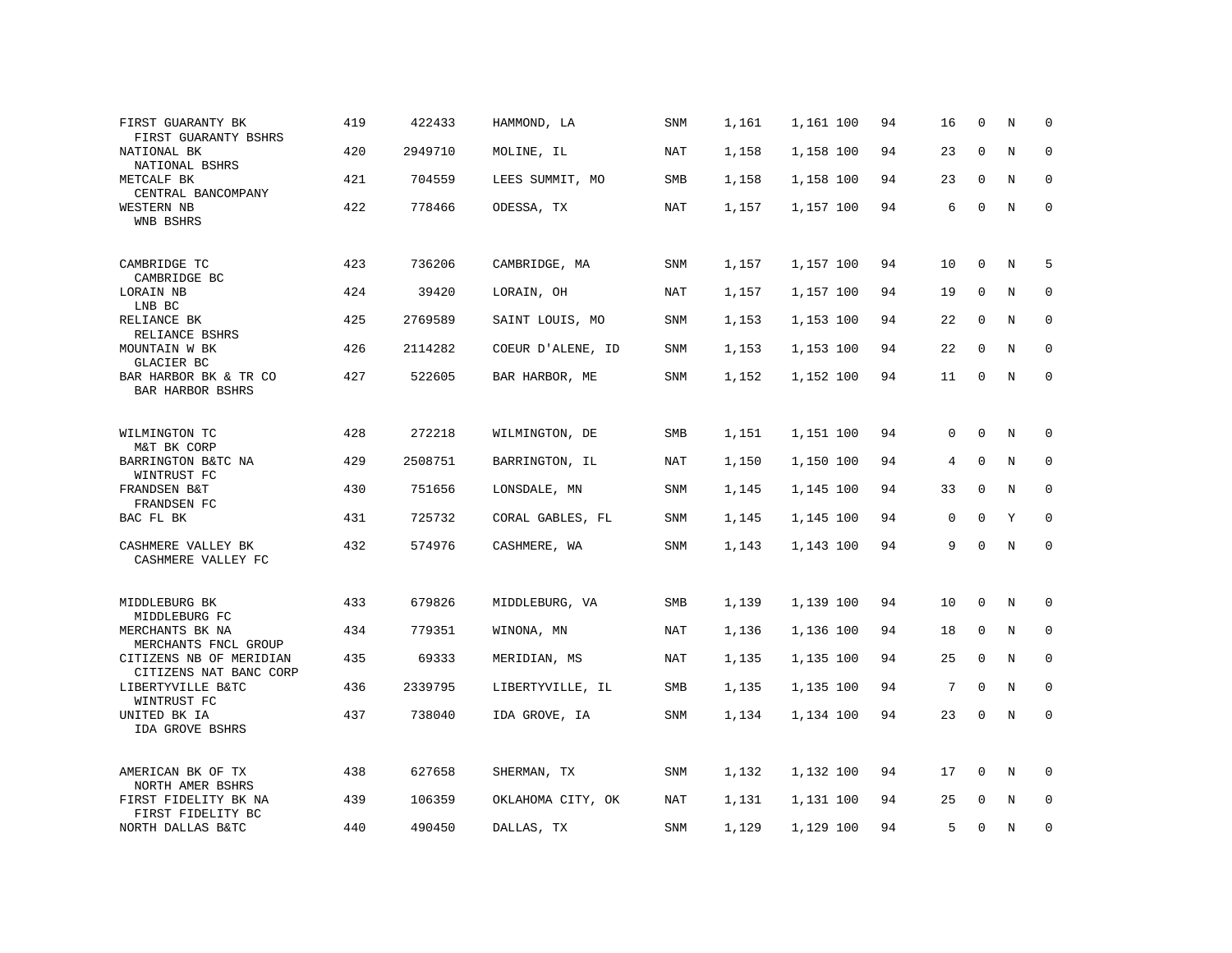| MERIDIAN BK NA<br>MARQUETTE FNCL CO             | 441 | 978369  | WICKENBURG, AZ    | NAT        | 1,124 | 1,124 100 | 94 | 6            | $\Omega$    | N           | 0           |
|-------------------------------------------------|-----|---------|-------------------|------------|-------|-----------|----|--------------|-------------|-------------|-------------|
| GLENVIEW ST BK<br>CUMMINS-AMER CORP             | 442 | 750239  | GLENVIEW, IL      | SNM        | 1,124 | 1,124 100 | 94 | 8            | $\Omega$    | N           | $\Omega$    |
| MILE HIGH BK<br>BIG SANDY HC                    | 443 | 515353  | LONGMONT, CO      | SNM        | 1,122 | 1,122 100 | 94 | 20           | $\Omega$    | N           | $\Omega$    |
| ALERUS FNCL NA<br>ALERUS FC                     | 444 | 933256  | GRAND FORKS, ND   | NAT        | 1,121 | 1,121 100 | 94 | 14           | $\mathbf 0$ | N           | $\mathbf 0$ |
| SUMMIT BK<br>SUMMIT BANCORP                     | 445 | 2505787 | ARKADELPHIA, AR   | SMB        | 1,120 | 1,120 100 | 94 | 20           | $\mathbf 0$ | N           | $\mathbf 0$ |
| SOUTHERN BANCORP BK<br>SOUTHERN BC              | 446 | 852544  | ARKADELPHIA, AR   | SMB        | 1,118 | 1,118 100 | 94 | 39           | $\mathbf 0$ | N           | $\mathbf 0$ |
| TRI CITY NB<br>TRI CITY BSHRS CORP              | 447 | 242444  | OAK CREEK, WI     | NAT        | 1,107 | 1,107 100 | 94 | 43           | 0           | N           | $\mathbf 0$ |
| FSGBANK NA<br>FIRST SCTY GRP                    | 448 | 2920737 | CHATTANOOGA, TN   | NAT        | 1,107 | 1,107 100 | 94 | 35           | 0           | N           | 0           |
| AMERICAN BUS BK                                 | 449 | 2734729 | LOS ANGELES, CA   | SNM        | 1,107 | 1,107 100 | 94 | $\mathbf 0$  | $\mathbf 0$ | $\mathbf N$ | $\mathbf 0$ |
| FIRST NB OF FORT SMITH<br>FIRST BK CORP         | 450 | 397540  | FORT SMITH, AR    | NAT        | 1,106 | 1,106 100 | 94 | 15           | $\mathbf 0$ | N           | $\mathbf 0$ |
| BCB CMNTY BK<br>BCB BC                          | 451 | 2954059 | BAYONNE, NJ       | <b>SNM</b> | 1,100 | 1,100 100 | 94 | 9            | $\Omega$    | N           | $\mathbf 0$ |
| METROBANK NA<br>METROCORP BSHRS                 | 452 | 189352  | HOUSTON, TX       | <b>NAT</b> | 1,097 | 1,097 100 | 94 | 13           | 0           | N           | $\mathbf 0$ |
| BANTERRA BK<br>BANTERRA CORP                    | 453 | 502849  | MARION, IL        | SNM        | 1,095 | 1,095 100 | 94 | 27           | $\mathbf 0$ | N           | 0           |
| PARAGON CMRL BK<br>PARAGON CMRL CORP            | 454 | 2806626 | RALEIGH, NC       | SNM        | 1,090 | 1,090 100 | 94 | 2            | $\mathbf 0$ | N           | 0           |
| INDEPENDENCE BK OF KY<br>INDEPENDENCE BSHRS     | 455 | 648242  | OWENSBORO, KY     | SNM        | 1,088 | 1,088 100 | 94 | 18           | $\mathbf 0$ | N           | 0           |
| LAKESIDE BK<br>LAKESIDE BC                      | 456 | 201834  | CHICAGO, IL       | SNM        | 1,087 | 1,087 100 | 94 | 5            | 0           | N           | 0           |
| FIRST BK HIGHLAND PARK<br>BANK HIGHLAND PARK FC | 457 | 804338  | HIGHLAND PARK, IL | SNM        | 1,085 | 1,085 100 | 94 | $\mathbf{1}$ | $\mathbf 0$ | $\mathbb N$ | $\mathbf 0$ |
| CITIZENS BKG CO<br>FIRST CITIZENS BC            | 458 | 542528  | SANDUSKY, OH      | SMB        | 1,085 | 1,085 100 | 94 | 27           | $\mathbf 0$ | N           | 0           |
| USAMERIBANK<br>USAMERIBANCORP                   | 459 | 3536407 | LARGO, FL         | SNM        | 1,084 | 1,084 100 | 94 | 6            | $\mathbf 0$ | N           | 0           |
| FIRST NAT CMNTY BK<br>FIRST NAT CMNTY BC        | 460 | 239613  | DUNMORE, PA       | <b>NAT</b> | 1,084 | 1,084 100 | 94 | 20           | $\mathbf 0$ | N           | 0           |
| FIRST SECURITY BK MISSOULA<br>GLACIER BC        | 461 | 652351  | MISSOULA, MT      | SNM        | 1,081 | 1,081 100 | 94 | 11           | $\mathbf 0$ | N           | $\mathbf 0$ |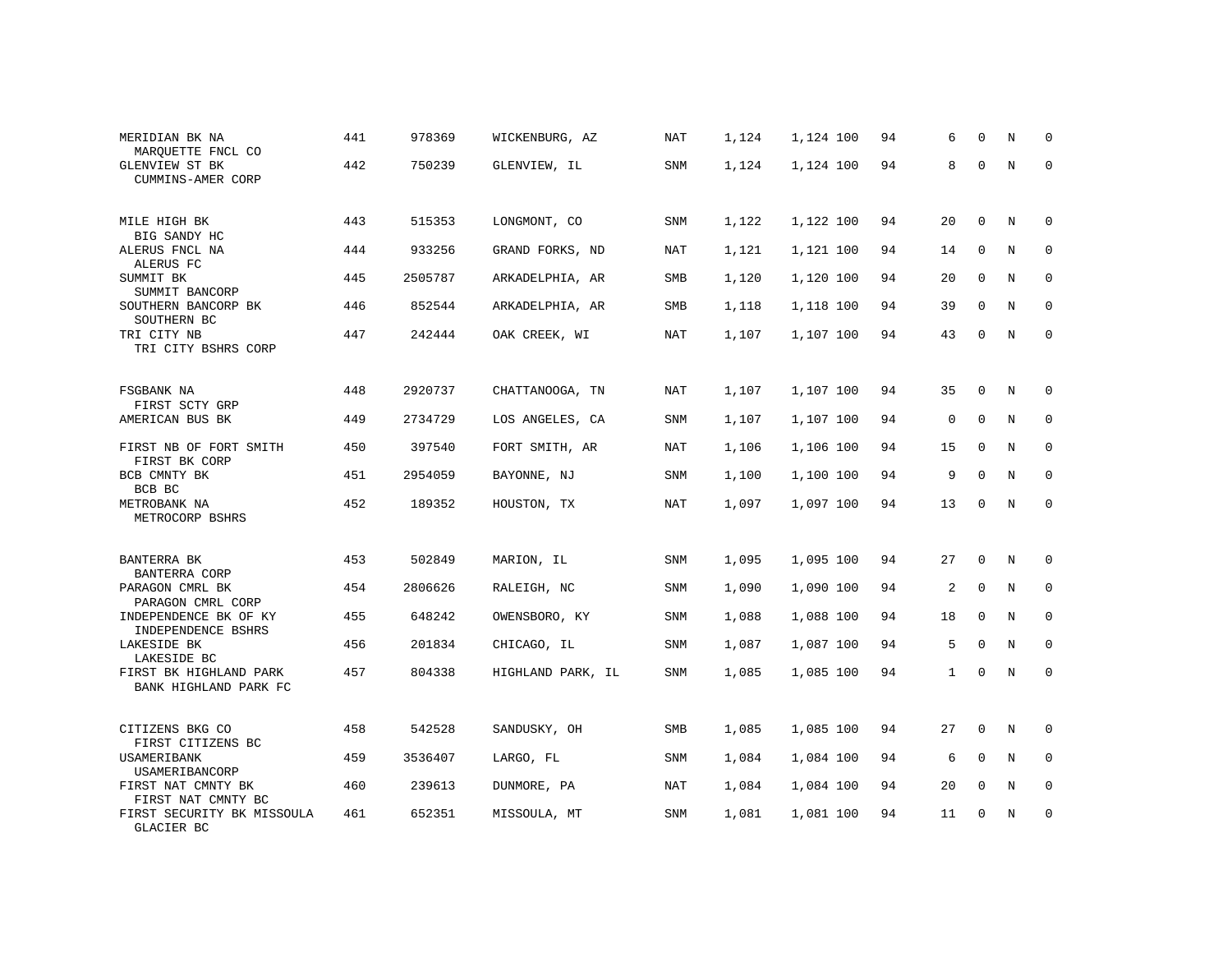| MIDWEST BANKCENTRE<br>STUPP BROS               | 462 | 657459  | LEMAY, MO           | SMB        | 1,079 | 1,079 100 | 95 | 10 | $\mathbf 0$ | N           | 0           |
|------------------------------------------------|-----|---------|---------------------|------------|-------|-----------|----|----|-------------|-------------|-------------|
| LIBERTY BK<br>LIBERTY BSHRS                    | 463 | 2352235 | SPRINGFIELD, MO     | SNM        | 1,073 | 1,073 100 | 95 | 19 | $\Omega$    | N           | $\Omega$    |
| PEOPLES BK<br>PEOPLES BC OF NC                 | 464 | 220527  | NEWTON, NC          | SNM        | 1,070 | 1,070 100 | 95 | 22 | $\mathbf 0$ | $\mathbf N$ | $\mathsf 0$ |
| CITIZENS FIRST NB<br>PRINCETON NAT BC          | 465 | 669443  | PRINCETON, IL       | <b>NAT</b> | 1,068 | 1,068 100 | 95 | 19 | $\mathbf 0$ | N           | $\mathbf 0$ |
| UNITED BK<br>UNITED BC                         | 466 | 37435   | ZEBULON, GA         | SNM        | 1,067 | 1,067 100 | 95 | 19 | $\mathbf 0$ | N           | $\mathbf 0$ |
| <b>EVB</b><br>EASTERN VA BSHRS                 | 467 | 790721  | TAPPAHANNOCK, VA    | <b>SMB</b> | 1,067 | 1,067 100 | 95 | 25 | $\Omega$    | $\mathbf N$ | $\mathbf 0$ |
| BANK IA<br>BANK IA CORP                        | 468 | 187947  | WEST DES MOINES, IA | SMB        | 1,066 | 1,066 100 | 95 | 23 | $\mathbf 0$ | N           | 0           |
| ESSEX BK<br>COMMUNITY BKR TR CORP              | 469 | 781028  | TAPPAHANNOCK, VA    | SMB        | 1,064 | 1,064 100 | 95 | 23 | $\mathbf 0$ | N           | $\mathbf 0$ |
| FIRST ST BK CENTRAL TX<br>CENTRAL CMNTY CORP   | 470 | 751759  | AUSTIN, TX          | SNM        | 1,060 | 1,060 100 | 95 | 31 | $\mathbf 0$ | N           | 0           |
| TRADITIONAL BK<br>TRADITIONAL BC               | 471 | 786210  | MOUNT STERLING, KY  | SNM        | 1,057 | 1,057 100 | 95 | 11 | $\mathbf 0$ | N           | $\mathbf 0$ |
| FIRST INTERNATIONAL B&TC<br>WATFORD CITY BSHRS | 472 | 236153  | WATFORD CITY, ND    | SNM        | 1,049 | 1,049 100 | 95 | 20 | 0           | N           | $\mathbf 0$ |
| MIDSOUTH BK NA<br>MIDSOUTH BC                  | 473 | 223331  | LAFAYETTE, LA       | NAT        | 1,048 | 1,048 100 | 95 | 33 | 0           | N           | 0           |
| NORTHRIM BK<br>NORTHRIM BC                     | 474 | 1718188 | ANCHORAGE, AK       | SNM        | 1,045 | 1,045 100 | 95 | 9  | $\mathbf 0$ | N           | 0           |
| RIVER CITY BK                                  | 475 | 253468  | SACRAMENTO, CA      | SNM        | 1,040 | 1,040 100 | 95 | 14 | $\Omega$    | N           | $\mathbf 0$ |
| INDIANA B&TC<br>INDIANA CMNTY BC               | 476 | 832470  | COLUMBUS, IN        | SMB        | 1,039 | 1,039 100 | 95 | 18 | $\mathbf 0$ | N           | 0           |
| QUAD CITY B&TC<br>QCR HOLD                     | 477 | 2142155 | BETTENDORF, IA      | SMB        | 1,032 | 1,032 100 | 95 | 4  | $\mathbf 0$ | $\rm N$     | $\mathsf 0$ |
| NATIONAL BK OF BLACKSBURG<br>NATIONAL BSHRS    | 478 | 754929  | BLACKSBURG, VA      | NAT        | 1,031 | 1,031 100 | 95 | 24 | 0           | N           | 0           |
| FIRST NB IN SIOUX FALLS<br>MINNEHAHA BSHRS     | 479 | 326858  | SIOUX FALLS, SD     | <b>NAT</b> | 1,030 | 1,030 100 | 95 | 17 | $\mathbf 0$ | N           | 0           |
| EMPIRE BK<br>CENTRAL BANCOMPANY                | 480 | 290052  | SPRINGFIELD, MO     | SNM        | 1,028 | 1,028 100 | 95 | 21 | 0           | N           | 0           |
| <b>BANK INDEP</b><br>BANCINDEPENDENT           | 481 | 539032  | SHEFFIELD, AL       | SMB        | 1,026 | 1,026 100 | 95 | 27 | 0           | N           | $\mathbf 0$ |
| BRIDGE BK NA<br>SCJ                            | 482 | 3025406 | SAN JOSE, CA        | <b>NAT</b> | 1,024 | 1,024 100 | 95 | 1  | 0           | N           | $\mathbf 0$ |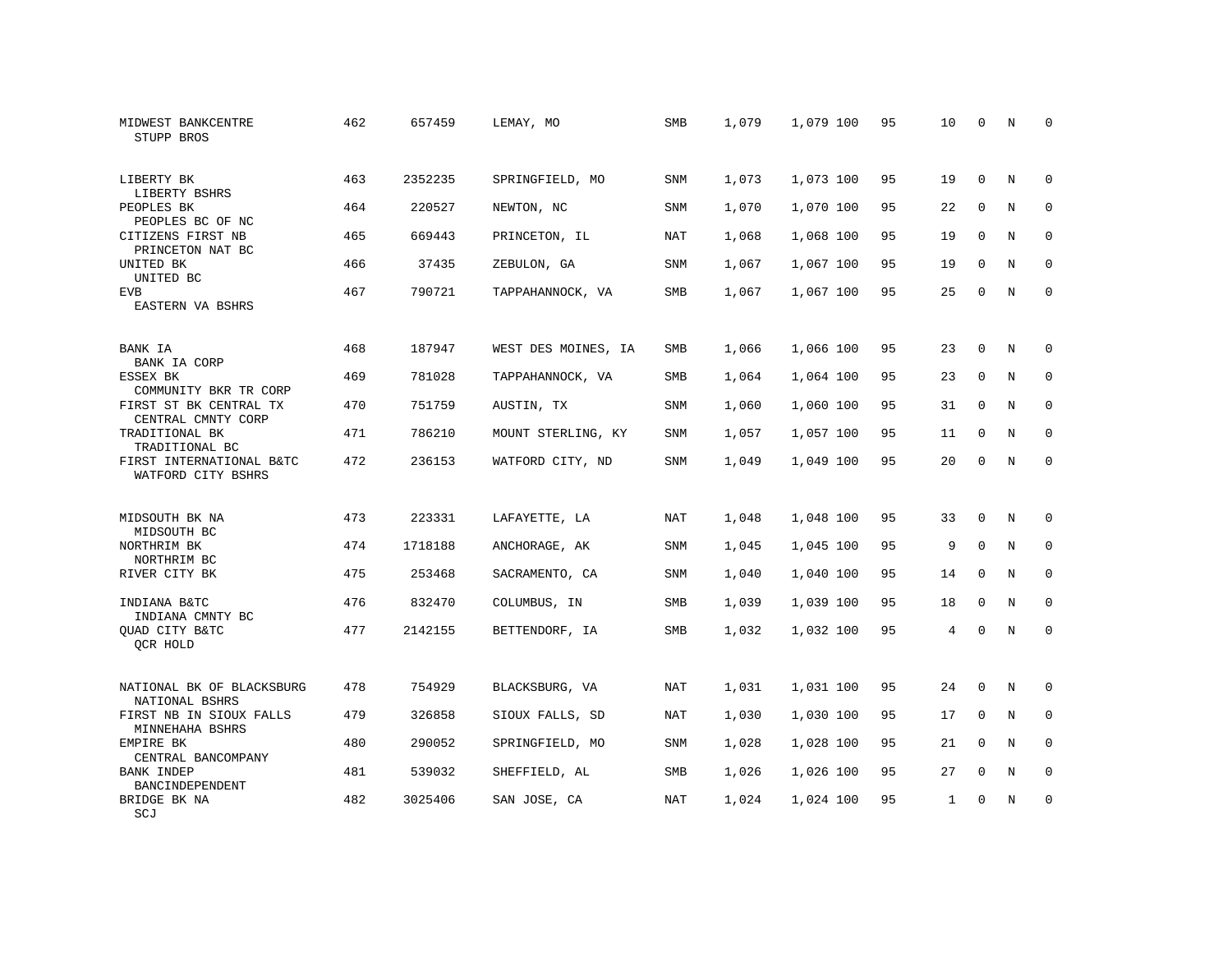| DBA FIRST CONVENIENCE BK<br>FIRST CMNTY BSHRS          | 483 | 613950  | KILLEEN, TX        | NAT        | 1,024 | 1,024 100 | 95 | 224 | $\mathbf 0$ | N          | $\Omega$    |
|--------------------------------------------------------|-----|---------|--------------------|------------|-------|-----------|----|-----|-------------|------------|-------------|
| GUARANTY BOND BK<br>GUARANTY BSHRS                     | 484 | 112163  | MOUNT PLEASANT, TX | SNM        | 1,021 | 1,021 100 | 95 | 15  | $\Omega$    | N          | $\Omega$    |
| CENTRUE BK<br>CENTRUE FC                               | 485 | 457547  | STREATOR, IL       | <b>SMB</b> | 1,019 | 1,019 100 | 95 | 25  | $\mathbf 0$ | N          | $\mathbf 0$ |
| BAYLAKE BK<br><b>BAYLAKE CORP</b>                      | 486 | 280044  | STURGEON BAY, WI   | SMB        | 1,017 | 1,017 100 | 95 | 26  | $\Omega$    | N          | $\Omega$    |
| ALPINE B&TC<br>ALPINE BC                               | 487 | 813947  | ROCKFORD, IL       | SMB        | 1,016 | 1,016 100 | 95 | 17  | $\Omega$    | N          | $\Omega$    |
| AMERICAN BK NA<br>AMERICAN BK HOLDING CORP             | 488 | 807955  | CORPUS CHRISTI, TX | NAT        | 1,014 | 1,014 100 | 95 | 12  | $\Omega$    | N          | $\Omega$    |
| WOORI AMER BK                                          | 489 | 384018  | NEW YORK, NY       | SNM        | 1,010 | 1,010 100 | 95 | 12  | $\Omega$    | N          | 100         |
| FIRST UNITED BK<br>PLAINS BC                           | 490 | 578255  | DIMMITT, TX        | SNM        | 1,009 | 1,009 100 | 95 | 13  | $\Omega$    | N          | $\Omega$    |
| FARMERS & MERCHANTS TR CO OF<br>FRANKLIN FNCL SVC CORP | 491 | 289515  | CHAMBERSBURG, PA   | SNM        | 1,004 | 1,004 100 | 95 | 24  | $\Omega$    | N          | $\Omega$    |
| BANK OF TAMPA<br>TAMPA BKG CO                          | 492 | 273336  | TAMPA, FL          | SNM        | 1,003 | 1,003 100 | 95 | 8   | $\Omega$    | N          | $\Omega$    |
| FARMERS NB<br>FARMERS NAT BC                           | 493 | 680813  | CANFIELD, OH       | <b>NAT</b> | 1,002 | 1,002 100 | 95 | 16  | $\Omega$    | N          | $\Omega$    |
| FIRST S BK<br>FIRST SOUTHERN BC                        | 494 | 279338  | BOCA RATON, FL     | SMB        | 1,001 | 1,001 100 | 95 | 16  | $\mathbf 0$ | N          | $\mathbf 0$ |
| COUNTRY CLUB BK<br>CCB FNCL CORP                       | 495 | 625654  | KANSAS CITY, MO    | SMB        | 999   | 999 100   | 95 | 24  | $\Omega$    | N          | $\Omega$    |
| FIRST CITIZENS NB<br>FIRST CITIZENS BSHRS              | 496 | 133850  | DYERSBURG, TN      | NAT        | 998   | 998 100   | 95 | 18  | $\Omega$    | N          | $\mathbf 0$ |
| TEXAS CMNTY BK NA<br>VISION BSHRS                      | 497 | 528960  | LAREDO, TX         | NAT        | 990   | 990 100   | 95 | 8   | $\Omega$    | N          | $\Omega$    |
| CORNERSTONE BK<br>FIRST YORK BC                        | 498 | 403151  | YORK, NE           | <b>SMB</b> | 989   | 989 100   | 95 | 29  | $\Omega$    | N          | $\Omega$    |
| FORCHT BK NA<br>FORCHT BC INC                          | 499 | 3141726 | LEXINGTON, KY      | NAT        | 988   | 988 100   | 95 | 34  | $\Omega$    | N          | $\Omega$    |
| PACIFIC MERC BK<br>PACIFIC MERC BC                     | 500 | 2717012 | COSTA MESA, CA     | <b>SMB</b> | 987   | 987 100   | 95 | 7   | $\Omega$    | N          | $\Omega$    |
| FIRST CITIZENS NB<br>FIRST CITIZENS FC                 | 501 | 186744  | MASON CITY, IA     | <b>NAT</b> | 987   | 987 100   | 95 | 9   | $\Omega$    | N          | $\Omega$    |
| BANK OF THE COMMONWEALTH<br>COMMONWEALTH BSHRS         | 502 | 821120  | NORFOLK, VA        | <b>SMB</b> | 985   | 985 100   | 95 | 20  | $\Omega$    | $_{\rm N}$ | $\Omega$    |
| MONTECITO B&T<br>MONTECITO BC                          | 503 | 514066  | SANTA BARBARA, CA  | SNM        | 984   | 984 100   | 95 | 7   | $\Omega$    | N          | $\Omega$    |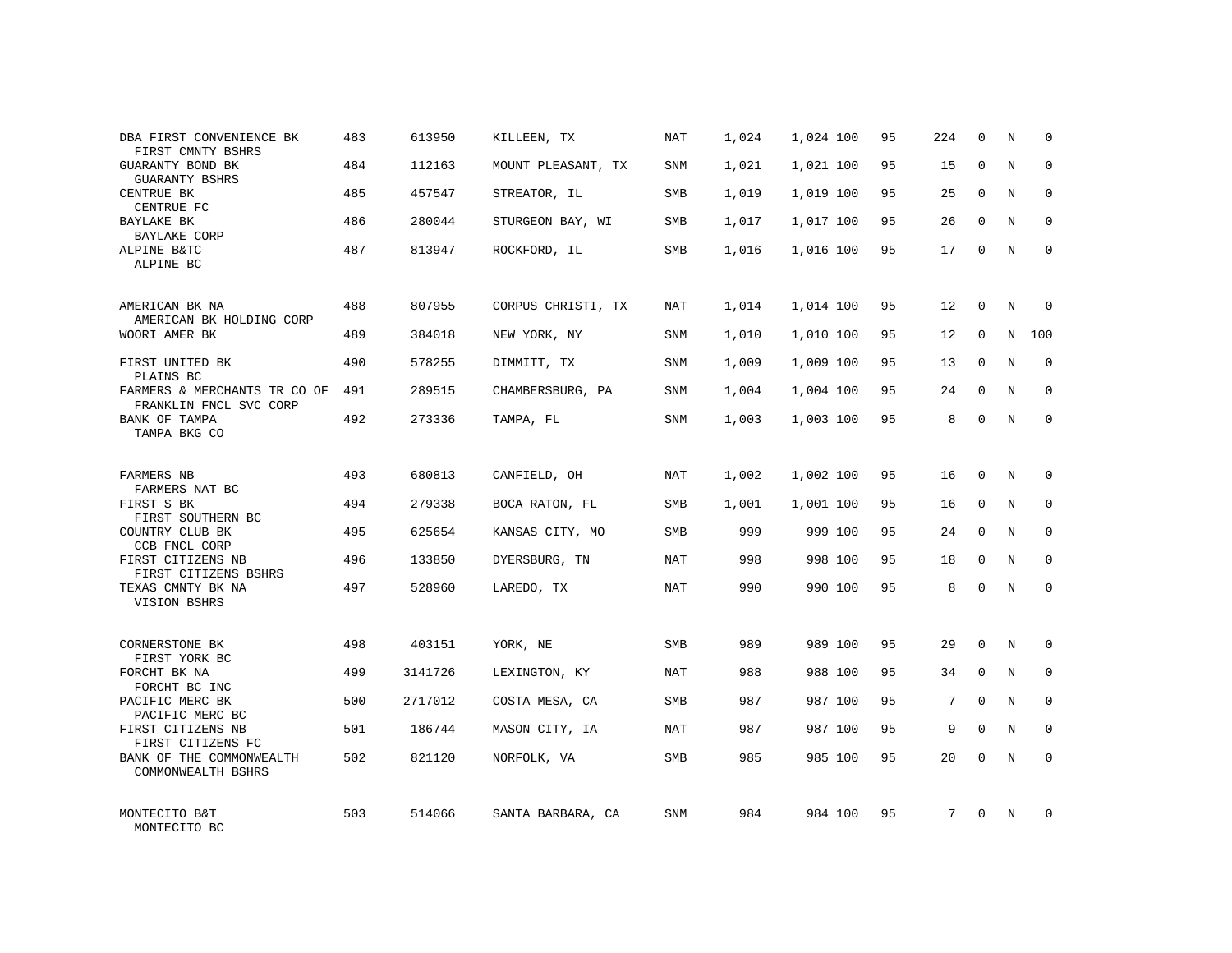| CITYWIDE BKS<br>CITYWIDE BKS CO                     | 504 | 697754  | AURORA, CO         | <b>SNM</b> | 983 | 983 100 | 95 | 12          | $\Omega$    | N           | $\mathbf 0$  |
|-----------------------------------------------------|-----|---------|--------------------|------------|-----|---------|----|-------------|-------------|-------------|--------------|
| ACNB BK<br>ACNB CORP                                | 505 | 5210    | GETTYSBURG, PA     | SNM        | 983 | 983 100 | 95 | 17          | $\mathbf 0$ | $\mathbf N$ | $\mathbf 0$  |
| CARROLLTON BK<br>CBX CORP                           | 506 | 1001648 | CARROLLTON, IL     | SNM        | 975 | 975 100 | 95 | 8           | $\mathbf 0$ | N           | $\mathbf 0$  |
| PEOPLES BK A CODORUS VALLEY<br>CODORUS VALLEY BC    | 507 | 556815  | GLEN ROCK, PA      | SNM        | 975 | 975 100 | 95 | 22          | $\mathbf 0$ | $\mathbf N$ | $\mathsf 0$  |
| CITIZENS B&TC<br>YOUNG CORP                         | 508 | 381343  | CHILLICOTHE, MO    | SNM        | 973 | 973 100 | 95 | 22          | $\mathbf 0$ | N           | 0            |
| HERITAGE OAKS BK<br>HERITAGE OAKS BC                | 509 | 797467  | PASO ROBLES, CA    | SNM        | 969 | 969 100 | 95 | 13          | $\mathbf 0$ | N           | $\mathbf 0$  |
| FIRST FARMERS & MRCH B<br>FIRST FARMERS & MRCH CORP | 510 | 150035  | COLUMBIA, TN       | <b>SMB</b> | 964 | 964 100 | 95 | 17          | $\mathbf 0$ | N           | $\mathbf 0$  |
| PANHANDLE ST BK<br>INTERMOUNTAIN CMNTY BC           | 511 | 257868  | SANDPOINT, ID      | SNM        | 961 | 961 100 | 95 | 18          | $\Omega$    | N           | $\mathbf 0$  |
| GREEN BK NA<br>GREEN BC                             | 512 | 2719427 | HOUSTON, TX        | NAT        | 958 | 958 100 | 95 | 6           | $\mathbf 0$ | N           | $\mathsf 0$  |
| RIVER VALLEY BK                                     | 513 | 163549  | WAUSAU, WI         | <b>SNM</b> | 958 | 958 100 | 95 | 15          | 0           | N           | 0            |
| RIVER VALLEY BC<br>RED RIVER BK<br>RED RIVER BSHRS  | 514 | 2743244 | ALEXANDRIA, LA     | SNM        | 954 | 954 100 | 95 | 16          | 0           | N           | 0            |
| BANK OF CHOICE<br>BANK OF CHOICE HC                 | 515 | 875954  | GREELEY, CO        | SNM        | 954 | 954 100 | 95 | 16          | 0           | N           | $\mathbf 0$  |
| SHINHAN BK AMER                                     | 516 | 1494914 | NEW YORK, NY       | SNM        | 954 | 954 100 | 95 | 14          | $\mathbf 0$ | N           | $\mathbf 0$  |
| FIRST BUS BK<br>FIRST BUS FS                        | 517 | 537449  | MADISON, WI        | SNM        | 952 | 952 100 | 95 | $\mathbf 0$ | $\mathbf 0$ | N           | $\mathbf 0$  |
| FIRST NB OF SHELBY                                  | 518 | 86527   | SHELBY, NC         | NAT        | 949 | 949 100 | 95 | 13          | 0           | N           | 0            |
| HAMILTON ST BK<br>HAMILTON ST BSHR                  | 519 | 3294583 | HOSCHTON, GA       | <b>SNM</b> | 948 | 948 100 | 95 | 12          | 0           | N           | $\mathsf 0$  |
| FOUR OAKS B&TC<br>FOUR OAKS FINCORP                 | 520 | 292524  | FOUR OAKS, NC      | <b>SMB</b> | 947 | 947 100 | 95 | 17          | 0           | N           | 0            |
| CRESCENT ST BK<br>CRESCENT FC                       | 521 | 2756785 | CARY, NC           | <b>SNM</b> | 946 | 946 100 | 95 | 14          | $\mathbf 0$ | N           | $\mathbf 0$  |
| BRYANT BK                                           | 522 | 3356191 | TUSCALOOSA, AL     | <b>SNM</b> | 946 | 946 100 | 95 | 12          | 0           | N           | $\mathbf{0}$ |
| ALIANT BK<br>USAMERIBANCORP                         | 523 | 861434  | ALEXANDER CITY, AL | <b>SMB</b> | 945 | 945 100 | 95 | 14          | $\mathbf 0$ | N           | $\mathbf 0$  |
| MOODY NB<br>MOODY BSHRS                             | 524 | 253356  | GALVESTON, TX      | <b>NAT</b> | 944 | 944 100 | 95 | 20          | 0           | N           | $\mathbf 0$  |
| PACIFIC PREMIER BK                                  | 525 | 431172  | COSTA MESA, CA     | SMB        | 943 | 943 100 | 95 | 9           | $\Omega$    | N           | $\mathbf 0$  |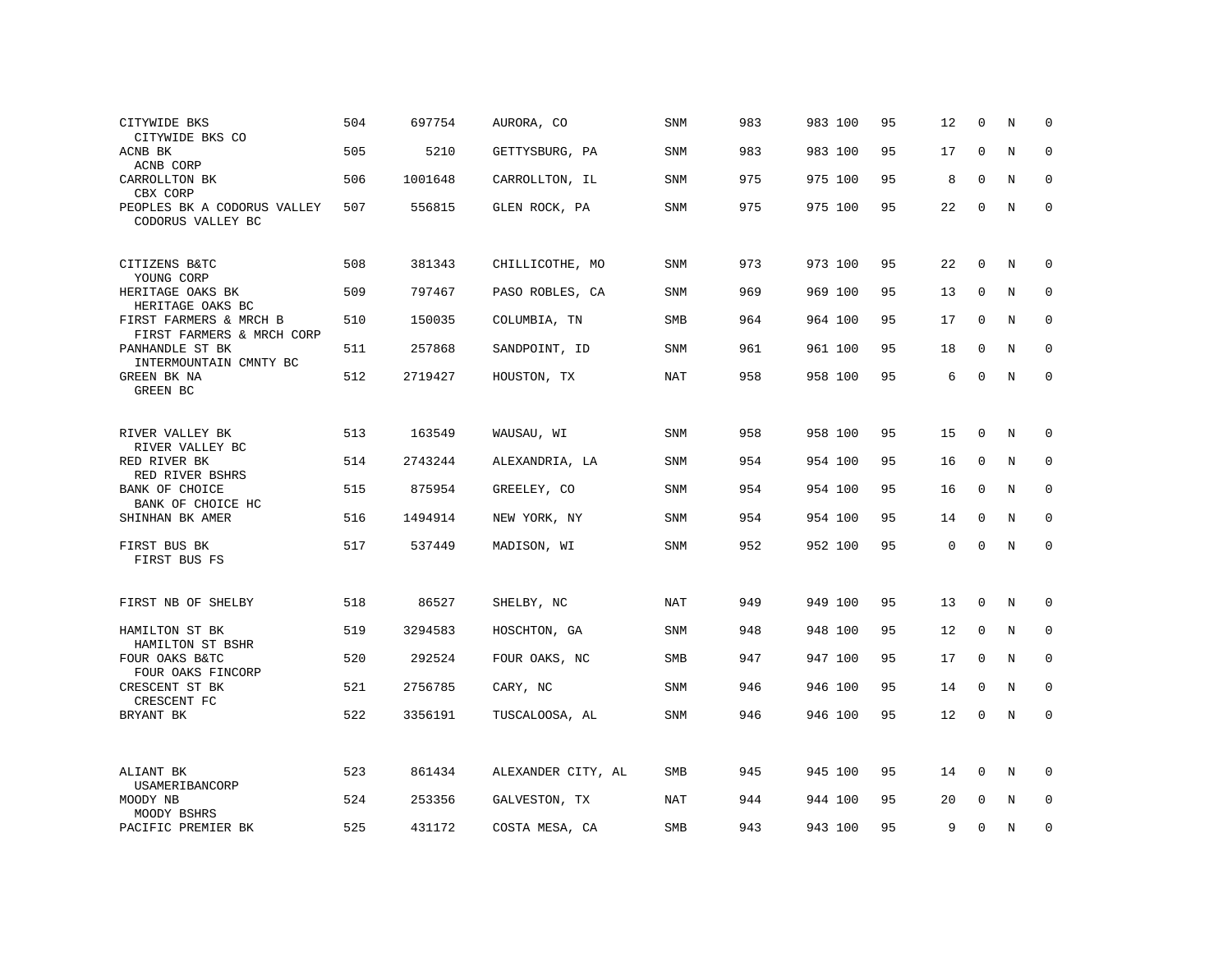| PACIFIC PREMIER BC<br>NORTH CMNTY BK                 | 526 | 129732  | CHICAGO, IL          | <b>SNM</b> | 942 | 942 100 | 95 | 38 | $\Omega$     | N           | 0            |
|------------------------------------------------------|-----|---------|----------------------|------------|-----|---------|----|----|--------------|-------------|--------------|
| METROPOLITAN BK GRP<br>EAST CAROLINA BK<br>ECB BC    | 527 | 580726  | ENGELHARD, NC        | SNM        | 941 | 941 100 | 95 | 24 | 0            | N           | $\mathbf{0}$ |
|                                                      |     |         |                      |            |     |         |    |    |              |             |              |
| BANK OF CASTILE<br>TOMPKINS FNCL CORP                | 528 | 165806  | CASTILE, NY          | SNM        | 938 | 938 100 | 95 | 14 | $\mathbf{0}$ | N           | 0            |
| AMERISERV FNCL BK<br>AMERISERV FNCL                  | 529 | 928618  | JOHNSTOWN, PA        | SMB        | 931 | 931 100 | 95 | 17 | $\mathbf 0$  | N           | $\mathbf 0$  |
| PENN SECURITY B&TC<br>PENSECO FNCL SVC CORP          | 530 | 528616  | SCRANTON, PA         | SNM        | 930 | 930 100 | 95 | 11 | $\mathbf{0}$ | $\mathbf N$ | $\mathbf 0$  |
| D L EVANS BK<br>D L EVANS BC                         | 531 | 543262  | BURLEY, ID           | SNM        | 927 | 927 100 | 95 | 19 | $\mathbf 0$  | N           | $\mathbf 0$  |
| INTERNATIONAL BK OF CMRC<br>INTERNATIONAL BSHRS CORP | 532 | 230759  | BROWNSVILLE, TX      | SNM        | 927 | 927 100 | 95 | 14 | $\mathbf 0$  | $\mathbf N$ | $\mathbf 0$  |
|                                                      |     |         |                      |            |     |         |    |    |              |             |              |
| HERITAGE BK<br>LIBERTY SHARES                        | 533 | 507330  | HINESVILLE, GA       | <b>SNM</b> | 927 | 927 100 | 95 | 31 | $\mathbf 0$  | N           | 0            |
| UNITED CMNTY BK<br>UNITED CMNTY BC                   | 534 | 439338  | CHATHAM, IL          | SNM        | 925 | 925 100 | 95 | 17 | $\mathbf 0$  | N           | 0            |
| BANK OF THE WEST<br>WESTSTAR BHC                     | 535 | 1447639 | EL PASO, TX          | SMB        | 925 | 925 100 | 95 | 7  | $\mathbf 0$  | N           | 0            |
| CONWAY NB<br>CNB CORP                                | 536 | 631422  | CONWAY, SC           | NAT        | 914 | 914 100 | 95 | 14 | $\Omega$     | N           | $\mathbf 0$  |
| STATE B&TC<br>STATE BK & TR CO ESOP                  | 537 | 736448  | GREENWOOD, MS        | SNM        | 908 | 908 100 | 95 | 33 | $\mathbf 0$  | N           | $\mathbf{0}$ |
|                                                      |     |         |                      |            |     |         |    |    |              |             |              |
| KITSAP BK<br>OLYMPIC BC                              | 538 | 584377  | PORT ORCHARD, WA     | <b>SNM</b> | 905 | 905 100 | 95 | 20 | $\mathbf 0$  | N           | 0            |
| FARMERS & MRCH ST BK<br>FARMERS & MRCH BC            | 539 | 214414  | ARCHBOLD, OH         | SNM        | 903 | 903 100 | 95 | 18 | $\Omega$     | N           | $\Omega$     |
| COMMUNITY BK OF TRI-CTY<br>TRI-COUNTY FC             | 540 | 697978  | WALDORF, MD          | <b>SMB</b> | 903 | 903 100 | 95 | 9  | $\Omega$     | N           | 0            |
| CITIZENS & FARMERS BK<br>C&F FC                      | 541 | 928421  | WEST POINT, VA       | <b>SNM</b> | 901 | 901 100 | 95 | 17 | $\Omega$     | N           | $\Omega$     |
| NORTHSTAR BK OF TX<br>NORTHSTAR FC                   | 542 | 998554  | DENTON, TX           | SNM        | 901 | 901 100 | 95 | 9  | $\mathbf 0$  | N           | $\mathbf 0$  |
|                                                      |     |         |                      |            |     |         |    |    |              |             |              |
| ROYAL BK AMERICA<br>ROYAL BSHRS OF PA                | 543 | 471217  | NARBERTH, PA         | SNM        | 900 | 900 100 | 95 | 15 | $\mathbf 0$  | N           | 0            |
| ADIRONDACK TC<br>ADIRONDACK TC ESOT                  | 544 | 645317  | SARATOGA SPRINGS, NY | SMB        | 898 | 898 100 | 95 | 10 | $\mathbf{0}$ | N           | $\mathbf 0$  |
| DBA REPUBLIC BANK<br>REPUBLIC FIRST BC               | 545 | 1216321 | PHILADELPHIA, PA     | SNM        | 898 | 898 100 | 95 | 13 | $\mathbf 0$  | N           | 0            |
| MONTGOMERY BK NA<br>MONTGOMERY BC                    | 546 | 613558  | SIKESTON, MO         | NAT        | 898 | 898 100 | 95 | 11 | $\mathbf 0$  | N           | 0            |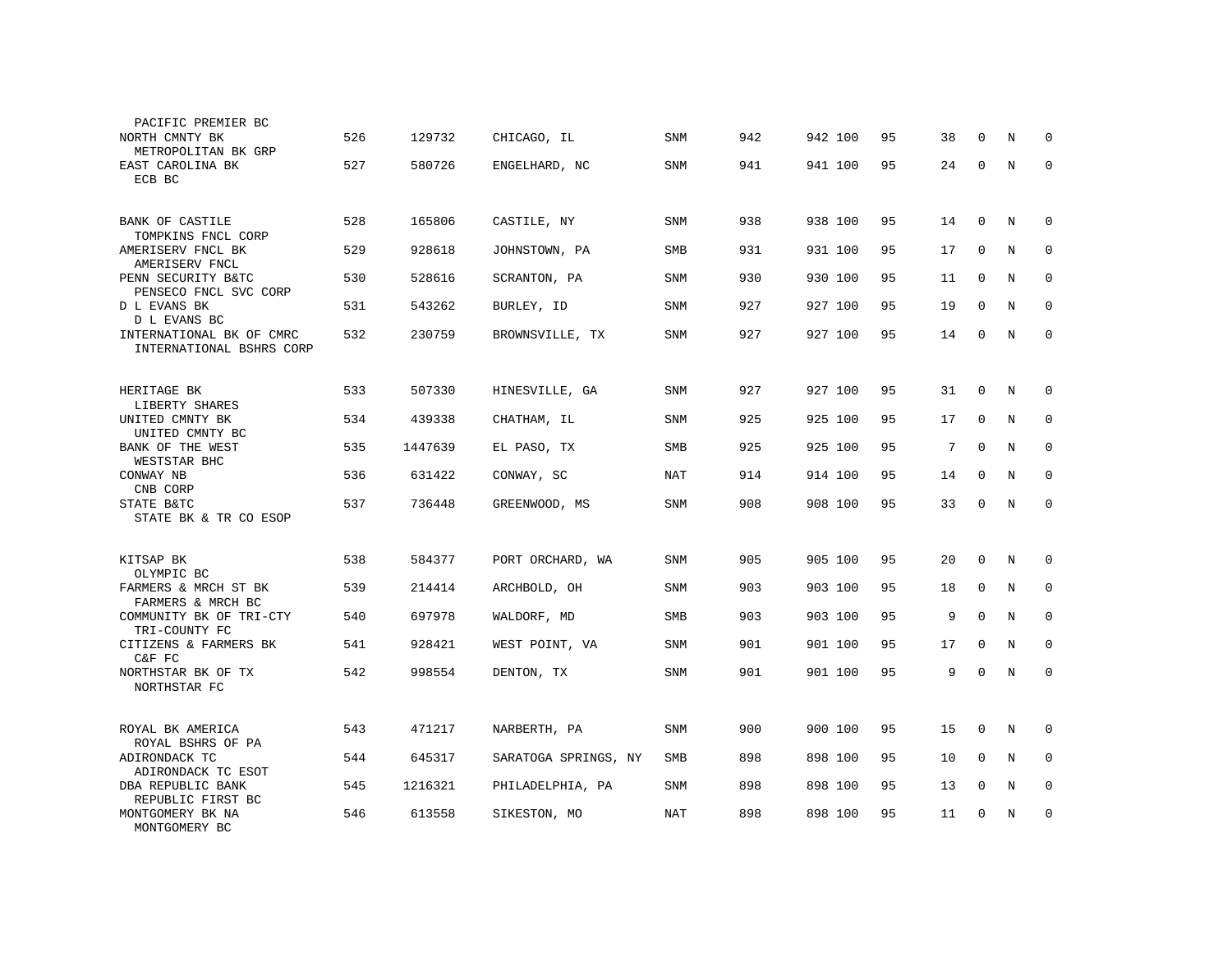| FIRST CHICAGO B&T<br>FIRST CHICAGO BC         | 547 | 686271  | CHICAGO, IL       | <b>SMB</b> | 897 | 897 100 | 95 | 6           | 0           | N           | 0           |
|-----------------------------------------------|-----|---------|-------------------|------------|-----|---------|----|-------------|-------------|-------------|-------------|
| NEW MEXICO B&TC<br>HEARTLAND FNCL USA         | 548 | 2649122 | ALBUQUERQUE, NM   | <b>SNM</b> | 892 | 892 100 | 95 | 15          | $\Omega$    | $_{\rm N}$  | $\Omega$    |
| NORTH VALLEY BK<br>NORTH VALLEY BC            | 549 | 808167  | REDDING, CA       | <b>SMB</b> | 890 | 890 100 | 95 | 23          | $\mathbf 0$ | N           | $\mathbf 0$ |
| COMMERCE BK OF WA NA<br>ZIONS BC              | 550 | 1198641 | SEATTLE, WA       | <b>NAT</b> | 886 | 886 100 | 95 | $\mathbf 0$ | $\Omega$    | N           | $\mathbf 0$ |
| SAVINGS BK OF MENDOCINO CTY                   | 551 | 146663  | UKIAH, CA         | SNM        | 885 | 885 100 | 95 | 10          | $\mathbf 0$ | N           | 0           |
| GULF COAST B&TC                               | 552 | 1458608 | NEW ORLEANS, LA   | <b>SNM</b> | 882 | 882 100 | 95 | 11          | $\Omega$    | N           | $\mathbf 0$ |
| BERKSHIRE BK<br>BERKSHIRE BC                  | 553 | 1396764 | NEW YORK, NY      | SNM        | 882 | 882 100 | 95 | 12          | 0           | N           | 0           |
| FIRST NAT BKRS BK<br>FIRST NAT BKR BSHRS      | 554 | 734538  | BATON ROUGE, LA   | <b>NAT</b> | 882 | 882 100 | 95 | 3           | $\Omega$    | $\mathbf N$ | $\mathbf 0$ |
| PEOPLES NB<br>MARKET STREET BSHRS             | 555 | 375043  | MOUNT VERNON, IL  | NAT        | 881 | 881 100 | 95 | 17          | 0           | N           | 0           |
| QUEENSBOROUGH NB&TC<br>OUEENSBOROUGH CO       | 556 | 960935  | LOUISVILLE, GA    | <b>NAT</b> | 881 | 881 100 | 95 | 21          | $\Omega$    | $\rm N$     | $\mathbf 0$ |
| <b>BANK OF UTICA</b>                          | 557 | 254317  | UTICA, NY         | <b>SNM</b> | 875 | 875 100 | 95 | $\Omega$    | $\Omega$    | $_{\rm N}$  | $\Omega$    |
| SOUTHWEST BK<br>FIRST TX BHC                  | 558 | 423458  | FORT WORTH, TX    | <b>SMB</b> | 873 | 873 100 | 95 | 14          | $\Omega$    | N           | 0           |
| FIDELITY BK<br>DEARBORN BC                    | 559 | 2171100 | DEARBORN, MI      | SNM        | 867 | 867 100 | 95 | 15          | $\mathbf 0$ | N           | 0           |
| CITIZENS NB<br>HENDERSON CITIZENS BSHRS       | 560 | 56351   | HENDERSON, TX     | <b>NAT</b> | 867 | 867 100 | 95 | 17          | $\mathbf 0$ | N           | $\mathbf 0$ |
| BLACKHAWK B&T<br>BLACKHAWK BC                 | 561 | 890742  | MILAN, IL         | <b>SNM</b> | 866 | 866 100 | 95 | 13          | $\Omega$    | $_{\rm N}$  | $\mathbf 0$ |
| MICHIGAN COMMERCE BK<br>CAPITOL BC            | 562 | 1478222 | ANN ARBOR, MI     | SNM        | 865 | 865 100 | 95 | 9           | $\Omega$    | N           | $\mathbf 0$ |
| FIRST FARMERS B&T<br>FIRST FARMERS FC         | 563 | 139843  | CONVERSE, IN      | SMB        | 864 | 864 100 | 95 | 18          | 0           | N           | 0           |
| MAHOPAC NB<br>TOMPKINS FNCL CORP              | 564 | 521804  | MAHOPAC, NY       | <b>NAT</b> | 862 | 862 100 | 95 | 14          | $\mathbf 0$ | N           | $\mathbf 0$ |
| UNITED B&T<br>UNITED BC                       | 565 | 401148  | ANN ARBOR, MI     | <b>SNM</b> | 862 | 862 100 | 95 | 15          | $\Omega$    | N           | $\mathbf 0$ |
| SOUTH VALLEY B&TC<br>SOUTH VALLEY BC          | 566 | 906063  | KLAMATH FALLS, OR | SNM        | 860 | 860 100 | 95 | 23          | $\mathbf 0$ | N           | 0           |
| <b>JEFFERSON BK</b><br><b>JEFFERSON BSHRS</b> | 567 | 45560   | SAN ANTONIO, TX   | <b>SNM</b> | 859 | 859 100 | 95 | 11          | $\Omega$    | N           | $\mathbf 0$ |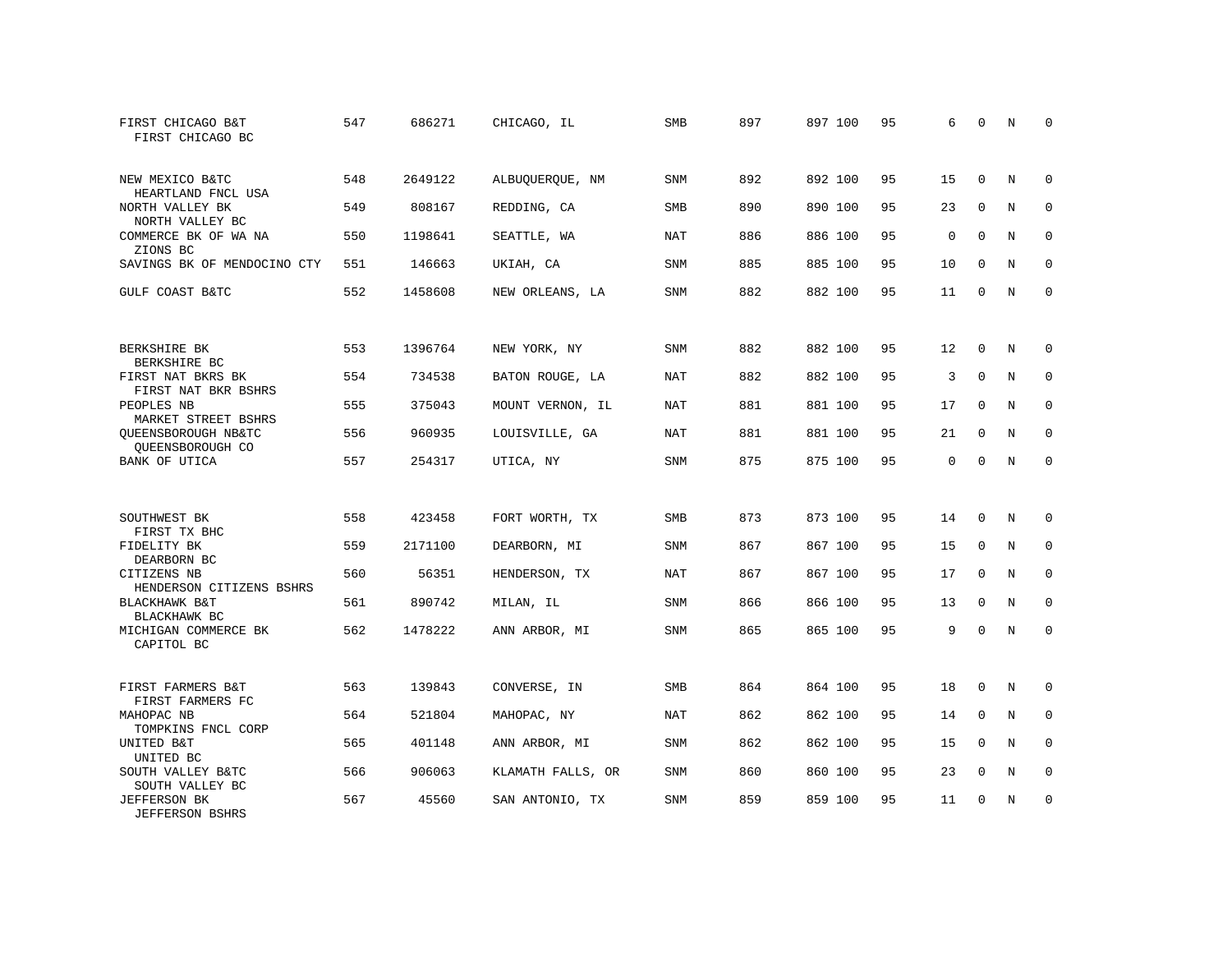| BREMER BK NA<br>OTTO BREMER FOUNDATION        | 568 | 995450  | GRAND FORKS, ND     | NAT        | 856 | 856 100 | 95 | 8            | $\Omega$     | N           | $\Omega$    |
|-----------------------------------------------|-----|---------|---------------------|------------|-----|---------|----|--------------|--------------|-------------|-------------|
| COLORADO EAST B&TC<br><b>COLOEAST BSHRS</b>   | 569 | 320155  | LAMAR, CO           | SNM        | 856 | 856 100 | 95 | 17           | $\Omega$     | N           | $\Omega$    |
| REDDING BK OF CMRC<br>BANK OF CMRC HOLD       | 570 | 933863  | REDDING, CA         | SNM        | 856 | 856 100 | 95 | 4            | $\Omega$     | N           | 0           |
| BANK OF MO<br>RELIABLE CMNTY BSHRS            | 571 | 330855  | PERRYVILLE, MO      | SNM        | 853 | 853 100 | 95 | 13           | $\Omega$     | N           | $\Omega$    |
| FIRST CITIZENS NB<br>CITIZENS FNCL SVC        | 572 | 978118  | MANSFIELD, PA       | NAT        | 852 | 852 100 | 95 | 17           | $\mathbf 0$  | N           | 0           |
| ALOSTAR BK OF CMRC                            | 573 | 4262543 | BIRMINGHAM, AL      | SNM        | 852 | 852 100 | 95 | $\Omega$     | $\Omega$     | N           | 0           |
| VALLEY VIEW ST BK<br>VALLEY VIEW BSHRS        | 574 | 339951  | OVERLAND PARK, KS   | SNM        | 851 | 851 100 | 95 | 9            | $\Omega$     | N           | $\mathbf 0$ |
| MIZUHO TR & BKG CO USA                        | 575 | 1160161 | NEW YORK, NY        | SNM        | 848 | 848 100 | 95 | $\Omega$     | $\Omega$     | Y           | 69          |
| STATE BK OF INDIA CA                          | 576 | 779968  | LOS ANGELES, CA     | SNM        | 845 | 845 100 | 95 | 9            | $\Omega$     | N           | 100         |
| CITIZENS BK<br>CITIZENS HC                    | 577 | 29636   | PHILADELPHIA, MS    | SNM        | 845 | 845 100 | 95 | 22           | $\mathbf 0$  | $\mathbf N$ | $\mathbf 0$ |
| SECURITY BK OF KANSAS CITY                    | 578 | 1009354 | KANSAS CITY, KS     | <b>SNM</b> | 842 | 842 100 | 95 | 10           | $\Omega$     | N           | $\Omega$    |
| VALLEY VIEW BSHRS<br>CITIZENS NB<br>CNB BSHRS | 579 | 717737  | SEVIERVILLE, TN     | <b>NAT</b> | 842 | 842 100 | 95 | 17           | $\mathbf 0$  | N           | $\mathbf 0$ |
| AMERICAN NB&TC<br>AMERICAN NAT BSHRS          | 580 | 958727  | DANVILLE, VA        | <b>NAT</b> | 841 | 841 100 | 95 | 19           | $\Omega$     | N           | $\Omega$    |
| BANK FIRST NAT<br>FIRST MANITOWOC BC          | 581 | 594947  | MANITOWOC, WI       | <b>NAT</b> | 841 | 841 100 | 95 | 13           | $\mathbf 0$  | N           | $\mathbf 0$ |
| FALCON INTL BK<br>FALCON BSHRS                | 582 | 564557  | LAREDO, TX          | <b>SNM</b> | 841 | 841 100 | 95 | 14           | $\mathbf{1}$ | N           | $\Omega$    |
| BANK OF AMER FORK                             | 583 | 984379  | AMERICAN FORK, UT   | <b>SNM</b> | 841 | 841 100 | 95 | 11           | $\Omega$     | N           | $\Omega$    |
| PEOPLES UT BC<br>STONEGATE BK                 | 584 | 3339046 | FORT LAUDERDALE, FL | SNM        | 839 | 839 100 | 96 | 10           | $\mathbf 0$  | N           | 0           |
| CENTRAL NB<br>CENTRAL OF KS                   | 585 | 234355  | JUNCTION CITY, KS   | <b>NAT</b> | 838 | 838 100 | 96 | 37           | $\Omega$     | N           | $\Omega$    |
| FIDUCIARY TC INTL<br>FRANKLIN RESOURCES       | 586 | 160614  | NEW YORK, NY        | SNM        | 836 | 816 98  | 96 | $\mathbf{0}$ | $\mathbf{1}$ | Y           | $\mathbf 0$ |
| ONB BK<br>QNB CORP                            | 587 | 852713  | OUAKERTOWN, PA      | SNM        | 835 | 835 100 | 96 | 8            | $\Omega$     | N           | $\mathbf 0$ |
| MONARCH BK<br>MONARCH FNCL HOLD               | 588 | 2718345 | CHESAPEAKE, VA      | <b>SMB</b> | 832 | 832 100 | 96 | 11           | $\Omega$     | N           | $\Omega$    |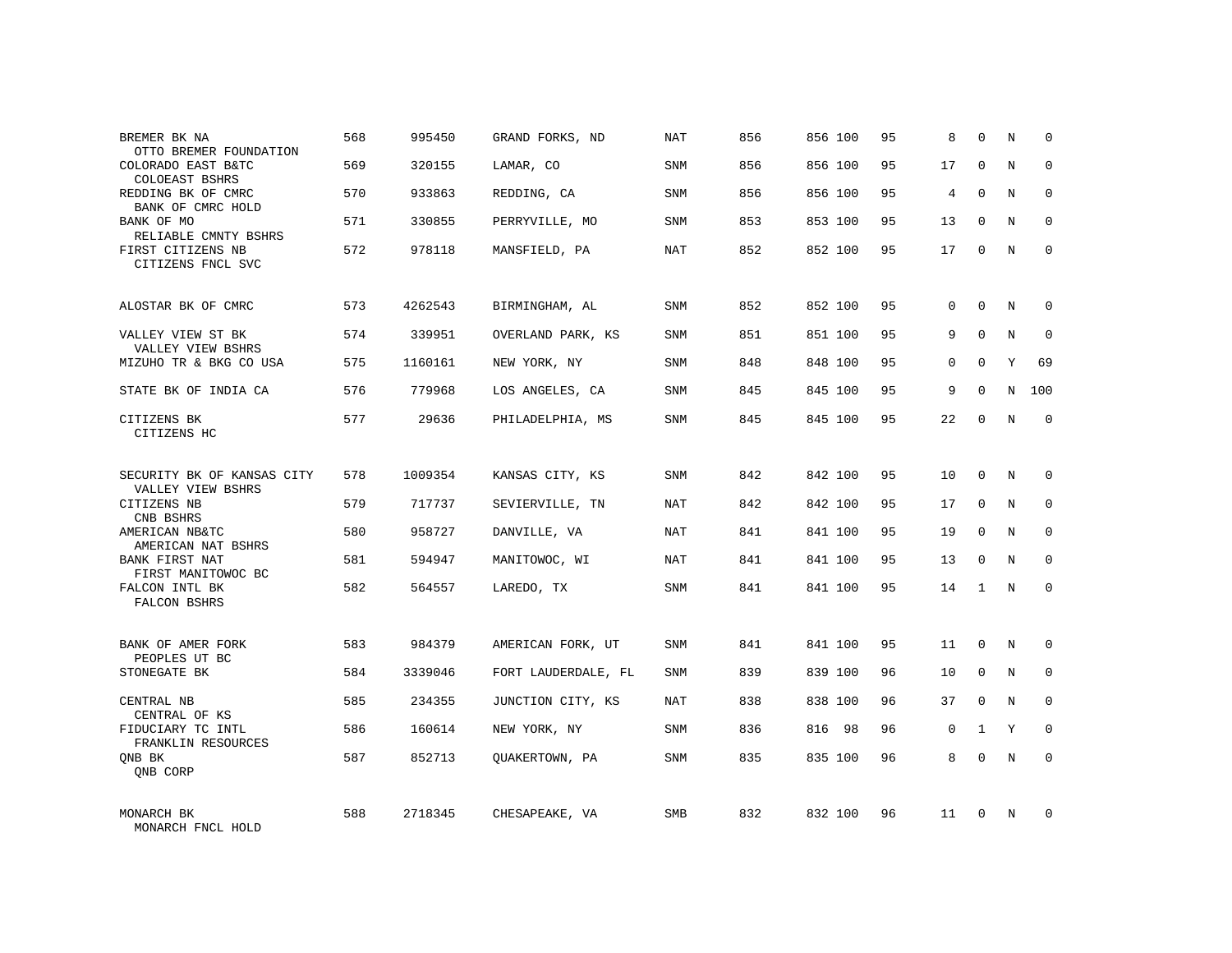| ATLANTIC CAP BK<br>BANKCAP EQT FUND LLC        | 589 | 3555695 | ATLANTA, GA      | <b>SNM</b> | 828 | 828 100 | 96 | $\Omega$    | $\Omega$    | N           | $\Omega$    |
|------------------------------------------------|-----|---------|------------------|------------|-----|---------|----|-------------|-------------|-------------|-------------|
| OLD POINT NB OF PHOEBUS<br>OLD POINT FC        | 590 | 186221  | HAMPTON, VA      | <b>NAT</b> | 828 | 828 100 | 96 | 20          | $\mathbf 0$ | $\rm N$     | $\mathbf 0$ |
| OHIO VALLEY BK CO<br>OHIO VALLEY BC            | 591 | 498317  | GALLIPOLIS, OH   | <b>SNM</b> | 827 | 827 100 | 96 | 14          | $\Omega$    | N           | $\mathbf 0$ |
| FIRST B&TC<br>FIRST TR CORP                    | 592 | 1862719 | NEW ORLEANS, LA  | SNM        | 827 | 827 100 | 96 | 14          | $\mathbf 0$ | N           | $\mathbf 0$ |
| COMMERCIAL BK<br>ROBERTSON HC LP               | 593 | 497039  | HARROGATE, TN    | SMB        | 827 | 827 100 | 96 | 38          | 0           | N           | 0           |
| COMMERCIAL BK<br>UNIFIED SHARES LLC            | 593 | 497039  | HARROGATE, TN    | SMB        |     |         |    |             |             |             |             |
| NORTHWEST BK<br>NORTHWEST FC                   | 594 | 1387605 | SPENCER, IA      | <b>SMB</b> | 827 | 827 100 | 96 | 14          | $\mathbf 0$ | N           | 0           |
| TROY B&TC<br>TRUST NO 3 UNDER THE WILL OF      | 595 | 134437  | TROY, AL         | SNM        | 825 | 825 100 | 96 | 8           | $\mathbf 0$ | $\rm N$     | $\mathbf 0$ |
| NEW PEOPLES BK<br>NEW PEOPLES BSHRS            | 596 | 2736451 | HONAKER, VA      | SMB        | 821 | 821 100 | 96 | 26          | 0           | N           | $\mathbf 0$ |
| EAGLE B&TC OF MO<br>JEFFERSON CTY BSHRS        | 597 | 846356  | HILLSBORO, MO    | <b>SNM</b> | 820 | 820 100 | 96 | 11          | $\Omega$    | N           | $\Omega$    |
| FIRST NAT B&TC<br>CENTRE 1 BC                  | 598 | 207845  | BELOIT, WI       | NAT        | 820 | 820 100 | 96 | 13          | $\mathbf 0$ | N           | 0           |
| INDEPENDENT BK<br>INDEPENDENT HOLDINGS         | 599 | 2666400 | MEMPHIS, TN      | SNM        | 820 | 820 100 | 96 | 8           | $\mathbf 0$ | N           | $\mathbf 0$ |
| FLORIDA CAP BK NA<br>FLORIDA CAP GRP           | 600 | 188430  | JACKSONVILLE, FL | NAT        | 819 | 819 100 | 96 | 12          | $\mathbf 0$ | N           | $\mathbf 0$ |
| MARATHON NB OF NY<br>MARATHON BKG CORP         | 601 | 1416327 | ASTORIA, NY      | <b>NAT</b> | 818 | 818 100 | 96 | 13          | $\mathbf 0$ | $\mathbf N$ | 98          |
| SOVEREIGN BK<br>SOVEREIGN BSHRS                | 602 | 3269590 | DALLAS, TX       | <b>SNM</b> | 817 | 817 100 | 96 | 9           | $\mathbf 0$ | $\mathbb N$ | 0           |
| PEOPLES BK<br>PEOPLES FC                       | 603 | 870539  | BILOXI, MS       | <b>SNM</b> | 817 | 817 100 | 96 | 15          | $\mathbf 0$ | N           | 0           |
| AMERICAN T&SB<br>ATBANCORP                     | 604 | 596848  | DUBUQUE, IA      | SMB        | 815 | 815 100 | 96 | 9           | $\mathbf 0$ | N           | $\mathbf 0$ |
| HELM BK USA                                    | 605 | 1414819 | MIAMI, FL        | <b>SNM</b> | 815 | 815 100 | 96 | $\mathbf 0$ | $\Omega$    | N           | $\Omega$    |
| SALIN B&TC<br>SALIN BSHRS                      | 606 | 123646  | INDIANAPOLIS, IN | SMB        | 814 | 814 100 | 96 | 22          | $\Omega$    | N           | $\mathbf 0$ |
| FIRST KEYSTONE CMNTY BK<br>FIRST KEYSTONE CORP | 607 | 790918  | BERWICK, PA      | SNM        | 812 | 812 100 | 96 | 14          | $\Omega$    | N           | $\Omega$    |
| FIRST B&T<br>FISHBACK FC                       | 608 | 77851   | BROOKINGS, SD    | SNM        | 812 | 812 100 | 96 | 5           | $\Omega$    | N           | $\mathbf 0$ |
| COMMONWEALTH B&TC                              | 609 | 189044  | LOUISVILLE, KY   | <b>SNM</b> | 810 | 810 100 | 96 | 15          | $\Omega$    | N           | $\mathbf 0$ |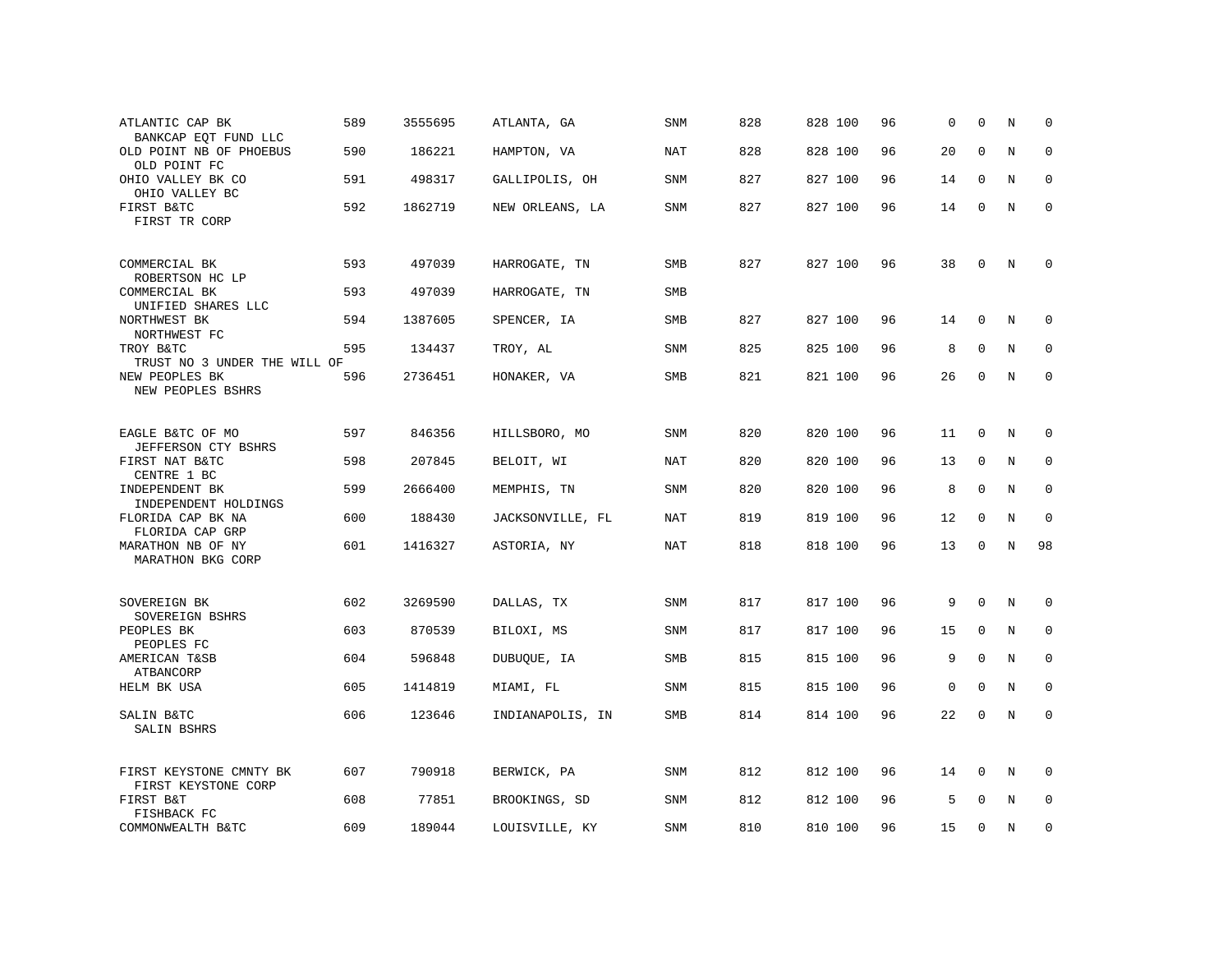| COMMONWEALTH BSHRS<br>PROSPERITY BK<br>PROSPERITY BKG CO | 610 | 879532  | SAINT AUGUSTINE, FL   | <b>SNM</b> | 809 | 809 100 | 96 | 18 | $\Omega$    | N       | $\Omega$    |
|----------------------------------------------------------|-----|---------|-----------------------|------------|-----|---------|----|----|-------------|---------|-------------|
| <b>BANK OF GRANITE</b><br>BANK OF GRANITE CORP           | 611 | 470724  | GRANITE FALLS, NC     | SNM        | 807 | 807 100 | 96 | 19 | $\mathbf 0$ | $\rm N$ | $\Omega$    |
| UNITY BK<br>UNITY BC                                     | 612 | 1890525 | CLINTON, NJ           | <b>SNM</b> | 805 | 805 100 | 96 | 15 | $\mathbf 0$ | N       | 0           |
| CALIFORNIA UNITED BK                                     | 613 | 3353172 | ENCINO, CA            | <b>SNM</b> | 797 | 797 100 | 96 | 4  | $\mathbf 0$ | N       | 0           |
| FIRST INDEP BK<br>FIRST INDEP INV GRP                    | 614 | 6972    | VANCOUVER, WA         | <b>SNM</b> | 797 | 797 100 | 96 | 13 | $\mathbf 0$ | N       | 0           |
| VALLEY BK<br>VALLEY FC                                   | 615 | 2303086 | ROANOKE, VA           | SMB        | 796 | 796 100 | 96 | 7  | $\mathbf 0$ | N       | 0           |
| VILLAGE B&TC<br>WINTRUST FC                              | 616 | 2298995 | ARLINGTON HEIGHTS, IL | SMB        | 795 | 795 100 | 96 | 3  | $\mathbf 0$ | N       | $\mathbf 0$ |
| PARK BK                                                  | 617 | 403946  | MADISON, WI           | SNM        | 794 | 794 100 | 96 | 11 | $\mathbf 0$ | N       | $\Omega$    |
| PARK BC<br>STARION FNCL<br>STARION BC                    | 618 | 2009605 | BISMARCK, ND          | <b>SNM</b> | 793 | 793 100 | 96 | 9  | $\Omega$    | N       | $\mathbf 0$ |
| CENTRAL VALLEY CMNTY BK<br>CENTRAL VALLEY CMNTY BC       | 619 | 703767  | FRESNO, CA            | <b>SNM</b> | 792 | 792 100 | 96 | 16 | $\Omega$    | N       | 0           |
| LCNB NB<br>LCNB CORP                                     | 620 | 785923  | LEBANON, OH           | <b>NAT</b> | 792 | 792 100 | 96 | 25 | $\mathbf 0$ | N       | $\mathbf 0$ |
| METROBANK<br>METROPOLITAN BK GRP                         | 621 | 383534  | CHICAGO, IL           | SNM        | 789 | 789 100 | 96 | 21 | $\mathbf 0$ | N       | $\mathsf 0$ |
| STATE BK COUNTRYSIDE<br><b>SBC</b>                       | 622 | 225335  | COUNTRYSIDE, IL       | SNM        | 787 | 787 100 | 96 | 5  | $\mathbf 0$ | N       | 0           |
| STATE BK OF CROSS PLAINS<br>SBCP BC                      | 623 | 525549  | CROSS PLAINS, WI      | SNM        | 787 | 787 100 | 96 | 9  | $\Omega$    | N       | 0           |
| FIRST DAKOTA NB<br>FIRST DAKOTA FC                       | 624 | 441256  | YANKTON, SD           | NAT        | 786 | 786 100 | 96 | 13 | $\mathbf 0$ | N       | 0           |
| TECHE FED BK<br>MRP LLC                                  | 625 | 886174  | NEW IBERIA, LA        | SNM        | 786 | 786 100 | 96 | 54 | $\mathbf 0$ | N       | $\mathbf 0$ |
| TECHE FED BK<br>ROSS LITTLE JR LLC                       | 625 | 886174  | NEW IBERIA, LA        | SNM        |     |         |    |    |             |         |             |
| TECHE FED BK<br>PATRICK LITTLE LLC                       | 625 | 886174  | NEW IBERIA, LA        | <b>SNM</b> |     |         |    |    |             |         |             |
| FLORIDA BK<br>FLORIDA BK GRP                             | 626 | 704737  | TAMPA, FL             | <b>SMB</b> | 783 | 783 100 | 96 | 13 | $\mathbf 0$ | N       | 0           |
| FIRST SOUTH BK<br>FIRST SOUTH BC                         | 627 | 883874  | WASHINGTON, NC        | <b>SNM</b> | 782 | 782 100 | 96 | 26 | 0           | N       | 0           |
| F&M BK<br>F&M FC                                         | 628 | 741330  | CLARKSVILLE, TN       | SNM        | 781 | 781 100 | 96 | 14 | 0           | N       | $\mathbf 0$ |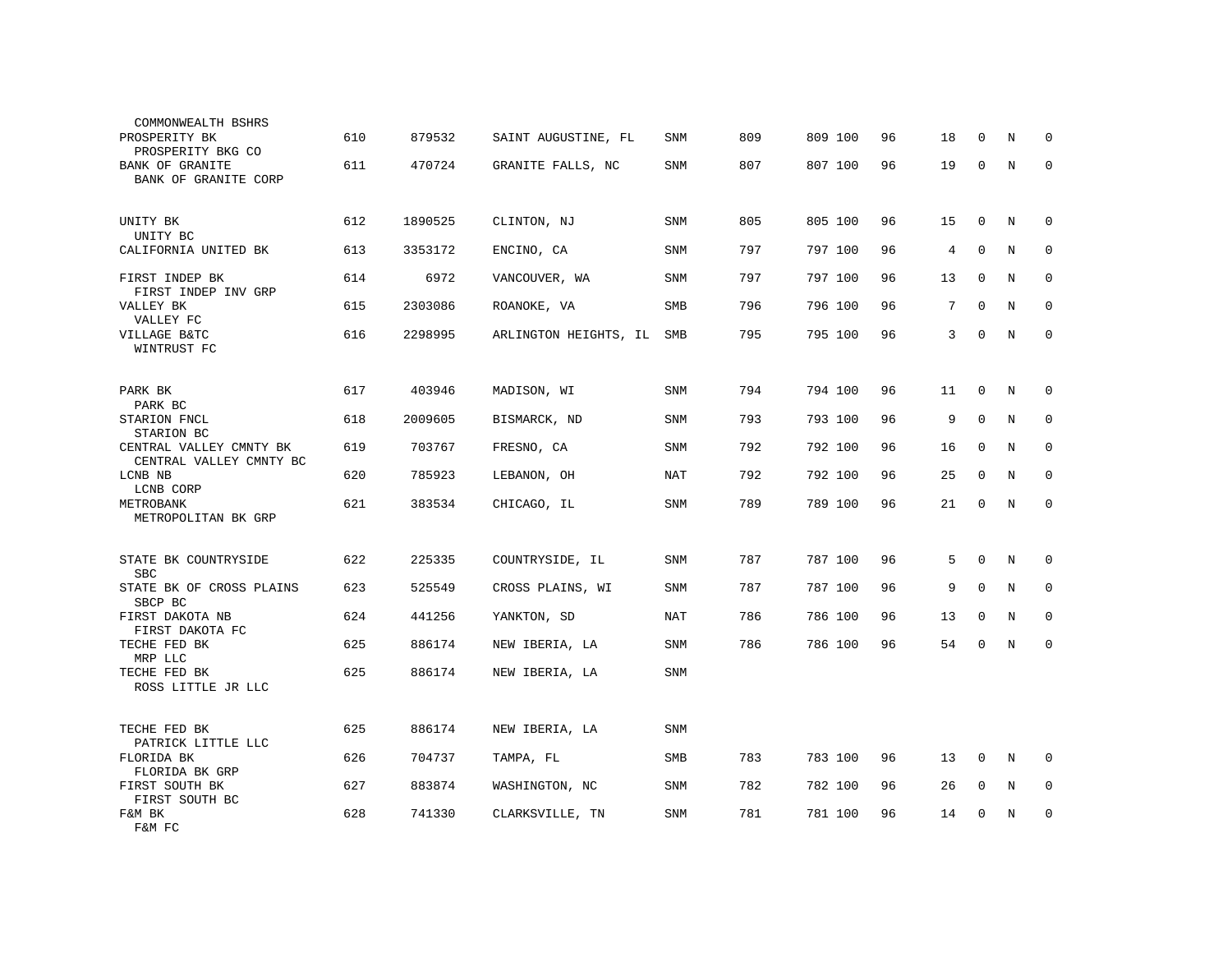| AMALGAMATED BK CHICAGO<br>AMALGAMATED INV CO           | 629 | 397531  | CHICAGO, IL      | SNM        | 781 | 781 100 | 96 | 1  | $\Omega$    | N           | <sup>0</sup> |
|--------------------------------------------------------|-----|---------|------------------|------------|-----|---------|----|----|-------------|-------------|--------------|
| NORTHWAY BK<br>NORTHWAY FNCL                           | 630 | 30502   | BERLIN, NH       | SNM        | 778 | 778 100 | 96 | 16 | $\mathbf 0$ | N           | $\mathbf 0$  |
| WESTERN SECURITY BK<br>GLACIER BC                      | 631 | 2999845 | BILLINGS, MT     | <b>SNM</b> | 777 | 777 100 | 96 | 8  | $\mathbf 0$ | N           | $\mathbf 0$  |
| <b>AUBURNBANK</b><br>AUBURN NBC                        | 632 | 749635  | AUBURN, AL       | <b>SMB</b> | 777 | 777 100 | 96 | 9  | $\Omega$    | N           | $\Omega$     |
| FIRST B&TC EAST TX<br>DIBOLL ST BSHRS                  | 633 | 642259  | DIBOLL, TX       | <b>SNM</b> | 777 | 777 100 | 96 | 18 | $\Omega$    | N           | $\mathbf 0$  |
| PARK BK<br>BANKMANAGERS CORP                           | 634 | 200640  | MILWAUKEE, WI    | <b>SNM</b> | 776 | 776 100 | 96 | 6  | $\Omega$    | N           | $\Omega$     |
| TOWN BK<br>WINTRUST FC                                 | 635 | 2693264 | HARTLAND, WI     | <b>SMB</b> | 775 | 775 100 | 96 | 4  | $\Omega$    | N           | $\Omega$     |
| BANK OF WA<br>DIAMOND BANCORP                          | 636 | 565750  | WASHINGTON, MO   | SNM        | 774 | 774 100 | 96 | 5  | $\mathbf 0$ | N           | $\mathbf 0$  |
| BANK OF CMRC                                           | 637 | 324863  | IDAHO FALLS, ID  | <b>SNM</b> | 772 | 772 100 | 96 | 15 | $\Omega$    | N           | $\mathbf 0$  |
| HIGH POINT B&TC<br>HIGH POINT BK CORP                  | 638 | 49821   | HIGH POINT, NC   | SNM        | 772 | 772 100 | 96 | 9  | $\mathbf 0$ | $\rm N$     | $\mathbf 0$  |
| FIRST NB&TC NEWTOWN<br>FNB BC                          | 639 | 1007417 | NEWTOWN, PA      | <b>NAT</b> | 771 | 771 100 | 96 | 15 | $\Omega$    | N           | $\mathbf 0$  |
| CENTRAL BK<br>CENTRAL BSHRS                            | 640 | 1189041 | STILLWATER, MN   | <b>SNM</b> | 770 | 770 100 | 96 | 15 | 0           | N           | 0            |
| PREMIER BK<br>PREMIER FNCL BC                          | 641 | 2692753 | HUNTINGTON, WV   | <b>SNM</b> | 768 | 768 100 | 96 | 22 | $\mathbf 0$ | $_{\rm N}$  | $\mathbf 0$  |
| FARMERS BK & CAPITAL TC<br>FARMERS CAPITAL BK CORP     | 642 | 728742  | FRANKFORT, KY    | SMB        | 767 | 767 100 | 96 | 8  | $\mathbf 0$ | N           | 0            |
| SECURITY FIRST BK<br>STOCKMENS LP                      | 643 | 276850  | LINCOLN, NE      | <b>SNM</b> | 766 | 766 100 | 96 | 32 | $\Omega$    | N           | $\mathbf 0$  |
| ADVANTAGE BK<br>CAMCO FNCL CORP                        | 644 | 834979  | CAMBRIDGE, OH    | SNM        | 766 | 766 100 | 96 | 21 | $\mathbf 0$ | $\mathbf N$ | $\mathbf 0$  |
| AMERICAN BK TX NA<br>NORTH AMER BSHRS                  | 645 | 485652  | MARBLE FALLS, TX | <b>NAT</b> | 765 | 765 100 | 96 | 15 | $\Omega$    | N           | $\Omega$     |
| FIRST ST BK OF THE FL<br>FIRST ST BK OF THE FL KEYS HC | 646 | 191935  | KEY WEST, FL     | SNM        | 765 | 765 100 | 96 | 10 | $\mathbf 0$ | N           | 0            |
| WAUKESHA ST BK                                         | 647 | 290249  | WAUKESHA, WI     | <b>SNM</b> | 763 | 763 100 | 96 | 16 | $\Omega$    | N           | $\mathbf 0$  |
| FIRST FINANCIAL BK<br>FIRST FINANCIAL BANC CORP        | 648 | 48374   | EL DORADO, AR    | SMB        | 763 | 763 100 | 96 | 8  | 0           | N           | 0            |
| BARABOO NB<br>BARABOO BC                               | 649 | 24949   | BARABOO, WI      | <b>NAT</b> | 763 | 763 100 | 96 | 15 | $\Omega$    | N           | $\mathbf 0$  |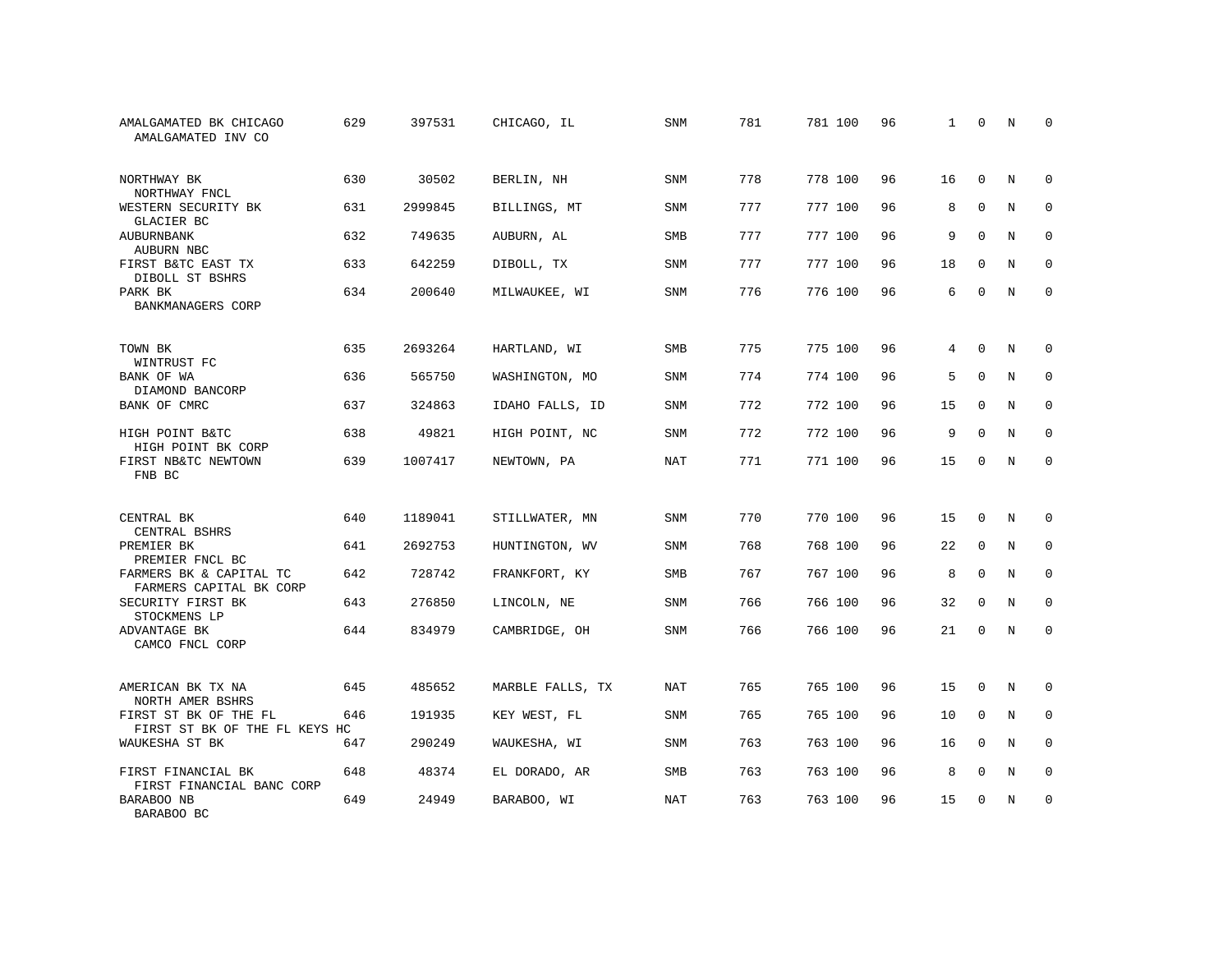| TOWN NORTH BK NA<br><b>CU BK SHARES</b>      | 650 | 384652  | DALLAS, TX         | NAT        | 762 | 762 100 | 96 | 1               | $\mathbf 0$  | N           | $\mathbf 0$  |
|----------------------------------------------|-----|---------|--------------------|------------|-----|---------|----|-----------------|--------------|-------------|--------------|
| COMMUNITY BK & CO<br>CBM FL HC               | 651 | 2362074 | LAKEWOOD RANCH, FL | SNM        | 760 | 760 100 | 96 | 16              | $\Omega$     | N           | 0            |
| FIRST NB<br>WAUPACA BC                       | 652 | 466642  | WAUPACA, WI        | <b>NAT</b> | 758 | 758 100 | 96 | 10              | $\mathbf{0}$ | N           | $\mathbf 0$  |
| SOUTHERN FIRST BK NA<br>SOUTHERN FIRST BSHRS | 653 | 2849801 | GREENVILLE, SC     | NAT        | 757 | 757 100 | 96 | 5               | $\Omega$     | N           | $\Omega$     |
| EPHRATA NB<br>HIBSHMAN TR FOR EPHRATA NB STK | 654 | 425911  | EPHRATA, PA        | <b>NAT</b> | 754 | 754 100 | 96 | $7\phantom{.0}$ | $\Omega$     | N           | $\Omega$     |
|                                              |     |         |                    |            |     |         |    |                 |              |             |              |
| 1ST BK<br>GLACIER BC                         | 655 | 888253  | EVANSTON, WY       | <b>SNM</b> | 754 | 754 100 | 96 | 10              | $\Omega$     | N           | $\Omega$     |
| CITIZENS 1ST BK                              | 656 | 869663  | TYLER, TX          | <b>SNM</b> | 753 | 753 100 | 96 | 3               | $\mathbf 0$  | N           | $\mathbf 0$  |
| OLD LINE BK<br>OLD LINE BSHRS                | 657 | 1401387 | BOWIE, MD          | <b>SMB</b> | 753 | 753 100 | 96 | 18              | $\Omega$     | N           | $\Omega$     |
| M&T BK NA<br>M&T BK CORP                     | 658 | 2265456 | OAKFIELD, NY       | NAT        | 752 | 752 100 | 96 | $\mathbf 0$     | $\mathbf 0$  | N           | $\mathbf 0$  |
| FIRSTBANK SW<br>FIRSTPERRYTON BC             | 659 | 840363  | AMARILLO, TX       | <b>SNM</b> | 751 | 751 100 | 96 | 9               | $\mathbf 0$  | N           | $\mathbf 0$  |
|                                              |     |         |                    |            |     |         |    |                 |              |             |              |
| PROVIDENCE BK<br>LINCO BSHRS                 | 660 | 704755  | COLUMBIA, MO       | SMB        | 748 | 748 100 | 96 | 14              | $\mathbf 0$  | N           | $\mathbf 0$  |
| STATE BK THE LAKES<br>WINTRUST FC            | 661 | 595430  | ANTIOCH, IL        | <b>SMB</b> | 748 | 748 100 | 96 | 4               | $\mathbf 0$  | $\rm N$     | $\mathbf 0$  |
| FIRST NORTHERN BK<br>FIRST NORTHERN CMNTY BC | 662 | 783161  | DIXON, CA          | <b>SNM</b> | 747 | 747 100 | 96 | 13              | 0            | N           | $\mathbf 0$  |
| VISION BK<br>PARK NAT CORP                   | 663 | 209335  | PANAMA CITY, FL    | <b>SNM</b> | 745 | 745 100 | 96 | 16              | $\mathbf 0$  | N           | $\mathbf 0$  |
| PARKE BK<br>PARKE BC                         | 664 | 2764212 | SEWELL, NJ         | <b>SNM</b> | 745 | 745 100 | 96 | 4               | 0            | N           | $\mathbf 0$  |
|                                              |     |         |                    |            |     |         |    |                 |              |             |              |
| BANK OF SPRINGFIELD<br>SPRING BC             | 665 | 248240  | SPRINGFIELD, IL    | <b>SNM</b> | 744 | 744 100 | 96 | 8               | $\mathbf{0}$ | $\mathbb N$ | $\mathbf 0$  |
| FIRST ST BK<br>BRISCOE RANCH                 | 666 | 273662  | UVALDE, TX         | <b>SNM</b> | 743 | 743 100 | 96 | 7               | $\mathbf 0$  | N           | $\mathbf 0$  |
| TENNESSEE ST BK<br>TENNESSEE ST BSHRS        | 667 | 479839  | PIGEON FORGE, TN   | SMB        | 741 | 741 100 | 96 | 16              | $\Omega$     | $_{\rm N}$  | $\Omega$     |
| <b>BANKWEST</b><br>SOUTH DAKOTA BSHRS        | 668 | 540551  | PIERRE, SD         | <b>SNM</b> | 738 | 738 100 | 96 | 12              | 0            | N           | $\mathbf 0$  |
| SAVANNAH BK NA<br>SAVANNAH BC                | 669 | 1466489 | SAVANNAH, GA       | <b>NAT</b> | 737 | 737 100 | 96 | 10              | $\mathbf 0$  | N           | $\Omega$     |
| JERSEY SHORE ST BK<br>PENNS WOODS BC         | 670 | 732918  | JERSEY SHORE, PA   | <b>SNM</b> | 735 | 735 100 | 96 | 11              | $\Omega$     | N           | <sup>0</sup> |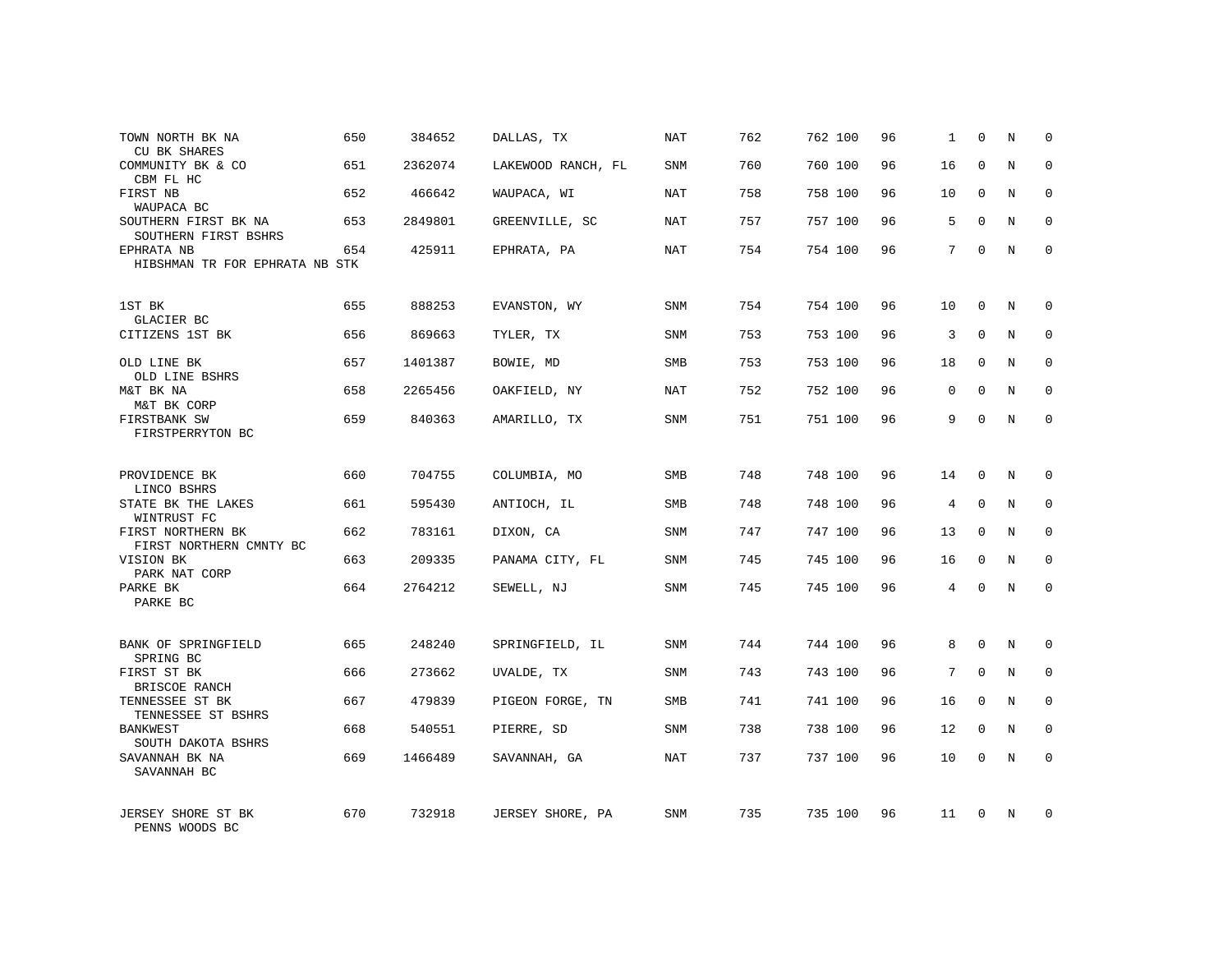| COMMUNITY NB&TC<br>COMMUNITY BC                  | 671 | 923752  | CHANUTE, KS                | NAT        | 731 | 731 100 | 96 | 24       | $\Omega$    | N           | $\Omega$    |
|--------------------------------------------------|-----|---------|----------------------------|------------|-----|---------|----|----------|-------------|-------------|-------------|
| KANSAS ST BK OF MANHATTAN<br>MANHATTAN BC        | 672 | 160959  | MANHATTAN, KS              | SNM        | 731 | 731 100 | 96 | 5        | $\mathbf 0$ | $\mathbb N$ | $\mathbf 0$ |
| AMERICAN HERITAGE BK<br>AMERICAN BC              | 673 | 311050  | SAPULPA, OK                | SMB        | 730 | 730 100 | 96 | 15       | $\Omega$    | N           | $\mathbf 0$ |
| FIRST AMER BK<br>FIRST ARTESIA BSHRS             | 674 | 771458  | ARTESIA, NM                | SNM        | 730 | 730 100 | 96 | 13       | 0           | N           | $\mathsf 0$ |
| 1ST CONSTITUTION BK<br>1ST CONSTITUTION BC       | 675 | 1412619 | CRANBURY, NJ               | SNM        | 729 | 729 100 | 96 | 13       | 0           | N           | 0           |
| CRYSTAL LAKE B&TC NA<br>WINTRUST FC              | 676 | 2624400 | CRYSTAL LAKE, IL           | <b>NAT</b> | 726 | 726 100 | 96 | 6        | $\mathbf 0$ | N           | $\mathbf 0$ |
| SEASIDE NB&TC<br>THREE SHORES BC                 | 677 | 3487518 | ORLANDO, FL                | NAT        | 724 | 724 100 | 96 | 11       | $\Omega$    | N           | $\mathbf 0$ |
| MOUNTAIN 1ST B&TC<br>1ST FS CORP                 | 678 | 3261549 | HENDERSONVILLE, NC         | <b>SNM</b> | 724 | 724 100 | 96 | 11       | $\mathbf 0$ | $\mathbf N$ | $\mathbf 0$ |
| FIRST NB OF SANTA FE<br>NEW MEXICO BANQUEST CORP | 679 | 787253  | SANTA FE, NM               | <b>NAT</b> | 719 | 719 100 | 96 | 12       | $\Omega$    | N           | $\mathbf 0$ |
| REPUBLIC BK                                      | 680 | 2854113 | BOUNTIFUL, UT              | SNM        | 719 | 719 100 | 96 | $\Omega$ | $\Omega$    | N           | $\Omega$    |
| FIRST NB OF NORTHERN CA<br>FNB BC                | 681 | 167060  | SOUTH SAN FRANCISCO, CANAT |            | 718 | 718 100 | 96 | 12       | 0           | N           | 0           |
| VINTON CTY NB OF MCARTHUR<br>COMMUNITY BSHRS     | 682 | 754826  | MC ARTHUR, OH              | <b>NAT</b> | 718 | 718 100 | 96 | 15       | $\mathbf 0$ | N           | $\mathbf 0$ |
| BANK OF UT<br>BOU BC                             | 683 | 933975  | OGDEN, UT                  | <b>SMB</b> | 717 | 717 100 | 96 | 12       | $\Omega$    | N           | $\mathbf 0$ |
| CHAMBERS BK<br>CHAMBERS BSHRS                    | 684 | 517049  | DANVILLE, AR               | SNM        | 716 | 716 100 | 96 | 19       | $\mathbf 0$ | $\mathbf N$ | $\mathbf 0$ |
| SECURITY NB SIOUX CITY<br>SECURITY NAT CORP      | 685 | 418249  | SIOUX CITY, IA             | <b>NAT</b> | 714 | 714 100 | 96 | 4        | $\mathbf 0$ | $\mathbb N$ | $\mathbf 0$ |
| BANK OF EAST ASIA USA NA<br>EAST ASIA HC         | 686 | 1015560 | NEW YORK, NY               | <b>NAT</b> | 714 | 714 100 | 96 | 12       | $\mathbf 0$ | $\mathbf N$ | 100         |
| NODAWAY VALLEY BK<br>NODAWAY VALLEY BSHRS        | 687 | 770657  | MARYVILLE, MO              | SNM        | 713 | 713 100 | 96 | 9        | $\Omega$    | N           | $\mathbf 0$ |
| ACCESS NB<br>ACCESS NAT CORP                     | 688 | 2859903 | RESTON, VA                 | <b>NAT</b> | 711 | 711 100 | 96 | 4        | $\Omega$    | N           | $\Omega$    |
| FIRST CMNTY BK<br>FIRST COMMUNITY BSHRS          | 689 | 2596646 | BATESVILLE, AR             | <b>SNM</b> | 711 | 711 100 | 96 | 13       | 0           | N           | $\mathbf 0$ |
| FIRST BKR TC NA<br>FIRST BKR TRUSTSHARES         | 690 | 344647  | QUINCY, IL                 | NAT        | 711 | 711 100 | 96 | 9        | $\Omega$    | N           | $\mathbf 0$ |
| BANK ANN ARBOR<br>ARBOR BC                       | 691 | 2390929 | ANN ARBOR, MI              | <b>SNM</b> | 711 | 711 100 | 96 | 6        | $\mathbf 0$ | N           | $\mathbf 0$ |
| CENTRIX B&TC                                     | 692 | 2816474 | BEDFORD, NH                | SNM        | 709 | 709 100 | 96 | 6        | $\Omega$    | N           | $\mathbf 0$ |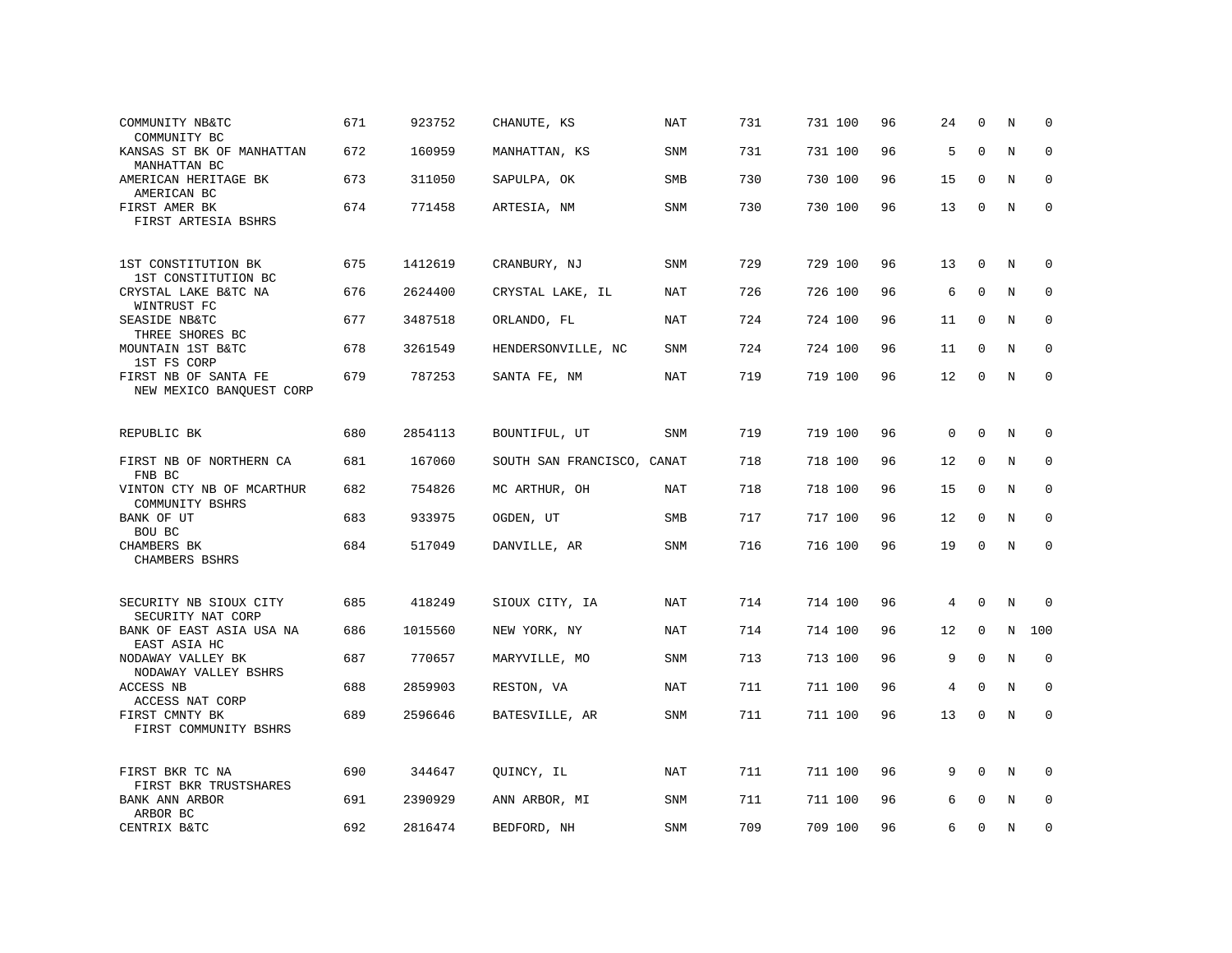| NEW ENGLAND BK<br>NEW ENGLAND BSHRS              | 693 | 2858205 | ENFIELD, CT       | SNM        | 709 | 709 100 | 96 | 14 | $\mathbf 0$  | N           | 0           |
|--------------------------------------------------|-----|---------|-------------------|------------|-----|---------|----|----|--------------|-------------|-------------|
| FIRST AMER B&TC<br>ONE AMER CORP                 | 694 | 101037  | VACHERIE, LA      | SNM        | 709 | 709 100 | 96 | 23 | $\mathbf 0$  | $\mathbf N$ | $\mathbf 0$ |
| FIRST CMNTY BK<br>FIRST CMNTY HOLD               | 695 | 3232204 | SANTA ROSA, CA    | SNM        | 708 | 708 100 | 96 | 7  | 0            | N           | 0           |
| AMERICAN FNB<br>AFNB HOLD                        | 696 | 2694681 | HOUSTON, TX       | <b>NAT</b> | 708 | 708 100 | 96 | 8  | $\mathbf 0$  | N           | 0           |
| SKAGIT ST BK<br>SKAGIT ST BC                     | 697 | 227179  | BURLINGTON, WA    | SNM        | 707 | 707 100 | 96 | 11 | $\Omega$     | N           | 0           |
| LUBBOCK NB<br>COMMERCE NAT FNCL SVC              | 698 | 766258  | LUBBOCK, TX       | NAT        | 705 | 705 100 | 96 | 10 | $\mathbf 0$  | N           | $\mathbf 0$ |
| COMMUNITY NB<br>MIDLAND BSHRS                    | 699 | 293053  | MIDLAND, TX       | <b>NAT</b> | 704 | 704 100 | 96 | 10 | $\mathbf 0$  | $\mathbf N$ | $\mathbf 0$ |
| TEXAS FIRST BK<br>TEXAS INDEPENDENT BSHRS        | 700 | 473266  | TEXAS CITY, TX    | SMB        | 704 | 704 100 | 96 | 19 | $\mathbf 0$  | N           | 0           |
| SABINE ST B&TC<br>SABINE BSHRS                   | 701 | 125855  | MANY, LA          | SNM        | 703 | 703 100 | 96 | 43 | $\mathbf{0}$ | N           | $\mathbf 0$ |
| WAYNE BK<br>NORWOOD FNCL                         | 702 | 59316   | HONESDALE, PA     | <b>SNM</b> | 701 | 701 100 | 96 | 14 | $\mathbf 0$  | N           | 0           |
| 1ST SUMMIT BK<br>1ST SUMMIT BC OF JOHNSTOWN      | 703 | 526519  | JOHNSTOWN, PA     | SNM        | 700 | 700 100 | 96 | 13 | $\mathbf 0$  | N           | $\mathbf 0$ |
| FARMERS B&TC<br>MAGNOLIA BKG CORP                | 704 | 12946   | MAGNOLIA, AR      | SMB        | 699 | 699 100 | 96 | 11 | $\mathbf 0$  | N           | $\mathbf 0$ |
| ATLANTIC STEWARDSHIP BK<br>STEWARDSHIP FNCL CORP | 705 | 527507  | MIDLAND PARK, NJ  | SNM        | 698 | 698 100 | 96 | 13 | 0            | N           | 0           |
| NORTHERN B&TC<br>NORTHERN BC                     | 706 | 900306  | WOBURN, MA        | SNM        | 693 | 693 100 | 96 | 10 | $\mathbf{0}$ | N           | $\mathbf 0$ |
| EVANS BK NA<br>EVANS BC                          | 707 | 292908  | ANGOLA, NY        | NAT        | 692 | 692 100 | 96 | 12 | $\mathbf{0}$ | N           | $\mathbf 0$ |
| BANK OF BLUE VALLEY<br>BLUE VALLEY BC            | 708 | 1421161 | OVERLAND PARK, KS | <b>SMB</b> | 690 | 690 100 | 96 | 4  | $\mathbf{0}$ | N           | $\mathbf 0$ |
| GUARANTY BK<br><b>GUARANTY FED BSHRS</b>         | 709 | 131173  | SPRINGFIELD, MO   | SNM        | 689 | 689 100 | 96 | 8  | $\mathbf 0$  | $\rm N$     | $\mathbf 0$ |
| FIRST ST BK<br>TRI-CTY FNCL GRP                  | 710 | 887340  | MENDOTA, IL       | <b>SNM</b> | 688 | 688 100 | 96 | 13 | $\mathbf 0$  | N           | 0           |
| SOUTHERN BK<br>SOUTHERN MO BC                    | 711 | 272272  | POPLAR BLUFF, MO  | SMB        | 688 | 688 100 | 96 | 13 | 0            | N           | 0           |
| MID PENN BK<br>MID PENN BC                       | 712 | 786612  | MILLERSBURG, PA   | SNM        | 687 | 687 100 | 96 | 14 | 0            | N           | 0           |
| WEST TX NB<br>FIRST-WEST TX BSHRS                | 713 | 237066  | MIDLAND, TX       | <b>NAT</b> | 687 | 687 100 | 96 | 10 | 0            | N           | 0           |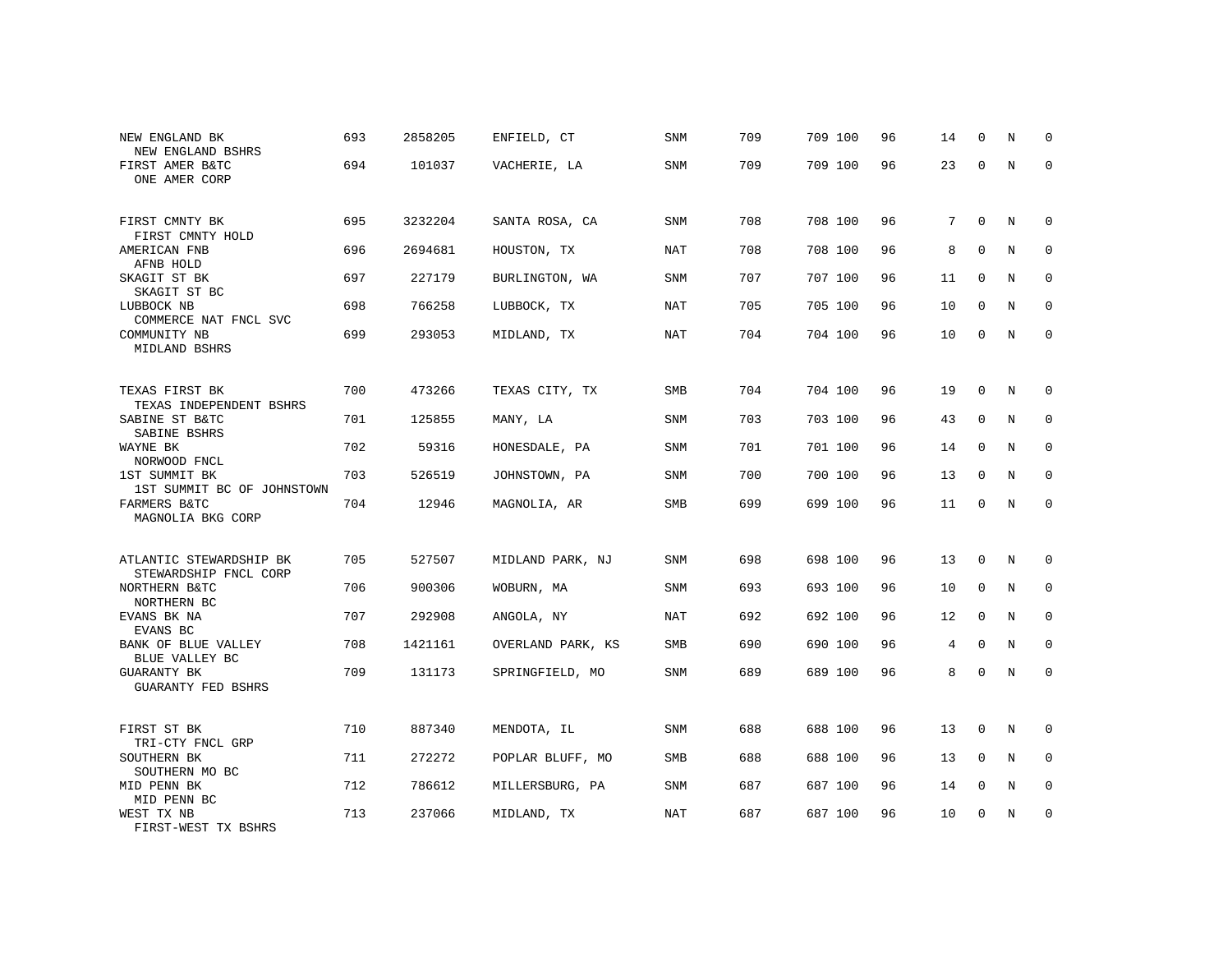| HABIB AMER BK<br>MAHAM BETEILIGUNGSGESELLSCHAFT      | 714 | 245016  | NEW YORK, NY     | SNM        | 686 | 637 93  | 96 | 5           | $\Omega$    | Υ | 25          |
|------------------------------------------------------|-----|---------|------------------|------------|-----|---------|----|-------------|-------------|---|-------------|
| FIRST NB OF PALMERTON<br>PALM BC                     | 715 | 186717  | PALMERTON, PA    | <b>NAT</b> | 683 | 683 100 | 96 | 10          | $\Omega$    | N | $\Omega$    |
| FIRST ARKANSAS B&T<br>FIRST ARKANSAS BSHRS           | 716 | 466240  | JACKSONVILLE, AR | SNM        | 681 | 681 100 | 96 | 27          | $\mathbf 0$ | N | 0           |
| TWO RIVERS B&TC<br>TWO RIVERS FNCL GRP               | 717 | 3320781 | BURLINGTON, IA   | <b>SNM</b> | 679 | 679 100 | 96 | 11          | $\mathbf 0$ | N | $\mathbf 0$ |
| WHEATON B&TC<br>WINTRUST FC                          | 718 | 2044811 | WHEATON, IL      | <b>SMB</b> | 679 | 679 100 | 96 | 3           | $\Omega$    | N | $\Omega$    |
| BANKFIRST FINANCIAL SVC<br>BANKFIRST CAP CORP        | 719 | 914648  | MACON, MS        | <b>SNM</b> | 679 | 679 100 | 96 | 12          | 0           | N | 0           |
| TALBOT BK OF EASTON MD<br>SHORE BSHRS                | 720 | 796125  | EASTON, MD       | SNM        | 678 | 678 100 | 96 | 6           | $\mathbf 0$ | N | 0           |
| INVESTORS CMNTY BK<br>COUNTY BC                      | 721 | 2524797 | MANITOWOC, WI    | SNM        | 677 | 677 100 | 96 | $\mathbf 0$ | $\mathbf 0$ | N | 0           |
| PARK CITIES BK<br>NORTH TX BSHRS                     | 722 | 2955458 | DALLAS, TX       | <b>SNM</b> | 677 | 677 100 | 96 | 3           | $\Omega$    | N | $\mathbf 0$ |
| TWO RIVER CMNTY BK<br>COMMUNITY PTNR BC              | 723 | 2888789 | MIDDLETOWN, NJ   | <b>SNM</b> | 677 | 677 100 | 96 | 14          | $\mathbf 0$ | N | 0           |
| NATIONAL B&TC<br>NB&T FNCL GROUP                     | 724 | 328423  | WILMINGTON, OH   | <b>NAT</b> | 675 | 675 100 | 96 | 22          | $\mathbf 0$ | N | $\Omega$    |
| SOMERSET TC<br>SOMERSET TR HC                        | 725 | 212522  | SOMERSET, PA     | <b>SNM</b> | 672 | 672 100 | 96 | 16          | $\mathbf 0$ | N | 0           |
| FIRST NB<br>FIRST PARAGOULD BSHRS                    | 726 | 42448   | PARAGOULD, AR    | <b>NAT</b> | 672 | 672 100 | 96 | 7           | $\Omega$    | N | $\mathbf 0$ |
| MOUNTAIN WEST BK NA<br>MOUNTAIN WEST FC              | 727 | 1861927 | HELENA, MT       | NAT        | 668 | 668 100 | 96 | 13          | $\Omega$    | N | $\Omega$    |
| CITIZENS SECURITY B&TC<br>MABREY BC                  | 728 | 139553  | BIXBY, OK        | SMB        | 668 | 668 100 | 96 | 12          | $\mathbf 0$ | N | 0           |
| SOUTH SIDE T&SB PEORIA<br>MID IL BC                  | 729 | 662640  | PEORIA, IL       | <b>SNM</b> | 667 | 667 100 | 96 | 13          | $\Omega$    | N | $\Omega$    |
| FIRST NB<br>FIRST NATIONAL SECURITY CO               | 730 | 324649  | HOT SPRINGS, AR  | NAT        | 666 | 666 100 | 96 | 26          | $\mathbf 0$ | N | 0           |
| COLORADO CAP BK<br><b>BANKVEST</b>                   | 731 | 2595461 | CASTLE ROCK, CO  | SNM        | 666 | 666 100 | 96 | 6           | $\Omega$    | N | $\mathbf 0$ |
| FIRST VOLUNTEER BK OF TENNES<br>FIRST VOLUNTEER CORP | 732 | 234739  | CHATTANOOGA, TN  | SNM        | 664 | 664 100 | 96 | 22          | $\mathbf 0$ | N | $\mathbf 0$ |
| <b>BANK MIDWEST</b><br>GOODENOW BC                   | 733 | 45551   | SPIRIT LAKE, IA  | SMB        | 664 | 664 100 | 96 | 9           | 0           | N | 0           |
| TOWER B&TC<br>TOWER FC                               | 734 | 2744063 | FORT WAYNE, IN   | <b>SMB</b> | 663 | 663 100 | 96 | 6           | $\Omega$    | N | $\mathbf 0$ |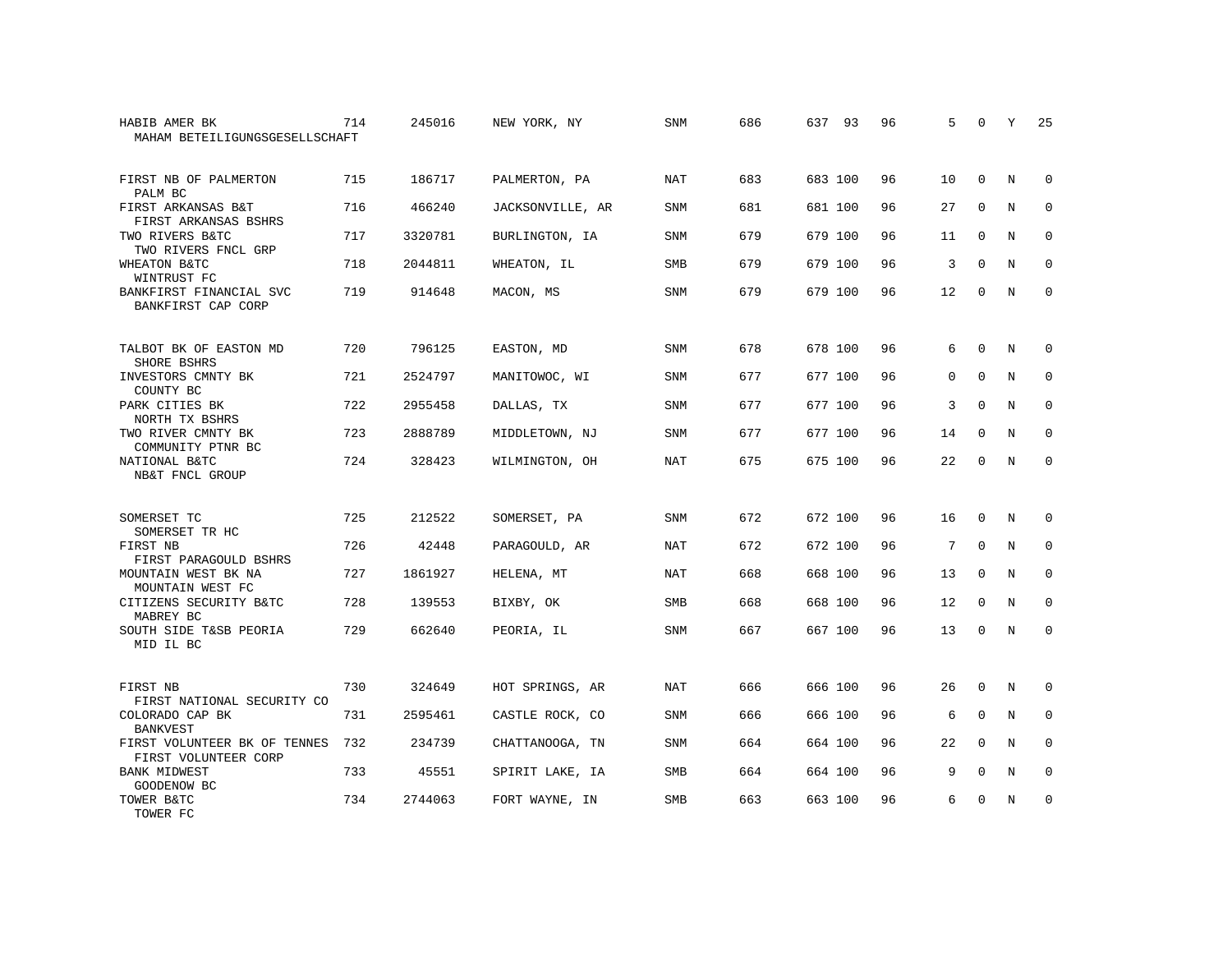| ALMA BK                                                       | 735 | 3633173 | ASTORIA, NY          | SNM        | 662 | 662 100 | 96 | 8            | $\Omega$    | N           | $\Omega$    |
|---------------------------------------------------------------|-----|---------|----------------------|------------|-----|---------|----|--------------|-------------|-------------|-------------|
| FIRST BK FNCL CENTRE<br>OCONOMOWOC BSHRS                      | 736 | 806846  | OCONOMOWOC, WI       | SNM        | 661 | 661 100 | 96 | 9            | $\Omega$    | N           | $\Omega$    |
| UNITED SCTY BK<br>UNITED SCTY BSHRS                           | 737 | 1162017 | FRESNO, CA           | SMB        | 660 | 660 100 | 96 | 11           | $\mathbf 0$ | N           | 0           |
| CAROLINA BK<br>CAROLINA BK HOLD                               | 738 | 2516626 | GREENSBORO, NC       | <b>SNM</b> | 660 | 660 100 | 96 | 7            | $\Omega$    | N           | $\Omega$    |
| STATE BK OF SOUTHERN UT<br>SOUTHERN UT BC                     | 739 | 656470  | CEDAR CITY, UT       | SNM        | 659 | 659 100 | 96 | 13           | $\mathbf 0$ | N           | $\mathbf 0$ |
| FIRST NB<br>CAPITOL BC                                        | 740 | 355858  | FORT PIERRE, SD      | <b>NAT</b> | 658 | 658 100 | 97 | 13           | $\mathbf 0$ | N           | $\Omega$    |
| MERCANTILE BK<br>MERCANTILE BANCORP                           | 741 | 481542  | QUINCY, IL           | <b>SNM</b> | 658 | 658 100 | 97 | 6            | $\mathbf 0$ | N           | $\mathbf 0$ |
| NORTH JERSEY CMNTY BK<br>NORTH JERSEY COMMUNITY BANCORP       | 742 | 3317932 | ENGLEWOOD CLIFFS, NJ | <b>SNM</b> | 656 | 656 100 | 97 | 6            | $\Omega$    | N           | $\mathbf 0$ |
| CORTRUST BK NA<br>HOPKINS FC                                  | 743 | 61355   | MITCHELL, SD         | NAT        | 656 | 656 100 | 97 | 22           | $\Omega$    | N           | $\Omega$    |
| CLAYTON B&TC<br>CLAYTON BC                                    | 744 | 146654  | KNOXVILLE, TN        | <b>SNM</b> | 656 | 656 100 | 97 | 11           | $\mathbf 0$ | $\mathbf N$ | $\mathbf 0$ |
| ATLANTIC CENTRAL BKR BK                                       | 745 | 959715  | CAMP HILL, PA        | <b>SMB</b> | 654 | 654 100 | 97 | $\mathbf{1}$ | $\Omega$    | N           | $\Omega$    |
| FIRST SOUTHERN NB<br>FIRST SOUTHERN BC                        | 746 | 702612  | LANCASTER, KY        | <b>NAT</b> | 652 | 652 100 | 97 | 20           | $\mathbf 0$ | N           | $\mathbf 0$ |
| <b>BANK HOLLAND</b><br>LAKE MI FC                             | 747 | 2721103 | HOLLAND, MI          | <b>SNM</b> | 651 | 651 100 | 97 | $\mathbf{1}$ | $\Omega$    | N           | $\Omega$    |
| AMERICAN MOMENTUM BK<br>ADAM BK GRP                           | 748 | 3447576 | TAMPA, FL            | <b>SNM</b> | 651 | 651 100 | 97 | 12           | $\Omega$    | N           | $\mathbf 0$ |
| SEAWAY B&TC<br>SEAWAY BSHRS                                   | 749 | 673431  | CHICAGO, IL          | <b>SNM</b> | 649 | 649 100 | 97 | 11           | $\Omega$    | N           | $\Omega$    |
| KENTUCKY BK                                                   | 750 | 373115  | PARIS, KY            | <b>SNM</b> | 649 | 649 100 | 97 | 12           | $\Omega$    | N           | $\Omega$    |
| KENTUCKY BSHRS INC<br>COCONUT GROVE BK<br>COCONUT GROVE BSHRS | 751 | 648130  | MIAMI, FL            | SMB        | 648 | 648 100 | 97 | 4            | $\mathbf 0$ | N           | $\mathbf 0$ |
| PATRIOT NB<br>PNBK SPONSOR LLC                                | 752 | 2236821 | STAMFORD, CT         | <b>NAT</b> | 648 | 648 100 | 97 | 14           | $\Omega$    | N           | $\mathbf 0$ |
| PLANTERS B&TC<br>PLANTERS HOLDING COMPANY                     | 753 | 972648  | INDIANOLA, MS        | <b>SNM</b> | 648 | 648 100 | 97 | 13           | $\mathbf 0$ | N           | 0           |
| HARRIS BK NA<br>HARRIS FC                                     | 754 | 528568  | SCOTTSDALE, AZ       | <b>NAT</b> | 648 | 648 100 | 97 | 8            | $\Omega$    | N           | 100         |
| COMMUNITY BK OF MS<br>COMMUNITY BSHRS ESOP                    | 755 | 460033  | FOREST, MS           | SNM        | 647 | 647 100 | 97 | 13           | $\Omega$    | N           | $\Omega$    |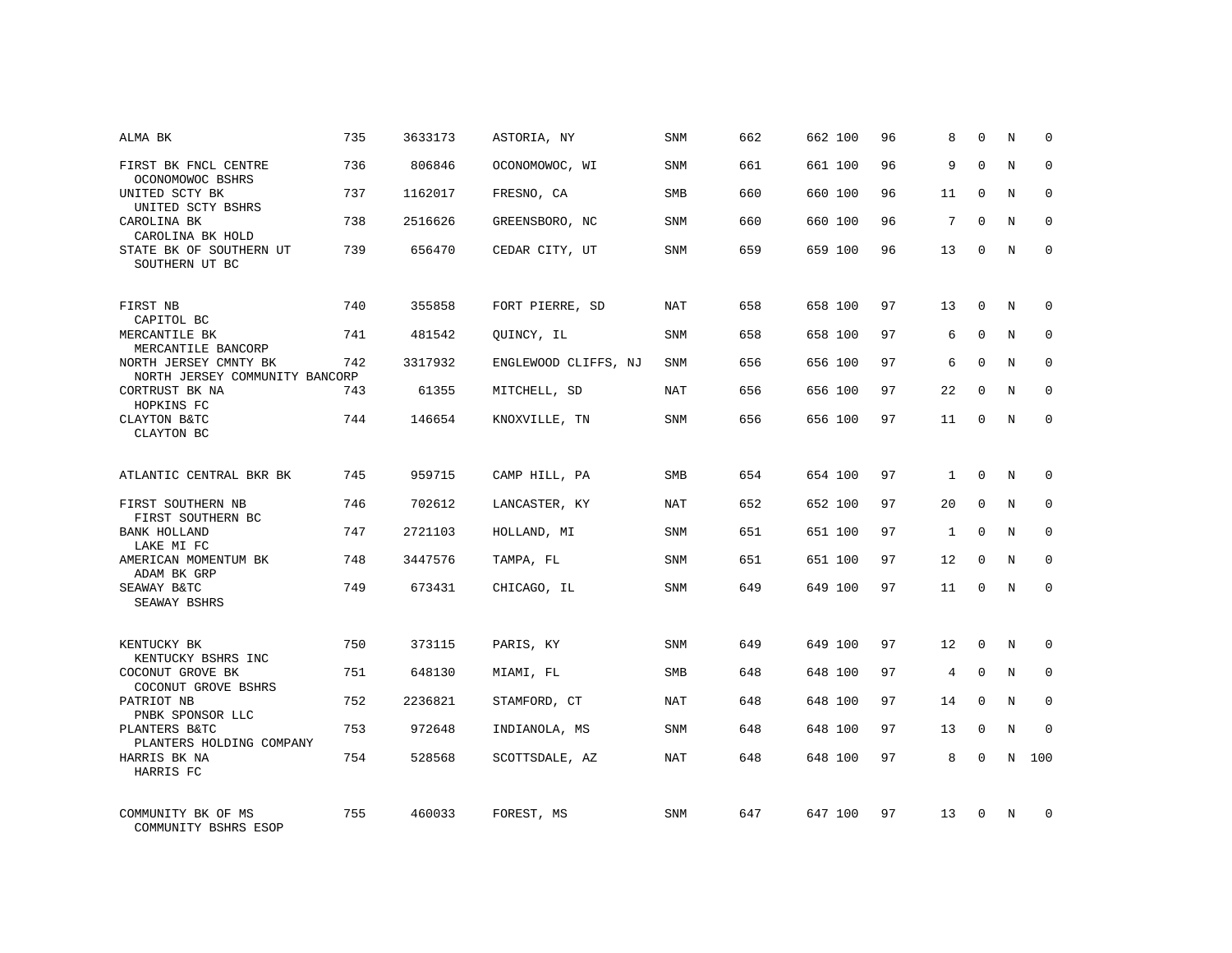| YOUR CMNTY BK<br>COMMUNITY BK SHARES OF IN          | 756 | 54375   | NEW ALBANY, IN        | SNM        | 646 | 646 100 | 97 | 17 | $\Omega$    | N           | $\Omega$    |
|-----------------------------------------------------|-----|---------|-----------------------|------------|-----|---------|----|----|-------------|-------------|-------------|
| BANK OF TN<br>BANCTENN CORP                         | 757 | 340135  | KINGSPORT, TN         | SNM        | 646 | 646 100 | 97 | 11 | $\mathbf 0$ | $\rm N$     | $\mathbf 0$ |
| BREMER BK NA<br>OTTO BREMER FOUNDATION              | 758 | 503453  | MENOMONIE, WI         | <b>NAT</b> | 645 | 645 100 | 97 | 14 | $\mathbf 0$ | N           | $\mathbf 0$ |
| COMMUNITY W BK NA<br>COMMUNITY WEST BSHRS           | 759 | 1412712 | GOLETA, CA            | <b>NAT</b> | 643 | 643 100 | 97 | 4  | $\mathbf 0$ | $\mathbb N$ | $\mathsf 0$ |
| BANK OF THE PACIFIC<br>PACIFIC FC                   | 760 | 307679  | ABERDEEN, WA          | SNM        | 643 | 643 100 | 97 | 16 | $\mathbf 0$ | N           | 0           |
| CENTRAL BK<br>CENTRAL BC                            | 761 | 622774  | PROVO, UT             | SNM        | 643 | 643 100 | 97 | 9  | $\Omega$    | N           | 0           |
| AMERICAN BK CMRC<br>AMERICO BSHRS                   | 762 | 215662  | WOLFFORTH, TX         | <b>SNM</b> | 643 | 643 100 | 97 | 18 | $\mathbf 0$ | $\mathbf N$ | $\mathbf 0$ |
| UMB NB OF AMER<br>UMB FC                            | 763 | 597555  | SALINA, KS            | <b>NAT</b> | 640 | 640 100 | 97 | 8  | $\Omega$    | N           | $\Omega$    |
| COMMUNITY FIRST B&TC<br>COMMUNITY FIRST             | 764 | 2810007 | COLUMBIA, TN          | SNM        | 640 | 640 100 | 97 | 9  | $\Omega$    | $\mathbb N$ | $\mathbf 0$ |
| FIRST CMNTY BK<br>FIRST CMNTY BSHRS                 | 765 | 735852  | LEES SUMMIT, MO       | <b>SNM</b> | 640 | 640 100 | 97 | 15 | $\mathbf 0$ | N           | 0           |
| BESSEMER TC<br>BESSEMER GRP                         | 766 | 7009    | WOODBRIDGE, NJ        | SNM        | 639 | 639 100 | 97 | 0  | $\Omega$    | N           | $\mathbf 0$ |
| FARMERS B&TC NA<br><b>FARMERS ENT</b>               | 767 | 482156  | GREAT BEND, KS        | NAT        | 638 | 638 100 | 97 | 8  | $\Omega$    | N           | 0           |
| AMERICAN BK NORTH<br>MESABA BSHRS                   | 768 | 716655  | NASHWAUK, MN          | SNM        | 638 | 638 100 | 97 | 15 | $\mathbf 0$ | N           | $\mathbf 0$ |
| FIRST CMNTY BK NA<br>JLL ASSC GP FCH                | 769 | 359360  | SUGAR LAND, TX        | <b>NAT</b> | 638 | 638 100 | 97 | 33 | 0           | N           | $\mathbf 0$ |
| NORTH ST BK<br>NORTH STATE BC                       | 770 | 2915461 | RALEIGH, NC           | <b>SNM</b> | 637 | 637 100 | 97 | 6  | $\mathbf 0$ | N           | 0           |
| GREAT LAKES BK NA<br>GREAT LAKES FNCL RESOURCE ESOP | 771 | 395836  | BLUE ISLAND, IL       | <b>NAT</b> | 637 | 637 100 | 97 | 9  | $\mathbf 0$ | $\mathbf N$ | 0           |
| BUSINESS FIRST BK<br>BUSINESS FIRST BSHRS           | 772 | 3408728 | BATON ROUGE, LA       | SNM        | 637 | 637 100 | 97 | 4  | 0           | N           | 0           |
| CAPITALBANK<br>COMMUNITY CAPITAL CORP               | 773 | 1356535 | GREENWOOD, SC         | SMB        | 636 | 636 100 | 97 | 17 | $\mathbf 0$ | N           | $\mathbf 0$ |
| HIGHLANDS UNION BK<br>HIGHLANDS BSHRS               | 774 | 969424  | ABINGDON, VA          | SMB        | 636 | 636 100 | 97 | 13 | $\Omega$    | N           | $\mathbf 0$ |
| BEACH CMNTY BK<br>BEACH CMNTY BSHRS                 | 775 | 3022076 | FORT WALTON BEACH, FL | SNM        | 635 | 635 100 | 97 | 10 | $\Omega$    | N           | $\Omega$    |
| BANK OF HOUSTON<br>BOH HOLD                         | 776 | 3327164 | HOUSTON, TX           | SNM        | 633 | 633 100 | 97 | 5  | $\Omega$    | N           | $\mathbf 0$ |
| SECURITY ST B&TC                                    | 777 | 247355  | FREDERICKSBURG, TX    | <b>SNM</b> | 632 | 632 100 | 97 | 17 | $\Omega$    | N           | $\mathbf 0$ |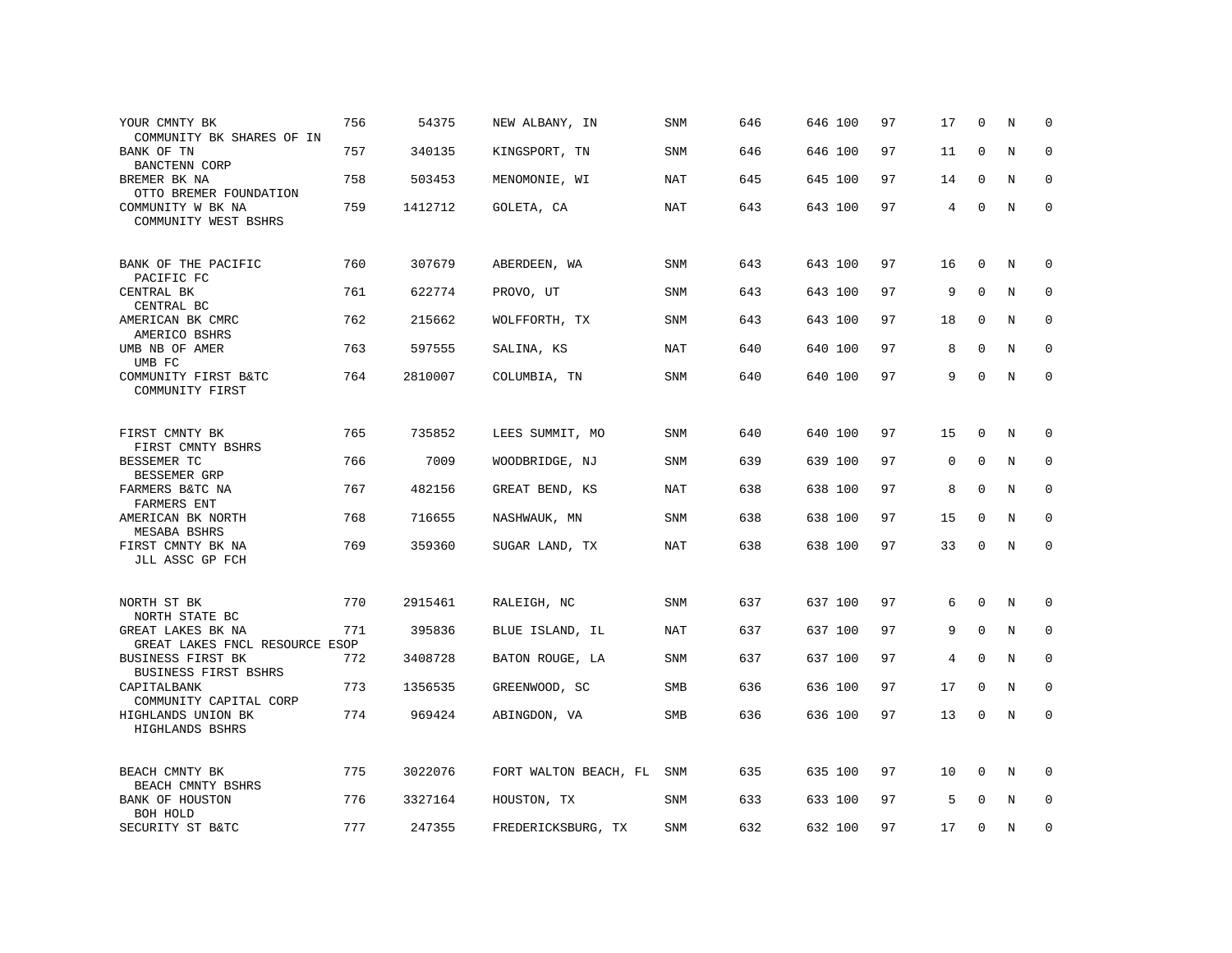| SECURITY HC                                          |     |         |                  |            |     |         |    |             |             |         |             |
|------------------------------------------------------|-----|---------|------------------|------------|-----|---------|----|-------------|-------------|---------|-------------|
| FIRST UNITED SCTY BK<br>UNITED SCTY BSHRS            | 778 | 259330  | THOMASVILLE, AL  | <b>SNM</b> | 632 | 632 100 | 97 | 18          | $\Omega$    | N       | $\Omega$    |
| ARTHUR ST BK<br>JCO VENTURES LLC                     | 779 | 591320  | UNION, SC        | <b>SNM</b> | 631 | 631 100 | 97 | 66          | $\mathbf 0$ | N       | $\mathbf 0$ |
| ARTHUR ST BK<br>FOJ MGMT CO LLC                      | 779 | 591320  | UNION, SC        | <b>SNM</b> |     |         |    |             |             |         |             |
| ARTHUR ST BK<br>HAO MGMT CO LLC                      | 779 | 591320  | UNION, SC        | SNM        |     |         |    |             |             |         |             |
| DNB FIRST NA<br>DNB FNCL CORP                        | 780 | 71318   | DOWNINGTOWN, PA  | NAT        | 631 | 631 100 | 97 | 12          | $\mathbf 0$ | N       | 0           |
| BNC NB<br><b>BNCCORP</b>                             | 781 | 2358769 | GLENDALE, AZ     | NAT        | 630 | 630 100 | 97 | 16          | 0           | N       | 0           |
| FOCUS BK<br>SECURITY STATE BSHRS                     | 782 | 498148  | CHARLESTON, MO   | SNM        | 629 | 629 100 | 97 | 11          | 0           | N       | 0           |
|                                                      |     |         |                  |            |     |         |    |             |             |         |             |
| COMMERCIAL B&TC<br>COMMERCIAL HC                     | 783 | 467658  | PARIS, TN        | <b>SNM</b> | 629 | 629 100 | 97 | 9           | $\Omega$    | N       | 0           |
| NEW CENTURY BK<br>NEW CENTURY BC                     | 784 | 2913887 | DUNN, NC         | SNM        | 628 | 628 100 | 97 | 8           | $\mathbf 0$ | N       | 0           |
| ILLINOIS NB<br>ILLINOIS NAT BC                       | 785 | 925037  | SPRINGFIELD, IL  | <b>NAT</b> | 626 | 626 100 | 97 | 12          | $\mathbf 0$ | N       | 0           |
| FIRST WESTERN B&TC<br>WESTBRAND                      | 786 | 687951  | MINOT, ND        | <b>SMB</b> | 626 | 626 100 | 97 | 2           | $\Omega$    | N       | $\mathbf 0$ |
| COMMUNITY BK ELLISVILLE MISS<br>COMMUNITY BSHRS ESOP | 787 | 517834  | ELLISVILLE, MS   | SNM        | 626 | 626 100 | 97 | 9           | $\Omega$    | N       | $\mathbf 0$ |
| UNITED BKR BK                                        | 788 | 930358  | BLOOMINGTON, MN  | <b>SMB</b> | 625 | 625 100 | 97 | $\mathbf 0$ | $\mathbf 0$ | N       | 0           |
| UNITED BKR BC<br>FIRST NB OF PULASKI                 | 789 | 972732  | PULASKI, TN      | <b>NAT</b> | 625 | 625 100 | 97 | 10          | $\mathbf 0$ | N       | $\mathbf 0$ |
| FIRST PULASKI NAT CORP<br>ALLIANCE BK                | 790 | 166652  | LAKE CITY, MN    | <b>SNM</b> | 624 | 624 100 | 97 | 12          | $\mathbf 0$ | N       | $\mathbf 0$ |
| ALLIANCE FS<br>VALLEY BK                             | 791 | 2085177 | MOLINE, IL       | SNM        | 623 | 623 100 | 97 | 15          | $\mathbf 0$ | N       | 0           |
| RIVER VALLEY BC<br>FIRST B&T<br>FIRST EVANSTON BC    | 792 | 2333298 | EVANSTON, IL     | SMB        | 623 | 623 100 | 97 | 6           | $\mathbf 0$ | $\rm N$ | $\mathbf 0$ |
|                                                      |     |         |                  |            |     |         |    |             |             |         |             |
| FIRST COLLINSVILLE BK<br>FIRST CO BANCORP            | 793 | 1459717 | COLLINSVILLE, IL | SNM        | 623 | 623 100 | 97 | 7           | $\mathbf 0$ | N       | 0           |
| SOUTHWEST MO BK<br>SOUTHWEST MO BC                   | 794 | 760854  | CARTHAGE, MO     | SNM        | 620 | 620 100 | 97 | 10          | 0           | N       | 0           |
| FIVE POINTS BK<br>HOMETOWN BC                        | 795 | 554857  | GRAND ISLAND, NE | SMB        | 619 | 619 100 | 97 | 9           | $\mathbf 0$ | N       | 0           |
| FIRST NB OF TN                                       | 796 | 283737  | LIVINGSTON, TN   | <b>NAT</b> | 617 | 617 100 | 97 | 6           | $\mathbf 0$ | N       | 0           |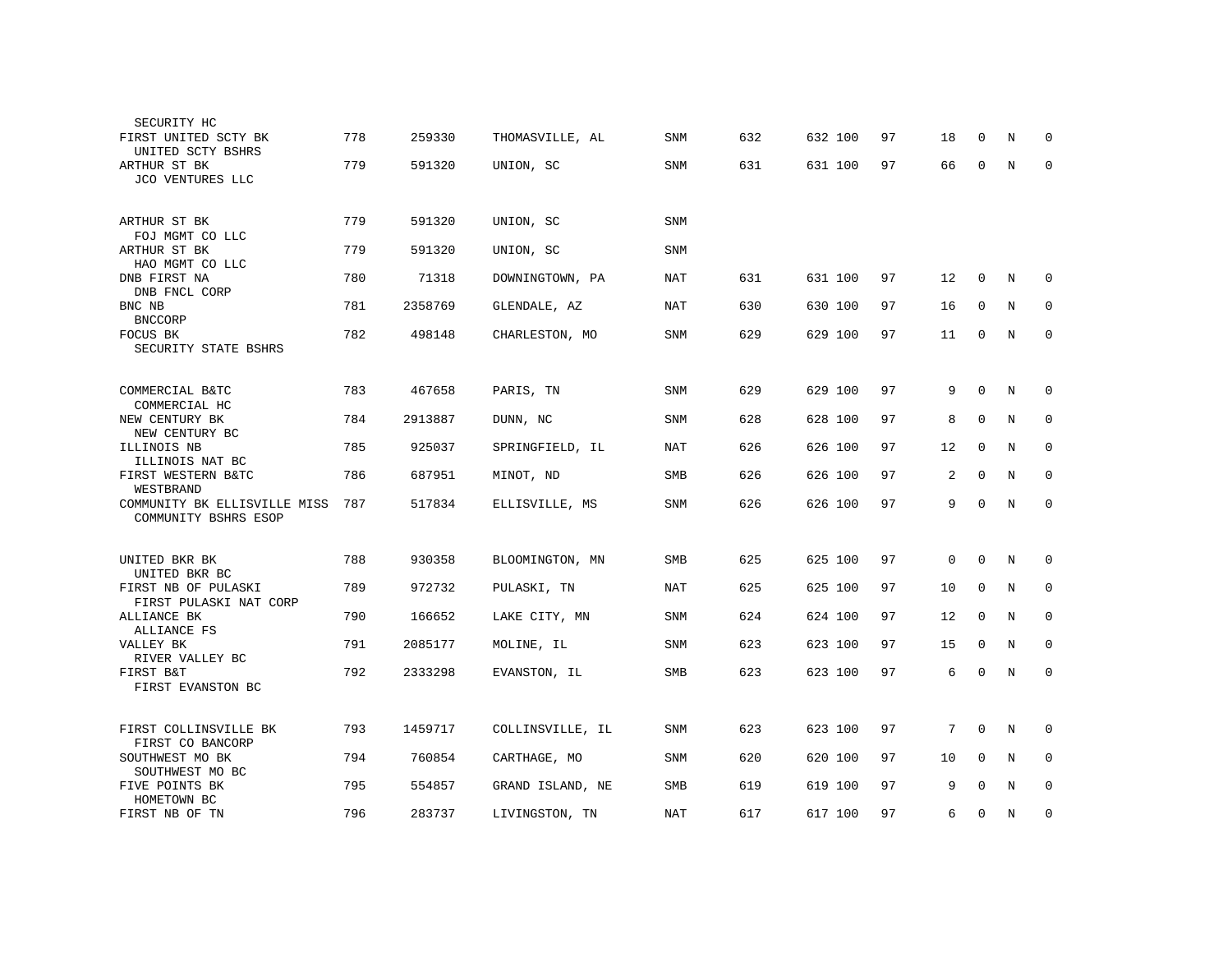| BANKFIRST<br>CAPGEN CAP GRP LLC                                | 797 | 1401686 | WINTER PARK, FL   | <b>SNM</b> | 617 | 617 100 | 97 | 9  | $\Omega$    | N           | $\Omega$    |
|----------------------------------------------------------------|-----|---------|-------------------|------------|-----|---------|----|----|-------------|-------------|-------------|
| DELAWARE CTY B&TC<br>DCB FNCL CORP                             | 798 | 616410  | LEWIS CENTER, OH  | SNM        | 616 | 616 100 | 97 | 19 | $\mathbf 0$ | N           | $\Omega$    |
| JEFFERSON B&TC<br>DELTA BSHRS CO                               | 799 | 598954  | EUREKA, MO        | <b>SNM</b> | 615 | 615 100 | 97 | 4  | $\Omega$    | N           | $\mathbf 0$ |
| CHESAPEAKE BK<br>CHESAPEAKE FNCL SHARES                        | 800 | 214722  | KILMARNOCK, VA    | SMB        | 615 | 615 100 | 97 | 10 | $\Omega$    | N           | 0           |
| MORRILL & JANES B&TC<br>MORRILL BSHRS                          | 801 | 680354  | MERRIAM, KS       | <b>SNM</b> | 614 | 614 100 | 97 | 6  | $\Omega$    | N           | $\Omega$    |
| METRO BK                                                       | 802 | 1394621 | PELL CITY, AL     | SNM        | 614 | 614 100 | 97 | 6  | $\Omega$    | N           | $\mathbf 0$ |
| STATE B&TC                                                     | 803 | 614313  | DEFIANCE, OH      | <b>SMB</b> | 613 | 613 100 | 97 | 18 | $\Omega$    | N           | 0           |
| RURBAN FNCL CORP<br>CAPSTAR BK                                 | 804 | 3715444 | NASHVILLE, TN     | <b>SMB</b> | 613 | 613 100 | 97 | 2  | $\Omega$    | N           | $\mathbf 0$ |
| CITIZENS BK MUKWONAGO                                          | 805 | 783844  | MUKWONAGO, WI     | <b>SNM</b> | 612 | 612 100 | 97 | 12 | $\Omega$    | N           | $\Omega$    |
| CITIZENS BK HOLD<br>COMMUNITY SOUTH BK<br>TENNESSEE CENT BSHRS | 806 | 590855  | PARSONS, TN       | <b>SNM</b> | 612 | 612 100 | 97 | 15 | $\Omega$    | N           | $\Omega$    |
| ONB B&TC<br>CENTRAL BANCOMPANY                                 | 807 | 2826316 | TULSA, OK         | <b>SNM</b> | 612 | 612 100 | 97 | 8  | $\Omega$    | N           | $\mathbf 0$ |
| ORANGE CTY TC<br>ORANGE COUNTY BC                              | 808 | 176101  | MIDDLETOWN, NY    | <b>SMB</b> | 611 | 611 100 | 97 | 8  | $\Omega$    | N           | $\Omega$    |
| <b>JACKSONVILLE BK</b><br>CAPGEN CAP GRP IV LLC                | 809 | 2737775 | JACKSONVILLE, FL  | SNM        | 610 | 610 100 | 97 | 7  | $\mathbf 0$ | $\rm N$     | $\mathbf 0$ |
| NICOLET NB<br>NICOLET BSHRS                                    | 810 | 2941068 | GREEN BAY, WI     | <b>NAT</b> | 609 | 609 100 | 97 | 9  | $\Omega$    | N           | $\mathbf 0$ |
| PACIFIC COAST BKR BK<br>DBA BKR LOAN PROC                      | 811 | 2451240 | SAN FRANCISCO, CA | SMB        | 609 | 609 100 | 97 | 2  | $\mathbf 0$ | $\rm N$     | $\mathbf 0$ |
| CITIZENS BK<br>CITCO CMNTY BSHRS                               | 812 | 778738  | ELIZABETHTON, TN  | <b>SNM</b> | 609 | 609 100 | 97 | 11 | $\Omega$    | N           | $\mathbf 0$ |
| SECURITY NB OF OMAHA<br>SECURITY NAT CORP                      | 813 | 844053  | OMAHA, NE         | <b>NAT</b> | 608 | 608 100 | 97 | 14 | 0           | N           | 0           |
| PLANTERS BK<br>PLANTERS FNCL GRP                               | 814 | 2497181 | HOPKINSVILLE, KY  | SNM        | 608 | 608 100 | 97 | 7  | $\mathbf 0$ | $\mathbf N$ | $\mathbf 0$ |
| VILLAGE BK<br>VILLAGE BK & TR FC                               | 815 | 2760232 | MIDLOTHIAN, VA    | <b>SNM</b> | 607 | 607 100 | 97 | 14 | $\mathbf 0$ | N           | $\mathbf 0$ |
| FIRST CMNTY BK NA<br>FIRST CMNTY CORP                          | 816 | 2328137 | LEXINGTON, SC     | NAT        | 605 | 605 100 | 97 | 10 | 0           | N           | 0           |
| CITIZENS BK<br>EMPLOYEE STOCK BONUS TR EMPL                    | 817 | 961259  | FARMINGTON, NM    | <b>SNM</b> | 605 | 605 100 | 97 | 5  | $\Omega$    | N           | $\mathbf 0$ |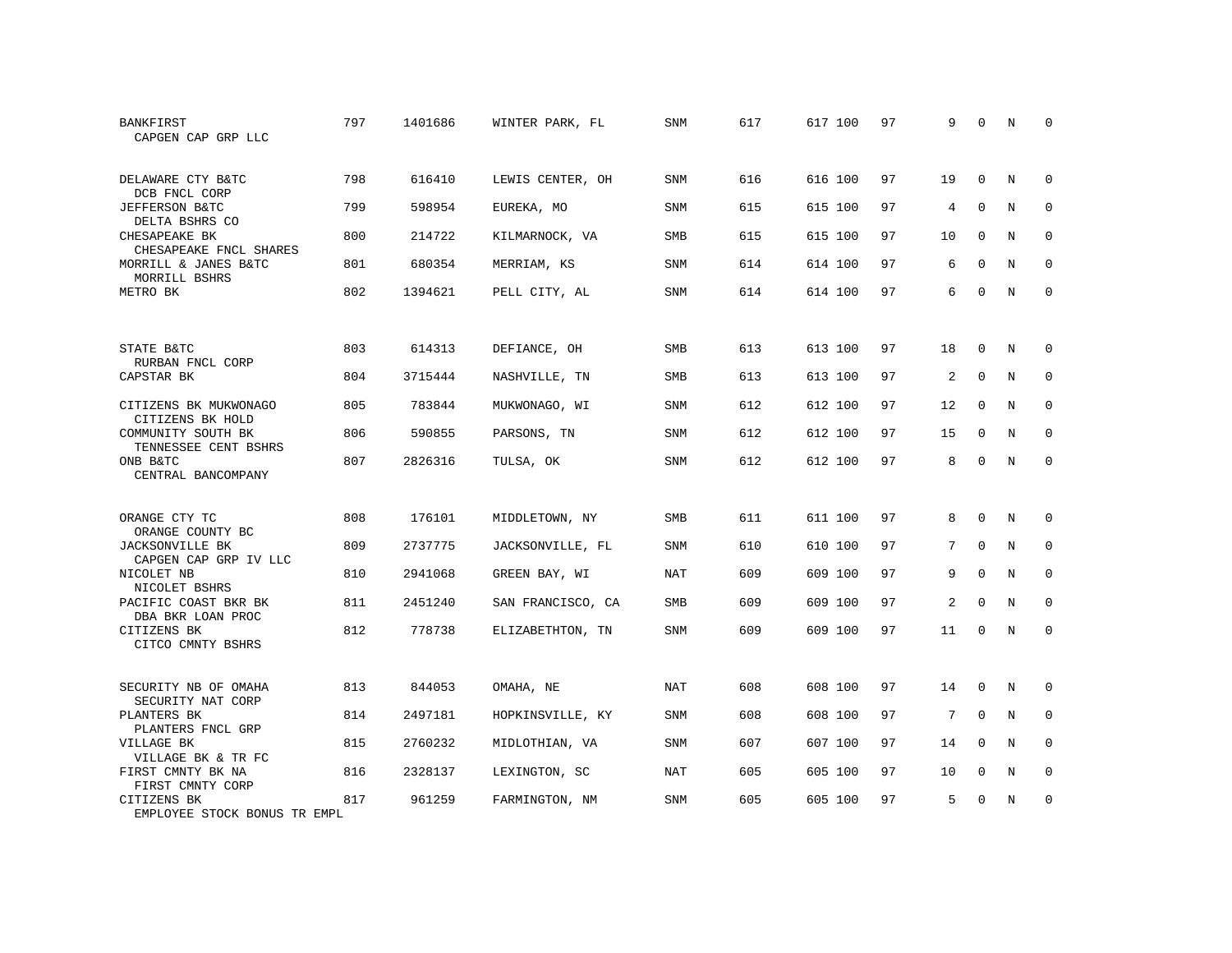| NATIONAL B&TC OF SYCAMORE<br>NI BSHRS CORP                            | 818 | 534345  | SYCAMORE, IL          | NAT        | 605 | 605 100 | 97 | 8              | $\Omega$    | N           | $\Omega$    |
|-----------------------------------------------------------------------|-----|---------|-----------------------|------------|-----|---------|----|----------------|-------------|-------------|-------------|
| STATE BK OF TX<br>SBT BSHRS                                           | 819 | 1157415 | DALLAS, TX            | SNM        | 605 | 605 100 | 97 | 3              | $\Omega$    | N           | $\Omega$    |
| FARMERS & MRCH BK<br>F&M FC                                           | 820 | 348720  | GRANITE QUARRY, NC    | SNM        | 604 | 604 100 | 97 | 10             | $\Omega$    | N           | 0           |
| SUNWEST BK<br>WESTERN ACO LLC                                         | 821 | 140362  | TUSTIN, CA            | SNM        | 604 | 604 100 | 97 | 9              | $\Omega$    | N           | $\Omega$    |
| FARMERS & MRCH BK<br>FMB BSHRS                                        | 822 | 763930  | LAKELAND, GA          | SNM        | 603 | 603 100 | 97 | 6              | $\Omega$    | N           | $\mathbf 0$ |
| MONTICELLO BKG CO                                                     | 823 | 266945  | MONTICELLO, KY        | SMB        | 602 | 602 100 | 97 | 11             | $\mathbf 0$ | N           | $\Omega$    |
| MONTICELLO BSHRS<br>NATIONAL BK OF KANSAS CITY<br>AMERI-NATIONAL CORP | 824 | 2747587 | OVERLAND PARK, KS     | NAT        | 602 | 602 100 | 97 | 5              | $\mathbf 0$ | N           | $\mathbf 0$ |
| GRABILL BK<br>INDEPENDENT ALLI BK                                     | 825 | 435349  | GRABILL, IN           | SNM        | 602 | 602 100 | 97 | 7              | $\Omega$    | N           | $\mathbf 0$ |
| SOLVAY BK<br>SOLVAY BC                                                | 826 | 722816  | SOLVAY, NY            | SMB        | 602 | 602 100 | 97 | 7              | $\Omega$    | N           | $\Omega$    |
| SONABANK<br>SOUTHERN NAT BC OF VA INC                                 | 827 | 3325759 | MCLEAN, VA            | SMB        | 601 | 601 100 | 97 | 12             | $\mathbf 0$ | $\mathbf N$ | $\mathbf 0$ |
| PEOPLES ST BK<br>PSB HOLDS                                            | 828 | 340144  | WAUSAU, WI            | <b>SNM</b> | 601 | 601 100 | 97 | 7              | $\Omega$    | $_{\rm N}$  | $\Omega$    |
| FARMERS & MERCHANTS BK<br>FARMERS & MERCHANTS BSHRS                   | 829 | 677644  | STUTTGART, AR         | SMB        | 599 | 599 100 | 97 | 13             | $\mathbf 0$ | $\mathbf N$ | $\mathbf 0$ |
| METROPOLITAN NB<br>PASL HOLD LLC                                      | 830 | 2705895 | NEW YORK, NY          | <b>NAT</b> | 599 | 599 100 | 97 | $\overline{4}$ | $\Omega$    | N           | $\Omega$    |
| FAUQUIER BK<br>FAUQUIER BSHRS                                         | 831 | 976226  | WARRENTON, VA         | <b>SMB</b> | 599 | 599 100 | 97 | 9              | $\Omega$    | $\rm N$     | $\mathbf 0$ |
| FIRST COLUMBIA B&TC<br><b>CCFNB BC</b>                                | 832 | 881012  | BLOOMSBURG, PA        | <b>SNM</b> | 597 | 597 100 | 97 | 13             | $\Omega$    | $_{\rm N}$  | $\Omega$    |
| FIRST AMER B&TC<br>FIRST AMER BC                                      | 833 | 921039  | ATHENS, GA            | <b>SNM</b> | 596 | 596 100 | 97 | 8              | $\Omega$    | $_{\rm N}$  | $\Omega$    |
| CASS CMRL BK<br>CASS INFO SYS                                         | 834 | 177751  | BRIDGETON, MO         | SMB        | 595 | 595 100 | 97 | 5              | $\mathbf 0$ | N           | $\mathbf 0$ |
| ADVANTAGE NB GRP<br>WINTRUST FC                                       | 835 | 2970657 | ELK GROVE VILLAGE, IL | <b>NAT</b> | 595 | 595 100 | 97 | 3              | $\Omega$    | N           | $\Omega$    |
| CONESTOGA BK<br>CONESTOGA BC                                          | 836 | 833271  | CHESTER SPRINGS, PA   | <b>SMB</b> | 594 | 594 100 | 97 | 13             | $\mathbf 0$ | N           | $\mathbf 0$ |
| CITIZENS UNION BK<br>LEA M MCMULLAN TR                                | 837 | 65746   | SHELBYVILLE, KY       | <b>SNM</b> | 594 | 594 100 | 97 | 15             | $\Omega$    | N           | $\Omega$    |
| HOME ST BK NA<br>HOME ST BC                                           | 838 | 696430  | CRYSTAL LAKE, IL      | <b>NAT</b> | 593 | 593 100 | 97 | 8              | $\Omega$    | N           | $\Omega$    |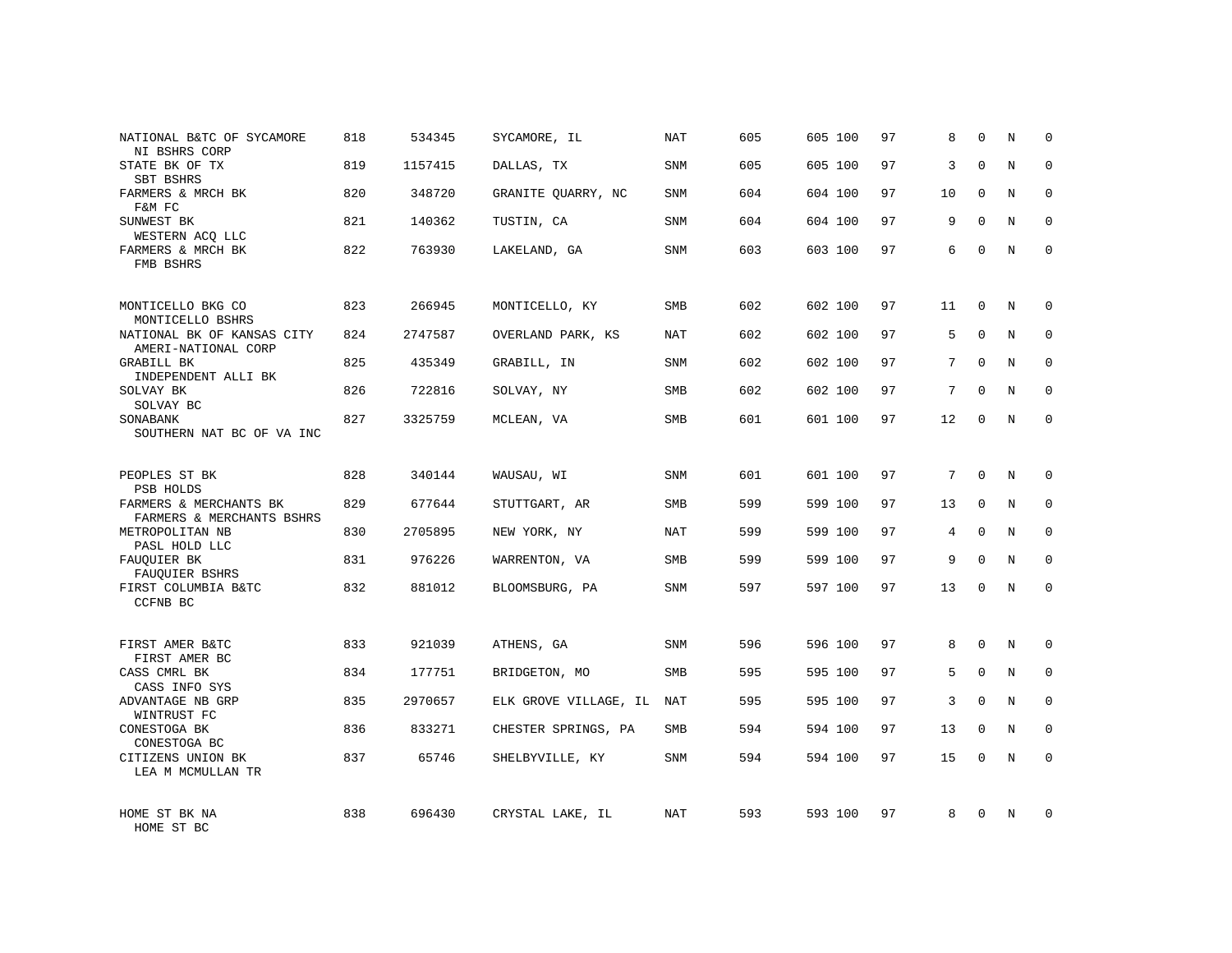| CENTRAL NB<br>CENTRABANC CORP                      | 839 | 428060  | WACO, TX           | NAT        | 592 | 592 100 | 97 | 3           | $\Omega$    | N           | 0            |
|----------------------------------------------------|-----|---------|--------------------|------------|-----|---------|----|-------------|-------------|-------------|--------------|
| AMERICAN BK CTR<br>AMERICAN BC                     | 840 | 971959  | DICKINSON, ND      | SNM        | 592 | 592 100 | 97 | 9           | $\mathbf 0$ | $\mathbf N$ | $\mathbf 0$  |
| BAY CITIES BK<br>FLORIDA BUS BANCGROUP             | 841 | 2805441 | TAMPA, FL          | SNM        | 592 | 592 100 | 97 | 4           | $\Omega$    | N           | $\mathbf 0$  |
| TRUST CO OF AMER                                   | 842 | 1977248 | ENGLEWOOD, CO      | SNM        | 592 | 592 100 | 97 | 0           | $\mathbf 0$ | N           | $\mathbf 0$  |
|                                                    |     |         |                    |            |     |         |    |             |             |             |              |
| PINNACLE BK WY<br>PINNACLE BC                      | 843 | 561659  | TORRINGTON, WY     | SNM        | 591 | 591 100 | 97 | 12          | $\mathbf 0$ | N           | 0            |
| SUBURBAN B&TC<br>SUBURBAN IL BC                    | 844 | 591937  | ELMHURST, IL       | SNM        | 591 | 591 100 | 97 | 12          | $\mathbf 0$ | N           | $\mathbf 0$  |
| NORTHEAST BK<br>NORTHEAST BC                       | 845 | 468806  | LEWISTON, ME       | <b>SMB</b> | 590 | 590 100 | 97 | 7           | $\Omega$    | N           | $\mathbf 0$  |
| UNITED B&TC<br>FARMERS CAPITAL BK CORP             | 846 | 479914  | VERSAILLES, KY     | SNM        | 590 | 590 100 | 97 | 12          | $\mathbf 0$ | N           | $\mathbf 0$  |
| FIDELITY DEPOSIT & DISCOUNT<br>FIDELITY D&D BC INC | 847 | 1007819 | DUNMORE, PA        | SNM        | 588 | 588 100 | 97 | 10          | $\mathbf 0$ | N           | $\mathbf 0$  |
|                                                    |     |         |                    |            |     |         |    |             |             |             |              |
| WACCAMAW BK<br>WACCAMAW BSHRS                      | 848 | 2607449 | WHITEVILLE, NC     | <b>SMB</b> | 588 | 588 100 | 97 | 16          | $\mathbf 0$ | N           | $\Omega$     |
| VISION BK NA<br>VISION BSHRS                       | 849 | 241157  | ADA, OK            | <b>NAT</b> | 587 | 587 100 | 97 | 6           | $\mathbf 0$ | N           | $\mathbf 0$  |
| SALISBURY B&TC<br>SALISBURY BC                     | 850 | 821906  | LAKEVILLE, CT      | SNM        | 587 | 587 100 | 97 | 7           | $\Omega$    | N           | $\mathbf 0$  |
| PEOPLES NEIGH BK<br>PEOPLES FNCL SVC CORP          | 851 | 278818  | HALLSTEAD, PA      | SNM        | 587 | 587 100 | 97 | 11          | $\mathbf 0$ | N           | $\mathbf{0}$ |
| FIRST AMER INTL BK<br>FIRST AMER INTL CORP         | 852 | 2857794 | BROOKLYN, NY       | SNM        | 587 | 587 100 | 97 | 8           | $\mathbf 0$ | N           | $\mathbf 0$  |
|                                                    |     |         |                    |            |     |         |    |             |             |             |              |
| FARMERS ST BK<br>NEIGHBOR INS AGY                  | 853 | 1006148 | MARION, IA         | <b>SNM</b> | 587 | 587 100 | 97 | 6           | 0           | N           | $\mathbf 0$  |
| BREMER BK NA<br>OTTO BREMER FOUNDATION             | 854 | 268556  | ALEXANDRIA, MN     | NAT        | 584 | 584 100 | 97 | 7           | $\mathbf 0$ | N           | 0            |
| WEST AL B&TC<br>WEST AL CAP CORP                   | 855 | 501132  | REFORM, AL         | SNM        | 584 | 584 100 | 97 | 13          | $\mathbf 0$ | N           | $\mathbf 0$  |
| MERCHANTS NB                                       | 856 | 701222  | HILLSBORO, OH      | NAT        | 583 | 583 100 | 97 | 11          | 0           | N           | $\mathbf{0}$ |
| MERCHANTS BC<br>ESPIRITO SANTO BK                  | 857 | 729132  | MIAMI, FL          | SNM        | 582 | 582 100 | 97 | $\mathbf 0$ | $\mathbf 0$ | Υ           | 15           |
|                                                    |     |         |                    |            |     |         |    |             |             |             |              |
| UNION BK CO<br>UNITED BSHRS                        | 858 | 780218  | COLUMBUS GROVE, OH | SNM        | 582 | 582 100 | 97 | 13          | 0           | N           | 0            |
| PINNACLE BK<br>PINNACLE FC                         | 859 | 366238  | ELBERTON, GA       | SNM        | 581 | 581 100 | 97 | 12          | 0           | N           | $\mathbf 0$  |
| HOME ST BK                                         | 860 | 89751   | LOVELAND, CO       | SNM        | 581 | 581 100 | 97 | 9           | $\Omega$    | N           | 0            |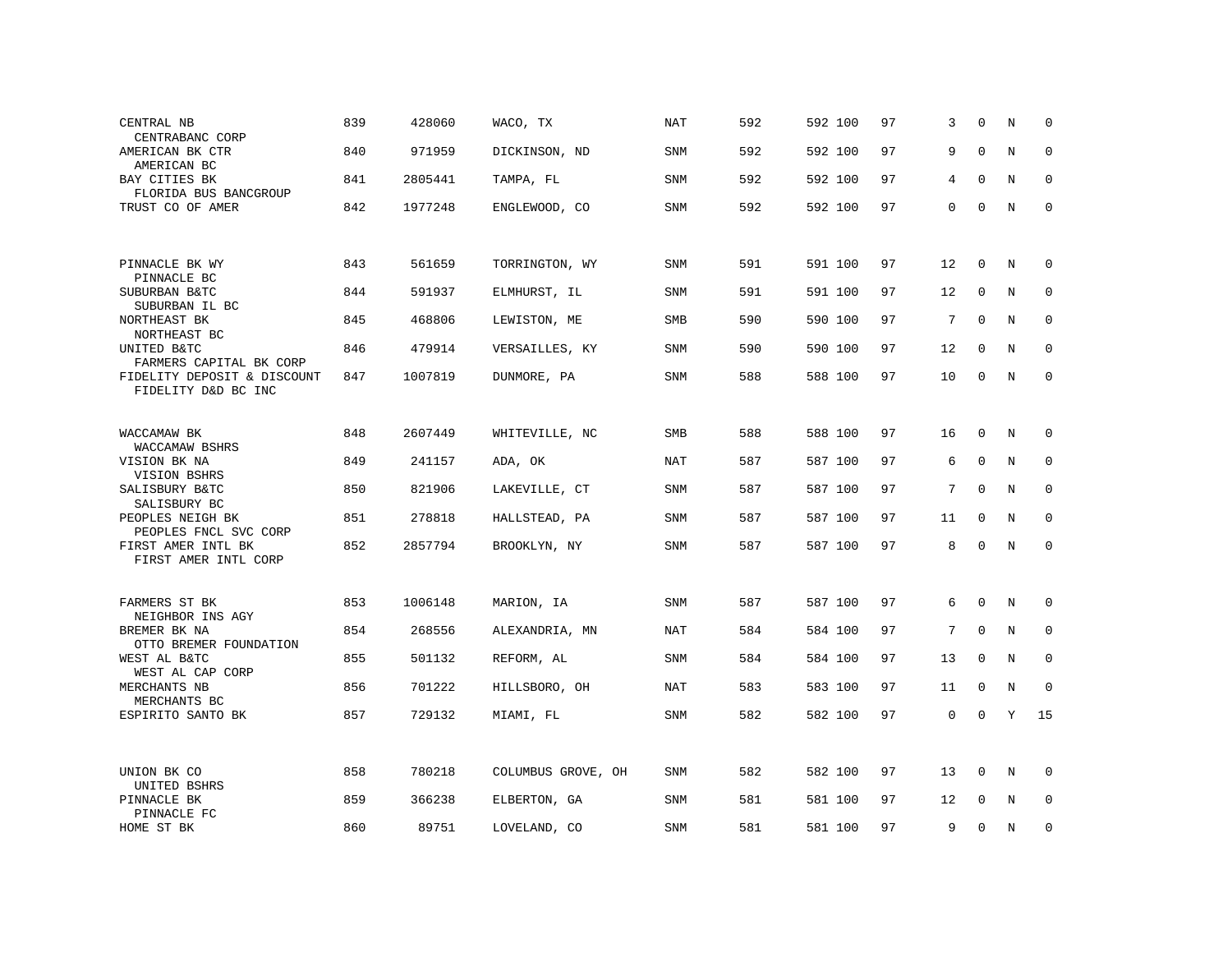| HOME ST BC                                      |     |         |                   |            |     |         |    |              |             |             |             |
|-------------------------------------------------|-----|---------|-------------------|------------|-----|---------|----|--------------|-------------|-------------|-------------|
| <b>INTEGRITY BK</b><br>INTEGRITY BSHRS          | 861 | 3188646 | CAMP HILL, PA     | <b>SNM</b> | 580 | 580 100 | 97 | 6            | $\Omega$    | N           | $\Omega$    |
| CITIZENS NB OF PAINTSVILLE<br>CITIZENS NAT CORP | 862 | 495419  | PAINTSVILLE, KY   | NAT        | 580 | 580 100 | 97 | 14           | 0           | N           | $\Omega$    |
| HAWAII NB<br>HAWAII NAT BSHRS                   | 863 | 915065  | HONOLULU, HI      | NAT        | 578 | 578 100 | 97 | 13           | 0           | N           | 0           |
| CRESCENT B&TC<br>CB&T HC                        | 864 | 1885932 | NEW ORLEANS, LA   | <b>SNM</b> | 578 | 578 100 | 97 | 5            | $\mathbf 0$ | $\mathbf N$ | 0           |
| MODERN BK NA<br>MODERN BK MGMT LLC              | 865 | 2398701 | NEW YORK, NY      | NAT        | 577 | 575 100 | 97 | $\mathbf{1}$ | $\mathbf 0$ | Υ           | 0           |
| MARINE BK<br>MARINE BC                          | 866 | 258445  | SPRINGFIELD, IL   | <b>SNM</b> | 576 | 576 100 | 97 | 7            | $\mathbf 0$ | N           | $\mathbf 0$ |
| BANK OF THE ORIENT<br>ORIENT BC                 | 867 | 777366  | SAN FRANCISCO, CA | <b>SMB</b> | 576 | 572 99  | 97 | 8            | $\mathbf 1$ | $\mathbf Y$ | $\mathbf 0$ |
| WAUCHULA ST BK<br>CREWS BKG CORP                | 868 | 200435  | WAUCHULA, FL      | SNM        | 576 | 576 100 | 97 | 5            | 0           | N           | 0           |
| BANK OF CLARKE CTY<br>EAGLE FNCL SVC            | 869 | 753324  | BERRYVILLE, VA    | SMB        | 576 | 576 100 | 97 | 10           | $\mathbf 0$ | N           | 0           |
| LANDMARK NB<br>LANDMARK BC INC                  | 870 | 481177  | MANHATTAN, KS     | <b>NAT</b> | 576 | 576 100 | 97 | 21           | 0           | N           | 0           |
| FIRST ST BK EAST DETROIT<br>FIRST ST FC         | 871 | 113740  | EASTPOINTE, MI    | SNM        | 575 | 575 100 | 97 | 10           | $\Omega$    | N           | $\Omega$    |
| HORRY CTY ST BK<br>HCSB FC                      | 872 | 1162530 | LORIS, SC         | SNM        | 574 | 574 100 | 97 | 13           | $\Omega$    | N           | $\mathbf 0$ |
| ARMSTRONG BK<br>IRONHORSE FNCL GRP              | 873 | 470452  | MUSKOGEE, OK      | <b>SNM</b> | 574 | 574 100 | 97 | 16           | $\mathbf 0$ | N           | $\Omega$    |
| COMMUNITY B&TC<br>COMMUNITY BANC CORP SHEBOYGAN | 874 | 1393624 | SHEBOYGAN, WI     | SNM        | 574 | 574 100 | 97 | 10           | $\Omega$    | N           | $\Omega$    |
| CEDAR RAPIDS B&TC<br>QCR HOLD                   | 875 | 3029589 | CEDAR RAPIDS, IA  | <b>SMB</b> | 574 | 574 100 | 97 | 1            | $\Omega$    | N           | $\Omega$    |
| EVANGELINE B&TC<br>EVANGELINE BSHRS             | 876 | 372538  | VILLE PLATTE, LA  | SNM        | 573 | 573 100 | 97 | 8            | $\Omega$    | N           | $\Omega$    |
| BREMER BK NA<br>OTTO BREMER FOUNDATION          | 877 | 824550  | SAINT CLOUD, MN   | NAT        | 573 | 573 100 | 97 | 4            | 0           | N           | $\mathbf 0$ |
| OAK VALLEY CMNTY BK<br>OAK VALLEY BC            | 878 | 1864197 | OAKDALE, CA       | SMB        | 572 | 572 100 | 97 | 12           | $\mathbf 0$ | N           | 0           |
| HERRING BK<br>HERRING BC                        | 879 | 610164  | AMARILLO, TX      | SNM        | 572 | 572 100 | 97 | 15           | $\mathbf 0$ | N           | $\mathbf 0$ |
| AVENUE BK<br>AVENUE FNCL HOLD                   | 880 | 481355  | NASHVILLE, TN     | SNM        | 572 | 572 100 | 97 | 4            | $\mathbf 0$ | N           | $\mathbf 0$ |
| FIRST NB CENTRAL TX<br>FCT BSHRS                | 881 | 369659  | WACO, TX          | NAT        | 570 | 570 100 | 97 | 4            | $\Omega$    | N           | 0           |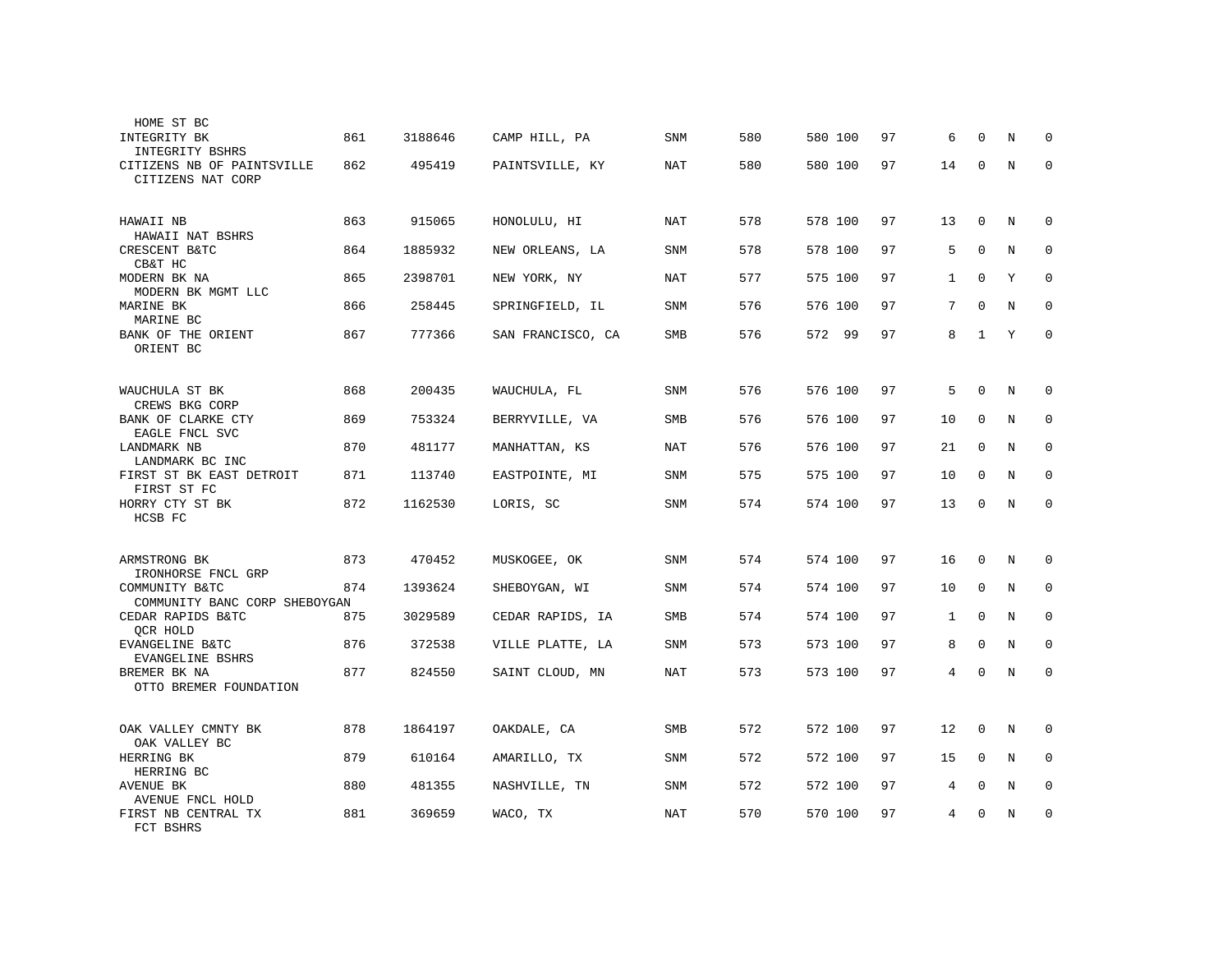| GRANDPOINT BK<br>GRANDPOINT CAP             | 882 | 3640283 | LOS ANGELES, CA            | <b>SNM</b> | 570 | 570 100 | 97 | 5            | $\Omega$    | N           | $\Omega$    |
|---------------------------------------------|-----|---------|----------------------------|------------|-----|---------|----|--------------|-------------|-------------|-------------|
| MIDDLEFIELD BKG CO<br>MIDDLEFIELD BC        | 883 | 177920  | MIDDLEFIELD, OH            | SNM        | 570 | 570 100 | 97 | 7            | $\Omega$    | N           | $\Omega$    |
| PREMIER BK                                  | 884 | 33259   | MAPLEWOOD, MN              | <b>SNM</b> | 569 | 569 100 | 97 | 6            | $\Omega$    | N           | $\Omega$    |
| AMERICAN RIVER BK<br>AMERICAN RIVER BSHRS   | 885 | 735768  | SACRAMENTO, CA             | SNM        | 568 | 568 100 | 97 | 10           | $\Omega$    | N           | 0           |
| CHOICE FNCL GRP<br>CHOICE FNCL HOLD         | 886 | 826956  | GRAFTON, ND                | <b>SNM</b> | 568 | 568 100 | 97 | 8            | $\Omega$    | N           | $\Omega$    |
| FLUSHING CMRL BK                            | 887 | 3597239 | NORTH NEW HYDE PARK, NYSNM |            | 567 | 567 100 | 97 | $\Omega$     | $\Omega$    | N           | $\mathbf 0$ |
| FIRSTCAPITAL BK OF TX NA                    | 888 | 2746263 | MIDLAND, TX                | NAT        | 566 | 566 100 | 97 | 6            | $\Omega$    | N           | $\Omega$    |
| FIRST BSHRS OF TX<br>CITIZENS NB            | 889 | 738013  | BLUFFTON, OH               | <b>NAT</b> | 565 | 565 100 | 97 | 8            | $\Omega$    | N           | $\Omega$    |
| CITIZENS BSHRS<br>LEGEND BK NA<br>LEGEND BC | 890 | 100357  | BOWIE, TX                  | NAT        | 564 | 564 100 | 97 | 8            | $\Omega$    | N           | $\Omega$    |
| FIRST ST BK<br>HENRY CTY BSHRS              | 891 | 151331  | STOCKBRIDGE, GA            | <b>SNM</b> | 564 | 564 100 | 97 | 6            | $\Omega$    | N           | $\Omega$    |
| PRAIRIE ST B&TC<br>AMERICAN CENTRAL BANCORP | 892 | 1222948 | MOUNT ZION, IL             | SNM        | 564 | 564 100 | 97 | 18           | $\Omega$    | N           | $\Omega$    |
| PUTNAM CTY BK<br>PUTNAM BSHRS               | 893 | 417626  | HURRICANE, WV              | <b>SMB</b> | 564 | 564 100 | 97 | 2            | $\Omega$    | N           | $\Omega$    |
| GULFSTREAM BUS BK<br>GULFSTREAM BSHRS       | 894 | 2814210 | STUART, FL                 | SNM        | 563 | 563 100 | 97 | 3            | $\mathbf 0$ | $\rm N$     | $\mathbf 0$ |
| LEADERS BK<br>LEADERS GRP                   | 895 | 2855978 | OAK BROOK, IL              | <b>SNM</b> | 561 | 561 100 | 97 | $\mathbf{1}$ | $\Omega$    | N           | $\mathbf 0$ |
| COMMUNITY BK OF FL<br>COMMUNITY BK OF S FL  | 896 | 999430  | HOMESTEAD, FL              | SNM        | 560 | 560 100 | 97 | 11           | $\mathbf 0$ | $\rm N$     | $\mathbf 0$ |
| DIME BK<br><b>DIMECO</b>                    | 897 | 56717   | HONESDALE, PA              | <b>SNM</b> | 560 | 560 100 | 97 | 5            | $\Omega$    | $\mathbf N$ | $\mathbf 0$ |
| FIRST CHATHAM BK<br>FCB FNCL CORP           | 898 | 3075474 | SAVANNAH, GA               | <b>SNM</b> | 560 | 560 100 | 97 | 8            | $\Omega$    | N           | 0           |
| NORTHWEST GA BK<br>N W SVC CORP             | 899 | 712031  | RINGGOLD, GA               | SNM        | 559 | 559 100 | 97 | 9            | $\mathbf 0$ | $\mathbf N$ | $\mathbf 0$ |
| ADIRONDACK BK<br>ADIRONDACK BC              | 900 | 101671  | UTICA, NY                  | <b>SMB</b> | 558 | 558 100 | 97 | 16           | $\mathbf 0$ | N           | $\mathbf 0$ |
| COMMERCE BK<br>INTERNATIONAL BSHRS CORP     | 901 | 625159  | LAREDO, TX                 | SNM        | 558 | 558 100 | 97 | 3            | 0           | N           | 0           |
| COMMUNITY B&TC OF FL<br>FLORIDA CMTY BSHRS  | 902 | 2655495 | OCALA, FL                  | SNM        | 557 | 557 100 | 97 | 7            | $\Omega$    | N           | $\mathbf 0$ |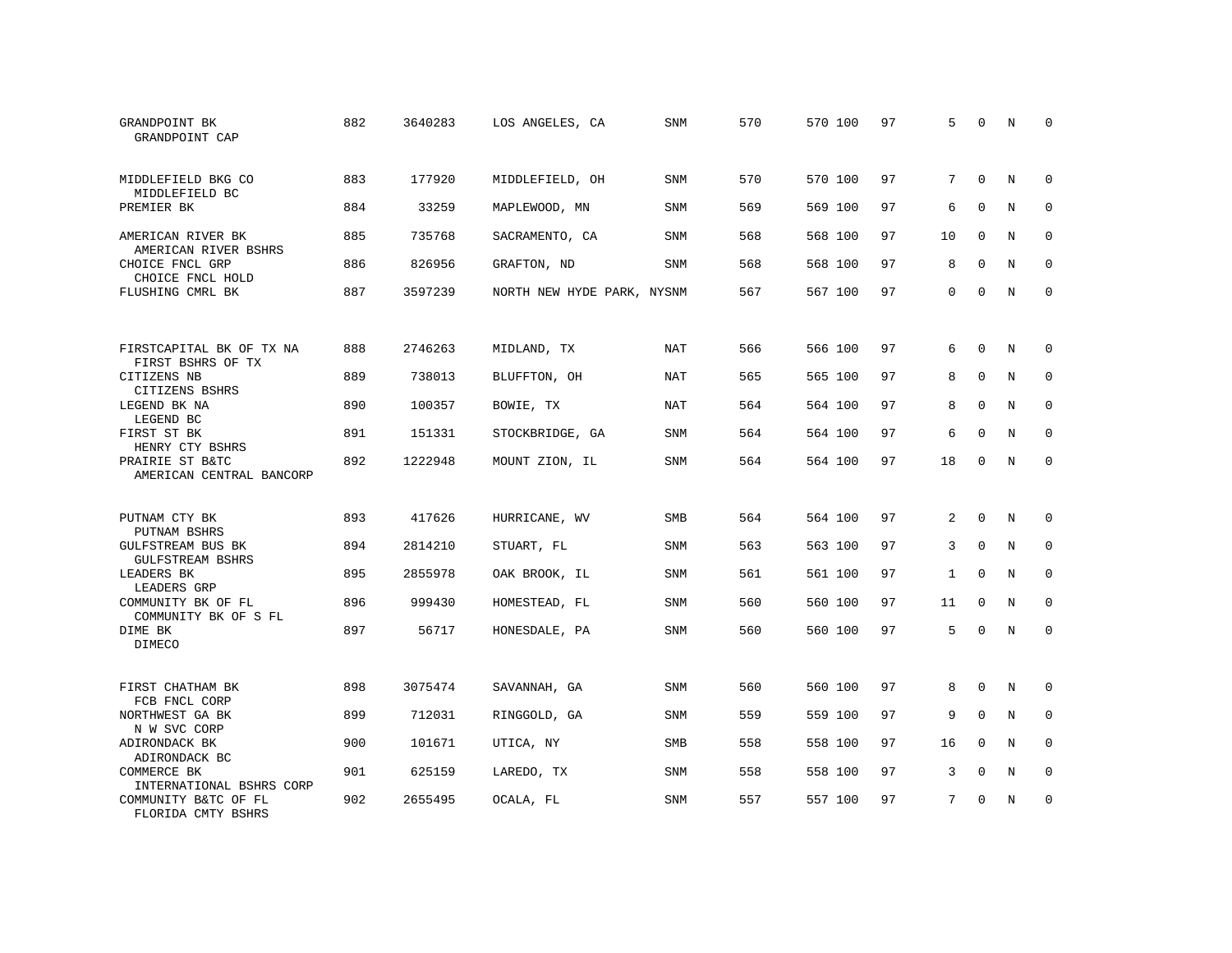| LIBERTY B&TC<br>LIBERTY FNCL SVC                 | 903 | 283438  | NEW ORLEANS, LA     | SNM        | 557 | 557 100 | 97 | 19             | $\Omega$    | N          | $\Omega$    |
|--------------------------------------------------|-----|---------|---------------------|------------|-----|---------|----|----------------|-------------|------------|-------------|
| FIRST BK<br>FIRST NAT CORP                       | 904 | 899428  | STRASBURG, VA       | SMB        | 555 | 555 100 | 97 | 9              | $\Omega$    | $_{\rm N}$ | $\Omega$    |
| FIRST CMNTY BK<br>FIRST CMNTY FNCL PTNR          | 905 | 3263833 | JOLIET, IL          | SNM        | 553 | 553 100 | 97 | 2              | $\Omega$    | N          | 0           |
| HERITAGE BK<br>HERITAGE GROUP                    | 906 | 666554  | WOOD RIVER, NE      | SNM        | 553 | 553 100 | 97 | 17             | $\Omega$    | N          | $\Omega$    |
| UNITED PRAIRIE BK<br>FARMERS ST CORP             | 907 | 712059  | MOUNTAIN LAKE, MN   | <b>SNM</b> | 553 | 553 100 | 97 | 14             | $\Omega$    | N          | $\Omega$    |
| KISHACOQUILLAS VALLEY NB<br>KISH BC              | 908 | 600419  | BELLEVILLE, PA      | <b>NAT</b> | 553 | 553 100 | 97 | 12             | $\Omega$    | N          | $\Omega$    |
| ARCHER BK<br>METROPOLITAN BK GRP                 | 909 | 323035  | CHICAGO, IL         | <b>SNM</b> | 552 | 552 100 | 97 | 19             | $\mathbf 0$ | N          | $\mathbf 0$ |
| FARMERS & MERCHANTS BK<br>F&M BK CORP            | 910 | 713926  | TIMBERVILLE, VA     | <b>SMB</b> | 552 | 552 100 | 97 | 8              | $\Omega$    | N          | $\Omega$    |
| HEARTLAND BK<br>HEARTLAND BC                     | 911 | 853112  | GAHANNA, OH         | SMB        | 551 | 551 100 | 97 | 11             | $\mathbf 0$ | N          | $\mathbf 0$ |
| MISSION BK<br>VALLEY VIEW BSHRS                  | 912 | 170051  | MISSION, KS         | SNM        | 551 | 551 100 | 97 | 6              | $\Omega$    | N          | $\Omega$    |
| ALLIANCE BK<br>ALLIANCE BSHRS                    | 913 | 176464  | SULPHUR SPRINGS, TX | <b>SNM</b> | 550 | 550 100 | 97 | 8              | $\Omega$    | N          | $\Omega$    |
| AMERICAN CMNTY B&T<br>AMERICAN CMNTY FNCL        | 914 | 2869162 | WOODSTOCK, IL       | SNM        | 550 | 550 100 | 97 | 3              | $\mathbf 0$ | N          | $\mathbf 0$ |
| KIRKPATRICK BK<br>AMERICAN BC OF OK              | 915 | 67151   | EDMOND, OK          | SNM        | 549 | 549 100 | 97 | $\overline{4}$ | $\mathbf 0$ | N          | $\mathbf 0$ |
| ONEUNITED BK                                     | 916 | 935308  | BOSTON, MA          | SNM        | 549 | 549 100 | 97 | 8              | $\Omega$    | N          | $\mathbf 0$ |
| BANK OF WHITMAN<br>BANK OF WHITMAN ESOP          | 917 | 123178  | COLFAX, WA          | SMB        | 549 | 549 100 | 97 | 19             | $\Omega$    | N          | 0           |
| CIBM BK                                          | 918 | 340742  | CHAMPAIGN, IL       | <b>SNM</b> | 548 | 548 100 | 97 | 13             | $\Omega$    | N          | 0           |
| CIB MARINE BSHRS<br>LINCOLN SVG BK<br>LINCOLN BC | 919 | 589943  | CEDAR FALLS, IA     | SNM        | 548 | 548 100 | 97 | 13             | $\mathbf 0$ | N          | $\mathbf 0$ |
| METROPOLITAN BK<br>METROPOLITAN BANCGROUP        | 920 | 699132  | CRYSTAL SPRINGS, MS | <b>SNM</b> | 547 | 547 100 | 97 | 5              | $\Omega$    | N          | 0           |
| COMMUNITY ST BK NA<br>VAN DIEST INV CO           | 921 | 790543  | ANKENY, IA          | <b>NAT</b> | 547 | 547 100 | 97 | 10             | $\Omega$    | N          | $\Omega$    |
| FIRST BK RICHMOND NA<br>FIRST MUTUAL RICHMOND    | 922 | 419675  | RICHMOND, IN        | NAT        | 547 | 547 100 | 97 | 7              | $\Omega$    | N          | $\mathbf 0$ |
| SAEHAN BK<br>SAEHAN BC                           | 923 | 1865680 | LOS ANGELES, CA     | SNM        | 546 | 546 100 | 97 | 10             | $\Omega$    | N          | $\Omega$    |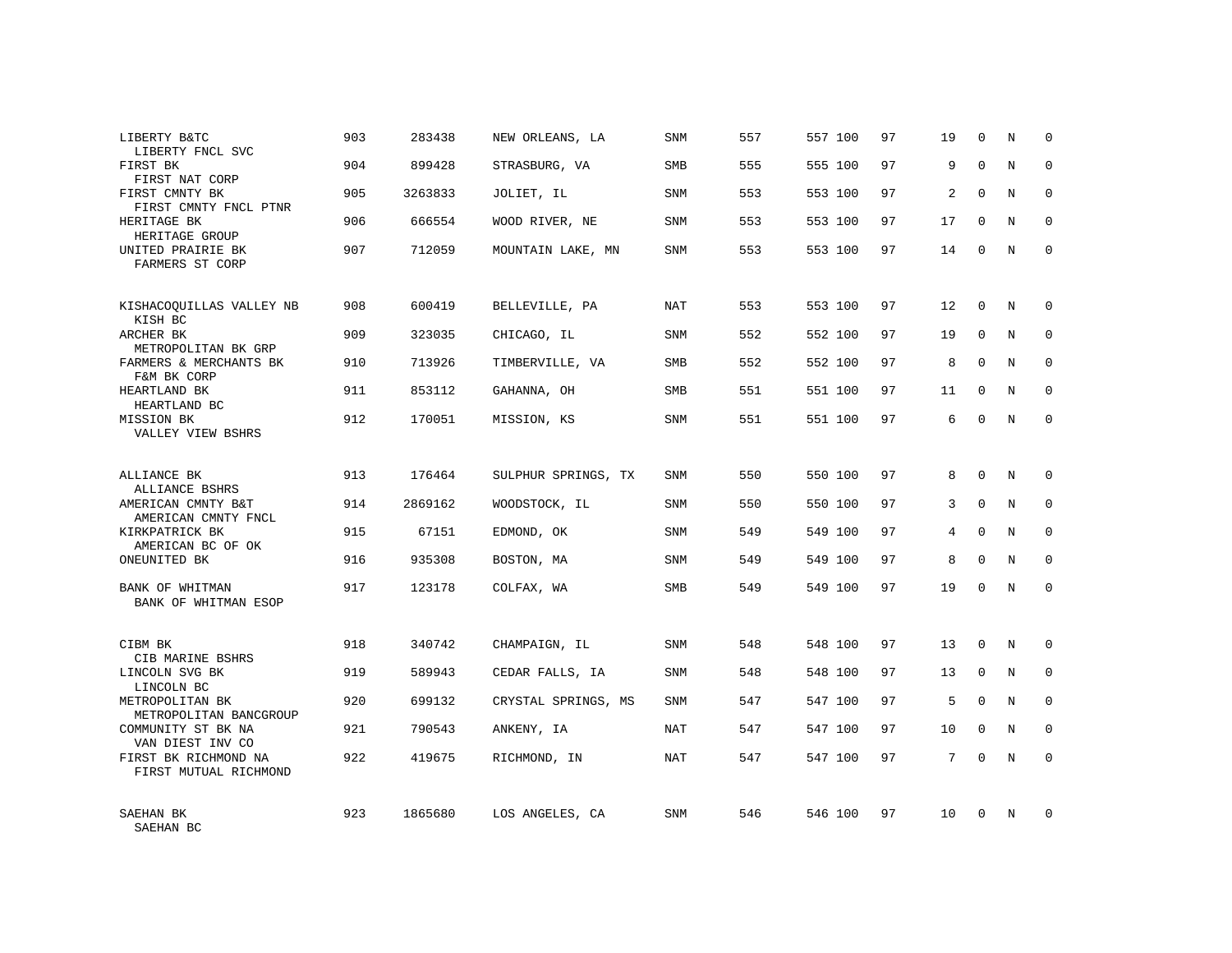| COMMUNITY FNCL SVC BK<br>COMMUNITY FNCL SVC ESOP   | 924 | 698144  | BENTON, KY       | <b>SNM</b> | 545 | 545 100 | 97 | 6           | $\Omega$    | N           | $\mathbf 0$  |
|----------------------------------------------------|-----|---------|------------------|------------|-----|---------|----|-------------|-------------|-------------|--------------|
| FIRST SECURITY BK<br>INTER-MOUNTAIN BC             | 925 | 633154  | BOZEMAN, MT      | SNM        | 544 | 544 100 | 97 | 8           | $\mathbf 0$ | $\mathbf N$ | $\mathbf 0$  |
| CHARTER BK EAU CLAIRE<br>CHARTER BSHRS             | 926 | 160650  | EAU CLAIRE, WI   | SNM        | 544 | 544 100 | 97 | $\mathbf 0$ | $\Omega$    | N           | $\mathbf 0$  |
| CITIZENS NB<br>CITIZENS NBC                        | 927 | 673132  | ATHENS, TN       | NAT        | 544 | 544 100 | 97 | 8           | $\mathbf 0$ | $\mathbb N$ | $\mathsf 0$  |
| BK OF GEORGETOWN                                   | 928 | 3329702 | WASHINGTON, DC   | SNM        | 543 | 543 100 | 97 | 7           | $\mathbf 0$ | N           | 0            |
| BANK OF SOUTHSIDE VA<br>BANK OF SOUTHSIDE VA CORP  | 929 | 610128  | CARSON, VA       | <b>SNM</b> | 541 | 541 100 | 97 | 14          | $\Omega$    | N           | $\mathbf 0$  |
| FIRST NAT BKG ASSN<br>FIRST BSHRS                  | 930 | 2385514 | HATTIESBURG, MS  | <b>NAT</b> | 539 | 539 100 | 97 | 9           | $\mathbf 0$ | $\mathbb N$ | $\mathbf 0$  |
| BANK OF JACKSON HOLE<br>BANCSHARES OF JACKSON HOLE | 931 | 898458  | JACKSON, WY      | <b>SMB</b> | 539 | 539 100 | 97 | 9           | $\Omega$    | N           | $\mathbf 0$  |
| GOLDEN BK NA                                       | 932 | 536059  | HOUSTON, TX      | NAT        | 539 | 539 100 | 97 | 5           | $\mathbf 0$ | $\mathbb N$ | $\mathsf 0$  |
|                                                    |     |         |                  |            |     |         |    |             |             |             |              |
| WASHINGTONFIRST BK<br>WASHINGTONFIRST BSHRS INC    | 933 | 3253571 | RESTON, VA       | <b>SNM</b> | 538 | 538 100 | 97 | 10          | 0           | N           | 0            |
| FIRST NB OF OLATHE<br>FIRST OLATHE BSHRS           | 934 | 456456  | OLATHE, KS       | <b>NAT</b> | 538 | 538 100 | 98 | 5           | $\Omega$    | N           | 0            |
| LYONS NB<br>LYONS BC                               | 935 | 323204  | LYONS, NY        | NAT        | 538 | 538 100 | 98 | 10          | $\mathbf 0$ | N           | $\mathbf 0$  |
| FIRST INTERNET BK IN<br>FIRST INTERNET BC          | 936 | 2758613 | INDIANAPOLIS, IN | SNM        | 538 | 538 100 | 98 | $\mathbf 0$ | $\mathbf 0$ | N           | $\mathbf{0}$ |
| BLACKHAWK ST BK<br>BLACKHAWK BC                    | 937 | 27548   | BELOIT, WI       | SNM        | 537 | 537 100 | 98 | 7           | $\mathbf 0$ | N           | $\mathbf 0$  |
|                                                    |     |         |                  |            |     |         |    |             |             |             |              |
| SECURITY BK<br>SECURITY STAR BSHRS                 | 938 | 641355  | ODESSA, TX       | <b>SNM</b> | 537 | 537 100 | 98 | 9           | 0           | N           | 0            |
| JEFF DAVIS B&TC<br>JEFF DAVIS BSHRS                | 939 | 980531  | JENNINGS, LA     | <b>SNM</b> | 537 | 537 100 | 98 | 13          | 0           | N           | $\mathbf 0$  |
| MERCHANTS & MARINE BK<br>MERCHANTS & MARINE BC     | 940 | 94139   | PASCAGOULA, MS   | SNM        | 536 | 536 100 | 98 | 10          | $\mathbf 0$ | N           | $\mathbf 0$  |
| CENTURY BK<br>CENTURY FS CORP                      | 941 | 83375   | SANTA FE, NM     | SNM        | 536 | 536 100 | 98 | 6           | $\mathbf 0$ | N           | $\mathbf 0$  |
| HILLTOP NB<br>MIDLAND FC                           | 942 | 1454    | CASPER, WY       | NAT        | 536 | 536 100 | 98 | 5           | 0           | N           | $\mathbf{0}$ |
| OLD FL NB<br>OLD FLORIDA BSHRS                     | 943 | 646837  | ORLANDO, FL      | NAT        | 535 | 535 100 | 98 | 9           | $\Omega$    | N           | $\mathbf 0$  |
| PARK STERLING BK<br>PARK STERLING CORP             | 944 | 3470985 | CHARLOTTE, NC    | <b>SNM</b> | 535 | 535 100 | 98 | 3           | $\Omega$    | N           | $\mathbf{0}$ |
| ALLIANCE BK CORP                                   | 945 | 2712978 | FAIRFAX, VA      | SMB        | 535 | 535 100 | 98 | 5           | $\Omega$    | N           | $\mathbf 0$  |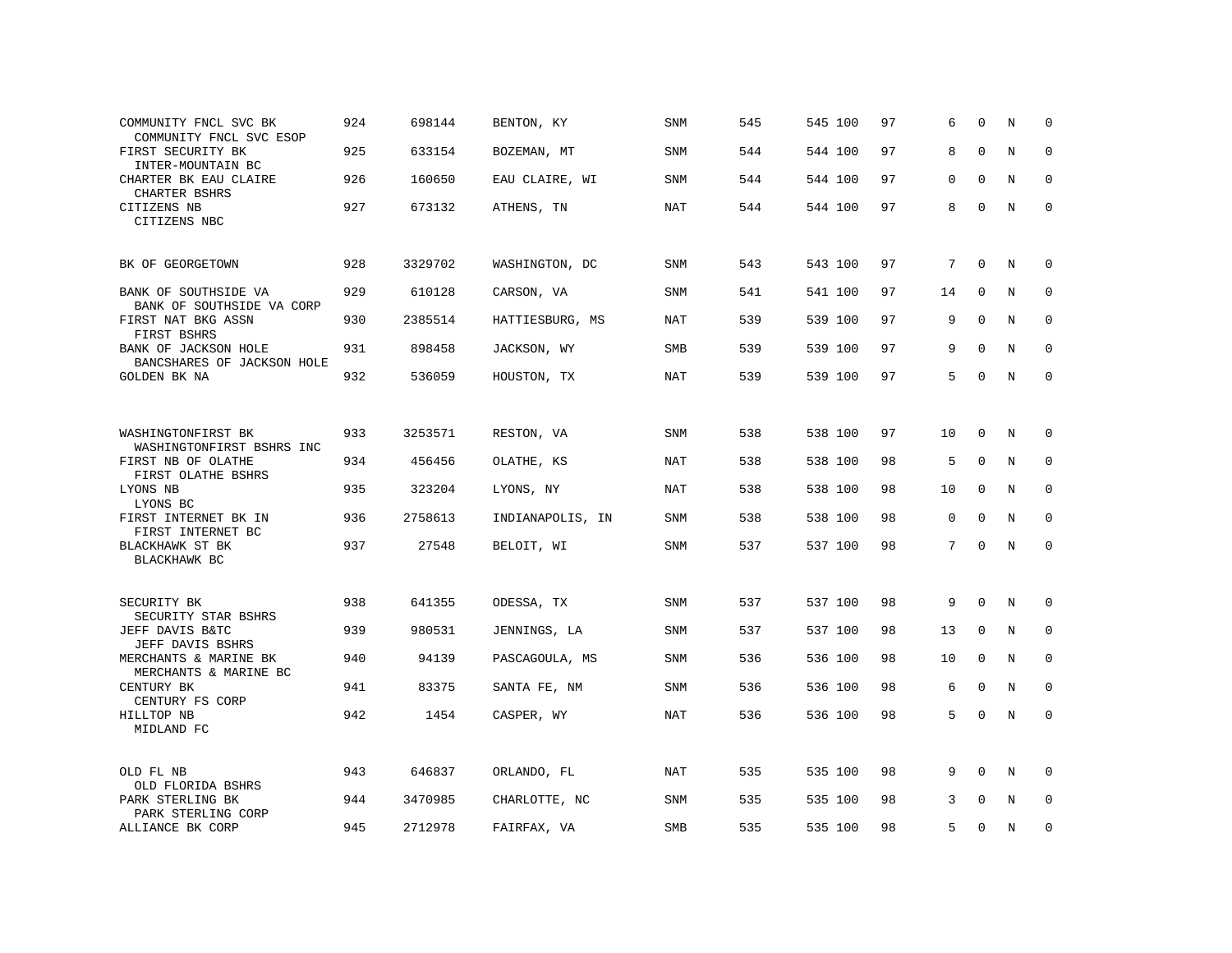| ALLIANCE BSHRS CORP<br>CROWN BK                             | 946 | 2686211 | OCEAN CITY, NJ     | SNM        | 534 | 534 100 | 98 | 15             | $\Omega$    | N           | $\Omega$     |
|-------------------------------------------------------------|-----|---------|--------------------|------------|-----|---------|----|----------------|-------------|-------------|--------------|
| JJR HOLD CO<br>TIDELANDS BK<br>TIDELANDS BSHRS              | 947 | 3185485 | MOUNT PLEASANT, SC | SNM        | 534 | 534 100 | 98 | 6              | $\mathbf 0$ | $\mathbf N$ | $\mathbf{0}$ |
| BREMER BK NA                                                | 948 | 224655  | WILLMAR, MN        | <b>NAT</b> | 534 | 534 100 | 98 | 2              | $\Omega$    | N           | $\mathbf 0$  |
| OTTO BREMER FOUNDATION<br>FIRST NB AMES IA<br>AMES NAT CORP | 949 | 820048  | AMES, IA           | NAT        | 533 | 533 100 | 98 | 3              | $\mathbf 0$ | N           | $\mathbf 0$  |
| <b>FARMERS BK</b><br>FIRST FARMERS BSHRS                    | 950 | 901938  | PORTLAND, TN       | SNM        | 532 | 532 100 | 98 | 9              | $\Omega$    | N           | $\mathbf 0$  |
| FRONTIER ST BK                                              | 951 | 632858  | OKLAHOMA CITY, OK  | SNM        | 532 | 532 100 | 98 | $\mathbf{0}$   | $\mathbf 0$ | N           | $\mathbf 0$  |
| FIRST B&TC                                                  | 952 | 1228034 | DUNCAN, OK         | SNM        | 531 | 531 100 | 98 | 9              | $\Omega$    | N           | $\mathbf{0}$ |
|                                                             |     |         |                    |            |     |         |    |                |             |             |              |
| FIRST CHOICE BK                                             | 953 | 3582673 | LAWRENCEVILLE, NJ  | SNM        | 531 | 531 100 | 98 | 4              | $\mathbf 0$ | N           | 0            |
| FIRST NB OF BEMIDJI<br>FIRST NB BEMIDJI ESOP & TR           | 954 | 363657  | BEMIDJI, MN        | <b>NAT</b> | 531 | 531 100 | 98 | 3              | $\mathbf 0$ | N           | 0            |
| SOUTHERN CMRL BK<br>SOUTHERN BSHRS CORP                     | 955 | 420457  | SAINT LOUIS, MO    | <b>SMB</b> | 530 | 530 100 | 98 | 9              | 0           | N           | $\mathbf{0}$ |
| FIRST NB OF HUTCHINSON<br>FIRST KS BSHRS                    | 956 | 754853  | HUTCHINSON, KS     | <b>NAT</b> | 529 | 529 100 | 98 | 6              | $\mathbf 0$ | $\mathbf N$ | $\mathbf{0}$ |
| PINNACLE BK<br>PINNACLE BC                                  | 957 | 867650  | KEENE, TX          | SNM        | 528 | 528 100 | 98 | 11             | 0           | N           | $\mathbf 0$  |
|                                                             |     |         |                    |            |     |         |    |                |             |             |              |
| COLORADO CMNTY BK<br>WASHINGTON INV CO                      | 958 | 132853  | YUMA, CO           | <b>SMB</b> | 528 | 528 100 | 98 | 17             | $\mathbf 0$ | N           | 0            |
| HONESDALE NB<br>HONAT BC                                    | 959 | 465618  | HONESDALE, PA      | <b>NAT</b> | 528 | 528 100 | 98 | 8              | $\mathbf 0$ | N           | $\mathbf{0}$ |
| FOSTER BK<br>FOSTER BSHRS                                   | 960 | 1362246 | CHICAGO, IL        | SNM        | 528 | 528 100 | 98 | 8              | $\mathbf 0$ | $\mathbf N$ | $\mathbf{0}$ |
| BANK OF PRINCETON                                           | 961 | 3595271 | PRINCETON, NJ      | SNM        | 528 | 528 100 | 98 | 9              | $\Omega$    | $\mathbf N$ | $\mathbf 0$  |
| COMMUNITY FIRST BK<br>COMMUNITY FIRST BSHRS                 | 962 | 2619732 | HARRISON, AR       | SNM        | 527 | 527 100 | 98 | $\overline{4}$ | 0           | N           | 0            |
|                                                             |     |         |                    |            |     |         |    |                |             |             |              |
| FIRST WESTERN TR BK<br>FIRST WESTERN FNCL                   | 963 | 3158546 | DENVER, CO         | SNM        | 527 | 527 100 | 98 | 5              | $\mathbf 0$ | N           | 0            |
| OXFORD B&T<br>OXFORD FC                                     | 964 | 647432  | OAK BROOK, IL      | SNM        | 526 | 526 100 | 98 | 7              | $\mathbf 0$ | N           | $\mathbf 0$  |
| 1ST ENT BK                                                  | 965 | 3452123 | LOS ANGELES, CA    | SNM        | 526 | 526 100 | 98 | 2              | $\mathbf 0$ | N           | $\mathbf 0$  |
| PEOPLESSOUTH BK<br>PEOPLESSOUTH BSHRS                       | 966 | 518037  | COLQUITT, GA       | SNM        | 526 | 526 100 | 98 | 18             | $\mathbf 0$ | N           | $\mathbf 0$  |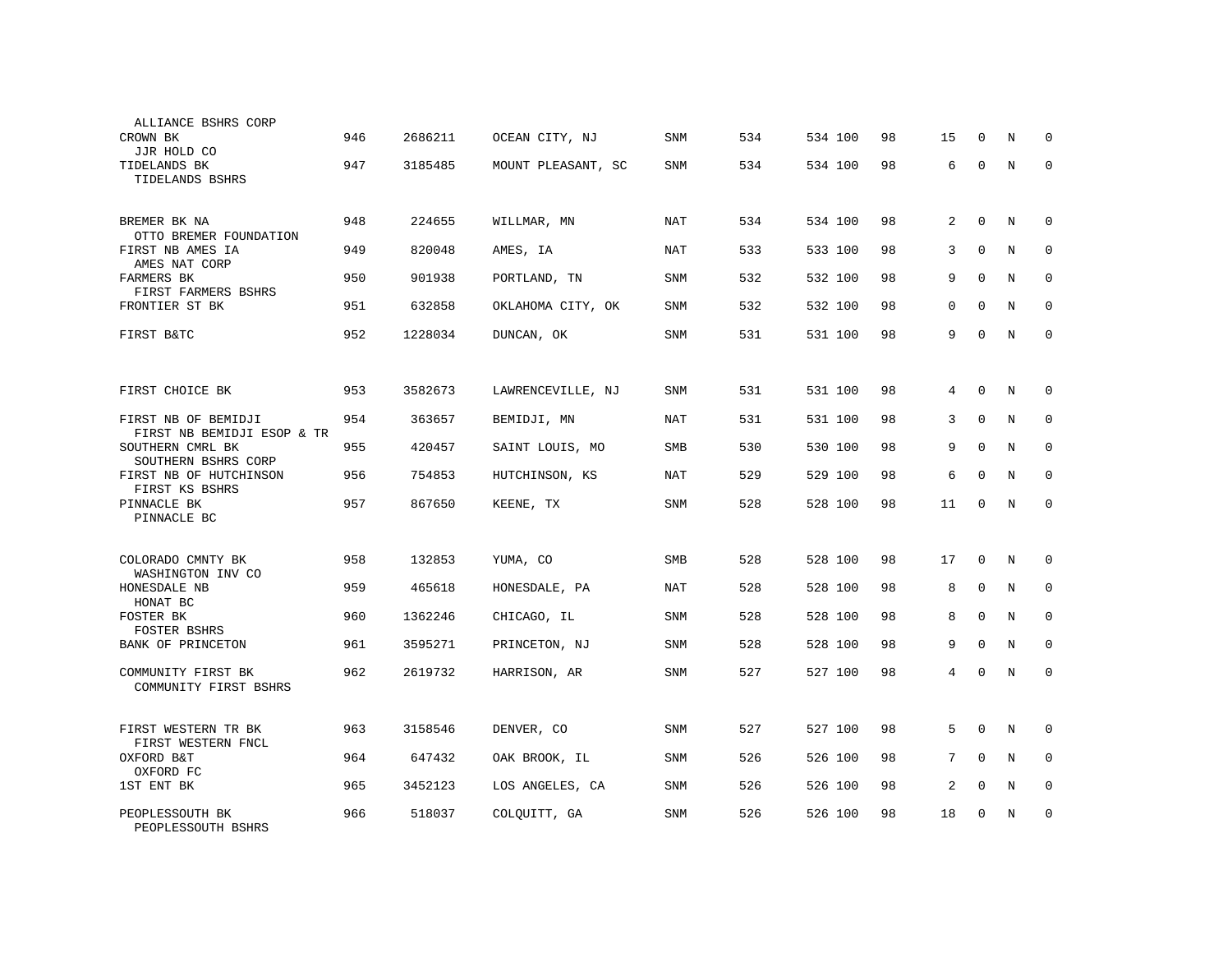| COMMUNITY BK<br>COMMUNITY BKR                       | 967 | 268257  | FORT WORTH, TX   | SMB        | 526 | 526 100 | 98 | 9              | $\Omega$    | N           | $\Omega$    |
|-----------------------------------------------------|-----|---------|------------------|------------|-----|---------|----|----------------|-------------|-------------|-------------|
| PADUCAH B&TC<br>PADUCAH BSHRS                       | 968 | 285740  | PADUCAH, KY      | SNM        | 526 | 526 100 | 98 | 4              | $\Omega$    | N           | $\mathbf 0$ |
| CITIZENS NB<br>FIRST CITIZENS BSHRS                 | 969 | 552161  | WAXAHACHIE, TX   | <b>NAT</b> | 526 | 526 100 | 98 | 12             | $\Omega$    | $_{\rm N}$  | $\mathbf 0$ |
| FIRST CAP BK<br>FIRST CAP BC                        | 970 | 2742153 | GLEN ALLEN, VA   | <b>SMB</b> | 525 | 525 100 | 98 | 7              | $\Omega$    | N           | $\Omega$    |
| FIRST ST BK<br>RED RIVER BC                         | 971 | 435750  | GAINESVILLE, TX  | <b>SNM</b> | 525 | 525 100 | 98 | 8              | $\Omega$    | $\mathbf N$ | $\mathbf 0$ |
| EMBASSY BK FOR THE LEHIGH VA<br>EMBASSY BC          | 972 | 3068579 | BETHLEHEM, PA    | <b>SNM</b> | 525 | 525 100 | 98 | 6              | $\Omega$    | $_{\rm N}$  | $\Omega$    |
| AMERICAN ST BK<br>AMBANK CO                         | 973 | 735441  | SIOUX CENTER, IA | <b>SNM</b> | 524 | 524 100 | 98 | 5              | $\Omega$    | $_{\rm N}$  | 0           |
| FIRST SECURITY BK<br>SECURITY CAPITAL CORP          | 974 | 718145  | BATESVILLE, MS   | SNM        | 524 | 524 100 | 98 | 15             | $\mathbf 0$ | N           | $\mathbf 0$ |
| MOUNTAIN NB<br>MOUNTAIN NAT BSHRS                   | 975 | 2747420 | SEVIERVILLE, TN  | <b>NAT</b> | 522 | 522 100 | 98 | 11             | $\mathbf 0$ | N           | $\mathbf 0$ |
| VIRGINIA HERITAGE BK                                | 976 | 3374298 | FAIRFAX, VA      | SMB        | 521 | 521 100 | 98 | $\overline{4}$ | $\mathbf 0$ | $\mathbf N$ | $\mathbf 0$ |
| KATAHDIN TC<br>KATAHDIN BSHRS CORP                  | 977 | 327305  | PATTEN, ME       | <b>SNM</b> | 521 | 521 100 | 98 | 14             | $\Omega$    | $_{\rm N}$  | $\mathbf 0$ |
| COMMUNITY NB                                        | 978 | 3345168 | GREAT NECK, NY   | <b>NAT</b> | 520 | 520 100 | 98 | $\mathbf 0$    | $\Omega$    | N           | 0           |
| CITIZENS TRI-CTY BK<br>SEQUATCHIE VALLEY BSHRS      | 979 | 162337  | DUNLAP, TN       | <b>SNM</b> | 520 | 520 100 | 98 | 20             | $\mathbf 0$ | N           | $\mathbf 0$ |
| BANK OF THE CAROLINAS<br>BANK OF THE CAROLINAS CORP | 980 | 2750699 | MOCKSVILLE, NC   | SNM        | 520 | 520 100 | 98 | 9              | $\mathbf 0$ | N           | 0           |
| ENTERPRISE BK<br>FARMERS & MRCH BSHRS               | 981 | 365455  | HOUSTON, TX      | <b>SNM</b> | 520 | 520 100 | 98 | 8              | $\Omega$    | $\mathbf N$ | $\mathbf 0$ |
| <b>GUARANTY B&amp;TC</b><br>GUARANTY CAPITAL CORP   | 982 | 84541   | BELZONI, MS      | SNM        | 519 | 519 100 | 98 | 12             | $\mathbf 0$ | $\mathbf N$ | $\mathbf 0$ |
| SIGNATURE BK NA<br>SIGNATURE BC                     | 983 | 3076604 | TOLEDO, OH       | <b>NAT</b> | 518 | 518 100 | 98 | $\mathbf{1}$   | $\Omega$    | N           | 0           |
| CITIZENS BK<br>CITIZENS BSHRS                       | 984 | 856748  | BATESVILLE, AR   | SMB        | 518 | 518 100 | 98 | 10             | $\mathbf 0$ | N           | $\mathbf 0$ |
| GIRARD NB<br>GN BSHRS                               | 985 | 928056  | GIRARD, KS       | <b>NAT</b> | 518 | 518 100 | 98 | 13             | $\Omega$    | N           | $\mathbf 0$ |
| CFG CMNTY BK<br>CAPITAL FUND BC                     | 986 | 2471239 | TOWSON, MD       | SMB        | 517 | 517 100 | 98 | 2              | $\mathbf 0$ | N           | 0           |
| PRIORITYONE BK<br>PRIORITYONE CAP CORP              | 987 | 956938  | MAGEE, MS        | <b>SNM</b> | 516 | 516 100 | 98 | 10             | $\Omega$    | N           | $\mathbf 0$ |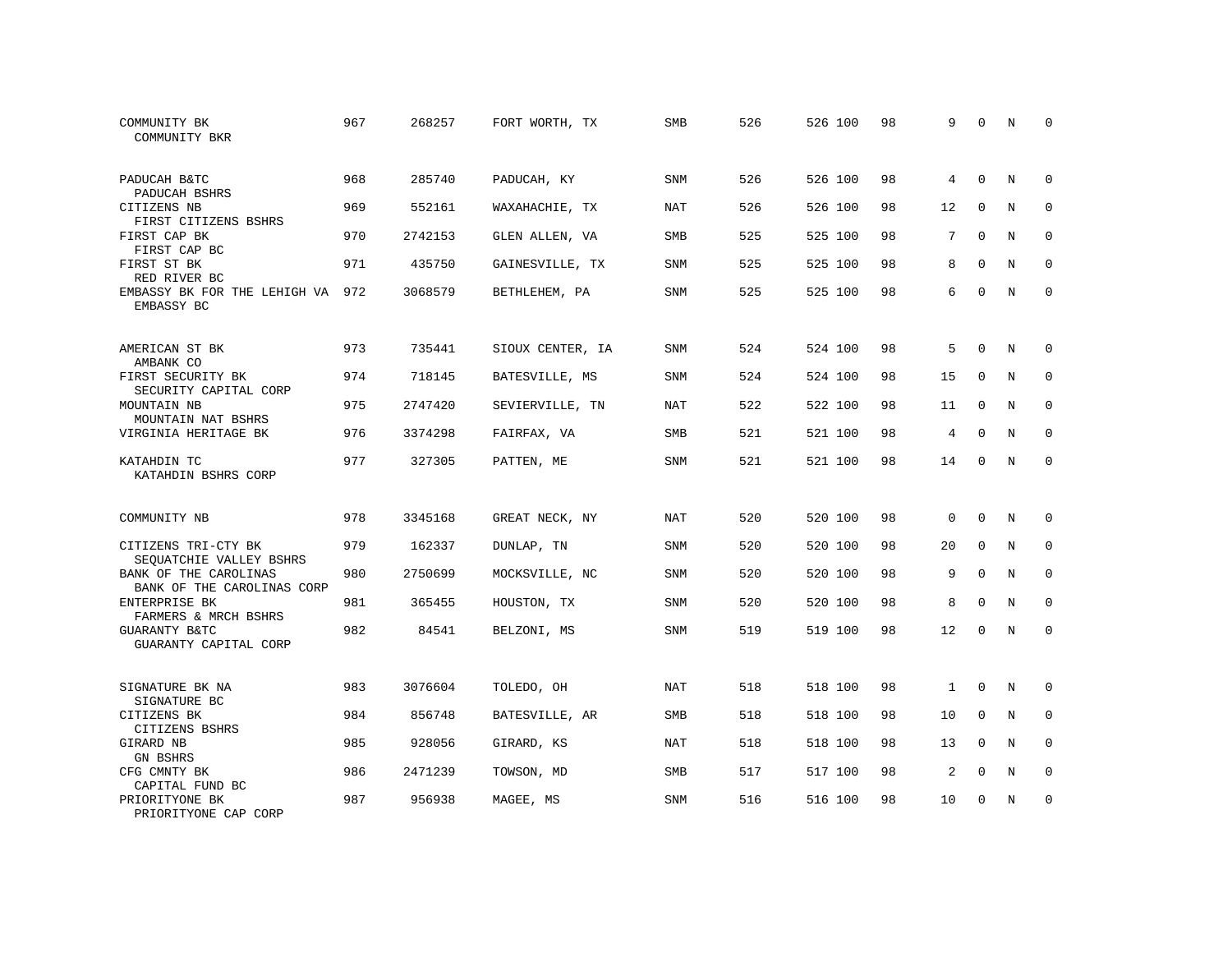| OUACHITA INDP BK<br>OUACHITA BSHRS CORP            | 988  | 2454607 | MONROE, LA      | SNM        | 515 | 515 100 | 98 | 11 | $\mathbf 0$ | N           | $\Omega$    |
|----------------------------------------------------|------|---------|-----------------|------------|-----|---------|----|----|-------------|-------------|-------------|
| ALBANY B&TC NA<br>ALBANK CORP                      | 989  | 2732    | CHICAGO, IL     | <b>NAT</b> | 514 | 514 100 | 98 | 3  | $\Omega$    | N           | $\Omega$    |
| CENTRAL NB&TC<br>CENTRAL SVC CORP                  | 990  | 278555  | ENID, OK        | NAT        | 514 | 514 100 | 98 | 9  | $\Omega$    | N           | 0           |
| PACIFIC CITY BK<br>PACIFIC CITY FC                 | 991  | 3212402 | LOS ANGELES, CA | SNM        | 514 | 514 100 | 98 | 6  | $\Omega$    | $_{\rm N}$  | $\Omega$    |
| FARMERS NB<br>EMCLAIRE FNCL CORP                   | 992  | 119528  | EMLENTON, PA    | NAT        | 513 | 513 100 | 98 | 14 | 0           | N           | $\mathbf 0$ |
| CENTRAL BK OF LK OF THE OZAR<br>CENTRAL BANCOMPANY | 993  | 1015243 | OSAGE BEACH, MO | <b>SNM</b> | 513 | 513 100 | 98 | 7  | $\Omega$    | N           | 0           |
| EASTWOOD BK<br>EASTWOOD FC ESOP                    | 994  | 315852  | KASSON, MN      | SNM        | 513 | 513 100 | 98 | 10 | $\Omega$    | N           | $\mathbf 0$ |
| TOWN & COUNTRY BK<br>TOWN & COUNTRY BSHRS          | 995  | 487357  | SALEM, MO       | SMB        | 513 | 513 100 | 98 | 10 | $\Omega$    | N           | $\mathbf 0$ |
| BROTHERHOOD B&TC<br>INTERNATIONAL BHOOD BOILERMKRS | 996  | 246657  | KANSAS CITY, KS | SNM        | 513 | 513 100 | 98 | 7  | $\Omega$    | N           | $\mathbf 0$ |
| COMMUNITY NB<br>COMMUNITY BC                       | 997  | 270504  | DERBY, VT       | <b>NAT</b> | 513 | 513 100 | 98 | 13 | 0           | N           | $\mathbf 0$ |
| UNION BK<br>UNION BSHRS                            | 998  | 333203  | MORRISVILLE, VT | SNM        | 513 | 513 100 | 98 | 16 | 0           | N           | 0           |
| ADAMS B&TC<br>ADBANC                               | 999  | 463650  | OGALLALA, NE    | SMB        | 513 | 513 100 | 98 | 14 | $\mathbf 0$ | N           | $\mathbf 0$ |
| KAW VALLEY BK<br>KAW VALLEY BC                     | 1000 | 485456  | TOPEKA, KS      | SNM        | 513 | 513 100 | 98 | 7  | $\Omega$    | N           | 0           |
| NATIONAL BK OF CMRC<br>NATCOM BSHRS                | 1001 | 775456  | SUPERIOR, WI    | NAT        | 512 | 512 100 | 98 | 5  | $\mathbf 0$ | $\mathbf N$ | $\mathbf 0$ |
| GWINNETT CMNTY BK<br>COMMUNITY FHC                 | 1002 | 2853358 | DULUTH, GA      | SNM        | 512 | 512 100 | 98 | 2  | $\Omega$    | N           | $\mathbf 0$ |
| UNION BK<br>FIRST OLATHE BSHRS                     | 1003 | 687858  | KANSAS CITY, MO | SNM        | 512 | 512 100 | 98 | 9  | $\Omega$    | N           | 0           |
| FIRST RELIANCE BK<br>FIRST RELIANCE BSHRS          | 1004 | 2839790 | FLORENCE, SC    | SNM        | 512 | 512 100 | 98 | 5  | $\mathbf 0$ | $\mathbf N$ | 0           |
| NEXTIER BK NA<br>NEXTIER INC                       | 1005 | 315629  | BUTLER, PA      | <b>NAT</b> | 510 | 510 100 | 98 | 15 | $\Omega$    | N           | 0           |
| POST OAK BK NA<br>POST OAK BSHRS                   | 1006 | 3274772 | HOUSTON, TX     | NAT        | 509 | 509 100 | 98 | 5  | $\mathbf 0$ | $\mathbf N$ | $\mathbf 0$ |
| AMERICAN B&TC NA<br>AMBANK HOLD                    | 1007 | 2733263 | DAVENPORT, IA   | NAT        | 508 | 508 100 | 98 | 10 | $\Omega$    | N           | $\mathbf 0$ |
| PEOPLES BK OF AL<br>ALTRUST FS                     | 1008 | 60330   | CULLMAN, AL     | <b>SNM</b> | 508 | 508 100 | 98 | 28 | $\Omega$    | N           | 0           |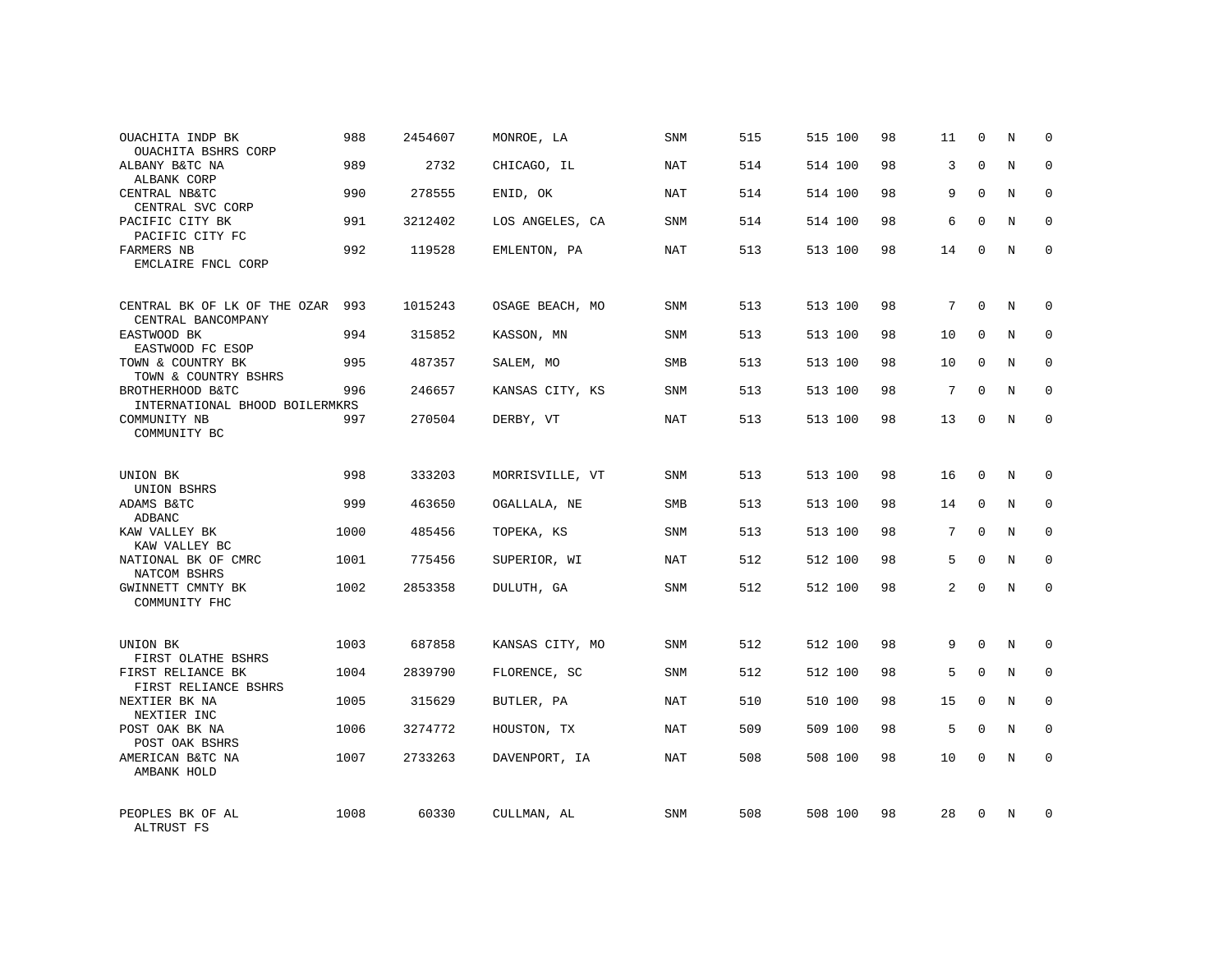| <b>BUSINESS BK</b><br><b>BUSINESS BSHRS</b>                   | 1009 | 3076220 | CLAYTON, MO        | <b>SNM</b> | 508 | 508 100 | 98 | $\Omega$    | $\Omega$    | N           | $\Omega$    |
|---------------------------------------------------------------|------|---------|--------------------|------------|-----|---------|----|-------------|-------------|-------------|-------------|
| COMMUNITY FIRSTBANK<br>CAROLINA FC                            | 1010 | 2507802 | CHARLESTON, SC     | <b>SNM</b> | 507 | 507 100 | 98 | 5           | $\mathbf 0$ | $\rm N$     | $\mathbf 0$ |
| FIRST BK OF GA<br>GEORGIA-CAROLINA BSHRS                      | 1011 | 1356852 | AUGUSTA, GA        | <b>SNM</b> | 506 | 506 100 | 98 | 5           | $\Omega$    | N           | $\mathbf 0$ |
| NORSTATES BK<br>NORTHERN ST FC                                | 1012 | 545042  | WAUKEGAN, IL       | SNM        | 506 | 506 100 | 98 | 7           | $\Omega$    | N           | $\mathbf 0$ |
| HORICON BK<br>SWORD FC                                        | 1013 | 528849  | HORICON, WI        | SNM        | 505 | 505 100 | 98 | 14          | 0           | N           | 0           |
| FIRST BK OF MO<br>VALLEY VIEW BSHRS                           | 1014 | 954457  | GLADSTONE, MO      | SNM        | 505 | 505 100 | 98 | 9           | $\mathbf 0$ | N           | 0           |
| 1ST FNCL BK USA                                               | 1015 | 526452  | DAKOTA DUNES, SD   | <b>SNM</b> | 504 | 504 100 | 98 | 1           | 0           | N           | $\mathbf 0$ |
| CROGHAN COLONIAL BK<br>CROGHAN BSHRS                          | 1016 | 362717  | FREMONT, OH        | SMB        | 504 | 504 100 | 98 | 10          | $\Omega$    | $\rm N$     | $\mathbf 0$ |
| SIGNATURE BK<br>COMMUNITY FIRST BSHRS                         | 1017 | 3350724 | FAYETTEVILLE, AR   | SNM        | 503 | 503 100 | 98 | 4           | $\mathbf 0$ | N           | $\mathbf 0$ |
| CITIZENS BK                                                   | 1018 | 126834  | CARTHAGE, TN       | <b>SNM</b> | 503 | 503 100 | 98 | 8           | $\Omega$    | N           | $\Omega$    |
| FIRST B&TC<br>FIRST BK LUBBOCK BSHRS                          | 1019 | 294564  | LUBBOCK, TX        | SNM        | 502 | 502 100 | 98 | 4           | $\Omega$    | N           | 0           |
| FIRST NB AMER<br>FIRST NAT BSHRS                              | 1020 | 413141  | EAST LANSING, MI   | NAT        | 500 | 500 100 | 98 | $\mathbf 0$ | $\mathbf 0$ | N           | $\mathbf 0$ |
| FARMERS NB OF DANVILLE<br>BOYLE BANCORP                       | 1021 | 785147  | DANVILLE, KY       | NAT        | 499 | 499 100 | 98 | 10          | $\Omega$    | N           | $\mathbf 0$ |
| METROPOLITAN NB<br>MARSHFIELD INV CO ESOP TR                  | 1022 | 294256  | SPRINGFIELD, MO    | <b>NAT</b> | 499 | 499 100 | 98 | 11          | $\mathbf 0$ | $\mathbf N$ | $\mathbf 0$ |
| MINNWEST BK MV                                                | 1023 | 302656  | REDWOOD FALLS, MN  | SNM        | 499 | 499 100 | 98 | 7           | $\mathbf 0$ | N           | 0           |
| MINNWEST CORP<br>LINDELL B&TC                                 | 1024 | 185859  | SAINT LOUIS, MO    | <b>SMB</b> | 498 | 498 100 | 98 | 9           | $\mathbf 0$ | N           | 0           |
| FIRST IL BANCORP<br>MCFARLAND ST BK                           | 1025 | 663647  | MCFARLAND, WI      | SNM        | 498 | 498 100 | 98 | 4           | $\mathbf 0$ | N           | $\mathbf 0$ |
| NORTHERN BSHRS<br>AMERICAN BK                                 | 1026 | 2580243 | ALLENTOWN, PA      | <b>SMB</b> | 498 | 498 100 | 98 | $\mathbf 0$ | $\Omega$    | N           | $\Omega$    |
| AMERICAN BK INC<br>DAKOTA CMNTY B&TC NA<br>DAKOTA CMNTY BSHRS | 1027 | 815156  | HEBRON, ND         | <b>NAT</b> | 498 | 498 100 | 98 | 11          | $\Omega$    | N           | $\mathbf 0$ |
| MERCHANTS BK IN<br>$P/R$ BC                                   | 1028 | 963945  | LYNN, IN           | SNM        | 497 | 497 100 | 98 | 2           | $\Omega$    | N           | $\Omega$    |
| PREMIER VALLEY BK                                             | 1029 | 3028902 | FRESNO, CA         | SNM        | 497 | 497 100 | 98 | 4           | $\Omega$    | N           | $\mathbf 0$ |
| BANK OF TRAVELERS REST                                        | 1030 | 589523  | TRAVELERS REST, SC | <b>SNM</b> | 497 | 497 100 | 98 | 8           | $\Omega$    | N           | $\mathbf 0$ |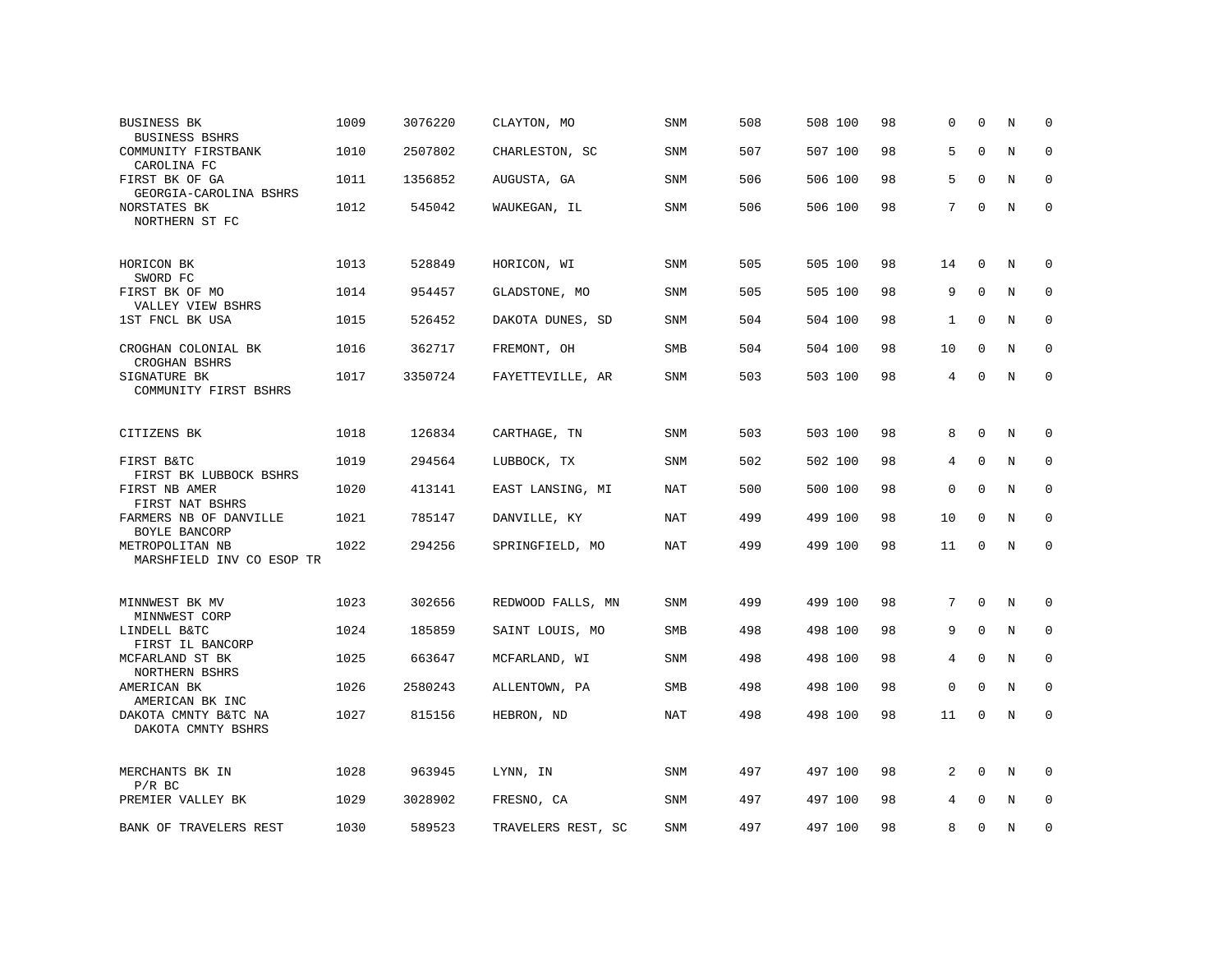| TRAVELERS REST BSHRS<br>WILMINGTON TR NA     | 1031 | 2214052 | WILMINGTON, DE     | <b>NAT</b> | 495 | 495 100 | 98 | 0            | $\Omega$     | N           | 0            |
|----------------------------------------------|------|---------|--------------------|------------|-----|---------|----|--------------|--------------|-------------|--------------|
| M&T BK CORP<br>MBANK<br>MACKINAC FC          | 1032 | 132554  | MANISTIOUE, MI     | SNM        | 493 | 493 100 | 98 | 11           | $\mathbf 0$  | N           | $\mathbf{0}$ |
| THOMASVILLE NB<br>THOMASVILLE BSHRS          | 1033 | 2344753 | THOMASVILLE, GA    | NAT        | 493 | 493 100 | 98 | 2            | $\mathbf{0}$ | N           | 0            |
| MID-MISSOURI BK<br>MID-MO BSHRS              | 1034 | 950141  | SPRINGFIELD, MO    | SNM        | 492 | 492 100 | 98 | 13           | $\mathbf 0$  | $\mathbf N$ | $\mathbf 0$  |
| COMMUNITY BK OF N MS<br>COMMUNITY BSHRS ESOP | 1035 | 653349  | AMORY, MS          | SNM        | 492 | 492 100 | 98 | 7            | $\mathbf 0$  | $\mathbf N$ | $\mathbf 0$  |
| PRIVATE BK OF CA                             | 1036 | 3388080 | LOS ANGELES, CA    | SNM        | 492 | 492 100 | 98 | $\mathbf{1}$ | $\mathbf 0$  | N           | $\mathbf 0$  |
| PEOPLES ST BK<br>PSB FC                      | 1037 | 939753  | MANY, LA           | SNM        | 491 | 491 100 | 98 | 15           | $\mathbf 0$  | $\mathbf N$ | $\mathbf 0$  |
| JEFFERSON BK OF MO                           | 1038 | 854454  | JEFFERSON CITY, MO | SNM        | 491 | 491 100 | 98 | 3            | $\mathbf 0$  | N           | $\Omega$     |
| CENTRAL BANCOMPANY<br>CONCORDIA B&TC         | 1039 | 819556  | VIDALIA, LA        | SNM        | 490 | 490 100 | 98 | 6            | $\mathbf 0$  | N           | $\mathbf 0$  |
| CONCORDIA CAP CORP<br>ALLEGIANCE BK TX       | 1040 | 3579589 | HOUSTON, TX        | SNM        | 489 | 489 100 | 98 | 5            | $\mathbf 0$  | N           | $\mathbf 0$  |
| ALLEGIANCE BSHRS<br>CAPITALMARK B&T          | 1041 | 3560783 | CHATTANOOGA, TN    | <b>SMB</b> | 488 | 488 100 | 98 | 2            | $\Omega$     | N           | $\mathbf 0$  |
| FIRST CR BK                                  | 1042 | 5069    | LOS ANGELES, CA    | SNM        | 488 | 488 100 | 98 | $\mathbf 1$  | $\Omega$     | N           | $\mathbf{0}$ |
|                                              |      |         |                    |            |     |         |    |              |              |             |              |
| HERALD NB                                    | 1043 | 3830235 | NEW YORK, NY       | NAT        | 487 | 487 100 | 98 | 0            | $\mathbf 0$  | N           | $\mathbf 0$  |
| SUPERIOR NB&TC<br>KEWEENAW FC                | 1044 | 245557  | HANCOCK, MI        | <b>NAT</b> | 486 | 486 100 | 98 | 9            | $\Omega$     | N           | $\Omega$     |
| FIRST SENTRY BK<br>FIRST SENTRY BSHRS        | 1045 | 2506757 | HUNTINGTON, WV     | <b>SNM</b> | 486 | 486 100 | 98 | 3            | $\Omega$     | N           | 0            |
| UNITED B&TC<br>UBT BSHRS                     | 1046 | 990352  | MARYSVILLE, KS     | <b>SMB</b> | 486 | 486 100 | 98 | 14           | $\Omega$     | N           | $\Omega$     |
| COMMUNITY BK<br>CB FNCL SERV INC             | 1047 | 371924  | CARMICHAELS, PA    | SNM        | 485 | 485 100 | 98 | 10           | $\mathbf 0$  | N           | $\mathbf 0$  |
|                                              |      |         |                    |            |     |         |    |              |              |             |              |
| CECILIAN BK<br>FIRST CECILIAN BANCORP        | 1048 | 982142  | CECILIA, KY        | SNM        | 485 | 485 100 | 98 | 10           | $\mathbf 0$  | N           | 0            |
| ELKHORN VALLEY B&TC<br>FEO INV               | 1049 | 439356  | NORFOLK, NE        | SNM        | 485 | 485 100 | 98 | 6            | $\mathbf 0$  | N           | $\mathbf 0$  |
| MID-WISCONSIN BK<br>MID-WISCONSIN FNCL SVC   | 1050 | 645054  | MEDFORD, WI        | SNM        | 485 | 485 100 | 98 | 12           | $\mathbf 0$  | N           | $\mathbf 0$  |
| EQUITY BK NA<br><b>EOUITY BSHRS</b>          | 1051 | 139656  | ANDOVER, KS        | NAT        | 483 | 483 100 | 98 | 9            | $\mathbf 0$  | N           | 0            |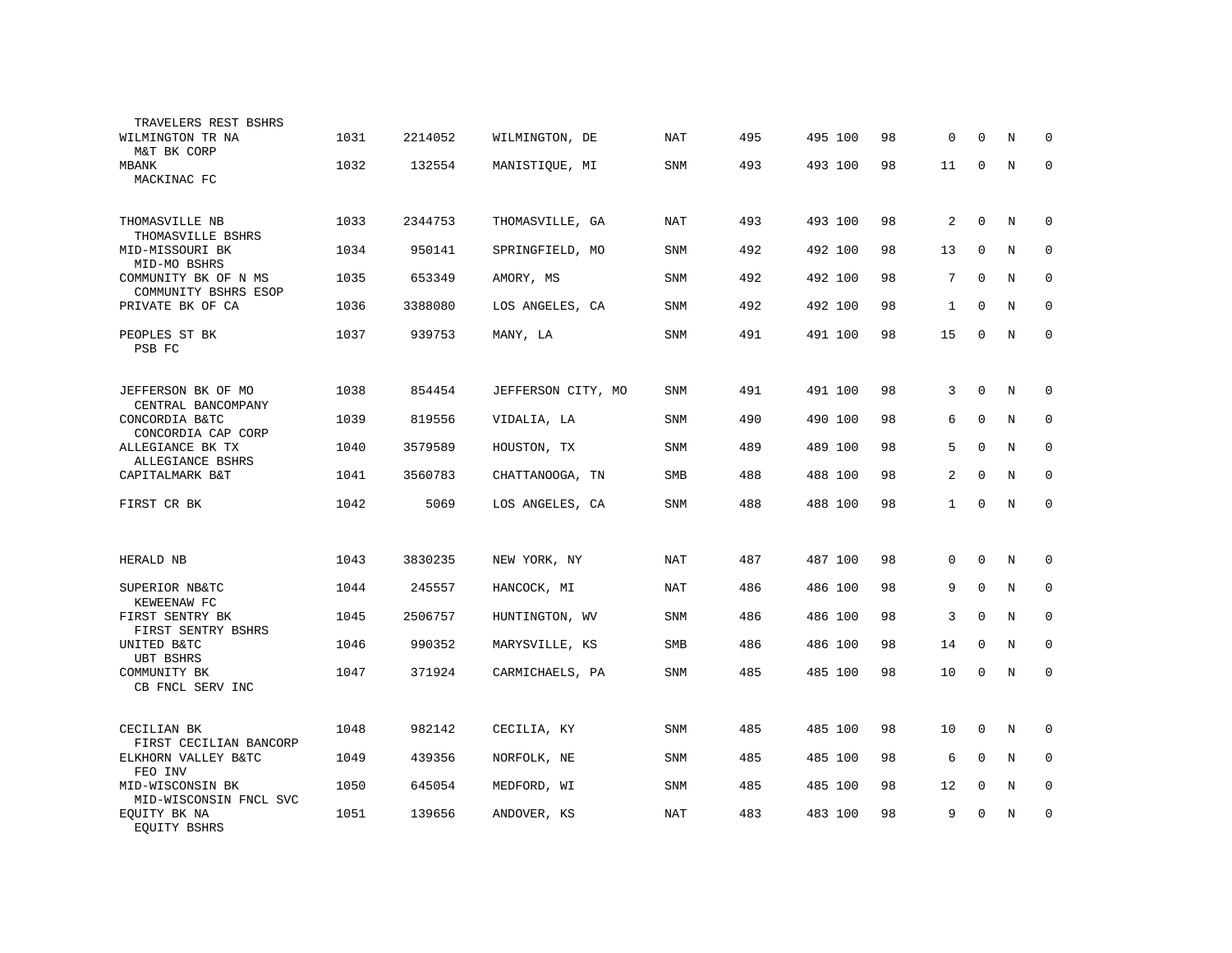| PENN LIBERTY BK<br>PENN LIBERTY FNCL CORP            | 1052 | 3277988 | WAYNE, PA        | SNM        | 482 | 482 100 | 98 | 8  | $\Omega$    | N           | $\Omega$    |
|------------------------------------------------------|------|---------|------------------|------------|-----|---------|----|----|-------------|-------------|-------------|
| COMMUNITY BK OF BROWARD                              | 1053 | 3082052 | DANIA BEACH, FL  | SNM        | 482 | 482 100 | 98 | 3  | $\Omega$    | N           | $\mathbf 0$ |
| FIRST NB<br>LAURITZEN CORP                           | 1054 | 181459  | NORTH PLATTE, NE | <b>NAT</b> | 481 | 481 100 | 98 | 4  | $\Omega$    | N           | $\mathbf 0$ |
| CORTLAND SVG & BKG CO<br>CORTLAND BC                 | 1055 | 846619  | CORTLAND, OH     | <b>SMB</b> | 481 | 481 100 | 98 | 13 | $\Omega$    | N           | $\Omega$    |
| SOUTHERN MI B&TC<br>SOUTHERN MI BC                   | 1056 | 822042  | COLDWATER, MI    | <b>SNM</b> | 481 | 481 100 | 98 | 16 | $\mathbf 0$ | N           | $\mathbf 0$ |
| NORTH SIDE B&TC                                      | 1057 | 615217  | CINCINNATI, OH   | <b>SMB</b> | 480 | 480 100 | 98 | 6  | $\Omega$    | N           | $\Omega$    |
| VERMILLION ST BK                                     | 1058 | 208057  | VERMILLION, MN   | <b>SNM</b> | 480 | 480 100 | 98 | 4  | $\Omega$    | N           | 0           |
| VERMILLION BSHRS<br>BAKER BOYER NB<br>BAKER BOYER BC | 1059 | 69678   | WALLA WALLA, WA  | NAT        | 480 | 480 100 | 98 | 7  | $\mathbf 0$ | N           | $\mathbf 0$ |
| CHOICEONE BK<br>CHOICEONE FS                         | 1060 | 324340  | SPARTA, MI       | <b>SMB</b> | 479 | 479 100 | 98 | 12 | $\Omega$    | N           | $\mathbf 0$ |
| MIDCAROLINA BK<br>MIDCAROLINA FC                     | 1061 | 2602220 | BURLINGTON, NC   | SNM        | 478 | 478 100 | 98 | 7  | $\mathbf 0$ | $\mathbf N$ | $\mathbf 0$ |
| NEWFIELD NB<br>NEWFIELD BC                           | 1062 | 632410  | NEWFIELD, NJ     | <b>NAT</b> | 478 | 478 100 | 98 | 11 | $\Omega$    | N           | $\mathbf 0$ |
| FIRST CMRL BK USA                                    | 1063 | 2332910 | ALHAMBRA, CA     | <b>SNM</b> | 477 | 477 100 | 98 | 6  | $\Omega$    | N           | 7           |
| CITIZENS NB OF GREATER STL<br>CARDINAL BC            | 1064 | 870650  | MAPLEWOOD, MO    | <b>NAT</b> | 477 | 477 100 | 98 | 5  | $\Omega$    | $\mathbf N$ | $\mathbf 0$ |
| HEBRON SVG BK<br>HSB BANCORP                         | 1065 | 780722  | HEBRON, MD       | SNM        | 476 | 476 100 | 98 | 10 | 0           | N           | 0           |
| WOOD & HUSTON BK<br>WOOD & HUSTON BC                 | 1066 | 671558  | MARSHALL, MO     | SNM        | 476 | 476 100 | 98 | 9  | $\Omega$    | $\mathbf N$ | $\mathbf 0$ |
| TRUPOINT BK<br>MINERS & MRCH BC                      | 1067 | 274829  | GRUNDY, VA       | SMB        | 475 | 475 100 | 98 | 11 | $\mathbf 0$ | $\mathbf N$ | $\mathbf 0$ |
| BANK OF AGRI & CMRC<br>BAC FNCL                      | 1068 | 5461    | STOCKTON, CA     | <b>SNM</b> | 474 | 474 100 | 98 | 9  | $\Omega$    | N           | 0           |
| BLUE RIDGE B&TC<br><b>BLUE RIDGE BSHRS</b>           | 1069 | 935250  | INDEPENDENCE, MO | SNM        | 473 | 473 100 | 98 | 10 | $\mathbf 0$ | N           | 0           |
| PALMETTO ST BK<br>PALMETTO ST BSHRS                  | 1070 | 277820  | HAMPTON, SC      | SNM        | 473 | 473 100 | 98 | 8  | $\Omega$    | N           | $\mathbf 0$ |
| FARMERS ST BK<br>F S BC                              | 1071 | 113441  | LAGRANGE, IN     | SNM        | 473 | 473 100 | 98 | 13 | 0           | N           | 0           |
| FIRST NB<br>HIGHLANDS BSHRS                          | 1072 | 597751  | JACKSBORO, TX    | <b>NAT</b> | 472 | 472 100 | 98 | 5  | $\Omega$    | N           | $\mathbf 0$ |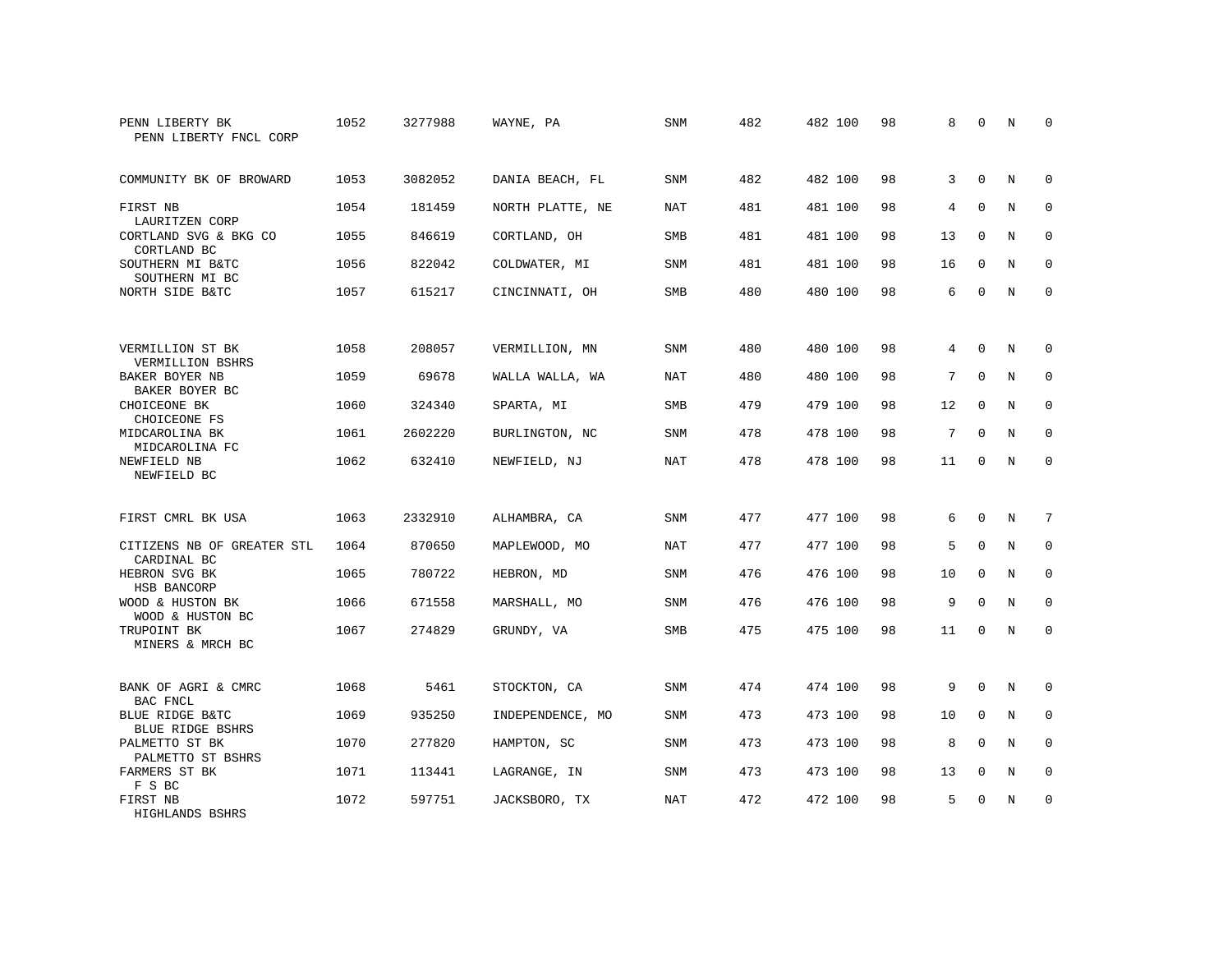| COMMUNITY FIRST BK<br>COMMUNITY FIRST BC          | 1073 | 1440117 | WALHALLA, SC         | SNM        | 472 | 472 100 | 98 | 6  | $\Omega$    | N | 0           |
|---------------------------------------------------|------|---------|----------------------|------------|-----|---------|----|----|-------------|---|-------------|
| BANK OF NEW ENGLAND                               | 1074 | 113601  | SALEM, NH            | SNM        | 472 | 472 100 | 98 | 8  | $\Omega$    | N | $\Omega$    |
| SUSSEX BK<br>SUSSEX BC                            | 1075 | 403106  | FRANKLIN, NJ         | SNM        | 471 | 471 100 | 98 | 9  | $\Omega$    | N | 0           |
| NATIONAL BK<br>NATIONAL UNITED BSHRS              | 1076 | 322056  | GATESVILLE, TX       | <b>NAT</b> | 471 | 471 100 | 98 | 6  | $\Omega$    | N | $\Omega$    |
| CECIL BK<br>CECIL BC                              | 1077 | 813572  | ELKTON, MD           | <b>SMB</b> | 471 | 471 100 | 98 | 10 | $\Omega$    | N | $\Omega$    |
| BANK FORWARD                                      | 1078 | 812557  | HANNAFORD, ND        | <b>SNM</b> | 469 | 469 100 | 98 | 12 | $\Omega$    | N | $\Omega$    |
| SECURITY ST BHC<br>FIRST TR BK                    | 1079 | 2761912 | CHARLOTTE, NC        | <b>SNM</b> | 468 | 468 100 | 98 | 2  | $\mathbf 0$ | N | $\mathbf 0$ |
| VISTA BK TX<br>VB TX                              | 1080 | 99059   | HOUSTON, TX          | <b>SNM</b> | 467 | 467 100 | 98 | 5  | $\Omega$    | N | $\Omega$    |
| MALVERN NB<br>MNB BSHRS                           | 1081 | 906241  | MALVERN, AR          | <b>NAT</b> | 465 | 465 100 | 98 | 10 | $\mathbf 0$ | N | $\mathbf 0$ |
| SCOTT VALLEY BK<br>LEARNER FC                     | 1082 | 852263  | YREKA, CA            | SNM        | 465 | 465 100 | 98 | 12 | $\Omega$    | N | $\Omega$    |
| <b>BANK OF KIRKSVILLE</b><br>ROCKHOLD BANCORP     | 1083 | 796451  | KIRKSVILLE, MO       | SNM        | 464 | 464 100 | 98 | 7  | $\Omega$    | N | $\Omega$    |
| EVERTRUST BK<br>IBT HC                            | 1084 | 2297998 | CITY OF INDUSTRY, CA | <b>SNM</b> | 464 | 464 100 | 98 | 5  | $\mathbf 0$ | N | 92          |
| FIRST NB&TC<br>FIRST OF MCALESTER CORP            | 1085 | 830355  | MCALESTER, OK        | <b>NAT</b> | 462 | 462 100 | 98 | 3  | $\mathbf 0$ | N | $\mathbf 0$ |
| REGENT BK<br>REGENT BC                            | 1086 | 1008731 | DAVIE, FL            | <b>SNM</b> | 462 | 462 100 | 98 | 6  | $\Omega$    | N | $\mathbf 0$ |
| LEVEL ONE BK<br>LEVEL ONE BC                      | 1087 | 3612525 | FARMINGTON HILLS, MI | SNM        | 462 | 462 100 | 98 | 6  | $\Omega$    | N | 0           |
| CITIZENS B&TC<br>CITIZENS BKG CORP                | 1088 | 701839  | FROSTPROOF, FL       | SNM        | 462 | 462 100 | 98 | 12 | 0           | N | 0           |
| HIGHLAND BK<br>HIGHLAND BSHRS                     | 1089 | 764058  | SAINT MICHAEL, MN    | SNM        | 461 | 461 100 | 98 | 5  | $\mathbf 0$ | N | $\mathbf 0$ |
| FIRST & FARMERS NB<br>ALBANY BANCORP              | 1090 | 721949  | SOMERSET, KY         | NAT        | 461 | 461 100 | 98 | 11 | 0           | N | 0           |
| RIDGESTONE BK<br>RIDGESTONE FS                    | 1091 | 2342160 | BROOKFIELD, WI       | SNM        | 461 | 461 100 | 98 | 2  | $\Omega$    | N | $\mathbf 0$ |
| COMMERCIAL BK OF TX NA<br>NACOGDOCHES CMRL BSHRS  | 1092 | 885869  | NACOGDOCHES, TX      | NAT        | 460 | 460 100 | 98 | 15 | $\mathbf 0$ | N | $\mathbf 0$ |
| INTERNATIONAL BK CMRC<br>INTERNATIONAL BSHRS CORP | 1093 | 382069  | ZAPATA, TX           | SNM        | 460 | 460 100 | 98 | 20 | $\Omega$    | N | 0           |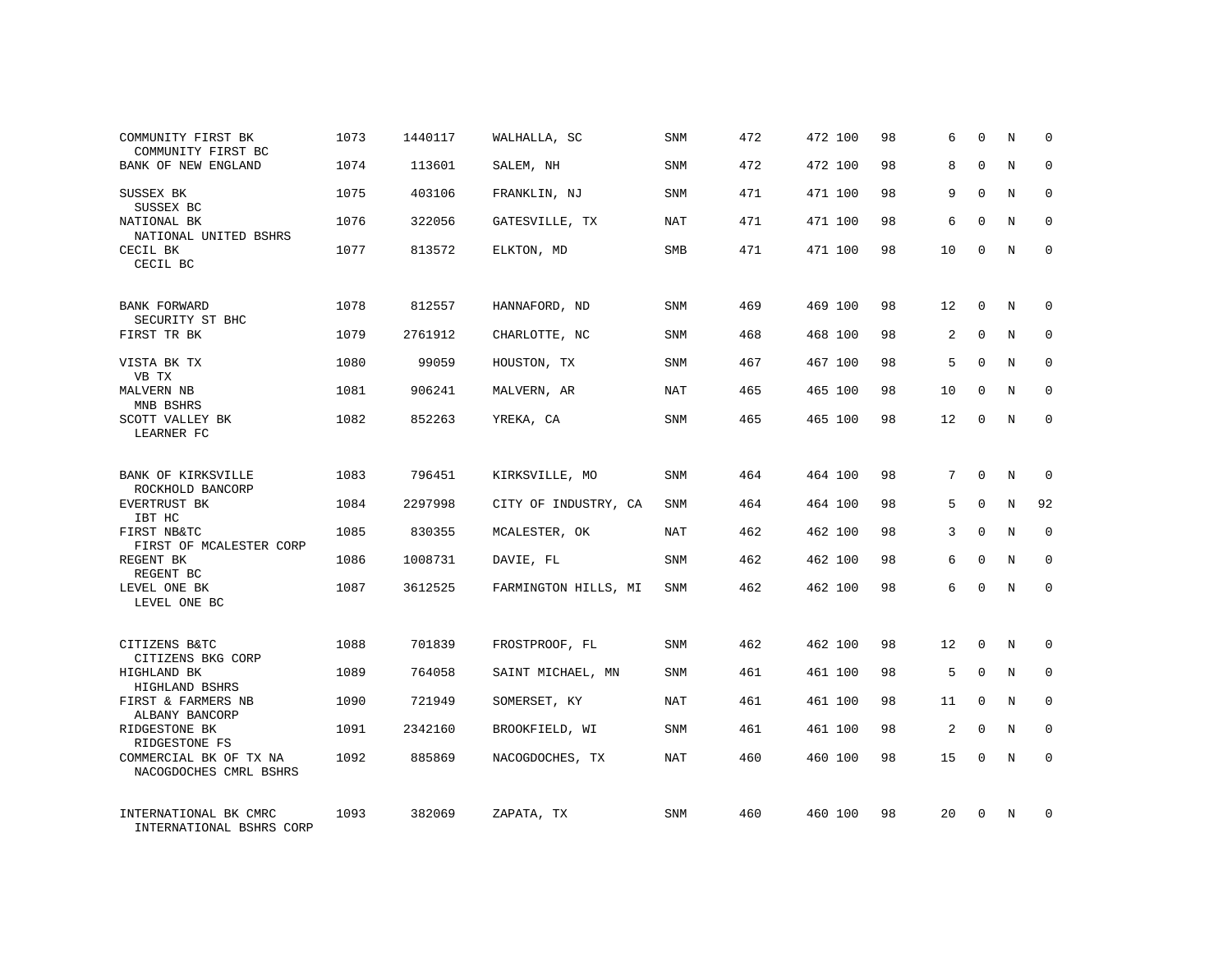| FIRST NB IN STAUNTON<br>FIRST STAUNTON BSHRS    | 1094 | 126740  | STAUNTON, IL         | NAT        | 459 | 459 100 | 98 | 9            | $\Omega$    | N           | 0           |
|-------------------------------------------------|------|---------|----------------------|------------|-----|---------|----|--------------|-------------|-------------|-------------|
| CITIZENS ST BK<br>INDUSTRY BSHRS                | 1095 | 54656   | BUFFALO, TX          | SNM        | 459 | 459 100 | 98 | 5            | $\mathbf 0$ | $\rm N$     | $\mathbf 0$ |
| QUEENSTOWN BK OF MD<br>QUEENSTOWN BC OF MD      | 1096 | 429021  | QUEENSTOWN, MD       | SNM        | 457 | 457 100 | 98 | 7            | $\mathbf 0$ | $\mathbf N$ | $\mathbf 0$ |
| SOUTHCOAST CMNTY BK<br>SOUTHCOAST FC            | 1097 | 2713555 | MOUNT PLEASANT, SC   | SNM        | 457 | 457 100 | 98 | 9            | $\Omega$    | N           | $\mathbf 0$ |
| MIDWEST BANK NA<br>MIDWEST BANC HC              | 1098 | 669555  | PIERCE, NE           | <b>NAT</b> | 457 | 457 100 | 98 | 8            | $\Omega$    | N           | 0           |
| ANDERSON BROS BK<br>ANDERSON BSHRS              | 1099 | 6329    | MULLINS, SC          | SNM        | 456 | 456 100 | 98 | 18           | 0           | N           | $\mathbf 0$ |
| COUNTRY BK<br>COUNTRY BK HOLD CO                | 1100 | 1191482 | NEW YORK, NY         | SNM        | 456 | 456 100 | 98 | 4            | $\mathbf 0$ | $\mathbf N$ | $\mathbf 0$ |
| FIRST METRO BK<br>FIRST METRO BC                | 1101 | 1222519 | MUSCLE SHOALS, AL    | <b>SNM</b> | 455 | 455 100 | 98 | 7            | $\Omega$    | $_{\rm N}$  | $\mathbf 0$ |
| FARMERS BK WINDSOR VA                           | 1102 | 619327  | WINDSOR, VA          | SMB        | 455 | 455 100 | 98 | 4            | 0           | N           | $\mathbf 0$ |
|                                                 |      |         |                      |            |     |         |    |              |             |             |             |
| MVB BK INC<br>MVB FC                            | 1103 | 2757205 | FAIRMONT, WV         | <b>SNM</b> | 454 | 454 100 | 98 | 4            | $\Omega$    | N           | 0           |
| HERITAGE BK OF NV<br>HERITAGE BC                | 1104 | 2349301 | RENO, NV             | SNM        | 454 | 454 100 | 98 | 5            | $\Omega$    | $\mathbf N$ | $\mathbf 0$ |
| QUAIL CREEK BK NA<br><b>QUAIL CREEK BSHRS</b>   | 1105 | 507152  | OKLAHOMA CITY, OK    | NAT        | 454 | 454 100 | 98 | $\mathbf{1}$ | $\mathbf 0$ | N           | $\mathbf 0$ |
| WISCONSIN CMNTY BK<br>HEARTLAND FNCL USA        | 1106 | 463342  | MADISON, WI          | <b>SNM</b> | 453 | 453 100 | 98 | 6            | $\Omega$    | N           | $\mathbf 0$ |
| DAIRY ST BK<br>DAIRY ST BC                      | 1107 | 57451   | RICE LAKE, WI        | SNM        | 453 | 453 100 | 98 | 9            | $\Omega$    | $\mathbb N$ | $\mathbf 0$ |
| SAINT LOUIS BK                                  | 1108 | 3354599 | TOWN AND COUNTRY, MO | SNM        | 453 | 453 100 | 98 | $\mathbf{0}$ | $\mathbf 0$ | N           | 0           |
| SAINT LOUIS BSHRS                               |      |         |                      |            |     |         |    |              |             |             |             |
| CITIZENS NB NA<br>CITIZENS NAT BSHRS OF BOSSIER | 1109 | 594853  | BOSSIER CITY, LA     | <b>NAT</b> | 453 | 453 100 | 98 | 6            | $\mathbf 0$ | N           | 0           |
| PLUMAS BK<br>PLUMAS BC                          | 1110 | 670467  | QUINCY, CA           | <b>SNM</b> | 453 | 453 100 | 98 | 11           | $\Omega$    | N           | $\Omega$    |
| NBC OKLAHOMA<br>NBC CORP OF OKLAHOMA            | 1111 | 39756   | OKLAHOMA CITY, OK    | SNM        | 452 | 452 100 | 98 | 7            | $\mathbf 0$ | N           | 0           |
| BANK OF HEMET<br>HEMET BC                       | 1112 | 183668  | RIVERSIDE, CA        | SNM        | 452 | 452 100 | 98 | 5            | 0           | N           | $\mathbf 0$ |
| FIRST ST BK                                     | 1113 | 924236  | WAYNESBORO, MS       | SNM        | 452 | 452 100 | 98 | 10           | $\mathbf 0$ | N           | 0           |
| FIRST ST CORP<br>VIRGINIA NB                    | 1114 | 2708122 | CHARLOTTESVILLE, VA  | NAT        | 452 | 452 100 | 98 | 7            | $\Omega$    | N           | 0           |
| DEUTSCHE BK TC DE                               | 1115 | 304913  | WILMINGTON, DE       | <b>SNM</b> | 451 | 451 100 | 98 | $\Omega$     | $\Omega$    | N           | 100         |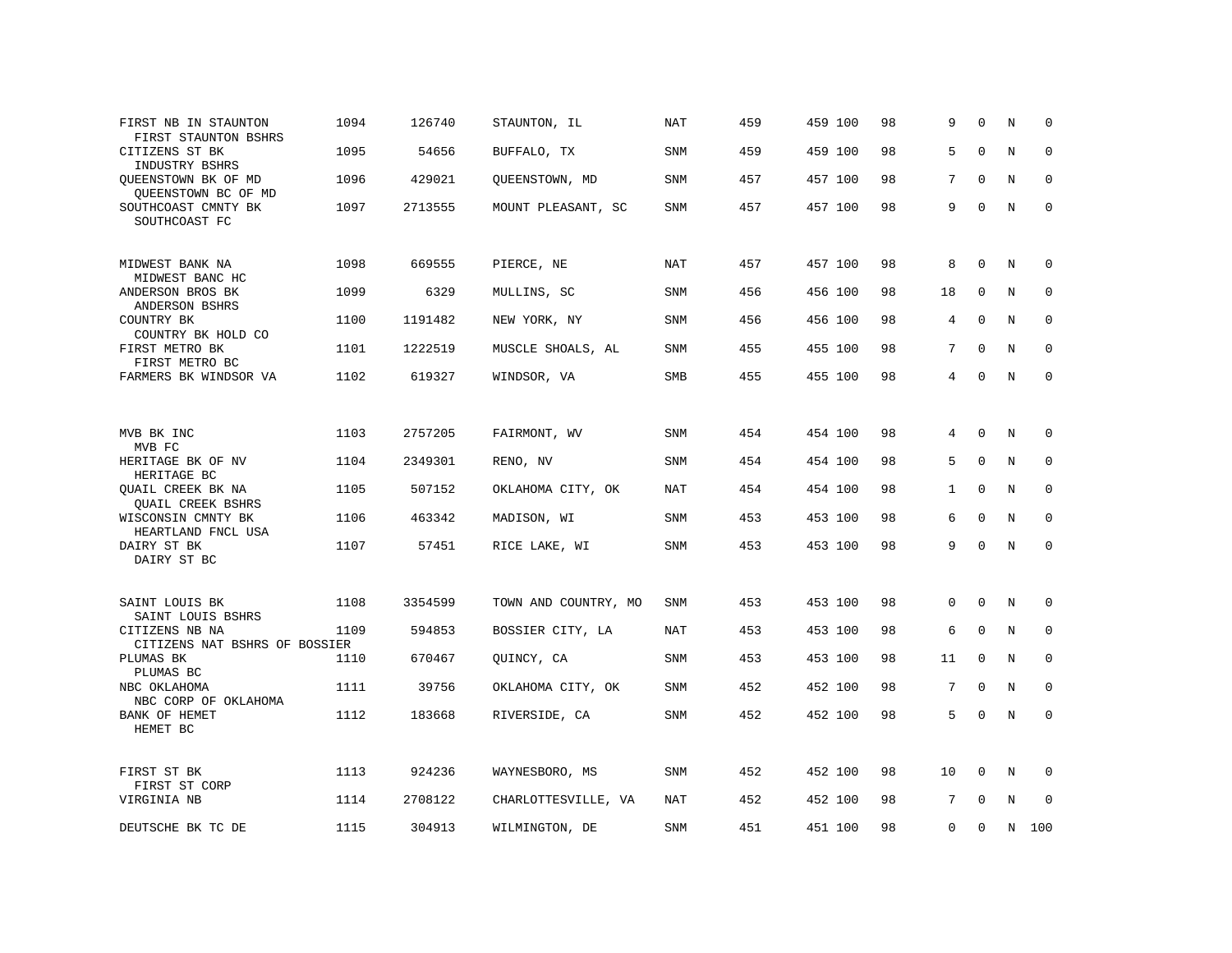| TAUNUS CORP                                               |      |         |                    |            |     |         |    |              |             |             |             |
|-----------------------------------------------------------|------|---------|--------------------|------------|-----|---------|----|--------------|-------------|-------------|-------------|
| PREMIER CMRL BK NA<br>PREMIER CMRL BC                     | 1116 | 3073199 | ANAHEIM, CA        | <b>NAT</b> | 451 | 451 100 | 98 | $\mathbf{1}$ | $\Omega$    | N           | 0           |
| AMERICAN NB<br>AMERIBANCSHARES                            | 1117 | 498362  | WICHITA FALLS, TX  | <b>NAT</b> | 450 | 450 100 | 98 | 5            | $\mathbf 0$ | N           | $\mathbf 0$ |
| COMMERCIAL & SVG BK<br>CSB BC                             | 1118 | 189129  | MILLERSBURG, OH    | <b>SMB</b> | 449 | 449 100 | 98 | 13           | $\mathbf 0$ | N           | 0           |
| JUNIATA VALLEY BK<br>JUNIATA VALLEY FNCL CORP             | 1119 | 215710  | MIFFLINTOWN, PA    | <b>SNM</b> | 446 | 446 100 | 98 | 11           | $\mathbf 0$ | N           | 0           |
| FIRST BK<br>FIRST BC                                      | 1120 | 451068  | KETCHIKAN, AK      | <b>SNM</b> | 445 | 445 100 | 98 | 8            | $\mathbf 0$ | $\mathbb N$ | 0           |
| DIAMOND BK<br>BAINUM BANCORP                              | 1121 | 27847   | MURFREESBORO, AR   | <b>SNM</b> | 445 | 445 100 | 98 | 12           | $\mathbf 0$ | N           | $\mathbf 0$ |
| AMERICAN BK<br>AMERICAN BC                                | 1122 | 34153   | SAINT PAUL, MN     | <b>SMB</b> | 444 | 444 100 | 98 | 9            | $\mathbf 0$ | $\mathbf N$ | $\mathbf 0$ |
| FIVE STAR BK                                              | 1123 | 2867337 | ROCKLIN, CA        | <b>SNM</b> | 443 | 443 100 | 98 | 3            | $\mathbf 0$ | N           | 0           |
| FIVE STAR BC<br>FIRST FED IA BK                           | 1124 | 553177  | FORT DODGE, IA     | <b>SNM</b> | 443 | 443 100 | 98 | 10           | $\mathbf 0$ | N           | 0           |
| NORTH CENT BSHRS<br>FARMERS BK FRANKFORT IN<br>FARMERS BC | 1125 | 423449  | FRANKFORT, IN      | <b>SNM</b> | 443 | 443 100 | 98 | 9            | $\Omega$    | N           | $\mathbf 0$ |
| FIRST NB OF JEFFERSONVILLE<br>JEFFERSONVILLE BC           | 1126 | 306908  | JEFFERSONVILLE, NY | NAT        | 442 | 442 100 | 98 | 11           | $\Omega$    | N           | 0           |
| GRAND BK                                                  | 1127 | 3117431 | DALLAS, TX         | <b>SNM</b> | 442 | 442 100 | 98 | 1            | $\mathbf 0$ | N           | $\mathbf 0$ |
|                                                           |      |         |                    |            |     |         |    |              |             |             |             |
| FIDELITY B&T<br>FIDELITY CO                               | 1128 | 939249  | DUBUQUE, IA        | <b>SNM</b> | 442 | 442 100 | 98 | 14           | $\mathbf 0$ | N           | 0           |
| FARMERS & MRCHS BK<br>COUNTRY BSHRS                       | 1129 | 455552  | MILFORD, NE        | <b>SNM</b> | 441 | 441 100 | 98 | 10           | $\Omega$    | N           | 0           |
| UNITED BK<br>UNITED BC OF AL                              | 1130 | 994435  | ATMORE, AL         | <b>SNM</b> | 441 | 441 100 | 98 | 17           | $\Omega$    | N           | $\mathbf 0$ |
| WESTERN ST BK<br>WESTERN ST AGY INC ESOP & TR             | 1131 | 233554  | DEVILS LAKE, ND    | <b>SNM</b> | 441 | 441 100 | 98 | 8            | $\Omega$    | N           | $\Omega$    |
| FIRST CAPITAL BK OF KY<br>FCB BANCORP                     | 1132 | 2399119 | LOUISVILLE, KY     | <b>SNM</b> | 441 | 441 100 | 98 | 6            | $\mathbf 0$ | N           | $\mathbf 0$ |
| UNION NB<br>ELGIN BSHRS                                   | 1133 | 963730  | ELGIN, IL          | <b>NAT</b> | 440 | 440 100 | 98 | $\mathbf{1}$ | $\mathbf 0$ | N           | $\mathsf 0$ |
| CORNERSTONE CMNTY BK<br><b>CORNERSTONE BSHRS</b>          | 1134 | 2398596 | CHATTANOOGA, TN    | <b>SNM</b> | 440 | 440 100 | 98 | 4            | $\mathbf 0$ | N           | 0           |
| FARMERS NB PROPHETSTOWN<br>PROPHETSTOWN BKG CO            | 1135 | 933041  | PROPHETSTOWN, IL   | <b>NAT</b> | 440 | 440 100 | 98 | 2            | $\mathbf 0$ | $\mathbb N$ | 0           |
| LEGACY BK<br>MIDSTATE BC                                  | 1136 | 320052  | HINTON, OK         | <b>SNM</b> | 439 | 439 100 | 98 | 10           | $\mathbf 0$ | N           | $\mathbf 0$ |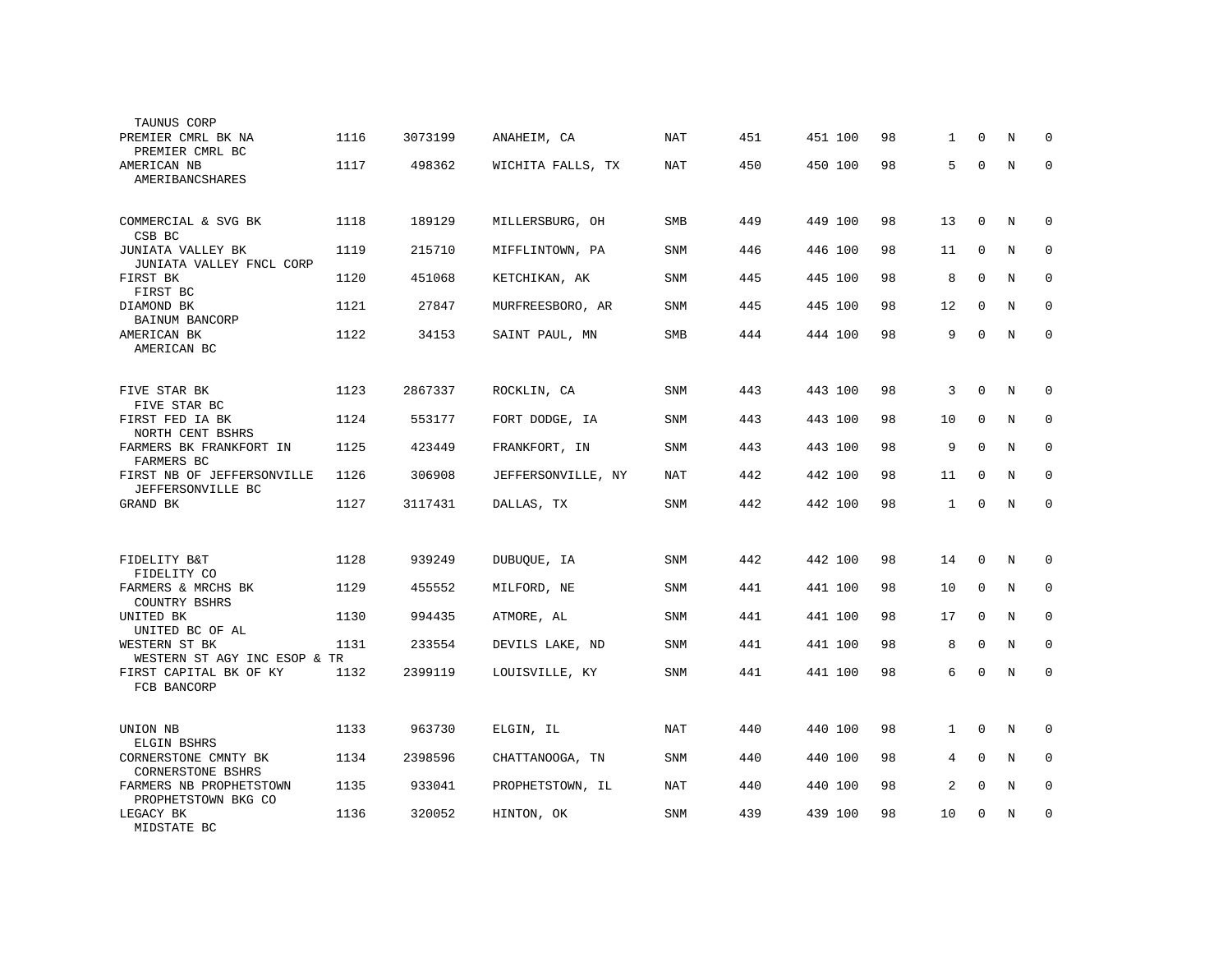| FIRST ST B&TC<br>MURPHY-PAYNE INV                 | 1137 | 1012251 | CARTHAGE, TX       | <b>SNM</b> | 439 | 439 100 | 98 | $\Omega$       | $\Omega$    | N           | $\Omega$    |
|---------------------------------------------------|------|---------|--------------------|------------|-----|---------|----|----------------|-------------|-------------|-------------|
| IDAHO INDEP BK                                    | 1138 | 2110640 | COEUR D'ALENE, ID  | <b>SNM</b> | 438 | 438 100 | 98 | 11             | $\Omega$    | N           | $\Omega$    |
| TRADITION BK<br>TRADITION BSHRS                   | 1139 | 468954  | HOUSTON, TX        | SMB        | 438 | 438 100 | 98 | 6              | $\mathbf 0$ | N           | 0           |
| BANKIOWA<br>FIDELITY BAN CORP                     | 1140 | 737548  | CEDAR RAPIDS, IA   | <b>SNM</b> | 438 | 438 100 | 98 | 10             | $\Omega$    | N           | $\Omega$    |
| AMERIANA BK<br>AMERIANA BC                        | 1141 | 700672  | NEW CASTLE, IN     | <b>SNM</b> | 437 | 437 100 | 98 | 12             | $\Omega$    | N           | $\mathbf 0$ |
| ENTERPRISE BK OF SC                               | 1142 | 457426  | EHRHARDT, SC       | SNM        | 437 | 437 100 | 98 | 11             | 0           | N           | $\mathbf 0$ |
| NORTHUMBERLAND NB                                 | 1143 | 70414   | NORTHUMBERLAND, PA | NAT        | 436 | 436 100 | 98 | 5              | $\Omega$    | N           | 0           |
| NORTHUMBERLAND BC                                 |      |         |                    |            |     |         |    |                |             |             |             |
| FIRST NB OF MCMINNVILLE<br>FIRST MCMINNVILLE CORP | 1144 | 87234   | MCMINNVILLE, TN    | <b>NAT</b> | 436 | 436 100 | 98 | 5              | $\Omega$    | $_{\rm N}$  | $\mathbf 0$ |
| CENTRAL BK<br>CENTRAL BSHRS                       | 1145 | 31255   | HOUSTON, TX        | <b>SNM</b> | 436 | 436 100 | 98 | 4              | $\mathbf 0$ | N           | $\mathbf 0$ |
| AMERICAN GATEWAY BK<br>AMERICAN GATEWAY FNCL CORP | 1146 | 893538  | BATON ROUGE, LA    | SNM        | 435 | 435 100 | 98 | 10             | 0           | N           | $\mathbf 0$ |
| FIRST NB&TC OF ARDMORE<br>FIRST NAT CORP          | 1147 | 984258  | ARDMORE, OK        | NAT        | 434 | 434 100 | 98 | 8              | $\Omega$    | N           | $\mathbf 0$ |
| BANKANNAPOLIS<br>ANNAPOLIS BC                     | 1148 | 1434826 | ANNAPOLIS, MD      | <b>SMB</b> | 434 | 434 100 | 98 | 6              | $\mathbf 0$ | N           | 0           |
| PIONEER B&TC<br>BELLE FOURCHE BSHRS               | 1149 | 65559   | BELLE FOURCHE, SD  | <b>SNM</b> | 433 | 433 100 | 98 | 4              | $\mathbf 0$ | N           | 0           |
| FIRST NB<br>FIRST MIDWEST ACQUISITION CORP        | 1150 | 839255  | MIDWEST CITY, OK   | NAT        | 432 | 432 100 | 98 | 7              | $\Omega$    | N           | 0           |
| INDEPENDENCE BK<br>MONTANA SECURITY               | 1151 | 606653  | HAVRE, MT          | <b>SNM</b> | 432 | 432 100 | 98 | $\overline{4}$ | $\Omega$    | $\mathbf N$ | $\mathbf 0$ |
| NORTHEAST GA BK<br>FIRST SCTY BSHRS               | 1152 | 888833  | LAVONIA, GA        | SNM        | 431 | 431 100 | 98 | 13             | $\Omega$    | N           | $\mathbf 0$ |
| ONE B&T NA                                        | 1153 | 568144  | LITTLE ROCK, AR    | NAT        | 431 | 431 100 | 98 | 9              | 0           | N           | 0           |
| ONEFINANCIAL CORP<br>COASTAL BK<br>COASTAL BSHRS  | 1154 | 224637  | SAVANNAH, GA       | <b>SNM</b> | 431 | 431 100 | 98 | 5              | $\Omega$    | N           | $\mathbf 0$ |
| <b>CNB</b><br>SHORE BSHRS                         | 1155 | 933023  | CENTREVILLE, MD    | <b>SMB</b> | 430 | 430 100 | 98 | 11             | $\mathbf 0$ | $\mathbf N$ | $\mathbf 0$ |
| CITIZENS BK                                       | 1156 | 63733   | LAFAYETTE, TN      | <b>SNM</b> | 430 | 430 100 | 98 | 9              | $\Omega$    | N           | $\mathbf 0$ |
| CITIZENS BC INV<br>BANESCO USA                    | 1157 | 3402913 | CORAL GABLES, FL   | SNM        | 430 | 430 100 | 98 | 2              | $\Omega$    | N           | $\mathbf 0$ |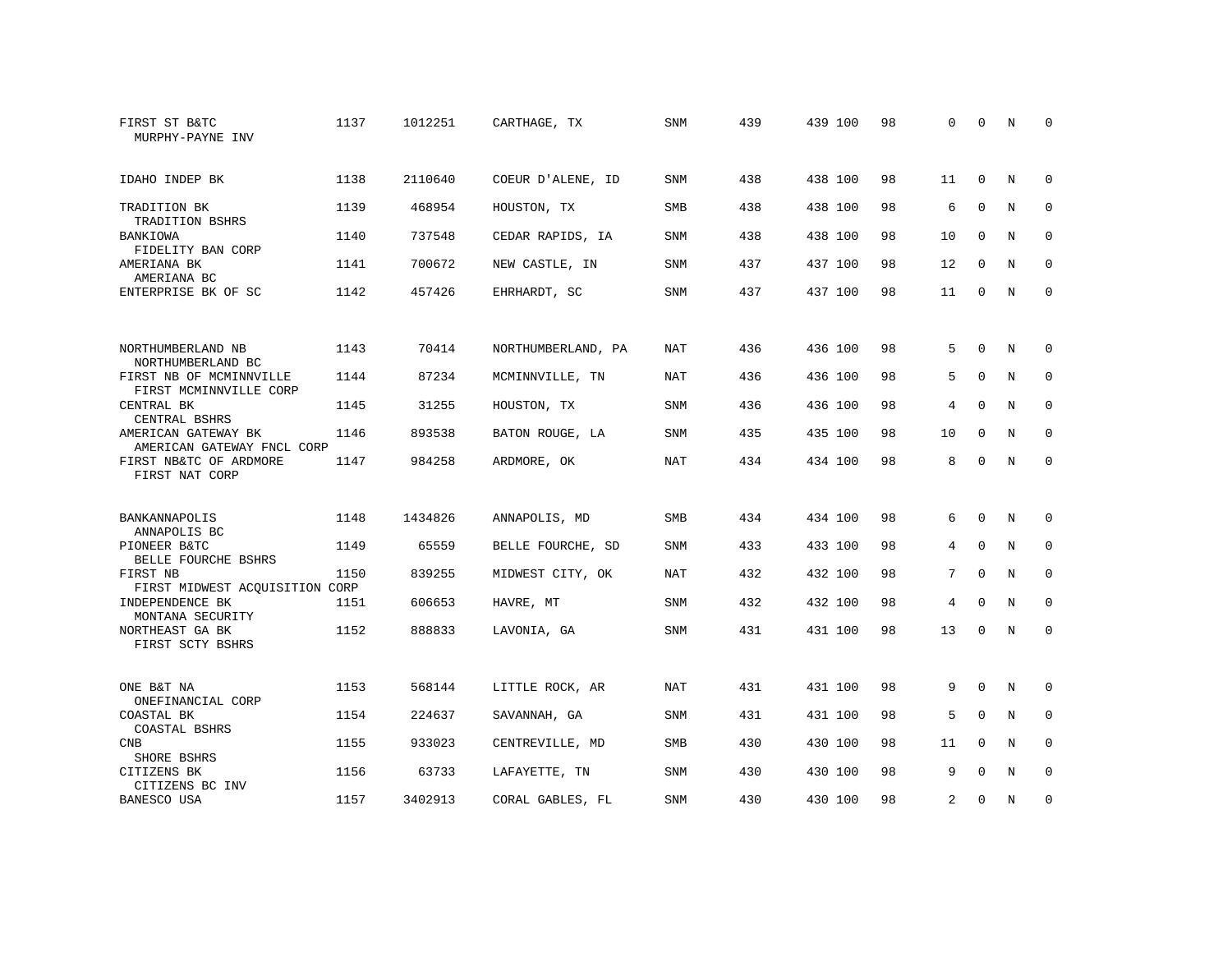| BANK OF THE JAMES<br>BANK OF THE JAMES FNCL GROUP | 1158 | 2787770 | LYNCHBURG, VA    | <b>SMB</b> | 430 | 430 100 | 98 | 9              | $\Omega$    | N          | 0           |
|---------------------------------------------------|------|---------|------------------|------------|-----|---------|----|----------------|-------------|------------|-------------|
| SOUTHEASTERN BK<br>SOUTHEASTERN BKG CORP          | 1159 | 210238  | DARIEN, GA       | <b>SNM</b> | 429 | 429 100 | 98 | 15             | $\Omega$    | N          | $\mathbf 0$ |
| EASTERN NB                                        | 1160 | 171133  | MIAMI, FL        | <b>NAT</b> | 429 | 421 98  | 98 | 5              | $\Omega$    | Y          | $\mathbf 0$ |
| BANK OF DELMARVA<br>DELMAR BC                     | 1161 | 885225  | SEAFORD, DE      | SNM        | 429 | 429 100 | 98 | 9              | $\Omega$    | N          | $\Omega$    |
| UNITED BK MI<br>UNITED CMNTY FC                   | 1162 | 150044  | GRAND RAPIDS, MI | <b>SNM</b> | 429 | 429 100 | 98 | 10             | $\Omega$    | N          | $\Omega$    |
| CITIZENS BK<br>CITIZENS BC                        | 1163 | 98463   | CORVALLIS, OR    | <b>SNM</b> | 429 | 429 100 | 98 | 13             | $\Omega$    | N          | $\Omega$    |
| YELLOWSTONE BK<br>YELLOWSTONE HC                  | 1164 | 680457  | LAUREL, MT       | SMB        | 428 | 428 100 | 98 | 7              | $\Omega$    | $_{\rm N}$ | $\Omega$    |
| FIRST SCTY B&TC<br>CEDAR VALLEY BSHRS             | 1165 | 894544  | CHARLES CITY, IA | SNM        | 428 | 428 100 | 98 | 13             | $\Omega$    | N          | 0           |
| BLOOMFIELD ST BK<br>UNIVERSAL BANCORP             | 1166 | 64543   | BLOOMFIELD, IN   | <b>SNM</b> | 428 | 428 100 | 98 | 14             | $\Omega$    | N          | $\Omega$    |
| AMES CMNTY BK<br><b>OGDEN BSHRS</b>               | 1167 | 269049  | AMES, IA         | SMB        | 428 | 428 100 | 98 | 7              | $\mathbf 0$ | N          | $\mathbf 0$ |
| NEWDOMINION BK                                    | 1168 | 3299814 | CHARLOTTE, NC    | SNM        | 427 | 427 100 | 98 | $\mathbf{1}$   | $\Omega$    | N          | $\Omega$    |
| CENTRAL BK<br>COMMERCIAL FC                       | 1169 | 546544  | STORM LAKE, IA   | <b>SMB</b> | 427 | 427 100 | 98 | 8              | $\mathbf 0$ | N          | $\mathbf 0$ |
| ITASCA B&TC<br>ITASCA BC                          | 1170 | 812436  | ITASCA, IL       | <b>SNM</b> | 426 | 426 100 | 98 | $\Omega$       | $\Omega$    | N          | $\Omega$    |
| FIRST SOUTH BK<br>FIRST SOUTH BC                  | 1171 | 2491291 | SPARTANBURG, SC  | SNM        | 426 | 426 100 | 98 | 4              | $\Omega$    | N          | $\mathbf 0$ |
| FIRST BK OF BERNE<br>FIRST BERNE FC               | 1172 | 312244  | BERNE, IN        | <b>SMB</b> | 426 | 426 100 | 98 | 7              | $\Omega$    | N          | $\Omega$    |
| FOUNDERS B&TC<br>FOUNDERS FC                      | 1173 | 1933927 | GRAND RAPIDS, MI | <b>SNM</b> | 424 | 424 100 | 98 | 3              | $\Omega$    | N          | $\Omega$    |
| SECURITY ST BK<br>BRISCOE RANCH                   | 1174 | 839068  | PEARSALL, TX     | <b>SNM</b> | 424 | 424 100 | 98 | $\overline{4}$ | $\Omega$    | $_{\rm N}$ | $\Omega$    |
| ASIA BK NA<br>ASIA BSHRS                          | 1175 | 810900  | FLUSHING, NY     | NAT        | 423 | 423 100 | 99 | 4              | $\Omega$    | Y          | $\Omega$    |
| PROVIDENT MUNICIPAL BK                            | 1176 | 3108907 | MONTEBELLO, NY   | <b>SNM</b> | 423 | 423 100 | 99 | $\mathbf{1}$   | $\Omega$    | N          | $\Omega$    |
| NEWFIRST NB<br>NEWFIRST FNCL GROUP                | 1177 | 938859  | EL CAMPO, TX     | <b>NAT</b> | 421 | 421 100 | 99 | 9              | $\Omega$    | $_{\rm N}$ | $\Omega$    |
| EDMONTON ST BK<br>EDMONTON BSHRS                  | 1178 | 845247  | GLASGOW, KY      | <b>SNM</b> | 420 | 420 100 | 99 | 11             | $\Omega$    | N          | $\Omega$    |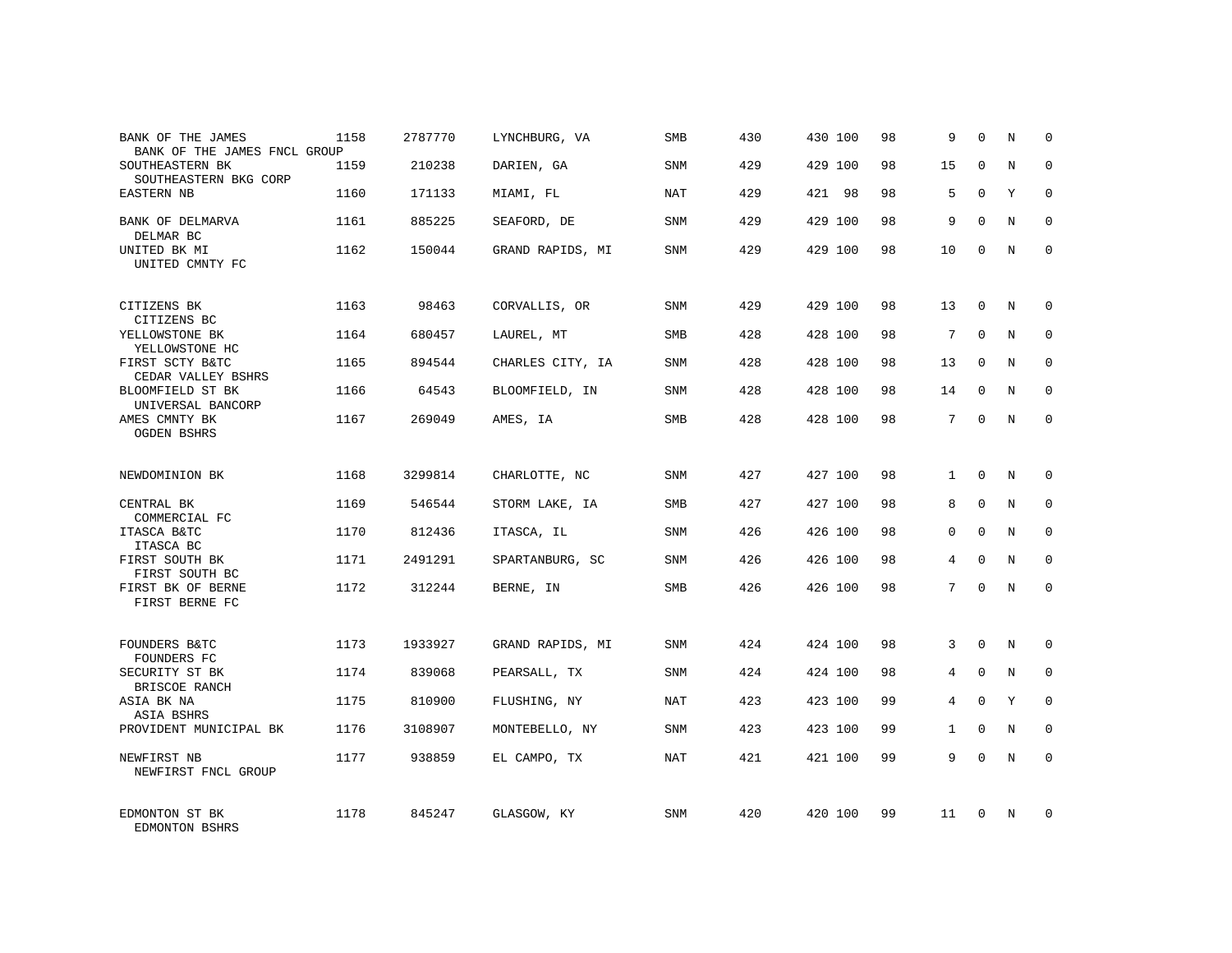| FIRST SOUTH BK<br>HARDEMAN COUNTY INVESTMENT      | 1179 | 327453  | JACKSON, TN         | <b>SNM</b> | 420 | 420 100 | 99 | 10 | $\Omega$    | N           | $\Omega$    |
|---------------------------------------------------|------|---------|---------------------|------------|-----|---------|----|----|-------------|-------------|-------------|
| ROCKY MOUNTAIN BK<br>HEARTLAND FNCL USA           | 1180 | 663058  | BILLINGS, MT        | SNM        | 420 | 420 100 | 99 | 8  | $\mathbf 0$ | $\mathbf N$ | 0           |
| COMMUNITY BK<br>COMMUNITY BC OF LA                | 1181 | 90337   | RACELAND, LA        | <b>SNM</b> | 420 | 420 100 | 99 | 8  | $\Omega$    | N           | 0           |
| GEORGIA CMRC BK<br>GEORGIA CMRC BSHRS             | 1182 | 3165320 | ATLANTA, GA         | SNM        | 419 | 419 100 | 99 | 2  | $\mathbf 0$ | $\mathbf N$ | $\mathsf 0$ |
| CONNECTICUT CMNTY BK NA<br>ASSOCIATED CMNTY BC    | 1183 | 2756909 | WESTPORT, CT        | <b>NAT</b> | 419 | 419 100 | 99 | 8  | $\mathbf 0$ | N           | 0           |
| FIRST BK & TR<br>FISHBACK FC                      | 1184 | 550756  | SIOUX FALLS, SD     | <b>SNM</b> | 419 | 419 100 | 99 | 4  | $\Omega$    | N           | 0           |
| GREER ST BK<br><b>GREER BSHRS</b>                 | 1185 | 1356526 | GREER, SC           | <b>SNM</b> | 419 | 419 100 | 99 | 3  | $\Omega$    | $\mathbf N$ | 0           |
| INTERNATIONAL FNC BK                              | 1186 | 867632  | MIAMI, FL           | <b>SNM</b> | 419 | 418 100 | 99 | 3  | $\Omega$    | Y           | $\Omega$    |
| KILLBUCK SVGS BK CO<br>KILLBUCK BSHRS             | 1187 | 1017425 | KILLBUCK, OH        | SMB        | 419 | 419 100 | 99 | 8  | $\Omega$    | $\mathbb N$ | $\mathbf 0$ |
| CITIZENS SVG BK<br>UNITED BC                      | 1188 | 584724  | MARTINS FERRY, OH   | <b>SNM</b> | 418 | 418 100 | 99 | 18 | $\mathbf 0$ | N           | 0           |
| ROYAL BKS OF MO                                   | 1189 | 501459  | UNIVERSITY CITY, MO | SNM        | 418 | 418 100 | 99 | 6  | $\Omega$    | N           | 0           |
| ROYAL BSHRS<br>RIVERBANK<br>OSCEOLA BC            | 1190 | 30258   | WYOMING, MN         | <b>SNM</b> | 417 | 417 100 | 99 | 6  | $\Omega$    | N           | 0           |
| WOODHAVEN NB<br>MYERS BSHRS                       | 1191 | 513050  | FORT WORTH, TX      | <b>NAT</b> | 417 | 417 100 | 99 | 7  | $\mathbf 0$ | $\rm N$     | $\mathbf 0$ |
| CCB CMNTY BK<br>SOUTHERN NAT CORP                 | 1192 | 655839  | ANDALUSIA, AL       | SMB        | 416 | 416 100 | 99 | 2  | $\Omega$    | N           | $\mathbf 0$ |
| FIRST NB OF ALBANY BRECKENRI 1193<br>ALBANY BSHRS |      | 340751  | ALBANY, TX          | NAT        | 415 | 415 100 | 99 | 3  | $\mathbf 0$ | N           | 0           |
| FIRST CENTURY BK NA<br>FIRST CENTURY BSHRS        | 1194 | 569422  | BLUEFIELD, WV       | <b>NAT</b> | 415 | 415 100 | 99 | 11 | $\mathbf 0$ | $\mathbf N$ | 0           |
| FARMERS & MRCH BK<br>FMB BKG CORP                 | 1195 | 271631  | MONTICELLO, FL      | SNM        | 415 | 415 100 | 99 | 7  | $\Omega$    | N           | $\mathbf 0$ |
| PROGRESSIVE BK<br>PROGRESSIVE BC                  | 1196 | 1007154 | WINNSBORO, LA       | SNM        | 415 | 415 100 | 99 | 6  | $\mathbf 0$ | $\mathbf N$ | $\mathbf 0$ |
| CITY NB<br>SULPHUR SPRINGS BSHRS                  | 1197 | 596062  | SULPHUR SPRINGS, TX | <b>NAT</b> | 414 | 414 100 | 99 | 7  | $\Omega$    | $\rm N$     | $\mathbf 0$ |
| FINEMARK NB&TC<br>FINEMARK HOLD                   | 1198 | 3547131 | FORT MYERS, FL      | NAT        | 414 | 414 100 | 99 | 3  | $\Omega$    | N           | 0           |
| TOWN & COUNTRY B&TC<br>FIRST FARMERS BK HC        | 1199 | 692946  | BARDSTOWN, KY       | SNM        | 414 | 414 100 | 99 | 10 | $\mathbf 0$ | N           | 0           |
| LUANA SVG BK                                      | 1200 | 674849  | LUANA, IA           | <b>SNM</b> | 413 | 413 100 | 99 | 3  | $\Omega$    | N           | $\mathbf 0$ |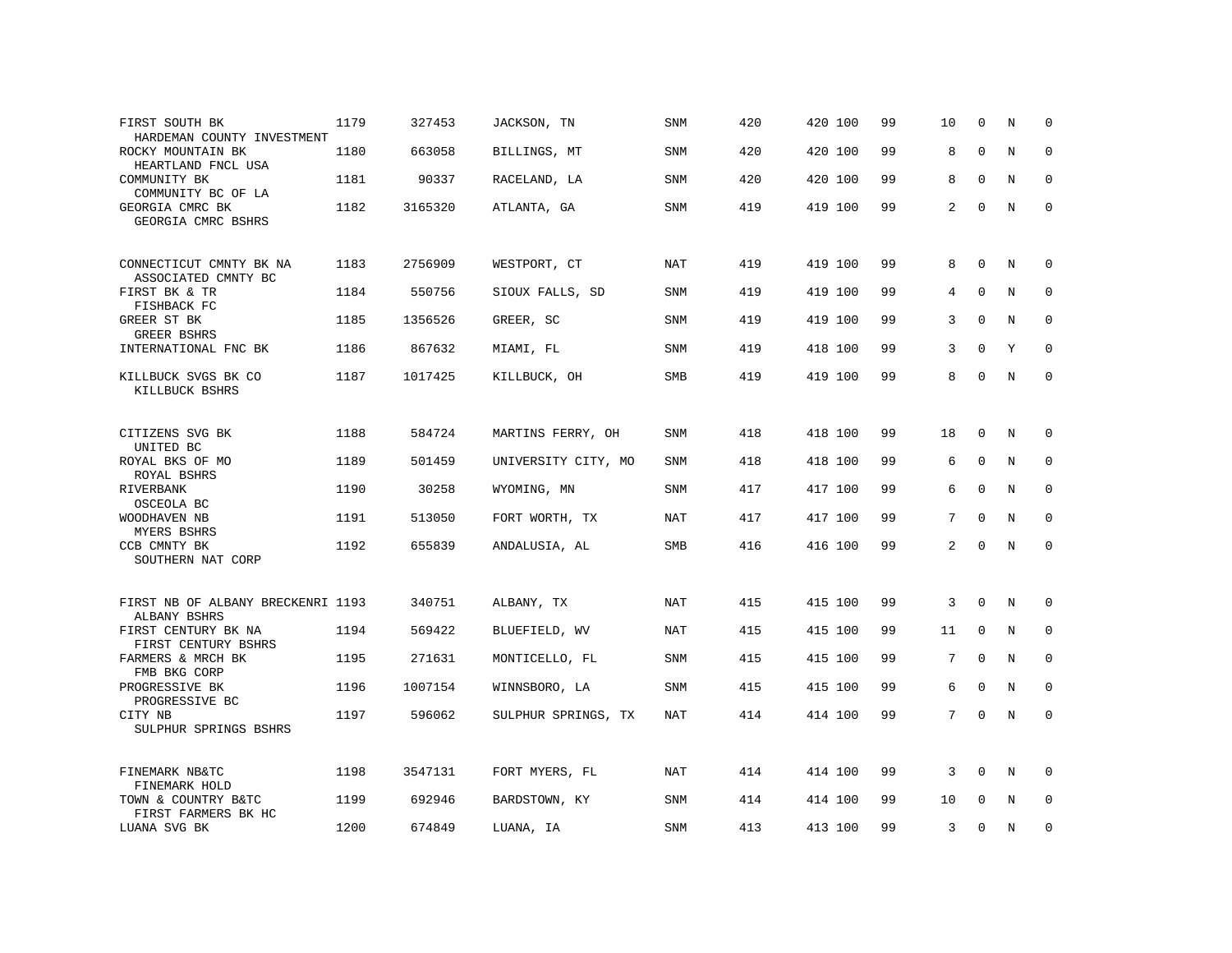| LUANA BC                                                   |      |         |                    |            |     |         |    |                |             |             |              |
|------------------------------------------------------------|------|---------|--------------------|------------|-----|---------|----|----------------|-------------|-------------|--------------|
| FIRST NB<br>FIRST GRANBURY BC                              | 1201 | 329952  | GRANBURY, TX       | NAT        | 412 | 412 100 | 99 | 7              | $\Omega$    | N           | $\mathbf 0$  |
| TOMATOBANK NA<br>TFC HC                                    | 1202 | 2943389 | ALHAMBRA, CA       | NAT        | 412 | 412 100 | 99 | 5              | $\mathbf 0$ | N           | $\mathbf 0$  |
| CAPITAL CITY BK<br>CAPITAL CITY BSHRS                      | 1203 | 348551  | TOPEKA, KS         | <b>SNM</b> | 412 | 412 100 | 99 | 9              | $\mathbf 0$ | N           | 0            |
| BENNINGTON ST BK<br><b>BERCO</b>                           | 1204 | 1016259 | SALINA, KS         | <b>SNM</b> | 411 | 411 100 | 99 | 6              | $\Omega$    | N           | $\Omega$     |
| FIRST HOPE BK A NAT BKG ASSN 1205<br>FIRST HOPE BC         |      | 434203  | HOPE, NJ           | NAT        | 411 | 411 100 | 99 | 5              | $\mathbf 0$ | $\mathbf N$ | $\mathbf 0$  |
| FIRST NB OF TALLADEGA<br>FIRST NAT TALLADEGA CORP          | 1206 | 257233  | TALLADEGA, AL      | <b>NAT</b> | 411 | 411 100 | 99 | 2              | $\Omega$    | N           | 0            |
| AMERICAN SCTY BK<br>AMERICA BSHRS                          | 1207 | 1471577 | NEWPORT BEACH, CA  | <b>SMB</b> | 411 | 411 100 | 99 | 6              | $\Omega$    | N           | $\Omega$     |
| FIRST NB OF DURANGO<br>FIRST BC                            | 1208 | 68859   | DURANGO, CO        | <b>NAT</b> | 411 | 411 100 | 99 | 4              | $\Omega$    | N           | $\mathbf 0$  |
| MISSOURI B&TC<br>MBT BSHRS                                 | 1209 | 615459  | KANSAS CITY, MO    | SNM        | 411 | 411 100 | 99 | 3              | $\Omega$    | N           | $\Omega$     |
| CALVIN B TAYLOR BKG CO BERLI 1210<br>CALVIN B TAYLOR BSHRS |      | 39327   | BERLIN, MD         | <b>SNM</b> | 411 | 411 100 | 99 | 9              | $\Omega$    | N           | $\mathbf 0$  |
| PEOPLES B&TC OF MADISON CTY 1211<br>WHITAKER BC            |      | 746513  | BEREA, KY          | <b>SMB</b> | 411 | 411 100 | 99 | 9              | $\mathbf 0$ | N           | $\mathbf{0}$ |
| BNA BK<br>BNA BSHRS                                        | 1212 | 916745  | NEW ALBANY, MS     | <b>SNM</b> | 411 | 411 100 | 99 | $\overline{4}$ | $\mathbf 0$ | N           | $\mathbf{0}$ |
| VALLEY BK OF HELENA<br>GLACIER BC                          | 1213 | 648055  | HELENA, MT         | SNM        | 410 | 410 100 | 99 | 5              | $\Omega$    | N           | 0            |
| NORTHSIDE CMNTY BK<br>ALIKAT INV                           | 1214 | 2533119 | GURNEE, IL         | <b>SMB</b> | 410 | 410 100 | 99 | 4              | $\mathbf 0$ | N           | $\mathbf 0$  |
| HAMLIN B&TC                                                | 1215 | 291611  | SMETHPORT, PA      | <b>SNM</b> | 410 | 410 100 | 99 | 6              | $\Omega$    | N           | $\Omega$     |
| VOYAGER BK<br>VOYAGER FS CORP                              | 1216 | 430670  | EDEN PRAIRIE, MN   | <b>SNM</b> | 410 | 410 100 | 99 | 3              | $\Omega$    | N           | $\Omega$     |
| <b>BANKERS BK</b><br><b>BANKERS BC</b>                     | 1217 | 408642  | MADISON, WI        | <b>SMB</b> | 410 | 410 100 | 99 | $\Omega$       | $\Omega$    | $\mathbf N$ | $\mathbf{0}$ |
| CLEAR MNT BK<br>STATE BC                                   | 1218 | 886624  | BRUCETON MILLS, WV | <b>SMB</b> | 409 | 409 100 | 99 | 10             | $\Omega$    | N           | $\Omega$     |
| LONE STAR ST BK W TX<br>LONE STAR ST BSHRS                 | 1219 | 3607062 | LUBBOCK, TX        | <b>SMB</b> | 409 | 409 100 | 99 | 3              | $\mathbf 0$ | N           | $\mathbf 0$  |
| RESOURCE BK<br>RESOURCE BSHRS                              | 1220 | 2716088 | COVINGTON, LA      | <b>SNM</b> | 409 | 409 100 | 99 | 9              | $\mathbf 0$ | N           | $\mathbf 0$  |
| BPD BK<br>BPD HOLDING                                      | 1221 | 66015   | NEW YORK, NY       | <b>SMB</b> | 409 | 392 96  | 99 | $\Omega$       | $\Omega$    | Y           | 99           |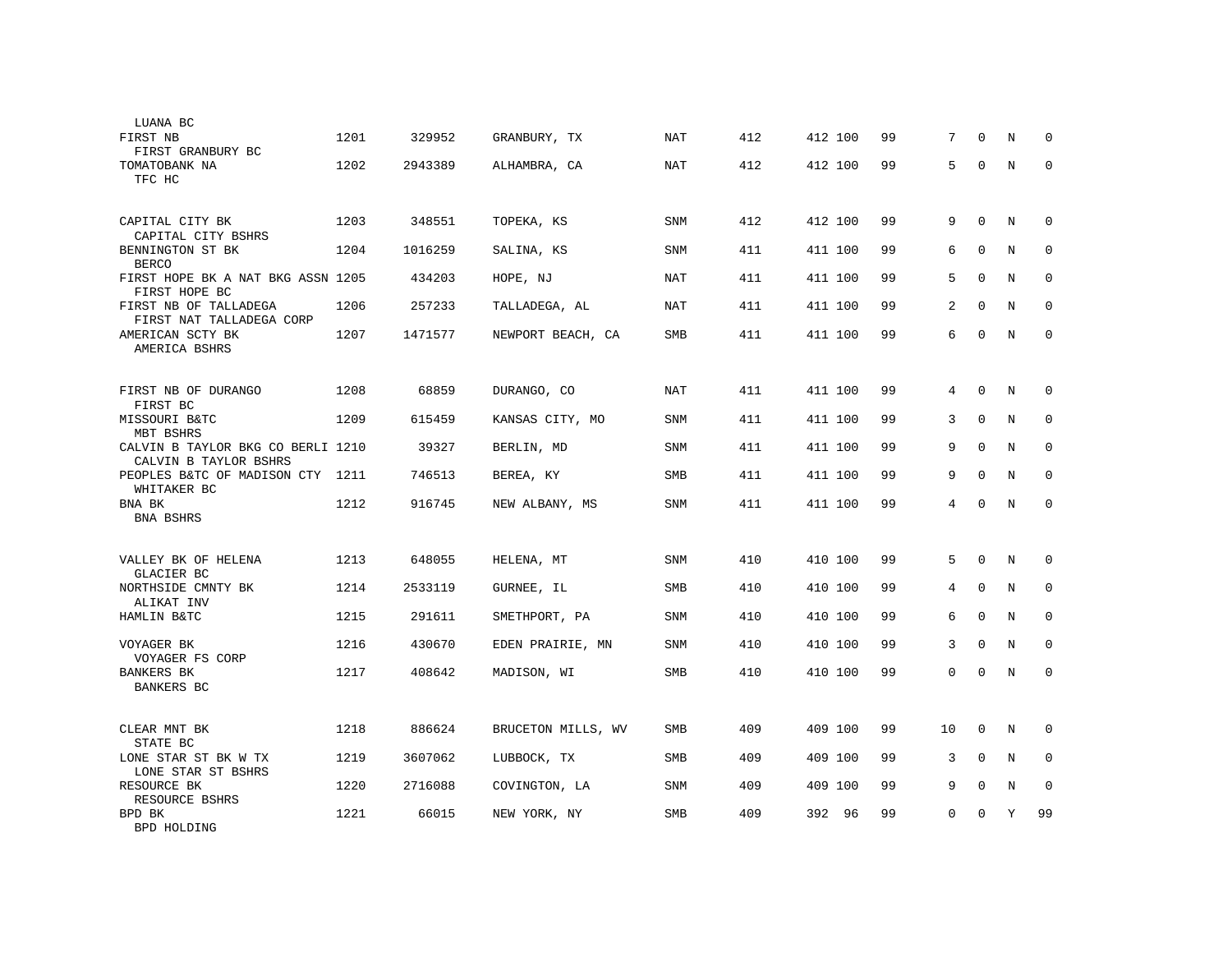| ALLEGHENY VALLEY BK<br>ALLEGHENY VALLEY BC           | 1222 | 1829    | PITTSBURGH, PA       | SNM        | 408 | 408 100 | 99 | 8            | $\mathbf 0$  | N           | U            |
|------------------------------------------------------|------|---------|----------------------|------------|-----|---------|----|--------------|--------------|-------------|--------------|
| BENCHMARK CMNTY BK<br>BENCHMARK BSHRS                | 1223 | 94522   | KENBRIDGE, VA        | <b>SMB</b> | 408 | 408 100 | 99 | 11           | $\mathbf{0}$ | N           | $\Omega$     |
| FIRST NB<br>MONEYTREE CORP                           | 1224 | 198831  | LENOIR CITY, TN      | <b>NAT</b> | 408 | 408 100 | 99 | 8            | $\mathbf 0$  | $\mathbf N$ | $\mathbf{0}$ |
| CUMBERLAND VALLEY NB&TC<br>CUMBERLAND VALLEY FNCL CO | 1225 | 647218  | EAST BERNSTADT, KY   | <b>NAT</b> | 407 | 407 100 | 99 | 14           | $\Omega$     | N           | $\mathbf{0}$ |
| AMERICAN FOUNDERS BK INC<br>AMERICAN FOUNDERS BC     | 1226 | 3025134 | LEXINGTON, KY        | SNM        | 407 | 407 100 | 99 | 5            | $\mathbf 0$  | N           | 0            |
| MIDWEST BK WESTERN IL<br>WESTERN IL BSHRS            | 1227 | 709143  | MONMOUTH, IL         | <b>SMB</b> | 407 | 407 100 | 99 | 7            | $\Omega$     | N           | $\Omega$     |
| PEOPLES ST BK<br>PEOPLES BC                          | 1228 | 262844  | PRAIRIE DU CHIEN, WI | SNM        | 407 | 407 100 | 99 | 11           | $\mathbf{0}$ | N           | 0            |
| BRANNEN BK<br>BRANNEN BK OF FL                       | 1229 | 760331  | INVERNESS, FL        | SNM        | 406 | 406 100 | 99 | 11           | $\mathbf{0}$ | N           | $\mathbf 0$  |
| CORNERSTONE NB&TC<br>CORNERSTONE BC                  | 1230 | 2929392 | PALATINE, IL         | NAT        | 406 | 406 100 | 99 | 2            | $\mathbf 0$  | N           | 0            |
| VIKING BK<br>VIKING FS CORP                          | 1231 | 1973129 | SEATTLE, WA          | <b>SNM</b> | 406 | 406 100 | 99 | 6            | $\Omega$     | N           | $\mathbf{0}$ |
| GOTHAM BK OF NEW YORK                                | 1232 | 239015  | NEW YORK, NY         | SMB        | 405 | 405 100 | 99 | $\mathbf{0}$ | $\mathbf 0$  | N           | $\mathbf 0$  |
| RIVER BK<br>RIVER HC                                 | 1233 | 279842  | STODDARD, WI         | SNM        | 405 | 405 100 | 99 | 9            | $\Omega$     | N           | $\mathbf 0$  |
| WESTERN ST BK<br>WHITCORP FC                         | 1234 | 988153  | GARDEN CITY, KS      | SNM        | 404 | 404 100 | 99 | 8            | $\mathbf 0$  | N           | 0            |
| PEOPLES B&TC CO<br>LINCOLN CTY BC                    | 1235 | 909055  | TROY, MO             | SMB        | 404 | 404 100 | 99 | 6            | $\Omega$     | N           | $\mathbf 0$  |
| AMERICAN ST B&TC OF WILLISTO 1236<br>AMERICAN ST BHC |      | 244251  | WILLISTON, ND        | <b>SNM</b> | 404 | 404 100 | 99 | 1            | $\mathbf 0$  | N           | $\mathbf 0$  |
| BANK OF NJ<br>BANCORP OF NJ                          | 1237 | 3443345 | FORT LEE, NJ         | SNM        | 403 | 403 100 | 99 | 5            | $\mathbf 0$  | $\mathbf N$ | $\mathbf 0$  |
| HYDE PARK B&TC<br>HPK FC                             | 1238 | 5331    | CHICAGO, IL          | SNM        | 403 | 403 100 | 99 | $\mathbf{1}$ | $\mathbf 0$  | N           | 0            |
| CBC NB<br>COASTAL BKG CO                             | 1239 | 2855914 | FERNANDINA BEACH, FL | NAT        | 403 | 403 100 | 99 | 3            | $\mathbf 0$  | N           | 0            |
| LEADER BK NA<br>LEADER BC                            | 1240 | 3109146 | ARLINGTON, MA        | <b>NAT</b> | 403 | 403 100 | 99 | 5            | $\mathbf 0$  | N           | $\mathbf 0$  |
| FIRST ST FNCL<br>FIRST ST BSHRS                      | 1241 | 961811  | PINEVILLE, KY        | SNM        | 402 | 402 100 | 99 | 11           | 0            | N           | 0            |
| FREESTAR BK NA<br>PNB HC                             | 1242 | 36344   | PONTIAC, IL          | <b>NAT</b> | 402 | 402 100 | 99 | 12           | 0            | N           | 0            |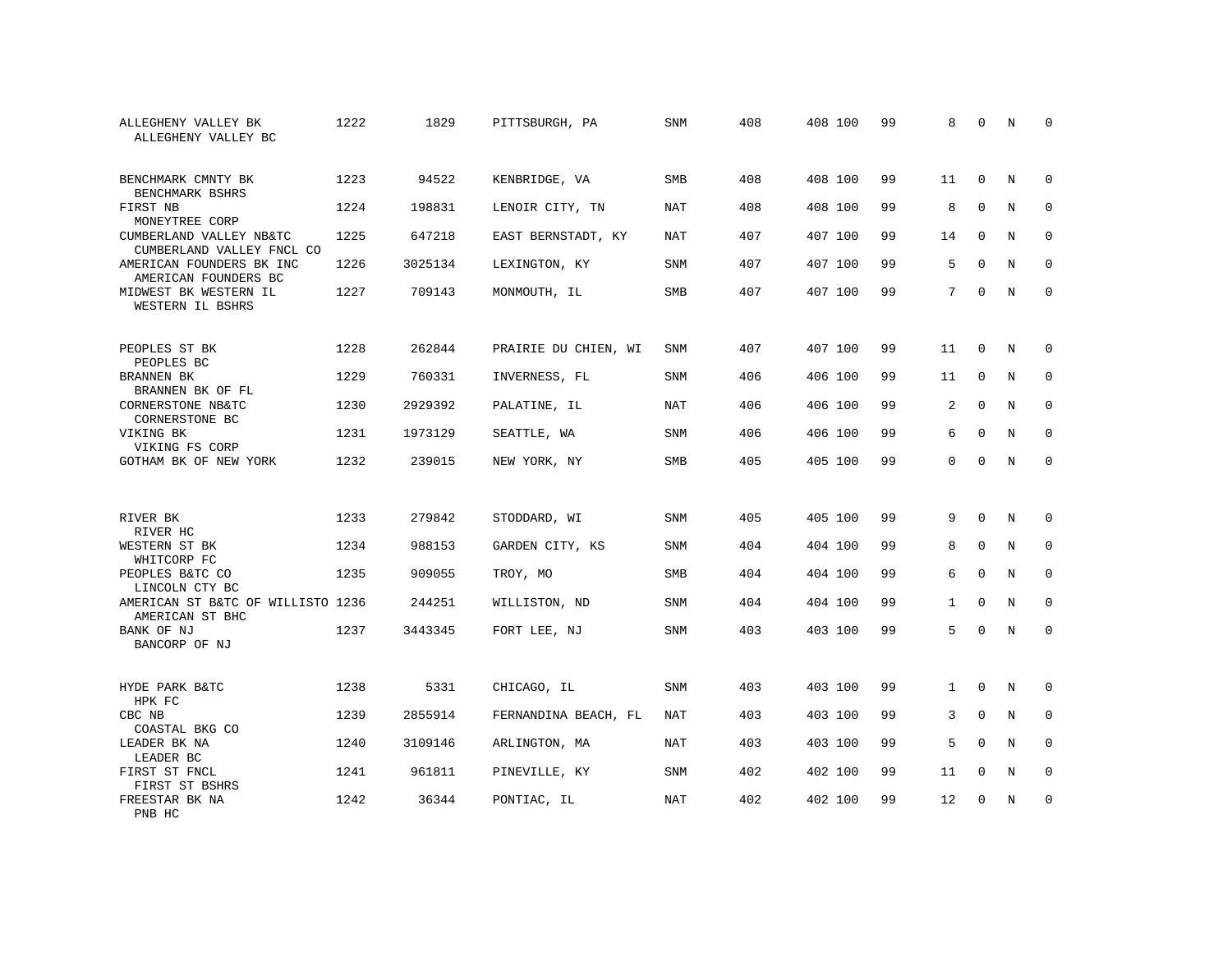| CENTRAL VA BK<br>CENTRAL VA BSHRS                  | 1243 | 436823  | POWHATAN, VA               | SMB        | 402 | 402 100 | 99 | 7               | $\Omega$ | N          | $\Omega$    |
|----------------------------------------------------|------|---------|----------------------------|------------|-----|---------|----|-----------------|----------|------------|-------------|
| KLEBERG FIRST NB<br>KLEBERG AND CO BKR             | 1244 | 556459  | KINGSVILLE, TX             | NAT        | 401 | 401 100 | 99 | 10              | $\Omega$ | N          | $\Omega$    |
| INDUSTRY ST BK<br>INDUSTRY BSHRS                   | 1245 | 733054  | INDUSTRY, TX               | SNM        | 401 | 401 100 | 99 | 3               | $\Omega$ | N          | $\mathbf 0$ |
| FIRSTBANK<br>FIRSTBANK CORP                        | 1246 | 960841  | MOUNT PLEASANT, MI         | <b>SNM</b> | 400 | 400 100 | 99 | 14              | $\Omega$ | N          | $\Omega$    |
| COMMUNITY BK COAST<br>COMMUNITY BSHRS ESOP         | 1247 | 2376464 | BILOXI, MS                 | <b>SNM</b> | 400 | 400 100 | 99 | 7               | $\Omega$ | N          | $\Omega$    |
| PLAINS CMRC BK                                     | 1248 | 593052  | HOVEN, SD                  | <b>SNM</b> | 399 | 399 100 | 99 | 5               | $\Omega$ | N          | $\Omega$    |
| COMMONWEALTH BUS BK                                | 1249 | 3337097 | LOS ANGELES, CA            | <b>SMB</b> | 399 | 399 100 | 99 | 2               | $\Omega$ | $_{\rm N}$ | $\Omega$    |
| FIRST NB SD<br>LAURITZEN CORP                      | 1250 | 379359  | YANKTON, SD                | NAT        | 399 | 399 100 | 99 | 4               | $\Omega$ | N          | $\Omega$    |
| WILSON & MUIR B&TC<br>WILSON & MUIR BANCORP        | 1251 | 899343  | BARDSTOWN, KY              | <b>SNM</b> | 399 | 399 100 | 99 | 10              | $\Omega$ | N          | $\Omega$    |
| COASTALSTATES BK<br>COASTALSOUTH BSHRS             | 1252 | 3274709 | HILTON HEAD ISLAND, SC SNM |            | 398 | 398 100 | 99 | 3               | $\Omega$ | N          | $\mathbf 0$ |
| COMMERCIAL ST BK<br>ANDREWS HC                     | 1253 | 361653  | ANDREWS, TX                | SNM        | 398 | 398 100 | 99 | $6\overline{6}$ | $\Omega$ | N          | $\Omega$    |
| <b>BALLSTON SPA NB</b><br>BALLSTON SPA BC          | 1254 | 505     | BALLSTON SPA, NY           | NAT        | 398 | 398 100 | 99 | 8               | $\Omega$ | $_{\rm N}$ | $\mathbf 0$ |
| CITIZENS TR BK<br>CITIZENS BSHRS CORP              | 1255 | 680130  | ATLANTA, GA                | <b>SMB</b> | 398 | 398 100 | 99 | 10              | $\Omega$ | N          | $\Omega$    |
| CENTRAL PROGRESSIVE BK<br>BLOSSMAN BSHRS           | 1256 | 185037  | LACOMBE, LA                | <b>SNM</b> | 398 | 398 100 | 99 | 16              | $\Omega$ | N          | $\mathbf 0$ |
| PINE BLUFF NB<br><b>JEFFERSON BSHRS</b>            | 1257 | 49241   | PINE BLUFF, AR             | <b>NAT</b> | 398 | 398 100 | 99 | 7               | $\Omega$ | $_{\rm N}$ | $\Omega$    |
| TIOGA ST BK<br>TSB SVC                             | 1258 | 910118  | SPENCER, NY                | <b>SMB</b> | 397 | 397 100 | 99 | 10              | $\Omega$ | N          | $\Omega$    |
| BANK OF FAYETTEVILLE<br>BANKSHARES OF FAYETTEVILLE | 1259 | 308443  | FAYETTEVILLE, AR           | SMB        | 397 | 397 100 | 99 | 7               | $\Omega$ | N          | $\Omega$    |
| NATIONAL BK OF CMRC<br>CHARLES INV GRP LLC         | 1260 | 3275939 | BIRMINGHAM, AL             | NAT        | 397 | 397 100 | 99 | 4               | $\Omega$ | N          | $\Omega$    |
| COMMUNITY B&T<br>COMMUNITY CO                      | 1261 | 549862  | WACO, TX                   | <b>SNM</b> | 397 | 397 100 | 99 | 2               | $\Omega$ | $_{\rm N}$ | $\Omega$    |
| FIRST ST BK MIDDLEBURY<br>CRYSTAL VALLEY FC        | 1262 | 967046  | MIDDLEBURY, IN             | <b>SNM</b> | 397 | 397 100 | 99 | 5               | $\Omega$ | N          | $\Omega$    |
| METRO UNITED BK<br>METROCORP BSHRS                 | 1263 | 1864601 | SAN DIEGO, CA              | <b>SNM</b> | 397 | 397 100 | 99 | 6               | $\Omega$ | N          | $\Omega$    |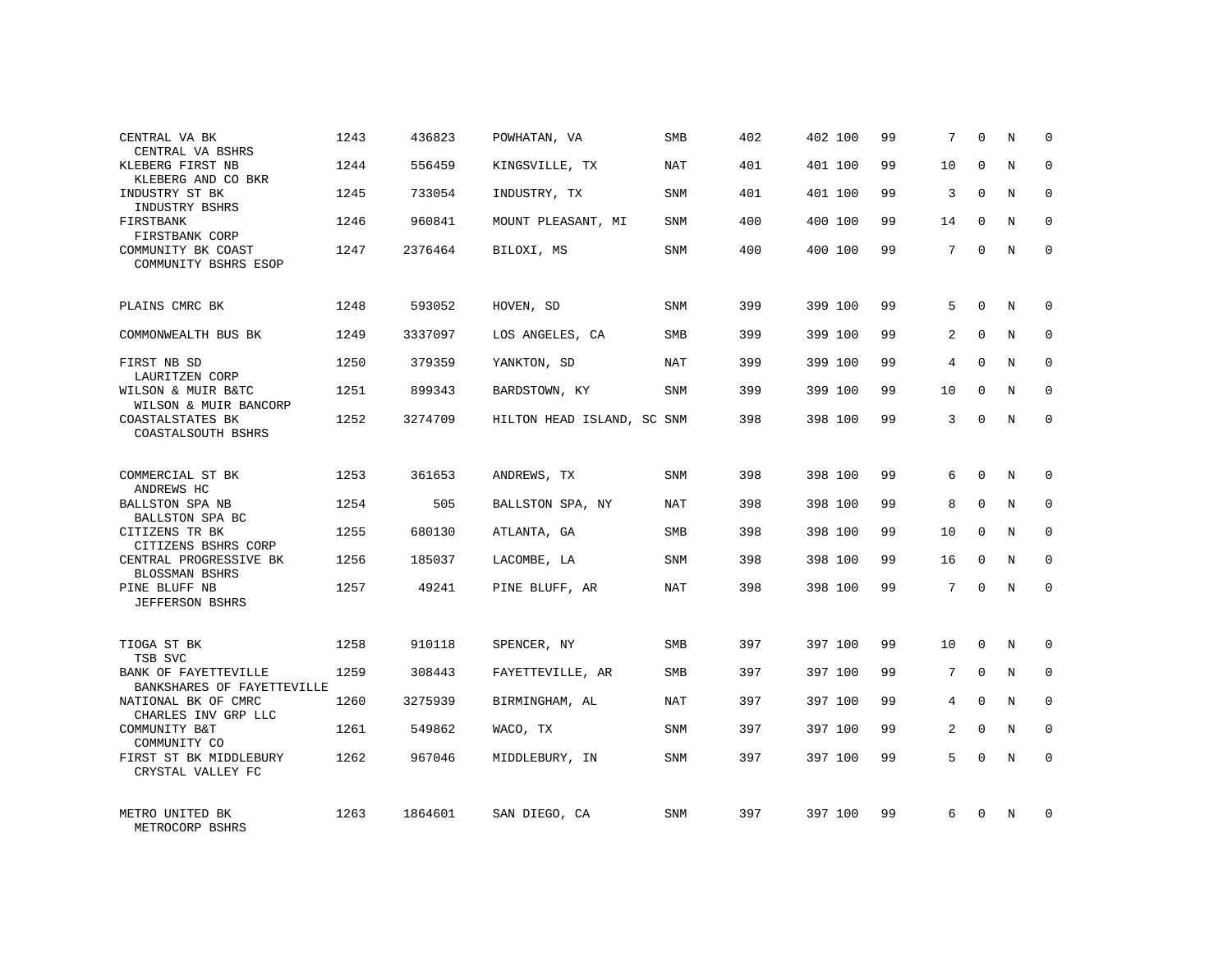| FIRST NB<br>NATIONAL BSHRS CORP                     | 1264 | 217620  | ORRVILLE, OH        | NAT        | 396 | 396 100 | 99 | 13           | $\Omega$    | N           | $\Omega$    |
|-----------------------------------------------------|------|---------|---------------------|------------|-----|---------|----|--------------|-------------|-------------|-------------|
| FIRST NB OF GILLETTE<br>FIRST NAT BK OF GILLETTE HC | 1265 | 890050  | GILLETTE, WY        | <b>NAT</b> | 395 | 395 100 | 99 | $\mathbf{1}$ | $\mathbf 0$ | $\rm N$     | $\mathbf 0$ |
| RELIANT BK                                          | 1266 | 3402575 | BRENTWOOD, TN       | <b>SMB</b> | 395 | 395 100 | 99 | 3            | $\Omega$    | N           | $\mathbf 0$ |
| UNITED S BK<br>UNISOUTH                             | 1267 | 327435  | UMATILLA, FL        | SNM        | 395 | 395 100 | 99 | 11           | $\mathbf 0$ | N           | $\mathbf 0$ |
| PLATTE VALLEY ST B&TC<br>LAURITZEN CORP             | 1268 | 10858   | KEARNEY, NE         | SMB        | 394 | 394 100 | 99 | 4            | $\mathbf 0$ | N           | 0           |
| <b>BANKERS TC</b><br>BTC FC                         | 1269 | 3142358 | CEDAR RAPIDS, IA    | SNM        | 394 | 394 100 | 99 | 3            | $\mathbf 0$ | N           | 0           |
| PORT WASHINGTON ST BK<br>PORT BSHRS                 | 1270 | 937740  | PORT WASHINGTON, WI | <b>SNM</b> | 394 | 394 100 | 99 | 6            | $\mathbf 0$ | N           | $\mathbf 0$ |
| FIRST GUARANTY B&TC JACKSONV 1271                   |      | 895831  | JACKSONVILLE, FL    | SNM        | 394 | 394 100 | 99 | 4            | $\mathbf 0$ | $\rm N$     | $\mathbf 0$ |
| FIRST FNCL BK NA<br>FIRST FNCL BSHRS                | 1272 | 673963  | SAN ANGELO, TX      | <b>NAT</b> | 393 | 393 100 | 99 | 2            | $\Omega$    | N           | $\mathbf 0$ |
| SOUTH LA BK                                         | 1273 | 616036  | HOUMA, LA           | <b>SNM</b> | 392 | 392 100 | 99 | 5            | $\Omega$    | N           | $\Omega$    |
| SOUTH LA FC<br>FARMERS B&TC<br>FARMERS BANCORP      | 1274 | 33147   | BLYTHEVILLE, AR     | SMB        | 392 | 392 100 | 99 | 6            | $\Omega$    | N           | 0           |
| PRIMESOUTH BK<br><b>JONES BSHRS</b>                 | 1275 | 1011638 | BLACKSHEAR, GA      | SNM        | 392 | 392 100 | 99 | 3            | $\Omega$    | N           | $\mathbf 0$ |
| FIRST NB<br>FIRST NAT BSHRS                         | 1276 | 583352  | HUNTSVILLE, TX      | NAT        | 391 | 391 100 | 99 | 3            | $\Omega$    | N           | $\mathbf 0$ |
| COMMERCIAL BK<br>COMMERCIAL NAT FC                  | 1277 | 513340  | ALMA, MI            | SNM        | 391 | 391 100 | 99 | 9            | $\mathbf 0$ | $\mathbf N$ | $\mathbf 0$ |
| INDUSTRIAL BK<br>IBW FC                             | 1278 | 536527  | WASHINGTON, DC      | SNM        | 390 | 390 100 | 99 | 7            | $\mathbf 0$ | N           | 0           |
| FIRST NB<br>INDUSTRY BSHRS                          | 1279 | 91754   | BELLVILLE, TX       | NAT        | 390 | 390 100 | 99 | $\mathbf{1}$ | $\mathbf 0$ | N           | 0           |
| PEOPLES BK<br>WINTER TR OF 12/3/74                  | 1280 | 177957  | LAWRENCE, KS        | SMB        | 390 | 390 100 | 99 | 14           | $\mathbf 0$ | N           | $\mathbf 0$ |
| SOY CAP B&TC<br>SCB BC                              | 1281 | 899736  | DECATUR, IL         | <b>SNM</b> | 389 | 389 100 | 99 | 9            | $\Omega$    | N           | $\Omega$    |
| MERCHANTS & SOUTHERN BK<br>MERCHANTS & S BK OF FL   | 1282 | 726234  | GAINESVILLE, FL     | <b>SNM</b> | 389 | 389 100 | 99 | 12           | 0           | N           | $\mathbf 0$ |
| FIRST NB&TC OF COLUMBUS<br>LAURITZEN CORP           | 1283 | 77758   | COLUMBUS, NE        | NAT        | 389 | 389 100 | 99 | 3            | $\Omega$    | N           | $\Omega$    |
| FIRST UNITED BK<br>CRETE BC                         | 1284 | 38535   | CRETE, IL           | SNM        | 389 | 389 100 | 99 | 4            | $\mathbf 0$ | N           | $\mathbf 0$ |
| FIRST NB OF S MIAMI                                 | 1285 | 794336  | SOUTH MIAMI, FL     | NAT        | 389 | 389 100 | 99 | 3            | $\Omega$    | N           | $\mathbf 0$ |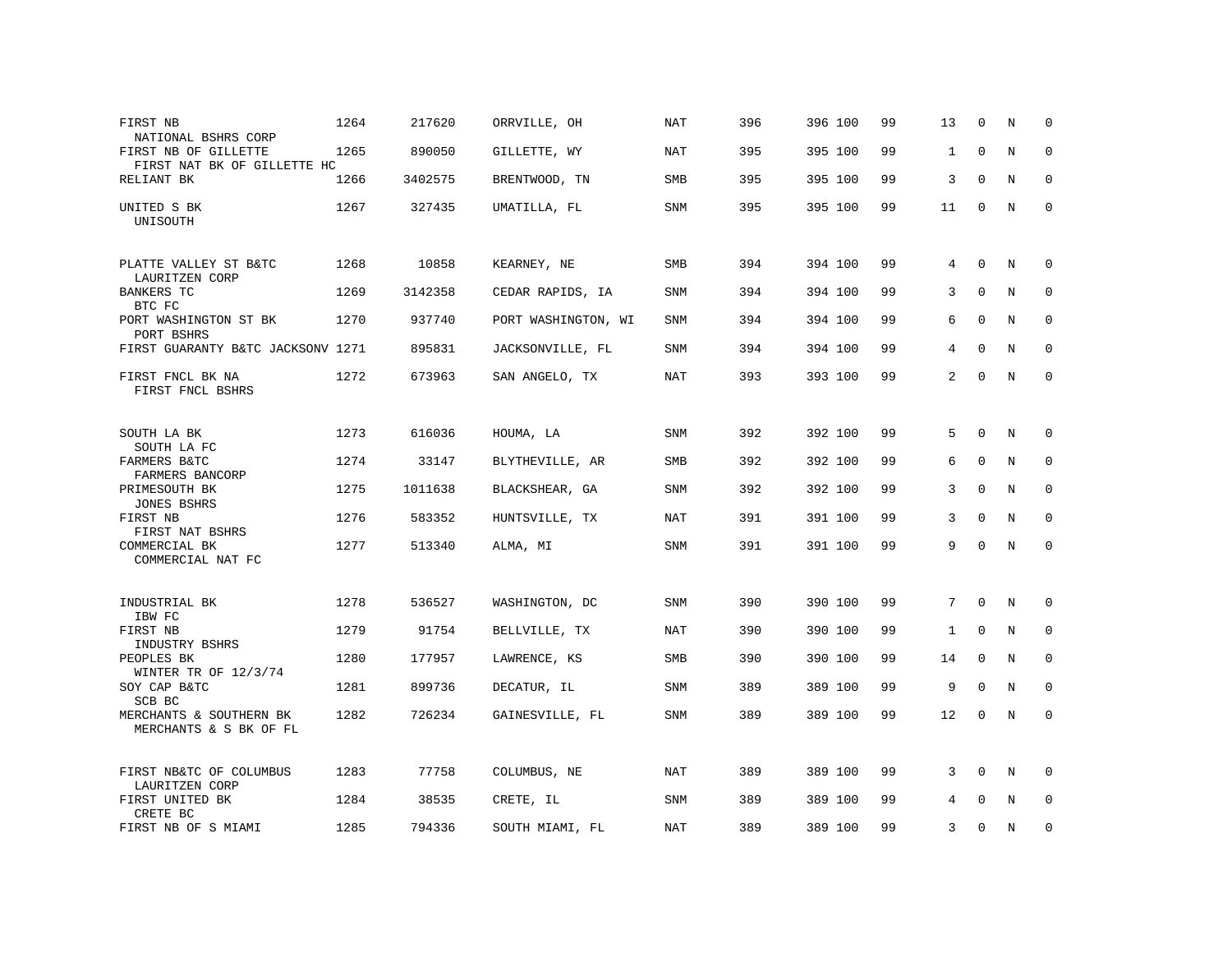| FIRST MIAMI BC<br>UNION ST BK<br>UNION ST BSHRS               | 1286 | 452850  | FLORENCE, TX        | <b>SNM</b> | 389 | 389 100 | 99 | 6               | $\Omega$    | N           | $\Omega$    |
|---------------------------------------------------------------|------|---------|---------------------|------------|-----|---------|----|-----------------|-------------|-------------|-------------|
| SECURITY BK<br>PAWNEE HC                                      | 1287 | 516855  | TULSA, OK           | <b>SMB</b> | 388 | 388 100 | 99 | $\mathbf{0}$    | $\mathbf 0$ | N           | $\mathbf 0$ |
| FIRST COUNTY BK<br>FIRST CO BANCORP                           | 1288 | 327949  | NEW BADEN, IL       | <b>SNM</b> | 388 | 388 100 | 99 | 4               | $\Omega$    | N           | $\Omega$    |
| BANK OF WI DELLS<br>DELLS BSHRS                               | 1289 | 894348  | WISCONSIN DELLS, WI | <b>SNM</b> | 387 | 387 100 | 99 | $\overline{a}$  | $\Omega$    | $\rm N$     | $\mathbf 0$ |
| FIRST NB&TC<br>FIRST INDEPENDENT BC                           | 1290 | 154154  | CHICKASHA, OK       | <b>NAT</b> | 387 | 387 100 | 99 | 10              | $\Omega$    | N           | $\Omega$    |
| BANK OF ELK RIVER<br>METRO NORTH BSHRS                        | 1291 | 10250   | ELK RIVER, MN       | <b>SNM</b> | 387 | 387 100 | 99 | 6               | $\Omega$    | N           | $\Omega$    |
| PROVIDENT CMNTY BK NA<br>PROVIDENT CMNTY BSHRS                | 1292 | 937674  | ROCK HILL, SC       | <b>NAT</b> | 387 | 387 100 | 99 | 8               | $\Omega$    | $\mathbb N$ | $\mathbf 0$ |
| FARMERS AND MERCHANTS BK OF<br>FARMERS AND MERCHANTS BC OF PA | 1293 | 18827   | KITTANNING, PA      | NAT        | 386 | 386 100 | 99 | $7\overline{ }$ | $\Omega$    | N           | $\Omega$    |
| CARLINVILLE NB<br>CARLINVILLE NAT BSHRS                       | 1294 | 613343  | CARLINVILLE, IL     | <b>NAT</b> | 386 | 386 100 | 99 | 4               | $\mathbf 0$ | N           | 0           |
| FIRST NB IL<br>FIRST LANSING BC                               | 1295 | 1017032 | LANSING, IL         | NAT        | 386 | 386 100 | 99 | 7               | $\Omega$    | N           | 0           |
| FAIRFIELD NB<br>FAIRFIELD BSHRS                               | 1296 | 640246  | FAIRFIELD, IL       | <b>NAT</b> | 385 | 385 100 | 99 | 3               | $\mathbf 0$ | $\rm N$     | $\mathbf 0$ |
| TEXAS GULF BK NA<br>TEXAS GULF BSHRS                          | 1297 | 514655  | FREEPORT, TX        | <b>NAT</b> | 385 | 385 100 | 99 | $7\overline{ }$ | $\Omega$    | N           | $\Omega$    |
| SUMMIT ST BK                                                  | 1298 | 561574  | SANTA ROSA, CA      | <b>SNM</b> | 384 | 384 100 | 99 | 4               | $\mathbf 0$ | N           | 0           |
| FIRST MN BK<br>MCLEOD BSHRS                                   | 1299 | 75053   | MINNETONKA, MN      | <b>SNM</b> | 383 | 383 100 | 99 | 8               | $\Omega$    | N           | $\Omega$    |
| LEDYARD NB<br>LEDYARD FNCL GRP                                | 1300 | 1863097 | NORWICH, VT         | NAT        | 383 | 383 100 | 99 | 6               | $\Omega$    | N           | 0           |
| STILLMAN BANCCORP NA<br>STILLMAN BANCCORP                     | 1301 | 407645  | STILLMAN VALLEY, IL | NAT        | 383 | 383 100 | 99 | 5               | $\Omega$    | N           | $\mathbf 0$ |
| FIRST NB&TC<br>MOUNTAIN HOME BSHRS                            | 1302 | 26242   | MOUNTAIN HOME, AR   | NAT        | 383 | 383 100 | 99 | 7               | $\Omega$    | N           | $\Omega$    |
| PLATTE VALLEY BK<br>PLATTE VALLEY FS CO                       | 1303 | 2465881 | SCOTTSBLUFF, NE     | SMB        | 383 | 383 100 | 99 | 5               | $\mathbf 0$ | N           | 0           |
| HERITAGE BK INC<br>COMMONWEALTH HOLDINGS LLC                  | 1304 | 1469677 | ERLANGER, KY        | <b>SNM</b> | 383 | 383 100 | 99 | 9               | $\Omega$    | N           | 0           |
| METRO CITY BK                                                 | 1305 | 3437456 | DORAVILLE, GA       | <b>SNM</b> | 382 | 382 100 | 99 | 3               | $\mathbf 0$ | $\rm N$     | $\mathbf 0$ |
| BRITTON & KOONTZ BK NA<br>BRITTON & KOONTZ CAP CORP           | 1306 | 539939  | NATCHEZ, MS         | NAT        | 382 | 382 100 | 99 | 8               | $\Omega$    | N           | 0           |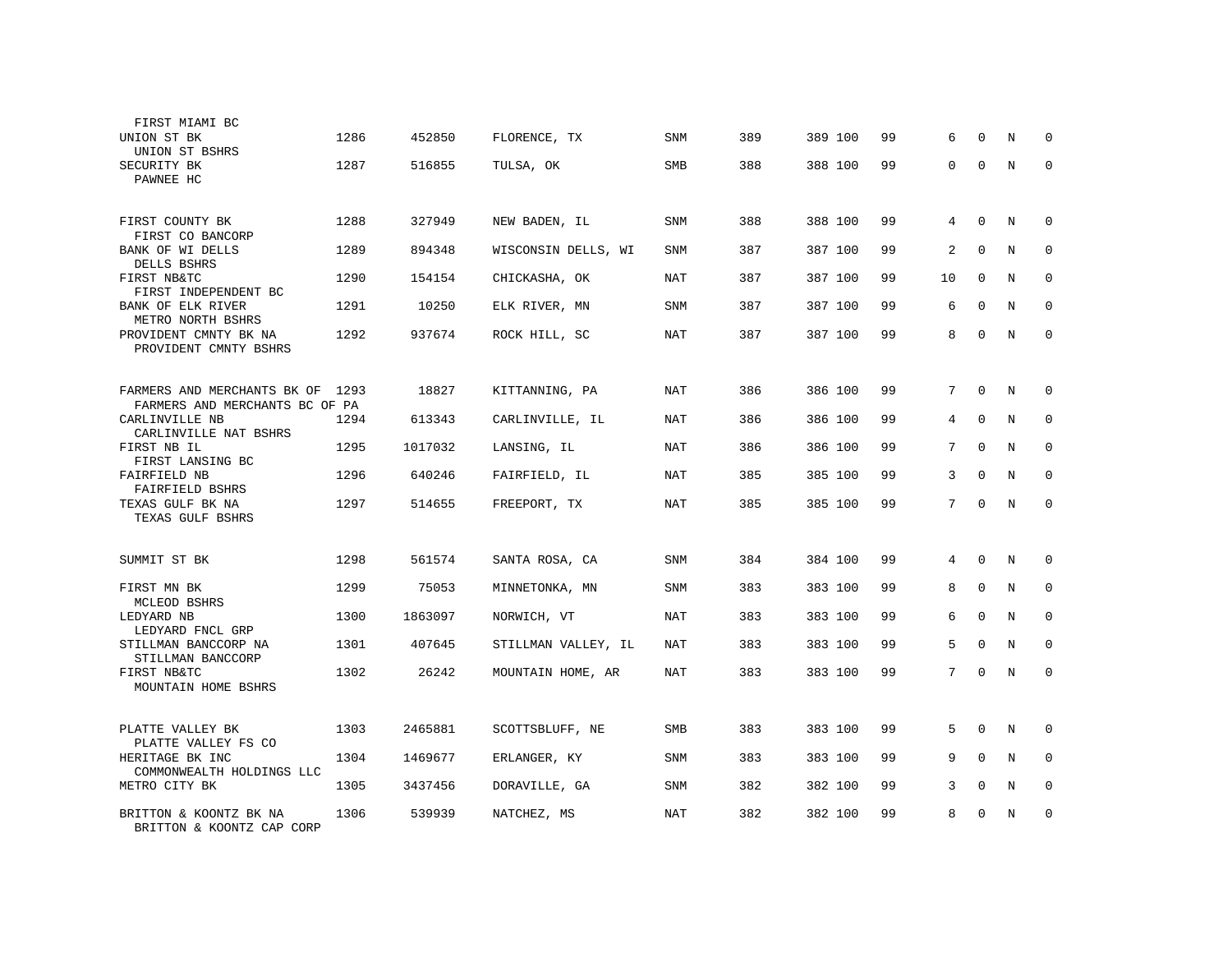| COMMERCIAL BK & TR OF PA<br>COMMERCIAL NAT FNCL CORP | 1307 | 945026  | LATROBE, PA     | SNM        | 382 | 382 100 | 99 | 9            | 0           | N           | 0           |
|------------------------------------------------------|------|---------|-----------------|------------|-----|---------|----|--------------|-------------|-------------|-------------|
| HOMETOWN BK NA<br>MOODY BSHRS                        | 1308 | 393953  | GALVESTON, TX   | <b>NAT</b> | 382 | 382 100 | 99 | 5            | $\Omega$    | $_{\rm N}$  | $\Omega$    |
| STATE BK OF LIZTON<br>LIZTON FC                      | 1309 | 345747  | LIZTON, IN      | SNM        | 382 | 382 100 | 99 | 9            | $\mathbf 0$ | N           | $\mathbf 0$ |
| FIRST FNCL BK NA<br>FIRST FNCL BSHRS                 | 1310 | 553766  | WEATHERFORD, TX | <b>NAT</b> | 381 | 381 100 | 99 | 7            | $\Omega$    | N           | $\mathbf 0$ |
| CALIFORNIA FIRST NB<br>CALIFORNIA FIRST NBC          | 1311 | 2907439 | IRVINE, CA      | NAT        | 381 | 381 100 | 99 | $\mathbf 0$  | $\mathbf 0$ | N           | 0           |
| INLAND NW BK<br>NORTHWEST BC                         | 1312 | 1411032 | SPOKANE, WA     | <b>SNM</b> | 381 | 381 100 | 99 | 10           | $\mathbf 0$ | N           | $\mathbf 0$ |
| CENTRAL BK IL<br>CENTRAL BANC                        | 1313 | 931038  | GENESEO, IL     | SNM        | 380 | 380 100 | 99 | 4            | $\mathbf 0$ | N           | 0           |
| CITIZENS BK<br>AMADOR BSHRS                          | 1314 | 1016857 | LAS CRUCES, NM  | <b>SNM</b> | 380 | 380 100 | 99 | 6            | $\Omega$    | $\mathbf N$ | $\mathbf 0$ |
| BANK NA<br>NBM CORP                                  | 1315 | 829050  | MCALESTER, OK   | <b>NAT</b> | 380 | 380 100 | 99 | 7            | $\mathbf 0$ | N           | 0           |
| STEUBEN TC<br>STEUBEN TR CORP                        | 1316 | 929802  | HORNELL, NY     | <b>SNM</b> | 380 | 380 100 | 99 | 12           | $\Omega$    | $\mathbf N$ | $\mathbf 0$ |
| GBC INTL BK<br>GBC HOLD                              | 1317 | 972769  | LOS ANGELES, CA | SNM        | 379 | 379 100 | 99 | 7            | $\Omega$    | N           | $\Omega$    |
| WELLS FARGO BK<br>WELLS FARGO & CO                   | 1318 | 167565  | LOS ANGELES, CA | <b>SNM</b> | 379 | 379 100 | 99 | $\Omega$     | $\Omega$    | N           | 0           |
| JACKSON COUNTY BK<br>BANCORP OF SOUTHERN IN          | 1319 | 884442  | SEYMOUR, IN     | SNM        | 379 | 379 100 | 99 | 9            | $\mathbf 0$ | N           | 0           |
| HERITAGE BK<br>CCF HC                                | 1320 | 628178  | JONESBORO, GA   | SNM        | 379 | 379 100 | 99 | 5            | $\Omega$    | N           | $\mathbf 0$ |
| CAPSTONE BK<br>CAPSTONE BSHRS                        | 1321 | 450034  | TUSCALOOSA, AL  | <b>SNM</b> | 379 | 379 100 | 99 | 7            | $\Omega$    | $_{\rm N}$  | $\mathbf 0$ |
| HOMESTAR BK & FS<br>HOMESTAR FNCL GRP                | 1322 | 300036  | MANTENO, IL     | SNM        | 379 | 379 100 | 99 | 5            | $\mathbf 0$ | N           | $\mathbf 0$ |
| EVERGREEN BK GRP<br>BANCORP FNCL                     | 1323 | 2834759 | OAK BROOK, IL   | SNM        | 378 | 378 100 | 99 | $\mathbf{1}$ | $\mathbf 0$ | N           | 0           |
| GRANDSOUTH BK<br>GRANDSOUTH BC                       | 1324 | 2728661 | GREENVILLE, SC  | SNM        | 377 | 377 100 | 99 | 2            | $\mathbf 0$ | N           | 0           |
| CARROLLTON BK<br>CARROLLTON BC                       | 1325 | 854520  | COLUMBIA, MD    | <b>SNM</b> | 377 | 377 100 | 99 | 9            | $\Omega$    | N           | $\mathbf 0$ |
| CLEARFIELD B&TC<br>CBT FNCL CORP                     | 1326 | 975911  | CLEARFIELD, PA  | SNM        | 377 | 377 100 | 99 | 12           | 0           | N           | 0           |
| DEPARTMENT STORES NB<br>CITIGROUP                    | 1327 | 3382547 | SIOUX FALLS, SD | <b>NAT</b> | 376 | 376 100 | 99 | $\mathbf 0$  | $\Omega$    | N           | $\mathbf 0$ |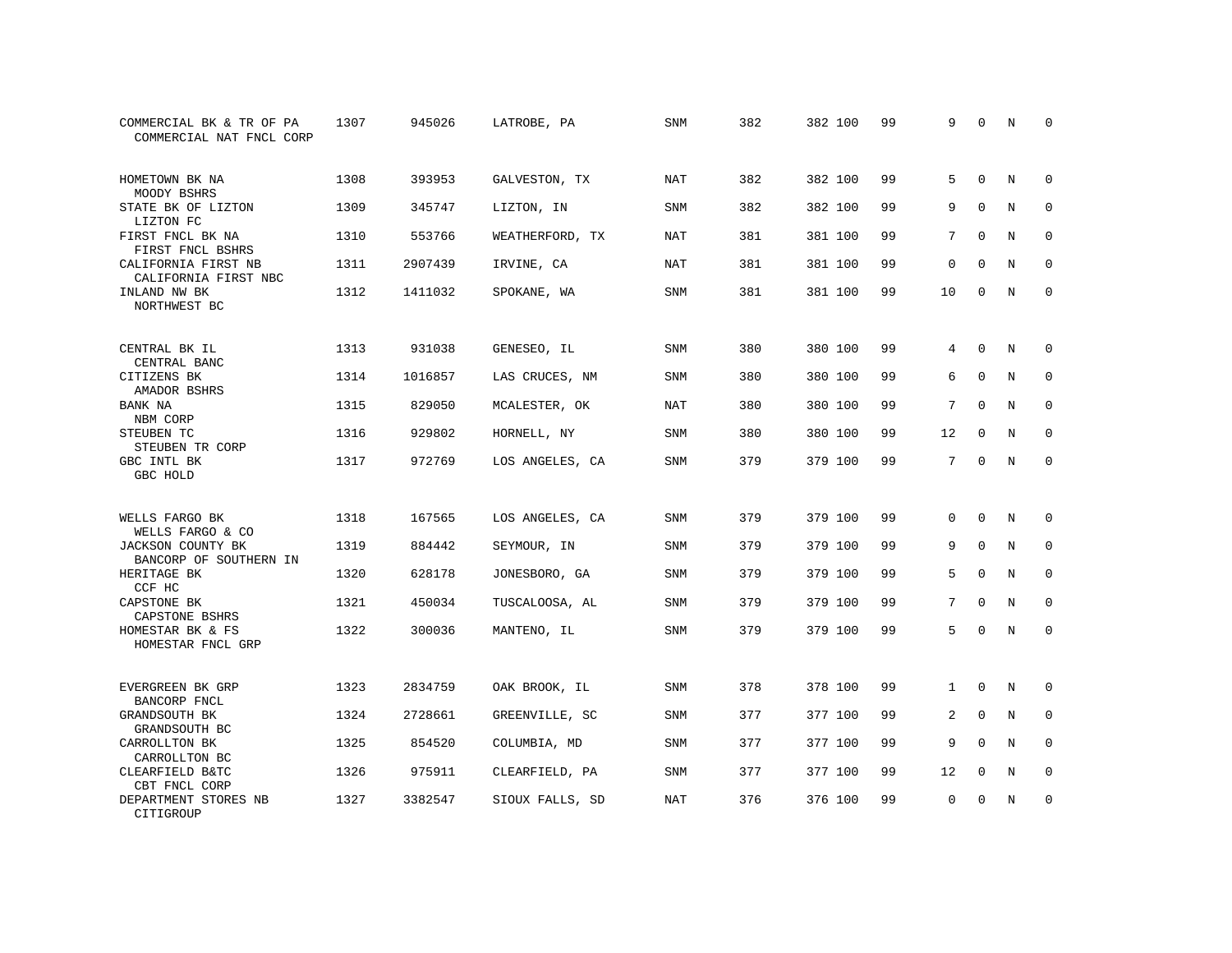| PLATINUM BK                                              | 1328 | 2631314 | BRANDON, FL        | SNM        | 376 | 376 100 | 99 | 1            | $\Omega$    | N          | $\Omega$    |
|----------------------------------------------------------|------|---------|--------------------|------------|-----|---------|----|--------------|-------------|------------|-------------|
| DENMARK ST BK<br>DENMARK BSHRS                           | 1329 | 222446  | DENMARK, WI        | SNM        | 376 | 376 100 | 99 | 5            | $\Omega$    | N          | $\Omega$    |
| FIRST NB OF MIFFLINTOWN<br>FIRST CMNTY FNCL CORP         | 1330 | 212018  | MIFFLINTOWN, PA    | <b>NAT</b> | 376 | 376 100 | 99 | 10           | $\mathbf 0$ | N          | $\mathbf 0$ |
| BEVERLY B&TC NA<br>WINTRUST FC                           | 1331 | 3216017 | CHICAGO, IL        | <b>NAT</b> | 376 | 376 100 | 99 | $\mathbf{1}$ | $\Omega$    | N          | $\Omega$    |
| BANK OF SACRAMENTO<br>GREATER SACRAMENTO BC              | 1332 | 2714217 | SACRAMENTO, CA     | <b>SMB</b> | 375 | 375 100 | 99 | 3            | $\Omega$    | N          | $\Omega$    |
| FIRST NB OF SCOTIA                                       | 1333 | 472616  | SCOTIA, NY         | <b>NAT</b> | 375 | 375 100 | 99 | 9            | $\Omega$    | N          | $\Omega$    |
| GLENVILLE BHC<br>CORNERSTONE BK<br>CORNERSTONE FNCL CORP | 1334 | 2850768 | MOUNT LAUREL, NJ   | SNM        | 375 | 375 100 | 99 | 6            | $\Omega$    | $_{\rm N}$ | $\Omega$    |
| GRAND BK NA                                              | 1335 | 3093964 | HAMILTON, NJ       | NAT        | 374 | 374 100 | 99 | 2            | $\Omega$    | N          | $\Omega$    |
| BANK OF BARTLETT<br>WEST TENNESSEE BSHRS                 | 1336 | 225559  | BARTLETT, TN       | <b>SMB</b> | 374 | 374 100 | 99 | 7            | $\Omega$    | N          | $\Omega$    |
| BIG SKY WESTERN BK<br>GLACIER BC                         | 1337 | 1441600 | BOZEMAN, MT        | SNM        | 374 | 374 100 | 99 | 4            | $\Omega$    | N          | $\mathbf 0$ |
| BANK OF GA<br>GEORGIA BSHRS                              | 1338 | 2885171 | PEACHTREE CITY, GA | SNM        | 374 | 374 100 | 99 | 8            | $\Omega$    | N          | $\Omega$    |
| FNB BK NA<br>FULTON FNCL CORP                            | 1339 | 131418  | DANVILLE, PA       | NAT        | 373 | 373 100 | 99 | 7            | $\mathbf 0$ | N          | $\mathbf 0$ |
| FIRST BK OF WY<br>GLACIER BC                             | 1340 | 22356   | POWELL, WY         | <b>SNM</b> | 373 | 373 100 | 99 | 3            | $\Omega$    | N          | $\Omega$    |
| <b>EVABANK</b>                                           | 1341 | 498531  | EVA, AL            | SNM        | 373 | 373 100 | 99 | 4            | $\Omega$    | N          | $\mathbf 0$ |
| HCSB ST BKG ASSN<br>HALECO BSHRS                         | 1342 | 973364  | PLAINVIEW, TX      | <b>SMB</b> | 373 | 373 100 | 99 | 6            | $\Omega$    | N          | $\Omega$    |
| OLD FT BKG CO                                            | 1343 | 564324  | OLD FORT, OH       | <b>SNM</b> | 372 | 372 100 | 99 | 8            | $\Omega$    | N          | $\Omega$    |
| GILLMOR FNCL SVC<br>NEW TRADITIONS NB                    | 1344 | 3813256 | ORLANDO, FL        | NAT        | 372 | 372 100 | 99 | $\mathbf{1}$ | $\Omega$    | $_{\rm N}$ | $\Omega$    |
| GREAT PLAINS NB<br>GREAT PLAINS BSHRS                    | 1345 | 2482824 | ELK CITY, OK       | NAT        | 372 | 372 100 | 99 | 9            | $\Omega$    | N          | $\Omega$    |
| VOLUNTEER ST BK<br>VOLUNTEER ST BSHRS                    | 1346 | 774132  | PORTLAND, TN       | <b>SNM</b> | 372 | 372 100 | 99 | 7            | $\Omega$    | $_{\rm N}$ | $\Omega$    |
| CITIZENS ST BK<br>CSB BSHRS                              | 1347 | 261360  | SOMERVILLE, TX     | <b>SNM</b> | 372 | 372 100 | 99 | 5            | $\Omega$    | N          | $\Omega$    |
| BRIDGEWATER BK<br>BRIDGEWATER BSHRS                      | 1348 | 3378773 | BLOOMINGTON, MN    | <b>SNM</b> | 371 | 371 100 | 99 | $\mathbf{1}$ | $\Omega$    | $_{\rm N}$ | $\Omega$    |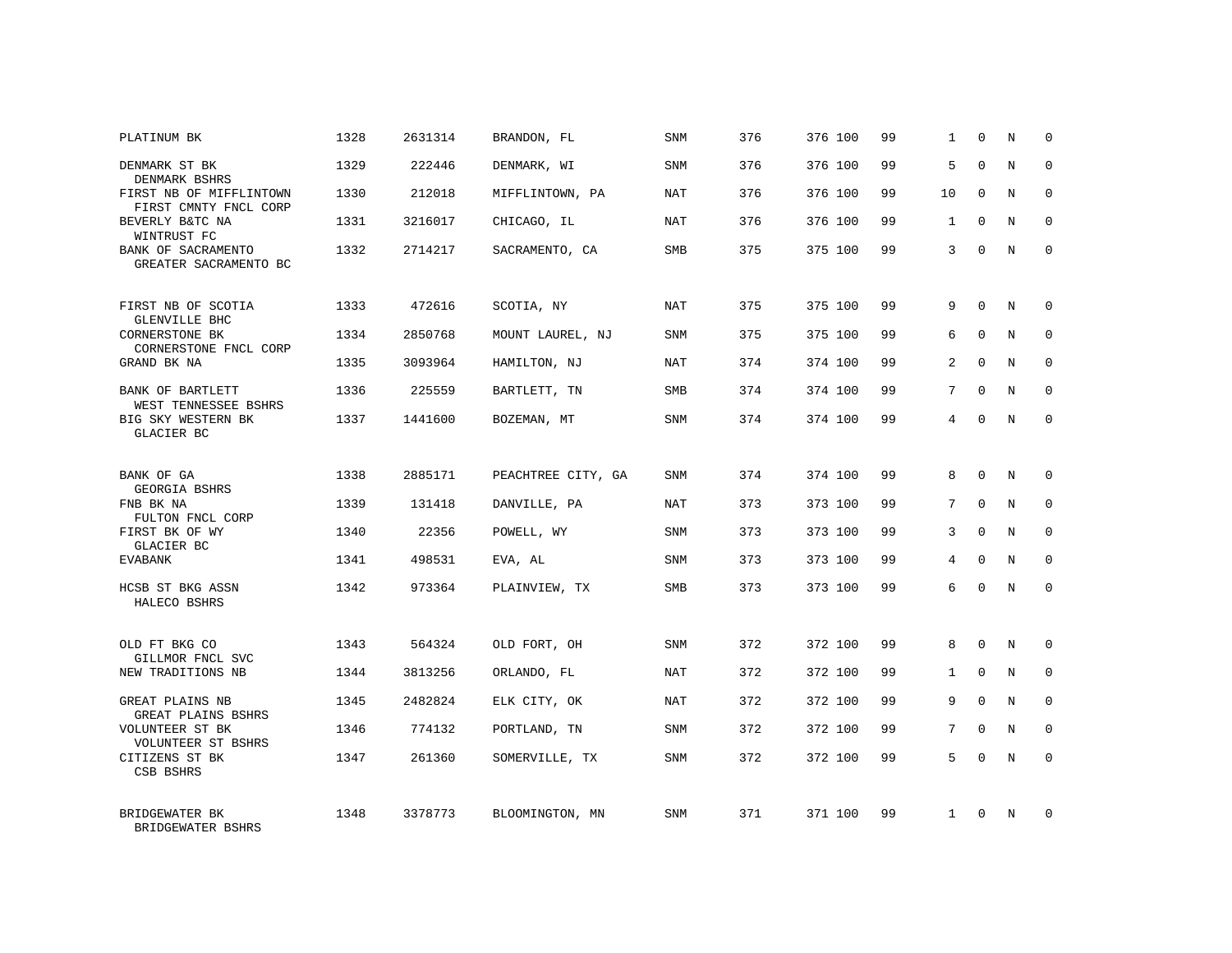| AMERICAN BK NA<br>AMERICAN NAT BSHRS                                          | 1349 | 307361  | WACO, TX            | NAT        | 371 | 371 100 | 99 | 1           | $\Omega$    | N           | $\Omega$    |
|-------------------------------------------------------------------------------|------|---------|---------------------|------------|-----|---------|----|-------------|-------------|-------------|-------------|
| VERITEX CMNTY BK NA<br>WCM HOLD                                               | 1350 | 3221468 | DALLAS, TX          | <b>NAT</b> | 371 | 371 100 | 99 | 6           | $\mathbf 0$ | $\rm N$     | $\mathbf 0$ |
| FIDELITY BK OF FL NA                                                          | 1351 | 1516423 | MERRITT ISLAND, FL  | <b>NAT</b> | 371 | 371 100 | 99 | 2           | $\Omega$    | N           | $\mathbf 0$ |
| WEST POINTE BK<br>WEST POINTE BSHRS                                           | 1352 | 2371816 | OSHKOSH, WI         | SNM        | 371 | 371 100 | 99 | $\mathbf 0$ | $\Omega$    | N           | $\mathbf 0$ |
| GREENFIELD BKG CO<br>GREENFIELD BSHRS                                         | 1353 | 592644  | GREENFIELD, IN      | SNM        | 371 | 371 100 | 99 | 6           | 0           | N           | 0           |
| PLAZA BK<br>METROPOLITAN BK GRP                                               | 1354 | 724847  | NORRIDGE, IL        | SNM        | 371 | 371 100 | 99 | 9           | $\mathbf 0$ | N           | 0           |
| PEOPLES BK<br>PEOPLES CORP                                                    | 1355 | 593249  | RIPLEY, MS          | <b>SNM</b> | 370 | 370 100 | 99 | 5           | $\Omega$    | N           | $\mathbf 0$ |
| PILGRIM BK<br>PILGRIM BC                                                      | 1356 | 911160  | PITTSBURG, TX       | SNM        | 369 | 369 100 | 99 | 7           | $\Omega$    | $\rm N$     | $\mathbf 0$ |
| FIRST SCTY BK<br>FIRST SECURITY                                               | 1357 | 2586281 | OWENSBORO, KY       | SNM        | 369 | 369 100 | 99 | 7           | $\Omega$    | N           | $\mathbf 0$ |
| CORNHUSKER BK                                                                 | 1358 | 544652  | LINCOLN, NE         | <b>SMB</b> | 369 | 369 100 | 99 | 8           | $\Omega$    | N           | $\Omega$    |
| CORNHUSKER GROWTH CORP<br>BANKERS BK OF THE WEST<br>BANKERS BK OF THE WEST BC | 1359 | 732758  | DENVER, CO          | SMB        | 369 | 369 100 | 99 | $\mathbf 0$ | $\Omega$    | N           | 0           |
| MERIDIAN BK                                                                   | 1360 | 3271799 | DEVON, PA           | SNM        | 369 | 369 100 | 99 | 3           | $\Omega$    | N           | $\mathbf 0$ |
| FOUNDATION BK<br>FOUNDATION BC                                                | 1361 | 2941509 | BELLEVUE, WA        | <b>SNM</b> | 369 | 369 100 | 99 | $\Omega$    | $\Omega$    | N           | $\mathbf 0$ |
| TRADERS & FARMERS BK<br>TRADERS & FARMERS BSHRS                               | 1362 | 390336  | HALEYVILLE, AL      | SNM        | 369 | 369 100 | 99 | 8           | $\mathbf 0$ | $\mathbf N$ | $\mathbf 0$ |
| JOHN MARSHALL BK                                                              | 1363 | 3419416 | FALLS CHURCH, VA    | SMB        | 369 | 369 100 | 99 | 4           | $\mathbf 0$ | N           | 0           |
| GRAND B&TC OF FL<br>GRAND BSHRS                                               | 1364 | 2765611 | WEST PALM BEACH, FL | <b>SNM</b> | 369 | 369 100 | 99 | 6           | $\mathbf 0$ | N           | 0           |
| DELTA TR&BK<br>DELTA TRUST & BKG CORP                                         | 1365 | 914349  | PARKDALE, AR        | SNM        | 368 | 368 100 | 99 | 8           | $\mathbf 0$ | N           | $\mathbf 0$ |
| FIRST KENTUCKY BK INC<br><b>EXCHANGE BSHRS</b>                                | 1366 | 263243  | MAYFIELD, KY        | <b>SNM</b> | 368 | 368 100 | 99 | 11          | $\Omega$    | N           | $\Omega$    |
| FIRST NB OF THE GULF COAST                                                    | 1367 | 3591282 | NAPLES, FL          | <b>NAT</b> | 368 | 368 100 | 99 | 2           | $\Omega$    | N           | $\mathbf 0$ |
| BANK OF PONTIAC<br>PONTIAC BC                                                 | 1368 | 930442  | PONTIAC, IL         | SMB        | 368 | 368 100 | 99 | 4           | $\Omega$    | N           | $\Omega$    |
| FRANKLIN SYNERGY BK<br>FRANKLIN FNCL NETWORK                                  | 1369 | 3635533 | FRANKLIN, TN        | SMB        | 367 | 367 100 | 99 | 1           | $\mathbf 0$ | N           | $\mathbf 0$ |
| NORTHWESTERN BK                                                               | 1370 | 153054  | CHIPPEWA FALLS, WI  | <b>SMB</b> | 367 | 367 100 | 99 | 6           | $\Omega$    | N           | $\mathbf 0$ |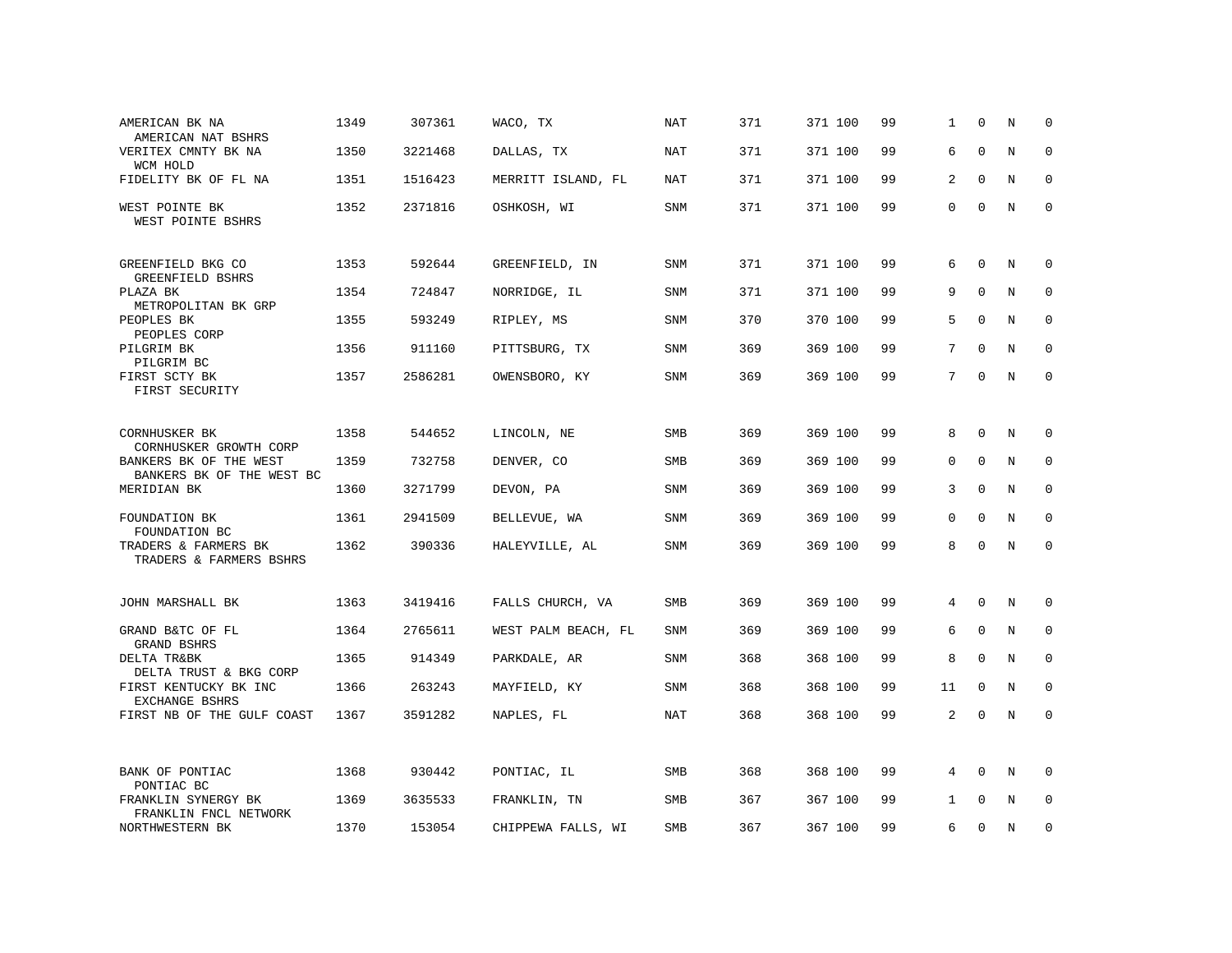| NW BSHRS                                        |      |         |                       |            |     |         |    |                |             |         |             |
|-------------------------------------------------|------|---------|-----------------------|------------|-----|---------|----|----------------|-------------|---------|-------------|
| BANK OF UNION<br>UNION CITY CORP                | 1371 | 535258  | EL RENO, OK           | <b>SNM</b> | 367 | 367 100 | 99 | 1              | $\Omega$    | N       | $\Omega$    |
| CITY NB OF NJ<br>CITY NAT BSHRS CORP            | 1372 | 567905  | NEWARK, NJ            | <b>NAT</b> | 366 | 366 100 | 99 | 7              | $\mathbf 0$ | N       | $\Omega$    |
| WESTERN BK<br>WESTERN BSHRS                     | 1373 | 829256  | SAINT PAUL, MN        | SNM        | 366 | 366 100 | 99 | 4              | $\mathbf 0$ | N       | 0           |
| NATIONAL BK OF CA<br>NCAL BC                    | 1374 | 667869  | LOS ANGELES, CA       | <b>NAT</b> | 366 | 366 100 | 99 | 5              | $\mathbf 0$ | $\rm N$ | 0           |
| HOPEWELL VALLEY CMNTY BK                        | 1375 | 2773867 | PENNINGTON, NJ        | SNM        | 365 | 365 100 | 99 | $\overline{4}$ | $\mathbf 0$ | $\rm N$ | 0           |
| BANK OF NORTHERN MI<br>LAKE MI FC               | 1376 | 2843724 | PETOSKEY, MI          | SNM        | 365 | 365 100 | 99 | $\mathbf{1}$   | $\mathbf 0$ | N       | $\mathbf 0$ |
| FRONTENAC BK<br>FRONTENAC BSHRS                 | 1377 | 2724757 | EARTH CITY, MO        | SNM        | 365 | 365 100 | 99 | 3              | $\mathbf 0$ | N       | $\mathbf 0$ |
| BNB BK NA                                       | 1378 | 609609  | FORT LEE, NJ          | NAT        | 365 | 365 100 | 99 | 2              | 0           | N       | 0           |
| BNB FNCL SVC CORP<br>FNBT.COM BK<br>SOUTHERN NB | 1379 | 697231  | FORT WALTON BEACH, FL | SNM        | 365 | 365 100 | 99 | 10             | $\mathbf 0$ | N       | 0           |
| AFFINITY BK<br>ABB FNCL GRP                     | 1380 | 3118447 | ATLANTA, GA           | SNM        | 364 | 364 100 | 99 | $\mathbf 0$    | 0           | N       | 0           |
| COUNTY BK<br>CB FNCL CORP                       | 1381 | 1459735 | REHOBOTH BEACH, DE    | SNM        | 364 | 364 100 | 99 | 8              | $\Omega$    | N       | $\Omega$    |
| FCN BK NA<br>FCN BANC CORP                      | 1382 | 321947  | BROOKVILLE, IN        | NAT        | 364 | 364 100 | 99 | 4              | $\Omega$    | N       | $\mathbf 0$ |
| JGB BK NA<br>JGB FNCL HC                        | 1383 | 838632  | MIAMI, FL             | NAT        | 363 | 363 100 | 99 | 3              | $\Omega$    | Υ       | $\Omega$    |
| HARDIN CTY BK<br>HARDIN CTY BSHRS               | 1384 | 526854  | SAVANNAH, TN          | SNM        | 363 | 363 100 | 99 | 5              | $\Omega$    | N       | $\Omega$    |
| FIRST NAT BKG CO<br>FNBC BC                     | 1385 | 100843  | ASH FLAT, AR          | NAT        | 362 | 362 100 | 99 | 14             | $\Omega$    | N       | $\mathbf 0$ |
| HILLSDALE CTY NB<br>CNB CMNTY BC                | 1386 | 682143  | HILLSDALE, MI         | <b>NAT</b> | 362 | 362 100 | 99 | 11             | $\Omega$    | N       | $\Omega$    |
| COMMUNITY BK<br>COMMUNITY BSHRS                 | 1387 | 779360  | JOSEPH, OR            | SNM        | 362 | 362 100 | 99 | 15             | 0           | N       | $\mathbf 0$ |
| CALIFORNIA REPUBLIC BK                          | 1388 | 3669930 | NEWPORT BEACH, CA     | SNM        | 362 | 362 100 | 99 | $\mathbf{1}$   | $\mathbf 0$ | N       | $\mathbf 0$ |
| NEBRASKALAND NB<br>NEBRASKALAND FS              | 1389 | 2667957 | NORTH PLATTE, NE      | <b>NAT</b> | 362 | 362 100 | 99 | 6              | $\mathbf 0$ | N       | $\mathbf 0$ |
| MONUMENT BK                                     | 1390 | 3336607 | BETHESDA, MD          | SNM        | 361 | 361 100 | 99 | $\mathbf 0$    | $\mathbf 0$ | N       | 0           |
| COLUMBIA CMNTY BK<br>COLUMBIA CMRL BC           | 1391 | 2802664 | HILLSBORO, OR         | SNM        | 361 | 361 100 | 99 | 3              | $\Omega$    | N       | 0           |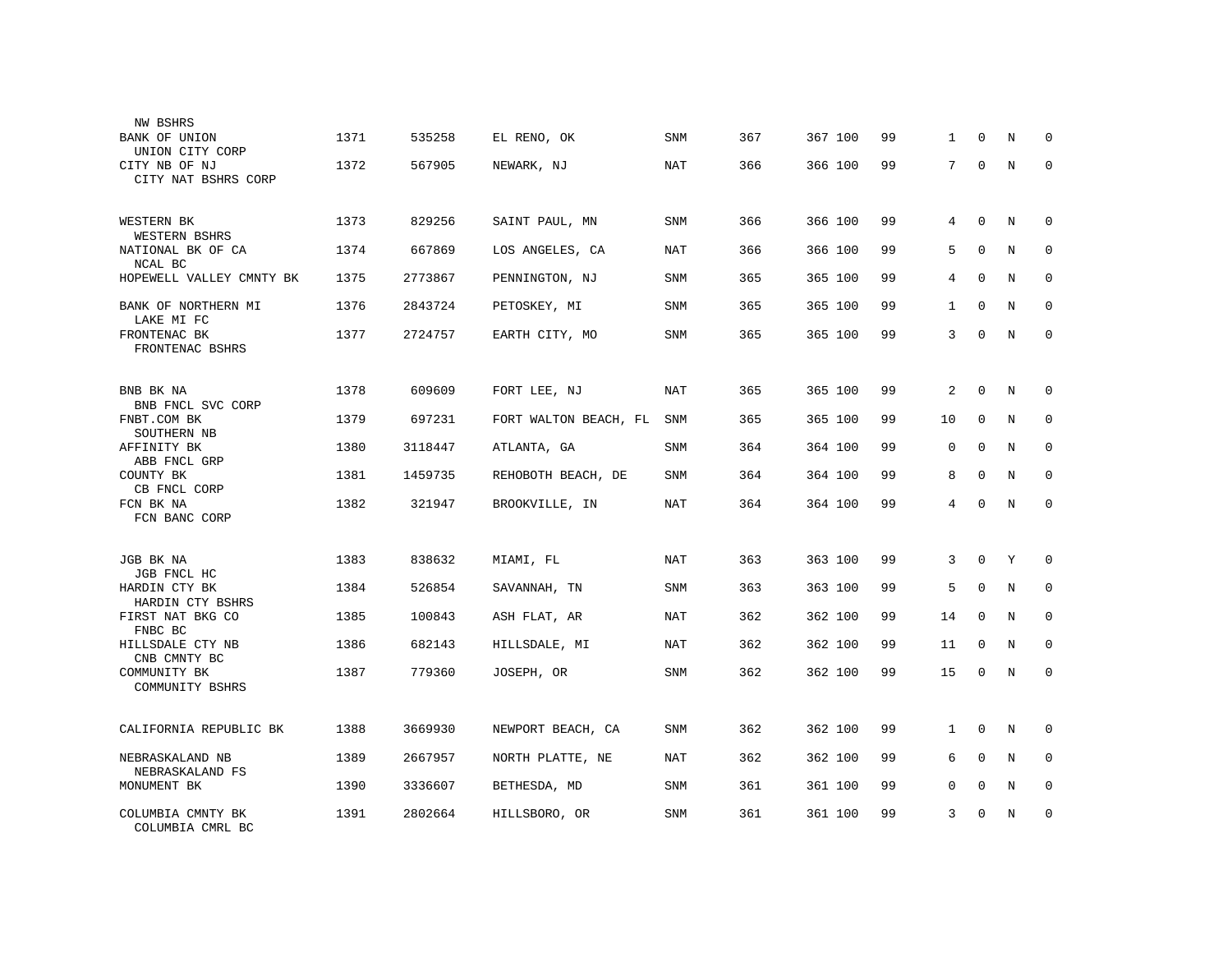| 1ST CENTURY BK NA<br>1ST CENTURY BSHRS             | 1392 | 3247598 | LOS ANGELES, CA  | NAT        | 361 | 361 100 | 99 | $\Omega$       | $\Omega$    | N           | $\Omega$    |
|----------------------------------------------------|------|---------|------------------|------------|-----|---------|----|----------------|-------------|-------------|-------------|
| FARMERS NB<br>FARMERS BC                           | 1393 | 307062  | BUHL, ID         | <b>NAT</b> | 361 | 361 100 | 99 | 5              | $\Omega$    | N           | $\mathbf 0$ |
| CITIZENS BK<br>CITIZENS CORP                       | 1394 | 514132  | COLUMBIA, MS     | <b>SNM</b> | 361 | 361 100 | 99 | 6              | $\Omega$    | N           | $\mathbf 0$ |
| TRUSTATLANTIC BK<br>TRUSTATLANTIC FC               | 1395 | 2913551 | RALEIGH, NC      | <b>SNM</b> | 361 | 361 100 | 99 | 3              | $\Omega$    | N           | $\Omega$    |
| FIRST NB IN GREEN FOREST<br>FIRST NATIONAL BANCORP | 1396 | 261940  | GREEN FOREST, AR | <b>NAT</b> | 361 | 361 100 | 99 | 7              | $\Omega$    | N           | $\mathbf 0$ |
| ISB CMNTY BK<br>IXONIA BSHRS                       | 1397 | 529341  | IXONIA, WI       | <b>SNM</b> | 360 | 360 100 | 99 | 7              | $\Omega$    | $_{\rm N}$  | $\Omega$    |
| NORTHEAST BK<br>NORTHEAST SECURITIES CORP          | 1398 | 689357  | MINNEAPOLIS, MN  | <b>SNM</b> | 360 | 360 100 | 99 | 2              | $\Omega$    | N           | 0           |
| GREENVILLE NB<br>GREENVILLE NAT BC                 | 1399 | 295011  | GREENVILLE, OH   | NAT        | 360 | 360 100 | 99 | 6              | $\mathbf 0$ | N           | $\mathbf 0$ |
| MOUNTAIN CMRC BK<br>MOUNTAIN CMRC BC               | 1400 | 1016231 | ERWIN, TN        | <b>SNM</b> | 360 | 360 100 | 99 | 5              | $\Omega$    | N           | $\mathbf 0$ |
| PLATTE VALLEY BK OF MO<br>PLATTE CTY BSHRS         | 1401 | 701259  | PLATTE CITY, MO  | SNM        | 359 | 359 100 | 99 | 7              | $\mathbf 0$ | $\mathbf N$ | $\mathbf 0$ |
| SECURITY BK OF CA<br>SECURITY CA BC                | 1402 | 3358289 | RIVERSIDE, CA    | <b>SNM</b> | 359 | 359 100 | 99 | $\overline{2}$ | $\Omega$    | N           | $\mathbf 0$ |
| 21ST CENTURY BK<br>DOLPHIN FAMILY MGMT CO          | 1403 | 340256  | LORETTO, MN      | <b>SNM</b> | 359 | 359 100 | 99 | 5              | $\Omega$    | N           | 0           |
| SILVERGATE BK<br>SILVERGATE CAP CORP               | 1404 | 1216826 | LA JOLLA, CA     | SNM        | 359 | 359 100 | 99 | 5              | $\Omega$    | N           | $\mathbf 0$ |
| JONESTOWN B&TC                                     | 1405 | 653611  | JONESTOWN, PA    | SNM        | 358 | 358 100 | 99 | 8              | $\mathbf 0$ | N           | 0           |
| STEELE ST B&T<br>STEELE STREET BK CORP             | 1406 | 3168563 | DENVER, CO       | SNM        | 358 | 358 100 | 99 | 3              | $\Omega$    | $\mathbf N$ | $\mathbf 0$ |
| BANK OF GLEN BURNIE<br>GLEN BURNIE BC              | 1407 | 628123  | GLEN BURNIE, MD  | SNM        | 358 | 358 100 | 99 | 7              | $\mathbf 0$ | $\mathbf N$ | $\mathbf 0$ |
| COMMUNITY BK OF THE S<br>CBS FC                    | 1408 | 2837200 | SMYRNA, GA       | <b>SNM</b> | 358 | 358 100 | 99 | 3              | $\Omega$    | $_{\rm N}$  | 0           |
| GRAYSON NB<br><b>GRAYSON BSHRS</b>                 | 1409 | 90328   | INDEPENDENCE, VA | NAT        | 358 | 358 100 | 99 | 9              | $\mathbf 0$ | N           | $\mathbf 0$ |
| RIVER B&T                                          | 1410 | 3437157 | PRATTVILLE, AL   | <b>SNM</b> | 358 | 358 100 | 99 | 2              | $\Omega$    | N           | $\mathbf 0$ |
| CITIZENS B&TC<br>FIRST BK CORP                     | 1411 | 192147  | VAN BUREN, AR    | SMB        | 357 | 357 100 | 99 | 6              | $\mathbf 0$ | N           | 0           |
| SUNRISE BK AZ<br>CAPITOL BC                        | 1412 | 2716622 | PHOENIX, AZ      | <b>SNM</b> | 357 | 357 100 | 99 | 8              | $\Omega$    | N           | $\mathbf 0$ |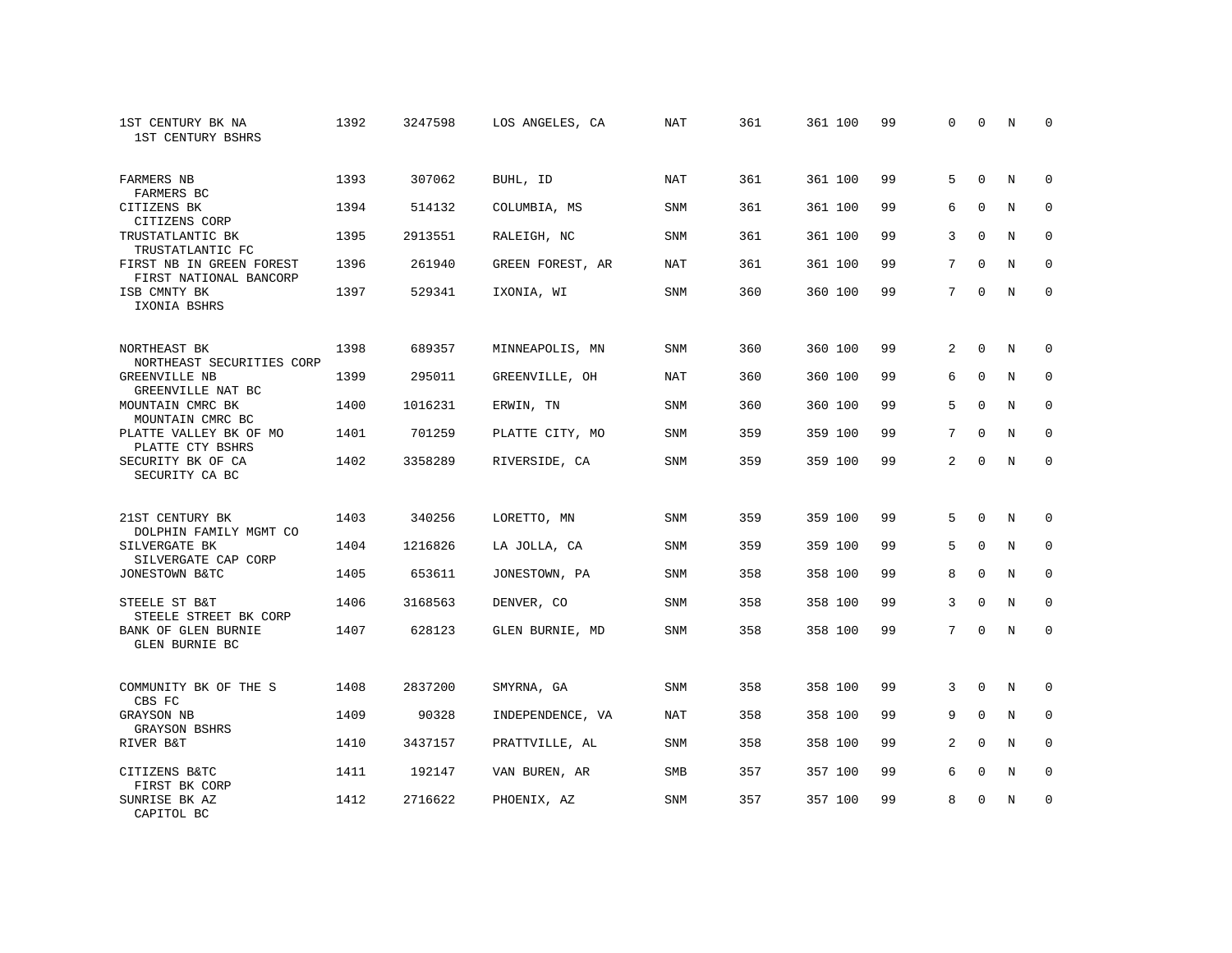| SOUTHWEST NB<br>REPUBLIC FC                  | 1413 | 499855  | WICHITA, KS       | <b>NAT</b> | 356 | 356 100 | 99 | 5            | $\Omega$    | N           | $\mathbf 0$  |
|----------------------------------------------|------|---------|-------------------|------------|-----|---------|----|--------------|-------------|-------------|--------------|
| FARMERS CITIZENS BK<br>FC BC                 | 1414 | 858210  | BUCYRUS, OH       | SMB        | 356 | 356 100 | 99 | 6            | $\Omega$    | $\mathbb N$ | $\Omega$     |
| COMMUNITY NAT B&T TX<br>COMMUNITY BK HOLD TX | 1415 | 738769  | CORSICANA, TX     | <b>NAT</b> | 356 | 356 100 | 99 | 6            | $\Omega$    | N           | $\mathbf 0$  |
| ADVANTAGE BK<br>ADVANTAGE BC                 | 1416 | 2927615 | LOVELAND, CO      | SNM        | 356 | 356 100 | 99 | 3            | $\Omega$    | $\mathbf N$ | $\mathbf{0}$ |
| PROVIDENCE BK LLC                            | 1417 | 3280625 | SOUTH HOLLAND, IL | SNM        | 356 | 356 100 | 99 | 4            | $\Omega$    | N           | $\Omega$     |
|                                              |      |         |                   |            |     |         |    |              |             |             |              |
| SUN SCTY BK<br>SUN FNCL CORP                 | 1418 | 564155  | ELLINGTON, MO     | SNM        | 356 | 356 100 | 99 | 30           | $\Omega$    | N           | $\Omega$     |
| REGENTS BK NA<br>TRAFALGAR HOLD LLC          | 1419 | 3030697 | LA JOLLA, CA      | NAT        | 355 | 355 100 | 99 | 4            | $\Omega$    | N           | $\mathbf{0}$ |
| CAROLINA B&TC<br>FIRST CAROLINA BSHRS CORP   | 1420 | 355120  | LAMAR, SC         | SNM        | 355 | 355 100 | 99 | 15           | $\Omega$    | N           | $\mathbf 0$  |
| PEOPLES BK CO<br>PEOPLES HC                  | 1421 | 702911  | COLDWATER, OH     | SNM        | 354 | 354 100 | 99 | 6            | $\Omega$    | N           | $\Omega$     |
| BANK OF PUTNAM CTY<br>BPC CORP               | 1422 | 99536   | COOKEVILLE, TN    | <b>SNM</b> | 354 | 354 100 | 99 | 6            | $\mathbf 0$ | N           | $\mathbf{0}$ |
|                                              |      |         |                   |            |     |         |    |              |             |             |              |
| FORT SILL NB<br>JRMB II                      | 1423 | 125154  | FORT SILL, OK     | <b>NAT</b> | 354 | 354 100 | 99 | 65           | $\Omega$    | N           | $\mathbf 0$  |
| CITIZENS FIRST BK<br>CITIZENS FIRST CORP     | 1424 | 2751007 | BOWLING GREEN, KY | SNM        | 353 | 353 100 | 99 | 7            | $\mathbf 0$ | $\mathbf N$ | $\mathbf 0$  |
| HOMETOWN BK<br>HOMETOWN BSHRS CORP           | 1425 | 3357910 | ROANOKE, VA       | <b>SMB</b> | 353 | 353 100 | 99 | 4            | $\Omega$    | N           | $\mathbf 0$  |
| RICHWOOD BKG CO<br>RICHWOOD BSHRS            | 1426 | 150727  | RICHWOOD, OH      | SMB        | 353 | 353 100 | 99 | 4            | $\mathbf 0$ | N           | $\mathbf 0$  |
| CLINTON NB<br>W J YOUNG & CO                 | 1427 | 773443  | CLINTON, IA       | NAT        | 353 | 353 100 | 99 | 8            | $\Omega$    | N           | $\Omega$     |
|                                              |      |         |                   |            |     |         |    |              |             |             |              |
| ST CHARLES B&TC<br>WINTRUST FC               | 1428 | 428547  | ST CHARLES, IL    | SMB        | 353 | 353 100 | 99 | $\mathbf{1}$ | $\mathbf 0$ | N           | $\mathbf 0$  |
| FIRST B&TC OF IL<br>NORTHWEST BC OF IL       | 1429 | 646444  | PALATINE, IL      | SNM        | 352 | 352 100 | 99 | $\mathbf 0$  | $\mathbf 0$ | N           | $\mathbf 0$  |
| HOMEBANC NA<br>HOMEBANCORP                   | 1430 | 3577389 | LAKE MARY, FL     | NAT        | 352 | 352 100 | 99 | 6            | $\Omega$    | N           | $\mathbf 0$  |
| CRESCENT BK<br>CAROLINA FC                   | 1431 | 3013823 | MYRTLE BEACH, SC  | SNM        | 352 | 352 100 | 99 | 3            | $\Omega$    | $_{\rm N}$  | $\mathbf 0$  |
| WATERFORD BK NA<br>WATERFORD BANCORP         | 1432 | 3588424 | TOLEDO, OH        | NAT        | 352 | 352 100 | 99 | $\Omega$     | $\Omega$    | N           | $\mathbf 0$  |
| FNB BK<br>FNS BSHRS                          | 1433 | 441434  | SCOTTSBORO, AL    | <b>SNM</b> | 352 | 352 100 | 99 | 9            | $\Omega$    | N           | $\Omega$     |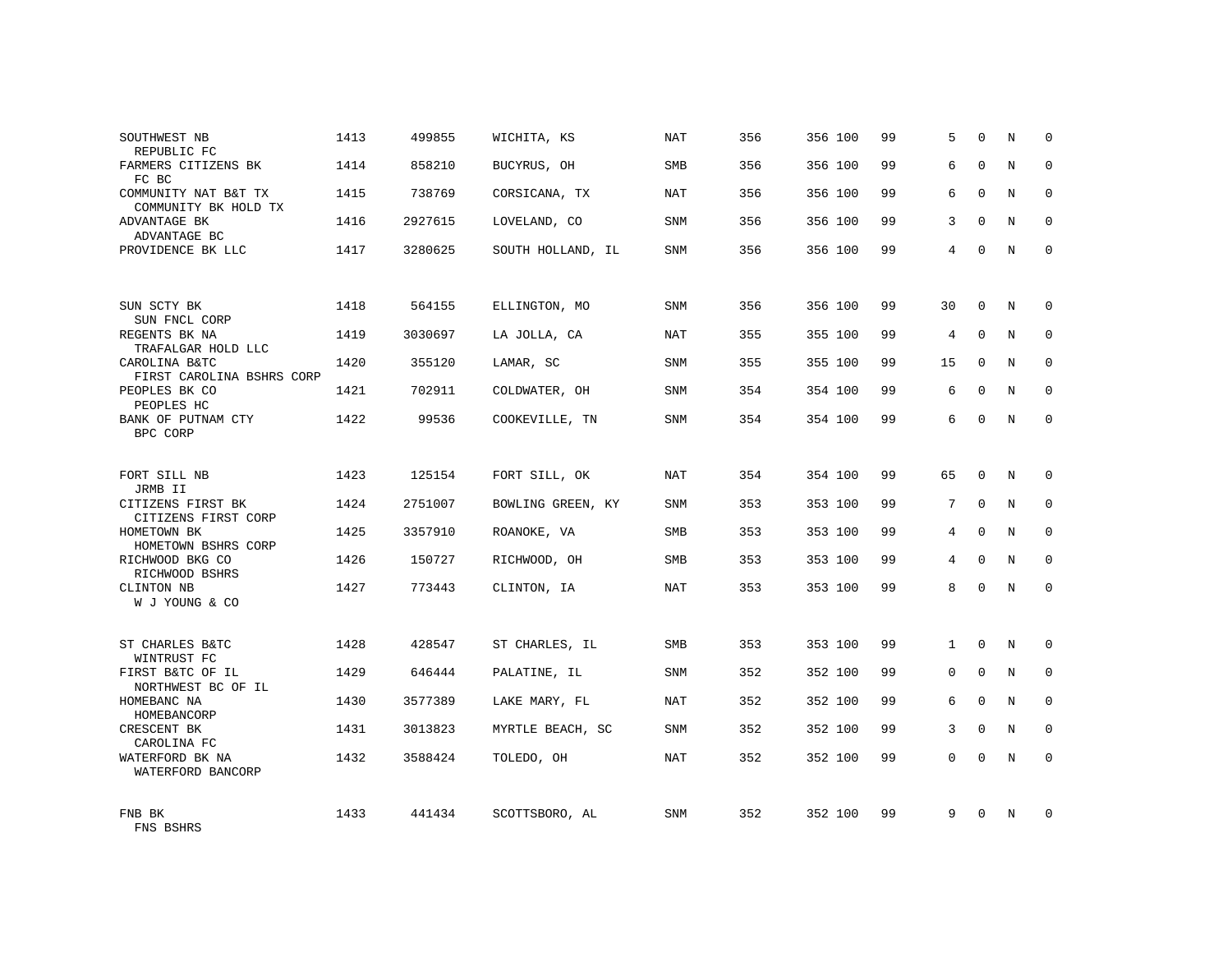| CITIZENS BK<br>CITBA FC                             | 1434 | 44741   | MOORESVILLE, IN | <b>SNM</b> | 351 | 351 100 | 99 | 12       | $\Omega$    | N           | $\Omega$    |
|-----------------------------------------------------|------|---------|-----------------|------------|-----|---------|----|----------|-------------|-------------|-------------|
| WALLIS ST BK<br>WALLIS BSHRS                        | 1435 | 283867  | WALLIS, TX      | SNM        | 351 | 351 100 | 99 | 9        | $\mathbf 0$ | $\rm N$     | $\mathbf 0$ |
| FIRST ST BK<br>WILBER CO                            | 1436 | 499453  | LINCOLN, NE     | SMB        | 351 | 351 100 | 99 | 15       | $\mathbf 0$ | N           | $\mathbf 0$ |
| FIRST BK<br>FIRST SW CORP                           | 1437 | 875936  | MCCOMB, MS      | SNM        | 351 | 351 100 | 99 | 9        | $\Omega$    | N           | $\mathbf 0$ |
| TOLLESON PRIV BK<br>TOLLESON WEALTH MGMT            | 1438 | 3166699 | DALLAS, TX      | SNM        | 351 | 351 100 | 99 | $\Omega$ | $\mathbf 0$ | N           | 0           |
| FNB BK<br>JACKSON FINANCIAL CORP                    | 1439 | 400141  | MAYFIELD, KY    | SNM        | 351 | 351 100 | 99 | 7        | 0           | N           | 0           |
| FLORIDA GULF BK<br>FLORIDA GULF BC                  | 1440 | 2986304 | FORT MYERS, FL  | SNM        | 350 | 350 100 | 99 | 7        | $\mathbf 0$ | $\mathbf N$ | $\mathbf 0$ |
| CATSKILL HUDSON BK<br>CATSKILL HUDSON BC            | 1441 | 2132594 | ROCK HILL, NY   | <b>SNM</b> | 350 | 350 100 | 99 | 11       | $\Omega$    | N           | $\Omega$    |
| DEMOTTE ST BK<br>DEMOTTE BC                         | 1442 | 539340  | DEMOTTE, IN     | SMB        | 349 | 349 100 | 99 | 10       | 0           | N           | $\mathbf 0$ |
| BREMER BK NA                                        | 1443 | 275750  | BRAINERD, MN    | NAT        | 349 | 349 100 | 99 | 4        | $\Omega$    | N           | 0           |
| OTTO BREMER FOUNDATION<br>C US BK<br>HOW-WIN DEV CO | 1444 | 900146  | CRESCO, IA      | SNM        | 349 | 349 100 | 99 | 4        | $\mathbf 0$ | $\mathbb N$ | $\mathbf 0$ |
| PEOPLES B&TC<br>PBT BSHRS                           | 1445 | 153353  | MCPHERSON, KS   | SNM        | 349 | 349 100 | 99 | 8        | $\mathbf 0$ | N           | $\mathbf 0$ |
| HOME FED BK CORP<br>HFB FNCL CORP                   | 1446 | 902672  | MIDDLESBORO, KY | <b>SNM</b> | 347 | 347 100 | 99 | 5        | $\Omega$    | N           | $\mathbf 0$ |
| PROGRESS B&T                                        | 1447 | 3690596 | HUNTSVILLE, AL  | SNM        | 347 | 347 100 | 99 | 2        | $\mathbf 0$ | N           | $\mathbf 0$ |
| FARMERS ST BK                                       | 1448 | 840747  | WATERLOO, IA    | SNM        | 347 | 347 100 | 99 | 6        | 0           | N           | 0           |
| FSB FNCL SVC                                        |      |         |                 |            |     |         |    |          |             |             |             |
| GRUNDY NB<br>GNB BSHRS CORP                         | 1449 | 268828  | GRUNDY, VA      | <b>NAT</b> | 347 | 347 100 | 99 | 7        | $\mathbf 0$ | N           | 0           |
| BANK OF OAK RIDGE<br>OAK RIDGE FS                   | 1450 | 2903123 | OAK RIDGE, NC   | <b>SNM</b> | 346 | 346 100 | 99 | 4        | $\Omega$    | N           | $\Omega$    |
| COASTAL CMRC BK<br>COASTAL CMRC BSHRS               | 1451 | 2760102 | HOUMA, LA       | SNM        | 346 | 346 100 | 99 | 5        | $\Omega$    | N           | 0           |
| SEVIER CTY BK<br>SEVIER CTY BSHRS                   | 1452 | 982937  | SEVIERVILLE, TN | SNM        | 346 | 346 100 | 99 | 6        | 0           | N           | $\mathbf 0$ |
| HANCOCK B&TC<br>HANCOCK BANCORP                     | 1453 | 545846  | HAWESVILLE, KY  | SNM        | 345 | 345 100 | 99 | 5        | $\mathbf 0$ | N           | 0           |
| MIDSOUTH BK NA<br>MIDSOUTH BC                       | 1454 | 929932  | DOTHAN, AL      | NAT        | 345 | 345 100 | 99 | 8        | $\Omega$    | N           | 0           |
| FRANKLIN B&TC                                       | 1455 | 493844  | FRANKLIN, KY    | SNM        | 345 | 345 100 | 99 | 3        | $\Omega$    | N           | $\mathbf 0$ |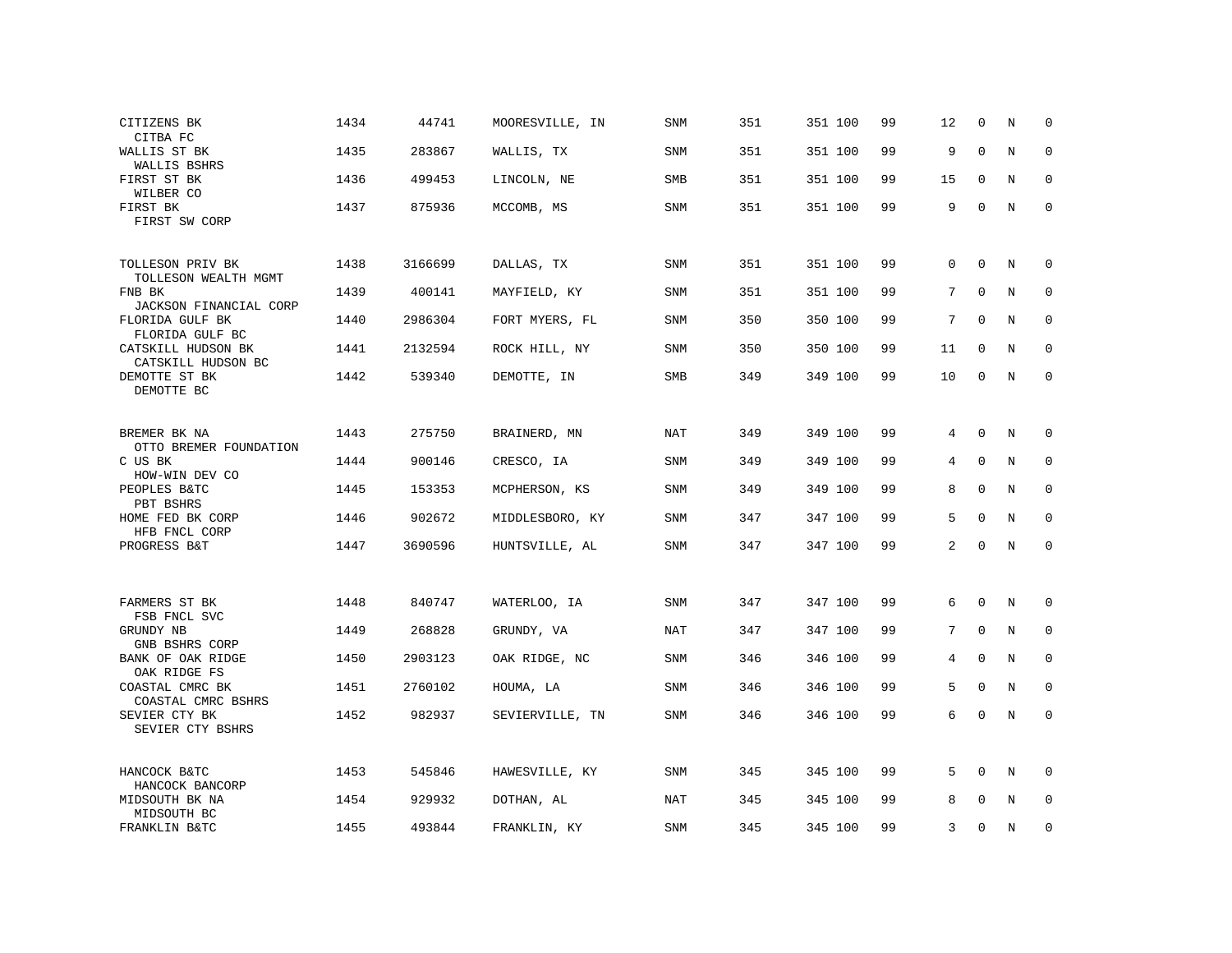| FRANKLIN BANCORP<br>BANK OF MARION<br>SOUTHWEST VA BSHRS | 1456 | 858528  | MARION, VA        | <b>SMB</b> | 345 | 345 100 | 99 | 14             | $\Omega$     | N           | 0            |
|----------------------------------------------------------|------|---------|-------------------|------------|-----|---------|----|----------------|--------------|-------------|--------------|
| BANK OF LAS VEGAS<br>CAPITOL BC                          | 1457 | 2856032 | LAS VEGAS, NV     | SNM        | 344 | 344 100 | 99 | 3              | $\mathbf 0$  | $\mathbf N$ | $\mathbf 0$  |
| PEOPLES BK<br>PEOPLES BC                                 | 1458 | 998844  | ROCK VALLEY, IA   | <b>SNM</b> | 344 | 344 100 | 99 | 6              | $\mathbf{0}$ | N           | 0            |
| TEXAS CMNTY BK NA<br>TCB HC                              | 1459 | 3135097 | THE WOODLANDS, TX | <b>NAT</b> | 344 | 344 100 | 99 | 5              | $\mathbf 0$  | $\mathbf N$ | $\mathbf{0}$ |
| AMERICAN BK<br>GUARANTY DEVELOPMENT CO                   | 1460 | 630555  | BOZEMAN, MT       | <b>SMB</b> | 344 | 344 100 | 99 | 5              | $\Omega$     | N           | $\mathbf 0$  |
| TRUMAN BK<br>TEMPLAR FUND                                | 1461 | 1213777 | SAINT LOUIS, MO   | <b>SMB</b> | 344 | 344 100 | 99 | 3              | $\Omega$     | N           | 0            |
| CITIZENS ALLI BK<br>FORSTROM BC                          | 1462 | 279954  | CLARA CITY, MN    | SNM        | 344 | 344 100 | 99 | $\overline{4}$ | $\mathbf 0$  | $\mathbf N$ | $\mathbf 0$  |
|                                                          |      |         |                   |            |     |         |    |                |              |             |              |
| PEOPLES BK<br>KREY CO                                    | 1463 | 530655  | PRATT, KS         | SNM        | 343 | 343 100 | 99 | 9              | $\Omega$     | N           | 0            |
| FIRST FNCL BK NA<br>FIRST FNCL BSHRS                     | 1464 | 2562838 | STEPHENVILLE, TX  | <b>NAT</b> | 343 | 343 100 | 99 | 7              | $\mathbf 0$  | N           | $\mathbf 0$  |
| PIEDMONT BK<br>PIEDMONT BC                               | 1465 | 3489035 | NORCROSS, GA      | <b>SNM</b> | 343 | 343 100 | 99 | 3              | $\Omega$     | N           | $\mathbf 0$  |
| PACIFIC NB                                               | 1466 | 577137  | MIAMI, FL         | <b>NAT</b> | 342 | 332 97  | 99 | $\mathbf{0}$   | $\mathbf 0$  | Y           | 99           |
| SECURITY ST BK<br>SECURITY ST CORP                       | 1467 | 111979  | CENTRALIA, WA     | SNM        | 342 | 342 100 | 99 | 12             | $\Omega$     | $\rm N$     | $\mathbf 0$  |
| DELTA NB&TC                                              | 1468 | 65513   | NEW YORK, NY      | <b>NAT</b> | 342 | 342 100 | 99 | $\mathbf 1$    | $\mathbf 0$  | Y           | 99           |
| DELTA INV CO CAYMAN<br>FIRST NB OF DIETERICH             | 1469 | 771140  | DIETERICH, IL     | <b>NAT</b> | 341 | 341 100 | 99 | 5              | $\Omega$     | N           | $\Omega$     |
| PRIME BANC CORP<br>SUTTON BK<br>SUTTON BSHRS             | 1470 | 110413  | ATTICA, OH        | SNM        | 341 | 341 100 | 99 | 7              | $\Omega$     | N           | $\mathbf 0$  |
| MARS NB                                                  | 1471 | 978622  | MARS, PA          | <b>NAT</b> | 340 | 340 100 | 99 | 6              | $\Omega$     | N           | $\mathbf{0}$ |
| LEGENDS BK<br>LEGENDS FNCL HOLD                          | 1472 | 2745426 | CLARKSVILLE, TN   | <b>SNM</b> | 340 | 340 100 | 99 | 6              | $\Omega$     | N           | $\mathbf{0}$ |
| EMPIRE NAT BK                                            | 1473 | 3706013 | ISLANDIA, NY      | <b>NAT</b> | 340 | 340 100 | 99 | $\mathbf 0$    | $\mathbf 0$  | N           | 0            |
| METAIRIE B&TC<br>ALBERT J ORTTE FAM LP                   | 1474 | 55336   | METAIRIE, LA      | <b>SNM</b> | 340 | 340 100 | 99 | 6              | $\Omega$     | N           | $\mathbf 0$  |
| NATIONAL CAPITAL BK OF WA                                | 1475 | 791821  | WASHINGTON, DC    | <b>NAT</b> | 340 | 340 100 | 99 | $\mathbf{1}$   | $\mathbf 0$  | $\mathbf N$ | $\mathbf{0}$ |
| QUANTUM NB<br>OUANTUM CAP CORP                           | 1476 | 2354387 | SUWANEE, GA       | NAT        | 340 | 340 100 | 99 | $\mathbf{1}$   | $\Omega$     | N           | 0            |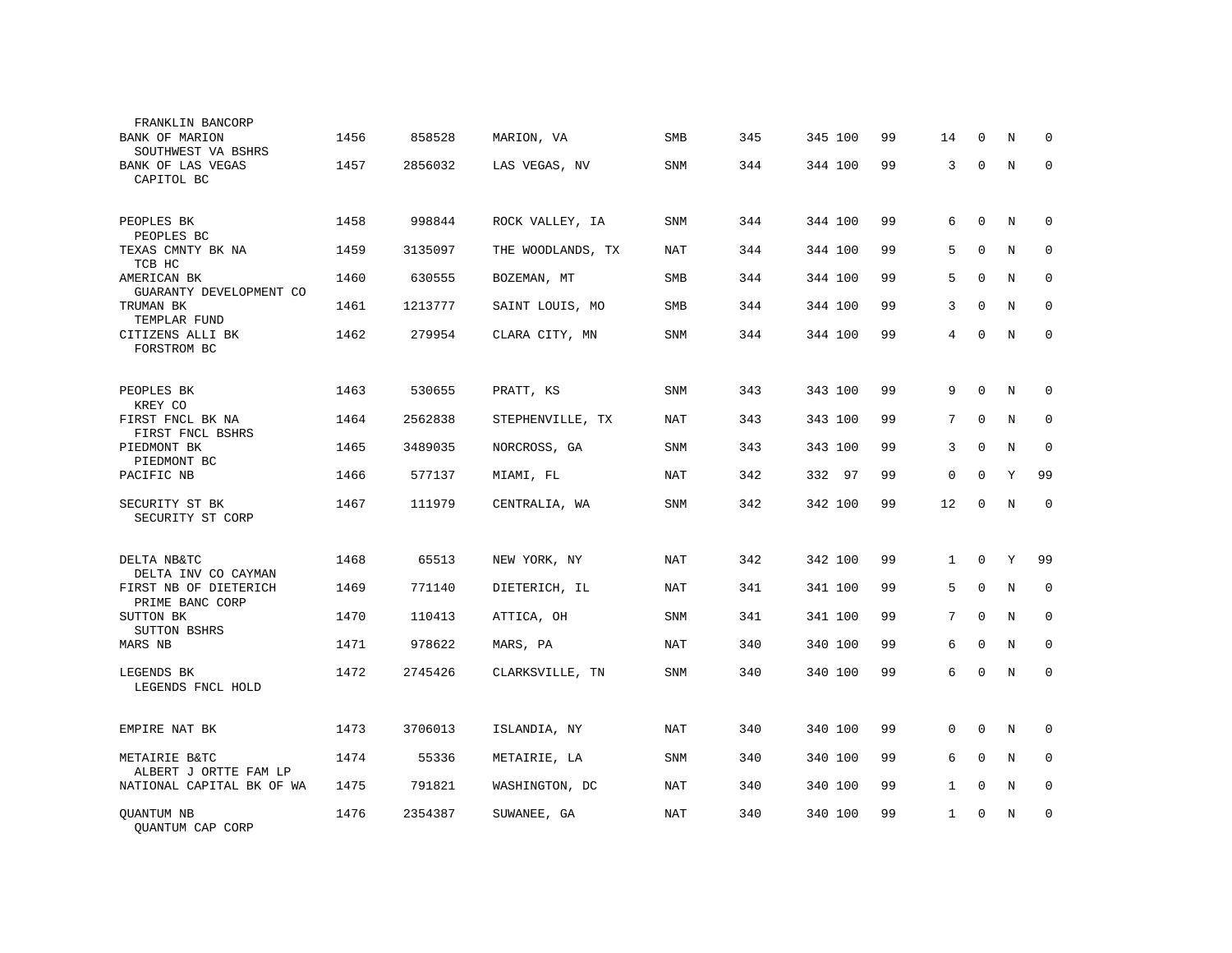| WESTERN CMRC BK<br>WESTERN CMRC BSHRS CARLSBAD        | 1477 | 169756  | CARLSBAD, NM      | SNM        | 339 | 339 100     | 99  | 11             | $\Omega$    | N           | $\Omega$    |
|-------------------------------------------------------|------|---------|-------------------|------------|-----|-------------|-----|----------------|-------------|-------------|-------------|
| FIRST NB OF EAST ARKANSAS<br>BANCSHARES OF EASTERN AR | 1478 | 251745  | FORREST CITY, AR  | <b>NAT</b> | 339 | 339 100     | 99  | 13             | $\mathbf 0$ | N           | 0           |
| FIRST NB<br><b>BASTROP BSHRS</b>                      | 1479 | 18050   | BASTROP, TX       | <b>NAT</b> | 339 | 339 100     | 99  | 5              | $\Omega$    | N           | $\mathbf 0$ |
| VALLEY BUS BK<br>VALLEY CMRC BC                       | 1480 | 2446152 | VISALIA, CA       | <b>SNM</b> | 339 | 339 100     | 99  | 4              | $\Omega$    | N           | $\Omega$    |
| DMB CMNTY BK<br>DMB CORP                              | 1481 | 56548   | DEFOREST, WI      | <b>SNM</b> | 339 | 339 100     | 99  | 2              | $\Omega$    | $_{\rm N}$  | $\mathbf 0$ |
| DECORAH B&TC<br>SECURITY AGY                          | 1482 | 872047  | DECORAH, IA       | <b>SNM</b> | 339 | 339 100     | 100 | $\overline{2}$ | $\Omega$    | N           | $\Omega$    |
| NORTH CASCADES NB<br>NORTH CASCADES BSHRS             | 1483 | 119274  | CHELAN, WA        | <b>NAT</b> | 338 | 338 100     | 100 | 10             | $\Omega$    | N           | 0           |
| FARMERS BK OF WILLARDS                                | 1484 | 105026  | WILLARDS, MD      | SNM        | 338 | 338 100     | 100 | 6              | $\mathbf 0$ | N           | $\mathbf 0$ |
| FIRST S ST BK<br>FIRST BSHRS OF STEVENSON             | 1485 | 246134  | STEVENSON, AL     | <b>SNM</b> | 338 | 338 100     | 100 | 7              | $\Omega$    | N           | $\mathbf 0$ |
| FIRST EAGLE BK<br>FIRST EAGLE BSHRS                   | 1486 | 759045  | HANOVER PARK, IL  | SMB        | 338 | 338 100     | 100 | $\mathbf{1}$   | $\mathbf 0$ | $\rm N$     | $\mathbf 0$ |
| SOMERSET HILLS BK<br>SOMERSET HILLS BC                | 1487 | 2751388 | BERNARDSVILLE, NJ | <b>SNM</b> | 338 | 338 100     | 100 | 5              | $\Omega$    | N           | $\mathbf 0$ |
| FIRST NB OF WATERLOO<br>FIRST WATERLOO BSHRS          | 1488 | 145545  | WATERLOO, IL      | <b>NAT</b> | 337 | 337 100     | 100 | 4              | $\Omega$    | N           | 0           |
| SYNERGY BK<br>SYNERGY BSHRS                           | 1489 | 2748502 | HOUMA, LA         | SNM        | 337 | 337 100     | 100 | 3              | $\Omega$    | N           | $\mathbf 0$ |
| FIRST ST BK<br>JSA FAM LP                             | 1490 | 264455  | ATHENS, TX        | SNM        | 337 | 337 100     | 100 | 8              | 0           | N           | $\mathbf 0$ |
| FIRST ST BK<br>JANE AUSTIN CHAPMAN LP                 | 1490 | 264455  | ATHENS, TX        | <b>SNM</b> |     |             |     |                |             |             |             |
| MIDAMERICA NB<br>MIDAMERICA NAT BSHRS                 | 1491 | 510938  | CANTON, IL        | <b>NAT</b> | 337 | 337 100 100 |     | 6              | $\Omega$    | $\mathbb N$ | $\mathbf 0$ |
| PEOPLES B&TC<br>PEOPLES BANKTRUST                     | 1492 | 109136  | BUFORD, GA        | <b>SNM</b> | 337 | 337 100     | 100 | 4              | $\Omega$    | N           | $\Omega$    |
| ORANGE BK OF FL<br>FLORIDIAN FNCL GRP                 | 1493 | 3357871 | ORLANDO, FL       | SNM        | 336 | 336 100     | 100 | 8              | $\mathbf 0$ | N           | 0           |
| BANK OF NEW CANAAN<br>BNC FNC GRP                     | 1494 | 3109043 | NEW CANAAN, CT    | SNM        | 336 | 336 100     | 100 | 2              | $\Omega$    | N           | $\Omega$    |
| BANK OF STANLY<br>UWHARRIE CAP CORP                   | 1495 | 590220  | ALBEMARLE, NC     | SMB        | 336 | 336 100     | 100 | 5              | 0           | N           | 0           |
| BORDER ST BK<br>BORDER BSHRS                          | 1496 | 977951  | GREENBUSH, MN     | <b>SNM</b> | 336 | 336 100     | 100 | 6              | $\Omega$    | N           | $\mathbf 0$ |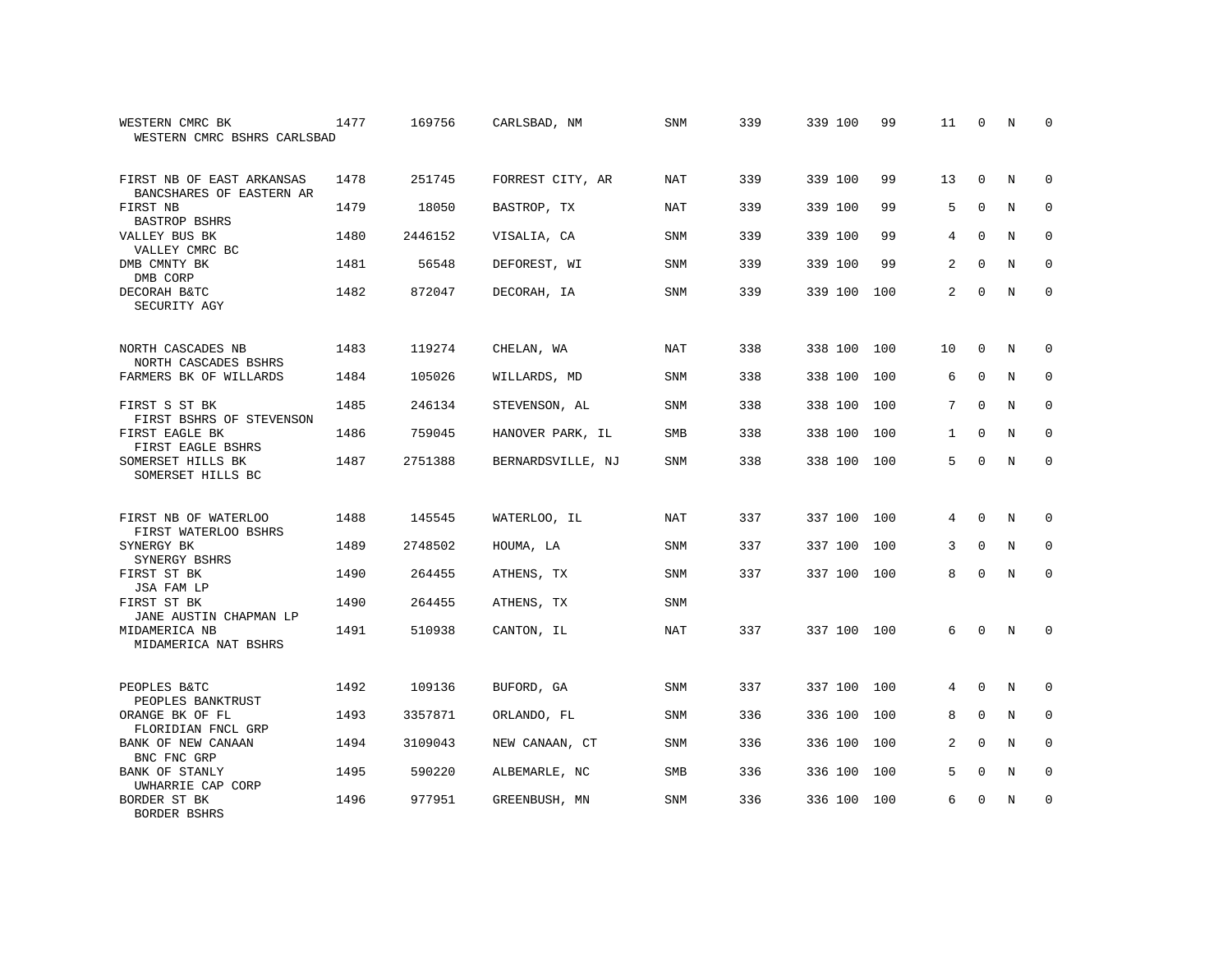| REPUBLIC BK & TR<br>IRONHORSE FNCL GRP               | 1497 | 1198605 | NORMAN, OK            | SNM        | 335 | 335 100     | 100 | 4  | $\Omega$    | N          | $\mathbf 0$  |
|------------------------------------------------------|------|---------|-----------------------|------------|-----|-------------|-----|----|-------------|------------|--------------|
| SAINT MARTIN B&TC<br>SAINT MARTIN BSHRS              | 1498 | 841539  | SAINT MARTINVILLE, LA | SNM        | 335 | 335 100     | 100 | 10 | $\Omega$    | N          | $\mathbf{0}$ |
| FIRST NB<br>PINNACLE BSHRS CORP                      | 1499 | 979629  | ALTAVISTA, VA         | <b>NAT</b> | 335 | 335 100     | 100 | 7  | $\Omega$    | N          | $\mathbf 0$  |
| SIMSBURY B&TC<br>SBT BC                              | 1500 | 2290887 | SIMSBURY, CT          | SNM        | 335 | 335 100     | 100 | 4  | $\Omega$    | N          | $\Omega$     |
| PREMIER BK<br>PREMIER BHC                            | 1501 | 2286554 | TALLAHASSEE, FL       | SNM        | 334 | 334 100     | 100 | 5  | $\Omega$    | N          | $\Omega$     |
| MARKLEBANK                                           | 1502 | 158947  | MARKLE, IN            | SNM        | 334 | 334 100     | 100 | 6  | $\Omega$    | N          | $\Omega$     |
| INDEPENDENT ALLI BK<br>DOUGLAS CTY BK<br>THORNTON HC | 1503 | 201638  | DOUGLASVILLE, GA      | SNM        | 334 | 334 100     | 100 | 3  | $\Omega$    | $_{\rm N}$ | $\Omega$     |
| ROCK SPRINGS NB<br>RSNB BC                           | 1504 | 550952  | ROCK SPRINGS, WY      | NAT        | 334 | 334 100     | 100 | 1  | $\Omega$    | N          | $\mathbf 0$  |
| MONONA ST BK<br>MONONA BSHRS                         | 1505 | 1872996 | MONONA, WI            | SNM        | 333 | 333 100     | 100 | 2  | $\Omega$    | N          | $\Omega$     |
| WEST SHORE BK<br>WEST SHORE BK CORP                  | 1506 | 832546  | LUDINGTON, MI         | SNM        | 333 | 333 100     | 100 | 6  | $\Omega$    | N          | $\mathbf 0$  |
| STONEBRIDGE BK<br>STONEBRIDGE FNCL CORP              | 1507 | 2754389 | WEST CHESTER, PA      | SNM        | 332 | 332 100     | 100 | 4  | $\Omega$    | N          | $\Omega$     |
| BANK OF KS<br>SOUTHWEST BC                           | 1508 | 587350  | SOUTH HUTCHINSON, KS  | <b>SNM</b> | 332 | 332 100     | 100 | 7  | $\Omega$    | N          | $\mathbf{0}$ |
| CITIZENS BK OF BLOUNT CTY<br>TWIN CITIES FNCL SVC    | 1509 | 218131  | MARYVILLE, TN         | SNM        | 332 | 332 100     | 100 | 11 | $\Omega$    | N          | $\Omega$     |
| INSOUTH BK<br>INDEPENDENT SO BSHRS ESOT              | 1510 | 329550  | BROWNSVILLE, TN       | SNM        | 331 | 331 100     | 100 | 6  | $\mathbf 0$ | N          | $\mathbf{0}$ |
| FARMERS ST BK<br>FARMERS BSHRS                       | 1511 | 875057  | CENTER, TX            | <b>SNM</b> | 331 | 331 100     | 100 | 5  | $\Omega$    | N          | $\Omega$     |
| CITIZENS NB OF SOMERSET<br>CITIZENS BSHRS            | 1512 | 410917  | SOMERSET, KY          | NAT        | 331 | 331 100     | 100 | 8  | $\Omega$    | N          | $\Omega$     |
| PILOT GROVE SVG BK<br>PILOT GROVE SVG BK ESOP        | 1513 | 585749  | PILOT GROVE, IA       | SNM        | 330 | 330 100     | 100 | 7  | $\Omega$    | N          | $\Omega$     |
| MORRIS BK<br>MORRIS ST BSHRS                         | 1514 | 423739  | DUBLIN, GA            | SNM        | 330 | 330 100     | 100 | 2  | $\Omega$    | N          | $\mathbf 0$  |
| SOUTH GA BKG CO<br>SOUTH GA BHC                      | 1515 | 767732  | OMEGA, GA             | SNM        | 329 | 329 100     | 100 | 7  | $\Omega$    | N          | $\Omega$     |
| FIRST ST BK OF BLAKELY<br>FIRST ST BSHRS OF BLAKELY  | 1516 | 5135    | BLAKELY, GA           | SNM        | 329 | 329 100     | 100 | 6  | $\Omega$    | N          | $\Omega$     |
| CITIZENS BK<br>CITIZENS BSHRS CORP                   | 1517 | 898627  | OLANTA, SC            | SNM        | 329 | 329 100 100 |     | 13 | $\Omega$    | N          | $\Omega$     |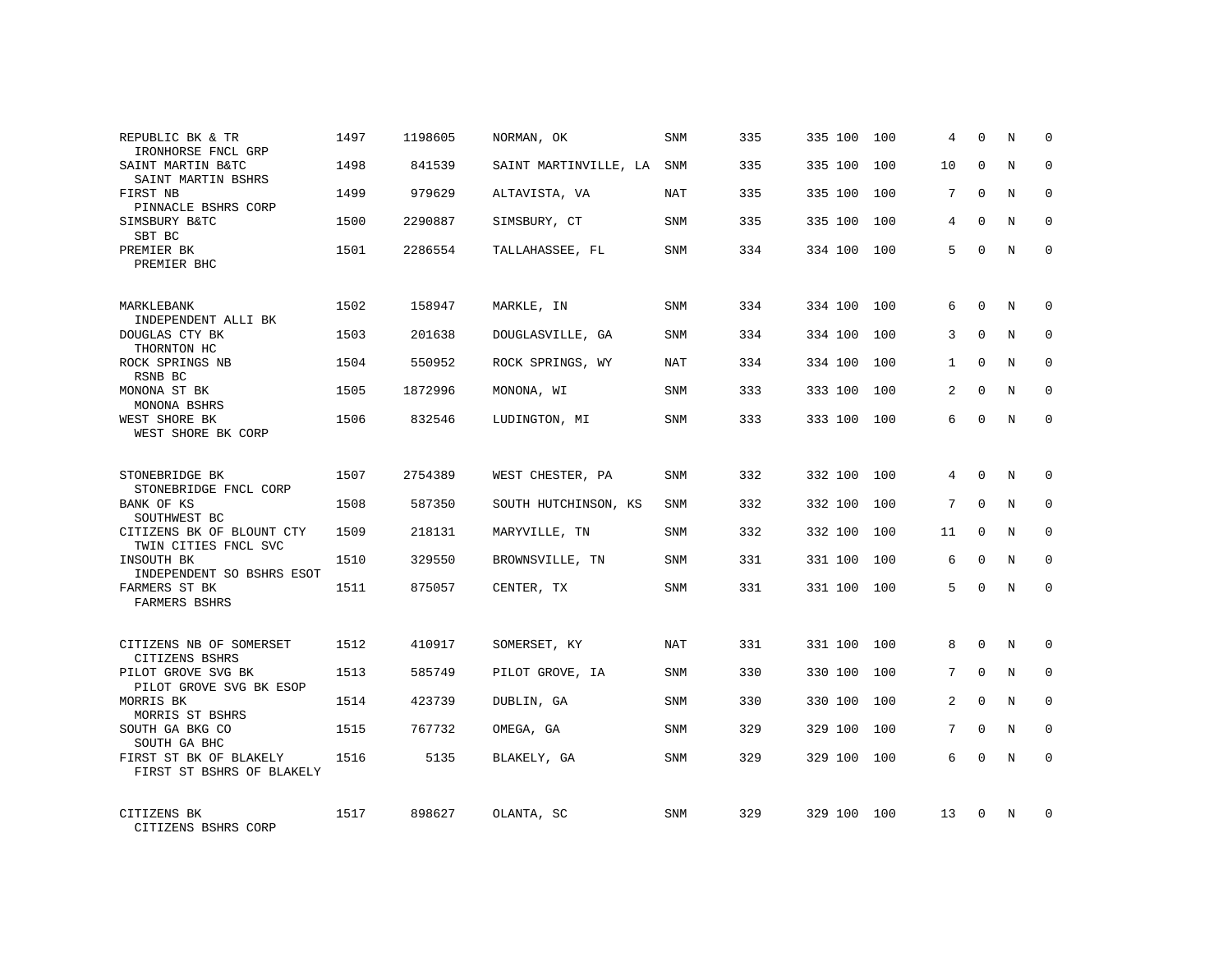| POINTBANK<br>PILOT POINT BC ESOP                               | 1518 | 844567  | PILOT POINT, TX     | <b>SMB</b> | 328 | 328 100     | 100 | 8              | $\Omega$    | N           | $\Omega$    |
|----------------------------------------------------------------|------|---------|---------------------|------------|-----|-------------|-----|----------------|-------------|-------------|-------------|
| BANK OF UPSON<br>SOUTHCREST FNCL GRP                           | 1519 | 436131  | THOMASTON, GA       | SNM        | 328 | 328 100     | 100 | 6              | $\Omega$    | N           | $\mathbf 0$ |
| AMERICAN ENT BK<br>A E BC                                      | 1520 | 2339535 | BUFFALO GROVE, IL   | SNM        | 328 | 328 100     | 100 | 3              | $\mathbf 0$ | N           | $\mathbf 0$ |
| TEXAS CHAMPION BK<br>MESQUITE FNCL SVC                         | 1521 | 579364  | ALICE, TX           | SNM        | 328 | 328 100     | 100 | 13             | $\Omega$    | N           | $\mathbf 0$ |
| CARROLL CTY ST BK<br>CARROLL CTY BSHRS                         | 1522 | 859141  | CARROLL, IA         | SNM        | 328 | 328 100     | 100 | 5              | $\mathbf 0$ | N           | 0           |
| BANK OF LANCASTER<br>BAY BK OF VA                              | 1523 | 34425   | KILMARNOCK, VA      | SMB        | 328 | 328 100     | 100 | 8              | $\mathbf 0$ | $\mathbf N$ | 0           |
| CMNTY BK OAK PARK RIVER FORE 1524<br>OAK PK RIVER FOREST BSHRS |      | 2445052 | OAK PARK, IL        | SNM        | 328 | 328 100     | 100 | $\mathbf{1}$   | $\Omega$    | N           | $\Omega$    |
| FIRST GEN BK                                                   | 1525 | 3386264 | ROWLAND HEIGHTS, CA | <b>SNM</b> | 327 | 327 100     | 100 | 3              | $\Omega$    | N           | $\mathbf 0$ |
| FIDELITY NB<br>CARLSON BSHRS                                   | 1526 | 848248  | WEST MEMPHIS, AR    | <b>NAT</b> | 327 | 327 100     | 100 | 4              | $\mathbf 0$ | $\mathbf N$ | $\mathbf 0$ |
| MIDSTATES BK NA<br>MIDSTATES BSHRS                             | 1527 | 728948  | COUNCIL BLUFFS, IA  | <b>NAT</b> | 327 | 327 100     | 100 | 5              | $\Omega$    | N           | $\Omega$    |
| RESOURCE BK NA<br>RESOURCE BSHRS                               | 1528 | 235530  | DEKALB, IL          | NAT        | 327 | 327 100     | 100 | 6              | $\Omega$    | N           | $\Omega$    |
| SIUSLAW BK<br>SIUSLAW FNCL GRP                                 | 1529 | 849665  | FLORENCE, OR        | SNM        | 327 | 327 100     | 100 | 9              | $\Omega$    | N           | $\Omega$    |
| COMMUNITY BK-WHEATON/GLEN EL 1530<br>COMMUNITY FNCL SHARES     |      | 2253725 | GLEN ELLYN, IL      | SNM        | 326 | 326 100     | 100 | 3              | $\Omega$    | N           | $\mathbf 0$ |
| CONVERSE CTY BK<br>CONVERSE CTY CAP CORP                       | 1531 | 72258   | DOUGLAS, WY         | <b>SNM</b> | 326 | 326 100     | 100 | $\overline{2}$ | $\Omega$    | N           | $\Omega$    |
| FIRST ST B&TC<br>FIRST ST BC                                   | 1532 | 489548  | CARUTHERSVILLE, MO  | <b>SMB</b> | 326 | 326 100     | 100 | 4              | $\Omega$    | N           | 0           |
| GERMANTOWN T&SB<br>GERMANTOWN BANC CORP                        | 1533 | 830748  | BREESE, IL          | <b>SNM</b> | 326 | 326 100     | 100 | 3              | $\mathbf 0$ | N           | 0           |
| FIRST NB OF CLARKSDALE<br>FIRST VALLEY NAT CORP                | 1534 | 11640   | CLARKSDALE, MS      | <b>NAT</b> | 326 | 326 100     | 100 | 4              | $\mathbf 0$ | N           | $\mathbf 0$ |
| SOUTHWESTERN NB<br>SWNB BC                                     | 1535 | 2625724 | HOUSTON, TX         | NAT        | 326 | 326 100     | 100 | 4              | $\Omega$    | N           | $\Omega$    |
| BANK OF MARION<br>MIDWEST COMMUNITY BSHRS                      | 1536 | 382649  | MARION, IL          | <b>SNM</b> | 326 | 326 100     | 100 | 8              | $\mathbf 0$ | $\mathbf N$ | $\mathbf 0$ |
| MADISON NB<br>MADISON NAT BC                                   | 1537 | 3576337 | HAUPPAUGE, NY       | NAT        | 325 | 325 100     | 100 | 3              | $\Omega$    | N           | $\Omega$    |
| OMNIBANK NA<br><b>BANCSHARES</b>                               | 1538 | 26859   | HOUSTON, TX         | NAT        | 325 | 325 100     | 100 | 7              | $\Omega$    | N           | $\mathbf 0$ |
| MCNB BK&TC                                                     | 1539 | 20633   | WELCH, WV           | <b>SNM</b> | 325 | 325 100 100 |     | 5              | $\Omega$    | N           | $\Omega$    |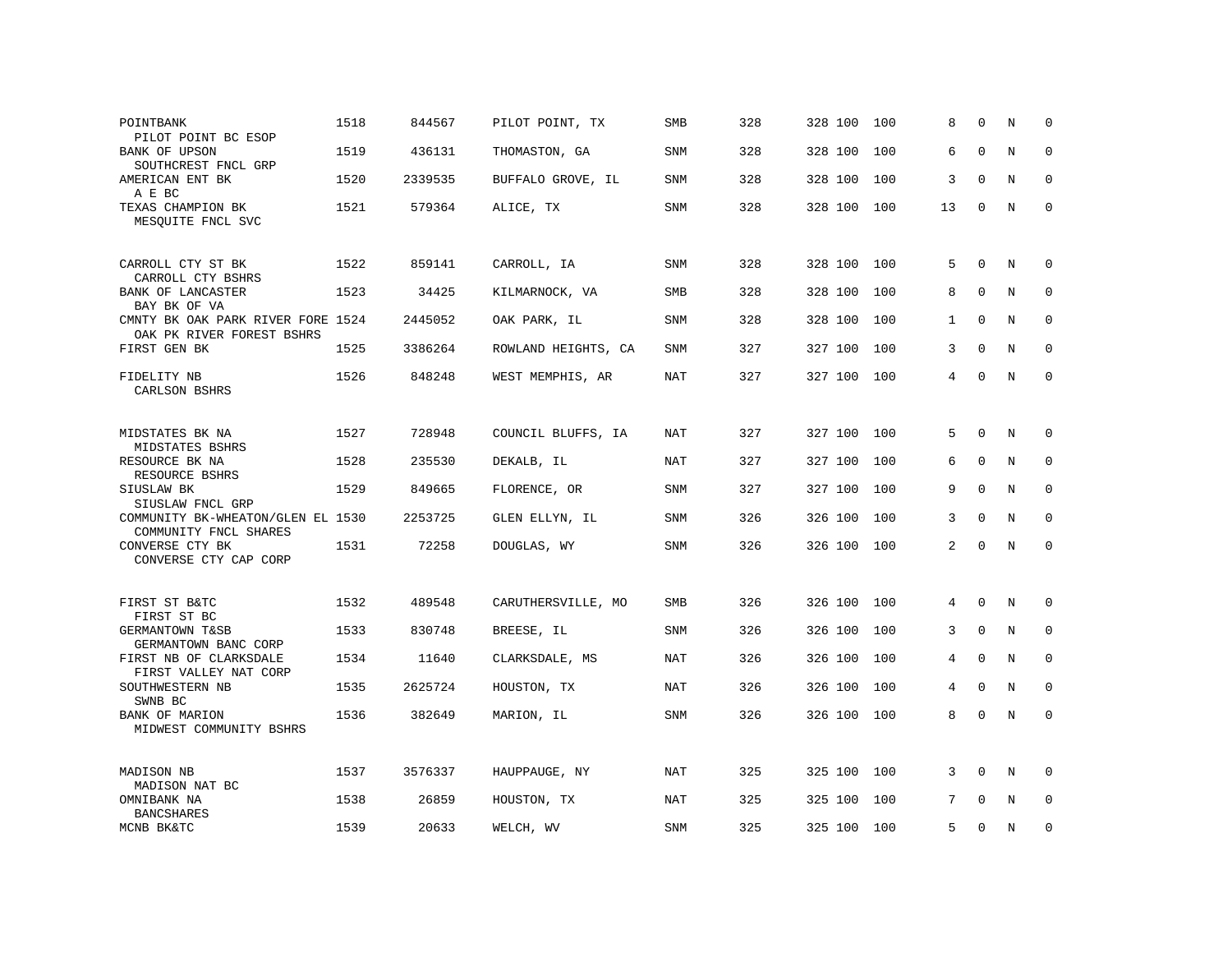| MCNB BANKS<br>FIRST NB OF THE ROCKIES               | 1540 | 338758  | GRAND JUNCTION, CO | NAT        | 325 | 325 100 | 100 | 9            | $\Omega$    | N           | $\Omega$    |
|-----------------------------------------------------|------|---------|--------------------|------------|-----|---------|-----|--------------|-------------|-------------|-------------|
| FNBR HC<br>BANKORION                                | 1541 | 855741  | ORION, IL          | SNM        | 325 | 325 100 | 100 | 5            | $\Omega$    | $\rm N$     | $\Omega$    |
| ORION BC                                            |      |         |                    |            |     |         |     |              |             |             |             |
| STATE BK OF LINCOLN<br>LINCOLN SB CORP              | 1542 | 490535  | LINCOLN, IL        | SNM        | 324 | 324 100 | 100 | 6            | $\mathbf 0$ | N           | 0           |
| FIRST NB OF CARMI<br>SOUTHERN IL BANCORP            | 1543 | 209148  | CARMI, IL          | <b>NAT</b> | 323 | 323 100 | 100 | 8            | $\mathbf 0$ | $\mathbf N$ | $\mathbf 0$ |
| HERITAGE BK CENTRAL IL<br>TRIVOLI BC                | 1544 | 181347  | TRIVOLI, IL        | SNM        | 323 | 323 100 | 100 | 5            | $\mathbf 0$ | N           | 0           |
| PEOPLES NB<br>PEOPLES BC                            | 1545 | 698322  | EASLEY, SC         | NAT        | 323 | 323 100 | 100 | 5            | 0           | N           | 0           |
| CITIZENS B&TC<br>CITIZENS BC OF VA                  | 1546 | 991621  | BLACKSTONE, VA     | SMB        | 323 | 323 100 | 100 | 10           | 0           | N           | $\mathbf 0$ |
| RIVERSIDE CNMTY BK                                  | 1547 | 2339900 | ROCKFORD, IL       | SNM        | 323 | 323 100 | 100 | 3            | $\Omega$    | N           | $\Omega$    |
| HEARTLAND FNCL USA<br>ROUND TOP ST BK               | 1548 | 665865  | ROUND TOP, TX      | SNM        | 322 | 322 100 | 100 | 3            | $\Omega$    | N           | $\Omega$    |
| ROUND TOP BSHRS<br>PLAZA BK<br>SCJ                  | 1549 | 3400928 | IRVINE, CA         | <b>SNM</b> | 322 | 322 100 | 100 | $\mathbf{1}$ | $\Omega$    | $_{\rm N}$  | $\Omega$    |
| IOWA ST BK<br>VOGEL BSHRS                           | 1550 | 982348  | HULL, IA           | <b>SMB</b> | 322 | 322 100 | 100 | 6            | $\mathbf 0$ | N           | $\mathbf 0$ |
| HNB NB                                              | 1551 | 908553  | HANNIBAL, MO       | NAT        | 322 | 322 100 | 100 | 9            | $\mathbf 0$ | N           | $\mathbf 0$ |
|                                                     |      |         |                    |            |     |         |     |              |             |             |             |
| VALLEY B&TC<br>FIRST EXPRESS OF NE                  | 1552 | 2472508 | SCOTTSBLUFF, NE    | SNM        | 322 | 322 100 | 100 | 10           | $\mathbf 0$ | N           | 0           |
| MARIES CTY BK<br>MARIES CTY BC                      | 1553 | 441359  | VIENNA, MO         | SNM        | 321 | 321 100 | 100 | 6            | 0           | N           | 0           |
| FIRST CMNTY BK OF BEDFORD CT 1554<br>FIRST CMNTY BC |      | 1188772 | SHELBYVILLE, TN    | SNM        | 321 | 321 100 | 100 | 3            | $\Omega$    | N           | 0           |
| PRIMEBANK<br>PRIMEBANK                              | 1555 | 671147  | LE MARS, IA        | SMB        | 321 | 321 100 | 100 | 2            | $\Omega$    | N           | $\Omega$    |
| ANDOVER BK<br>ANDOVER BC                            | 1556 | 27614   | ANDOVER, OH        | <b>SMB</b> | 320 | 320 100 | 100 | 7            | $\Omega$    | N           | $\Omega$    |
| ROYAL BUS BK                                        | 1557 | 3835454 | LOS ANGELES, CA    | <b>SNM</b> | 320 | 320 100 | 100 | 2            | $\mathbf 0$ | N           | 0           |
| RBB BC<br>SECURITY NB                               | 1558 | 119153  | ENID, OK           | NAT        | 320 | 320 100 | 100 | 2            | $\mathbf 0$ | N           | $\mathbf 0$ |
| SECURITY FS CORP<br>BANK OF CMRC & TC               | 1559 | 476539  | CROWLEY, LA        | SNM        | 320 | 320 100 | 100 | 4            | $\mathbf 0$ | N           | $\mathbf 0$ |
| COMMERCE ST BK<br>COMMERCE FNCL HOLDS               | 1560 | 3366239 | WEST BEND, WI      | SNM        | 320 | 320 100 | 100 | 1            | $\Omega$    | N           | $\mathbf 0$ |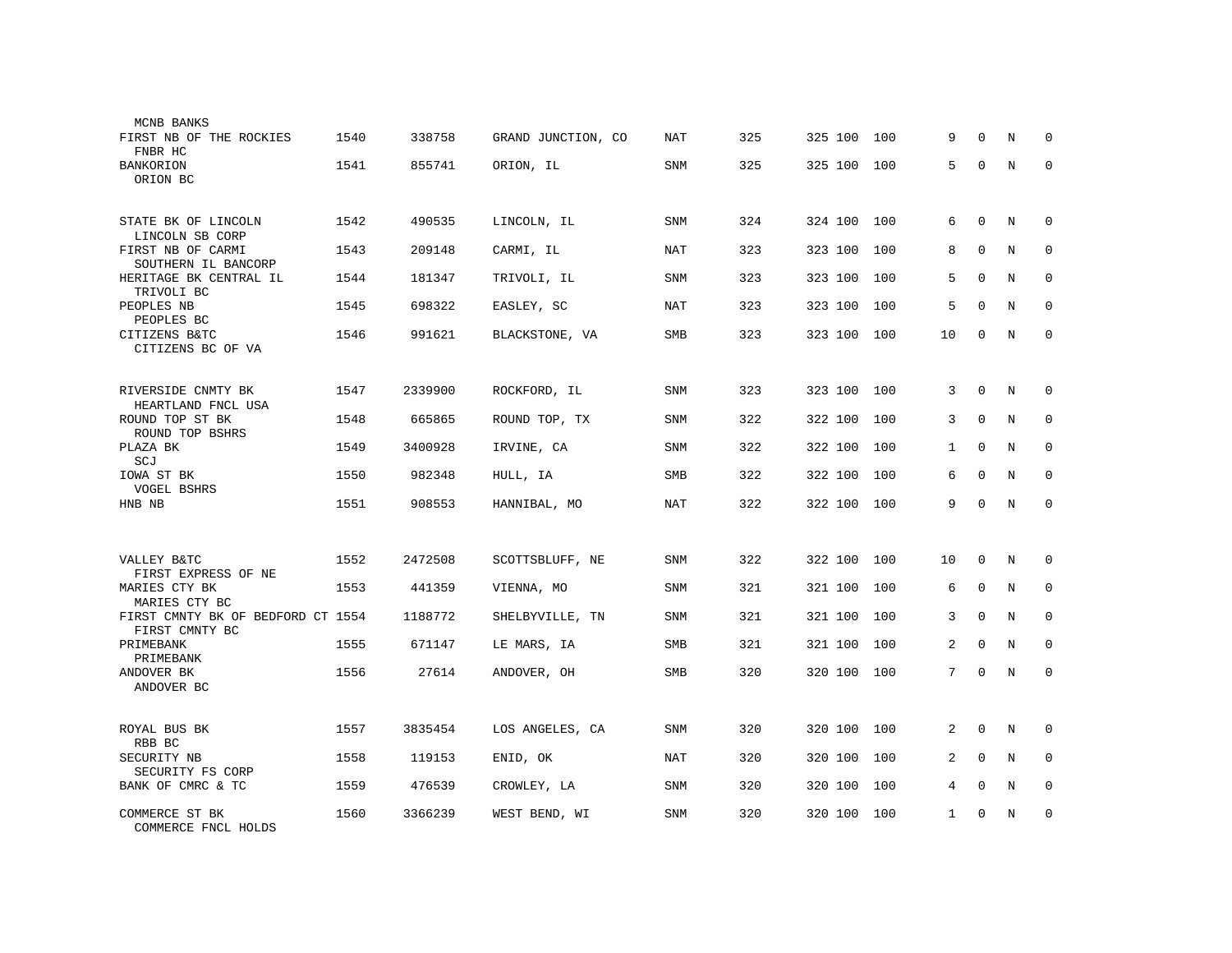| F&M BK<br>WASHINGTON/WILKES HC                  | 1561 | 510330  | WASHINGTON, GA   | SNM        | 319 | 319 100 | 100 | 5            | $\Omega$    | N           | <sup>0</sup> |
|-------------------------------------------------|------|---------|------------------|------------|-----|---------|-----|--------------|-------------|-------------|--------------|
| PEOPLES EXCH BK<br>GENBEACH CO                  | 1562 | 129910  | STANTON, KY      | SNM        | 319 | 319 100 | 100 | 10           | $\Omega$    | N           | $\Omega$     |
| FIRST NB S<br>FIRST BSHRS OF THE SE             | 1563 | 12030   | ALMA, GA         | NAT        | 319 | 319 100 | 100 | 3            | $\mathbf 0$ | N           | $\mathbf 0$  |
| COTTONPORT BK<br>MANSURA BSHRS                  | 1564 | 473930  | COTTONPORT, LA   | <b>SNM</b> | 319 | 319 100 | 100 | 10           | 0           | N           | $\mathbf 0$  |
| COMMUNITY BK OF BERGEN CTY                      | 1565 | 275509  | MAYWOOD, NJ      | <b>SMB</b> | 319 | 319 100 | 100 | 2            | $\mathbf 0$ | N           | $\mathbf 0$  |
| STERLING BK<br>STERLING BSHRS                   | 1566 | 3284490 | POPLAR BLUFF, MO | SNM        | 318 | 318 100 | 100 | 2            | $\mathbf 0$ | $\mathbf N$ | $\mathbf 0$  |
| MACON B&TC<br>MACON BANCTRUST                   | 1567 | 709639  | LAFAYETTE, TN    | SNM        | 318 | 318 100 | 100 | 6            | 0           | N           | $\mathbf 0$  |
| FIRST CMNTY BK<br>SOUTHWEST BSHRS               | 1568 | 186838  | CHATOM, AL       | SNM        | 318 | 318 100 | 100 | 9            | $\mathbf 0$ | N           | 0            |
| FARMERS & MRCH SVG BK<br>DUNN INV CO            | 1569 | 863746  | MANCHESTER, IA   | <b>SMB</b> | 318 | 318 100 | 100 | 5            | 0           | N           | 0            |
| ICON BK TX NA<br>ICON CAP CORP                  | 1570 | 3559938 | HOUSTON, TX      | <b>NAT</b> | 318 | 318 100 | 100 | 5            | $\mathbf 0$ | N           | $\mathbf 0$  |
| COMMUNITY BK<br>MANSFIELD BSHRS                 | 1571 | 974754  | MANSFIELD, LA    | <b>SNM</b> | 318 | 318 100 | 100 | 8            | $\mathbf 0$ | $\mathbf N$ | $\mathbf 0$  |
| FIRST NB OF LA GRANGE<br>FNBC LA GRANGE         | 1572 | 766735  | LA GRANGE, IL    | NAT        | 317 | 317 100 | 100 | 2            | 0           | N           | $\mathbf 0$  |
| FIDELITY BK<br>FIDELITY HC                      | 1573 | 9357    | EDINA, MN        | SNM        | 317 | 317 100 | 100 | $\mathbf{1}$ | 0           | N           | 0            |
| FIRST NB<br>FIRST FABENS BC                     | 1574 | 378651  | FABENS, TX       | <b>NAT</b> | 317 | 317 100 | 100 | 6            | $\mathbf 0$ | N           | $\mathbf 0$  |
| PUEBLO B&TC<br>PUEBLO BC                        | 1575 | 106452  | PUEBLO, CO       | <b>SNM</b> | 316 | 316 100 | 100 | 9            | $\Omega$    | N           | $\mathbf 0$  |
| POINTS WEST CMNTY BK<br>FIRST NE BANCS          | 1576 | 654252  | SIDNEY, NE       | SNM        | 316 | 316 100 | 100 | 8            | $\Omega$    | N           | $\mathbf 0$  |
| PASCACK CMNTY BK<br>PASCACK BC                  | 1577 | 3090338 | WESTWOOD, NJ     | SNM        | 316 | 316 100 | 100 | 6            | 0           | N           | $\mathbf 0$  |
| MINNWEST BK CENTRAL<br>MINNWEST CORP            | 1578 | 699552  | MONTEVIDEO, MN   | <b>SNM</b> | 316 | 316 100 | 100 | 3            | $\mathbf 0$ | N           | $\mathbf 0$  |
| CITIZENS CMNTY BK<br><b>GLACIER BC</b>          | 1579 | 2583721 | POCATELLO, ID    | <b>SNM</b> | 316 | 316 100 | 100 | 5            | $\Omega$    | $\rm N$     | $\mathbf 0$  |
| FRONTIER BK<br>FRONTIER NAT CORP                | 1580 | 255136  | LA GRANGE, GA    | SNM        | 316 | 316 100 | 100 | 9            | $\mathbf 0$ | N           | $\mathbf 0$  |
| OLD PLANK TRAIL CMNTY BK NA 1581<br>WINTRUST FC |      | 3404207 | NEW LENOX, IL    | NAT        | 316 | 316 100 | 100 | 2            | 0           | N           | $\Omega$     |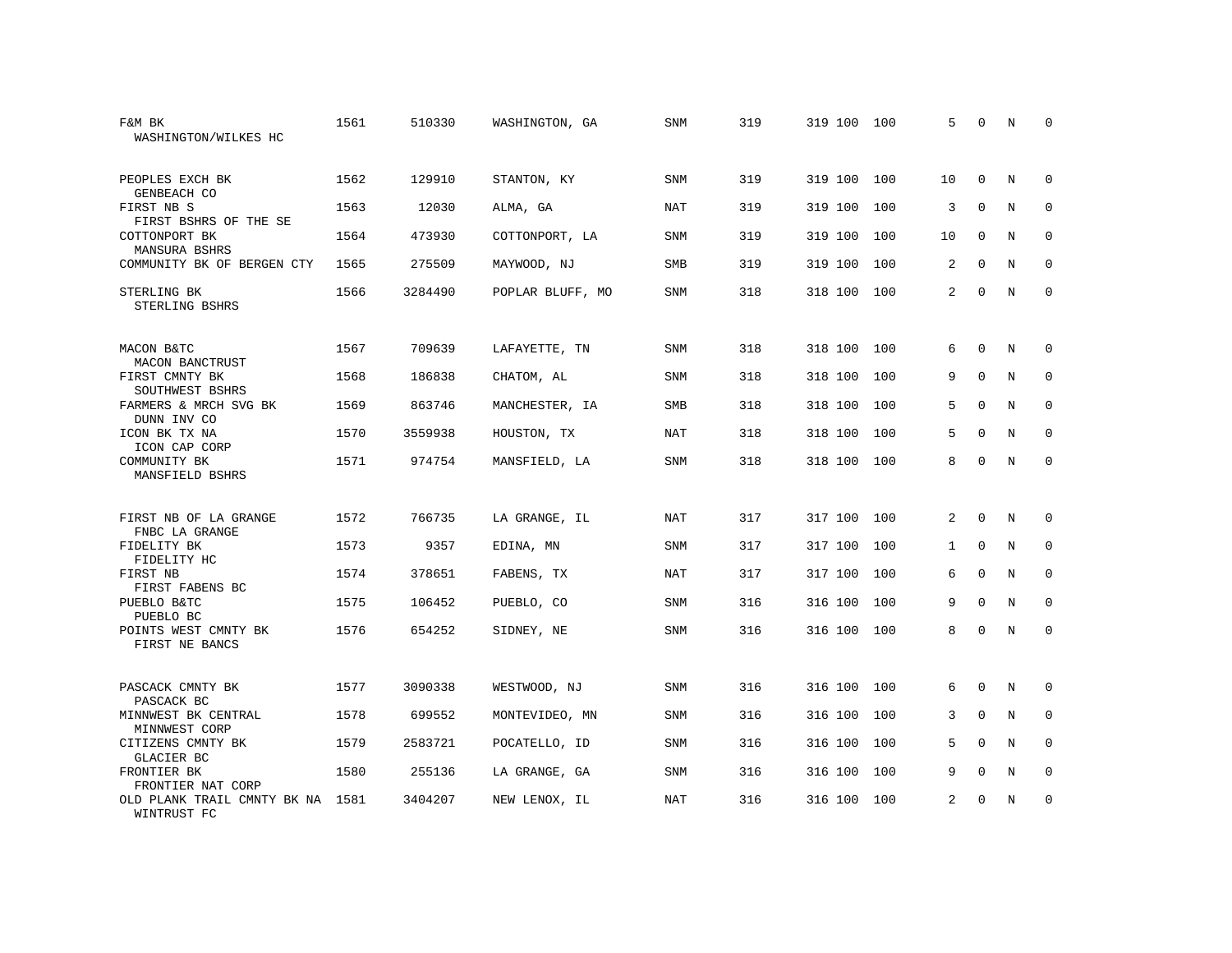| BANK OF BOTETOURT<br>BOTETOURT BSHRS                     | 1582 | 759625  | BUCHANAN, VA         | <b>SNM</b> | 315 | 315 100     | 100 | 9            | $\Omega$    | N           | $\mathbf 0$         |
|----------------------------------------------------------|------|---------|----------------------|------------|-----|-------------|-----|--------------|-------------|-------------|---------------------|
| CITIZENS BK<br>EAST TX FC                                | 1583 | 744854  | KILGORE, TX          | SNM        | 315 | 315 100     | 100 | 10           | $\mathbf 0$ | N           | $\mathbf 0$         |
| AUSTIN BK CHICAGO<br>GREATER CHICAGO FC                  | 1584 | 4839    | CHICAGO, IL          | SNM        | 315 | 315 100     | 100 | 4            | 0           | N           | $\mathbf 0$         |
| FIRST CITIZENS BK<br>FARMERS CAPITAL BK CORP             | 1585 | 786742  | ELIZABETHTOWN, KY    | <b>SMB</b> | 314 | 314 100     | 100 | 5            | $\Omega$    | N           | $\mathbf 0$         |
| FIRST FNCL BK NA<br>FIRST FNCL BSHRS                     | 1586 | 106658  | SOUTHLAKE, TX        | NAT        | 314 | 314 100 100 |     | 5            | $\Omega$    | N           | $\mathbf 0$         |
| COMMERCEWEST BK NA                                       | 1587 | 3052813 | NEWPORT BEACH, CA    | NAT        | 314 | 314 100 100 |     | 3            | 0           | N           | 0                   |
| MINSTER BK<br>MINSTER FNCL CORP                          | 1588 | 604024  | MINSTER, OH          | <b>SMB</b> | 314 | 314 100     | 100 | 6            | $\Omega$    | $\mathbb N$ | $\mathbf 0$         |
| WOODTRUST BK NA<br>WOODTRUST FC                          | 1589 | 833749  | WISCONSIN RAPIDS, WI | NAT        | 314 | 314 100     | 100 | 4            | $\Omega$    | N           | $\mathbf 0$         |
| VALLEY NB                                                | 1590 | 962854  | ESPANOLA, NM         | NAT        | 314 | 314 100     | 100 | $\mathbf 0$  | $\mathbf 0$ | N           | $\mathbf 0$         |
| CITY NB OF METROPOLIS<br>CITY NAT BANKCORP               | 1591 | 298245  | METROPOLIS, IL       | NAT        | 313 | 313 100 100 |     | $\mathbf{1}$ | $\mathbf 0$ | N           | $\mathbf 0$         |
| MIFFLINBURG B&TC                                         | 1592 | 779016  | MIFFLINBURG, PA      | SNM        | 313 | 313 100 100 |     | 4            | 0           | N           | 0                   |
| MIFFLINBURG BC<br>MECHANICS & FARMERS BK                 | 1593 | 332224  | DURHAM, NC           | SNM        | 313 | 313 100     | 100 | 7            | $\mathbf 0$ | N           | 0                   |
| M&F BC<br>EXCHANGE NB&TC CO<br>EXCHANGE BSHRS CORP OF KS | 1594 | 144052  | ATCHISON, KS         | <b>NAT</b> | 313 | 313 100     | 100 | 9            | $\mathbf 0$ | $\mathbf N$ | $\mathbf 0$         |
| THIRD NB OF SEDALIA<br>CENTRAL BANCOMPANY                | 1595 | 611451  | SEDALIA, MO          | NAT        | 313 | 313 100     | 100 | 3            | $\mathbf 0$ | N           | $\mathbf 0$         |
| BTC BK<br>BETHANY BSHRS                                  | 1596 | 1009242 | BETHANY, MO          | SNM        | 312 | 312 100     | 100 | 4            | $\mathbf 0$ | N           | $\mathsf{O}\xspace$ |
| FIRST NB FOX VALLEY<br>FIRST MENASHA BSHRS               | 1597 | 675949  | NEENAH, WI           | NAT        | 312 | 312 100 100 |     | 3            | $\mathbf 0$ | N           | 0                   |
| BANK OF THE WEST<br>GREATER SW BSHRS                     | 1598 | 859552  | GRAPEVINE, TX        | SNM        | 312 | 312 100     | 100 | 8            | 0           | N           | $\mathbf 0$         |
| VA COMMONWEALTH BK<br>VIRGINIA BC                        | 1599 | 534774  | PETERSBURG, VA       | SMB        | 312 | 312 100     | 100 | 8            | $\mathbf 0$ | N           | $\mathbf 0$         |
| BANK OF SUN PRAIRIE<br>BOSP BSHRS                        | 1600 | 124344  | SUN PRAIRIE, WI      | <b>SNM</b> | 312 | 312 100     | 100 | 3            | $\Omega$    | N           | $\Omega$            |
| WEST MILTON ST BK<br>WEST MILTON BC                      | 1601 | 556011  | WEST MILTON, PA      | SNM        | 312 | 312 100     | 100 | 4            | $\Omega$    | N           | $\mathbf 0$         |
| PEOPLES ST BK                                            | 1602 | 326344  | NEWTON, IL           | SNM        | 311 | 311 100 100 |     | 5            | 0           | N           | 0                   |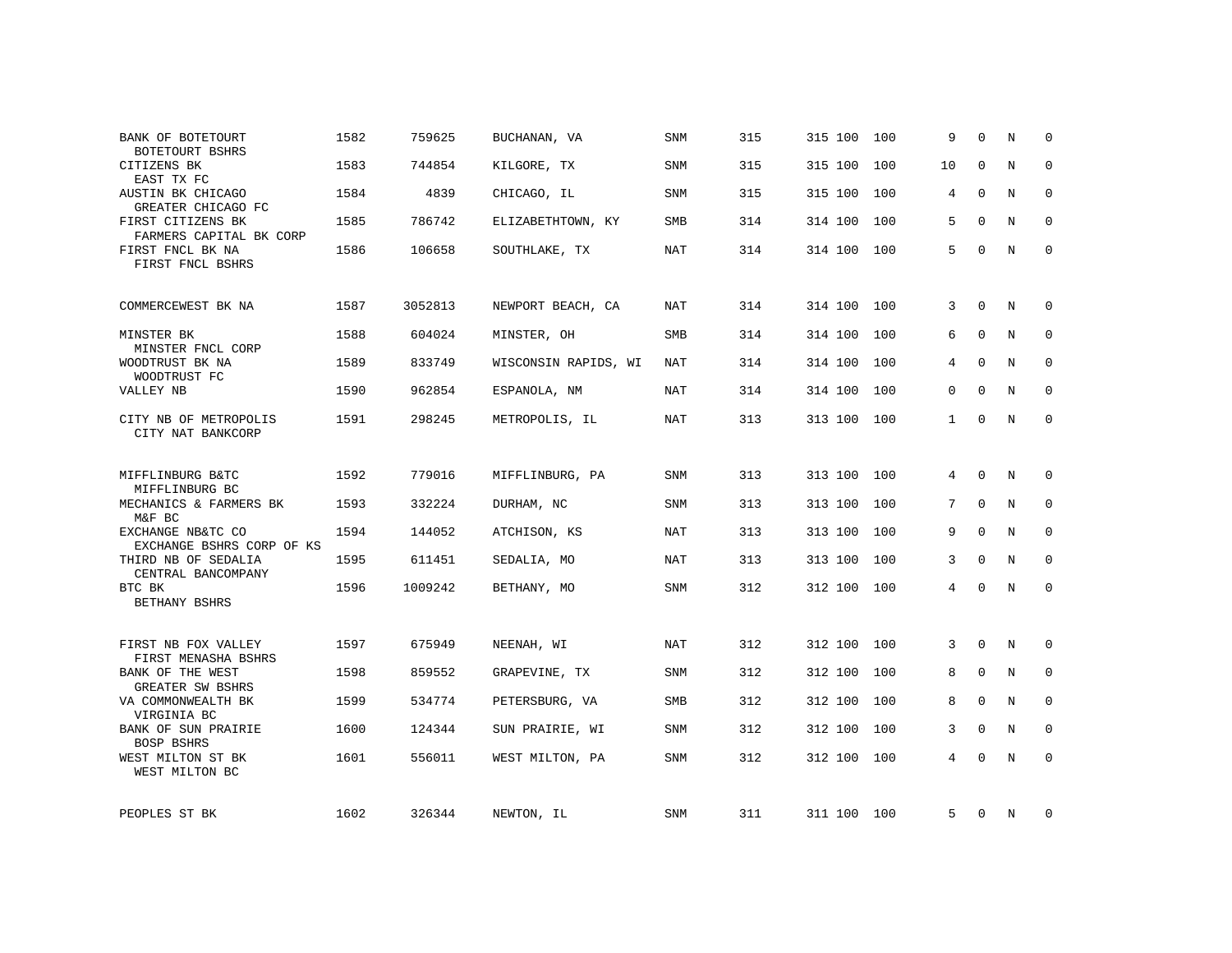| HOWARD BK<br>HOWARD BC                                   | 1603 | 3282852 | ELLICOTT CITY, MD | <b>SNM</b> | 311 | 311 100     | 100 | 5        | $\Omega$    | N           | $\mathbf 0$ |
|----------------------------------------------------------|------|---------|-------------------|------------|-----|-------------|-----|----------|-------------|-------------|-------------|
| M C B&TC<br>M C BSHRS                                    | 1604 | 1003839 | MORGAN CITY, LA   | SNM        | 311 | 311 100     | 100 | 4        | $\Omega$    | N           | $\mathbf 0$ |
| INDEPENDENCE BK                                          | 1605 | 3295320 | NEWPORT BEACH, CA | SNM        | 310 | 310 100     | 100 | 2        | $\mathbf 0$ | N           | $\mathbf 0$ |
| CITIZENS NB<br>CENTRAL TX FNCL CORP                      | 1606 | 59352   | CAMERON, TX       | <b>NAT</b> | 310 | 310 100 100 |     | 7        | $\mathbf 0$ | N           | $\mathbf 0$ |
| OZARK MNT BK<br>CENTRAL BANCOMPANY                       | 1607 | 576541  | BRANSON, MO       | <b>SNM</b> | 310 | 310 100 100 |     | 5        | $\mathbf 0$ | N           | 0           |
| SECURITY FNCL BK<br>SECURITY FS CORP                     | 1608 | 450959  | DURAND, WI        | <b>SMB</b> | 309 | 309 100     | 100 | 2        | $\mathbf 0$ | $\mathbf N$ | $\mathbf 0$ |
| 1ST NB OF S FL<br>HOMETOWN OF HMSTD BKG CO               | 1609 | 737632  | HOMESTEAD, FL     | <b>NAT</b> | 309 | 309 100     | 100 | 6        | $\Omega$    | N           | $\mathbf 0$ |
| INTERNATIONAL BK<br>RATON CAP CORP                       | 1610 | 209858  | RATON, NM         | SNM        | 308 | 308 100     | 100 | 6        | $\mathbf 0$ | N           | $\mathbf 0$ |
| SAINT JOHNS B&TC<br>UNITY BSHRS LLC                      | 1611 | 173557  | SAINT JOHN, MO    | <b>SNM</b> | 308 | 308 100 100 |     | 6        | $\mathbf 0$ | N           | $\mathbf 0$ |
| <b>BUSINESS BK</b><br>FOX RIVER VALLEY BC                | 1612 | 2747242 | APPLETON, WI      | SNM        | 308 | 308 100     | 100 | 1        | $\Omega$    | N           | $\mathbf 0$ |
| AVIDBANK<br>PENINSULA BHC                                | 1613 | 3214059 | PALO ALTO, CA     | SNM        | 308 | 308 100     | 100 | $\Omega$ | $\Omega$    | N           | $\mathbf 0$ |
| NEW TRIPOLI BK<br>NEW TRIPOLI BC                         | 1614 | 331713  | NEW TRIPOLI, PA   | SMB        | 308 | 308 100     | 100 | 1        | $\Omega$    | N           | $\mathbf 0$ |
| NORTHMARK BK                                             | 1615 | 1161216 | NORTH ANDOVER, MA | SNM        | 308 | 308 100     | 100 | 2        | $\mathbf 0$ | N           | $\mathbf 0$ |
| MAUCH CHUNK TC<br>MAUCH CHUNK TR FC                      | 1616 | 857811  | JIM THORPE, PA    | <b>SNM</b> | 308 | 308 100     | 100 | 5        | $\mathbf 0$ | N           | $\mathbf 0$ |
| CRESTMARK BK<br>CRESTMARK BC                             | 1617 | 2382308 | TROY, MI          | SNM        | 307 | 307 100     | 100 | $\Omega$ | $\Omega$    | N           | $\mathbf 0$ |
| FIRST NB OF ELK RIVER<br>FIRST NAT FS                    | 1618 | 970055  | MAPLE LAKE, MN    | NAT        | 307 | 307 100     | 100 | 4        | $\mathbf 0$ | N           | 0           |
| NATIONAL BK<br>COUNTRY BANCORP                           | 1619 | 659341  | HILLSBORO, IL     | <b>NAT</b> | 307 | 307 100     | 100 | 12       | $\mathbf 0$ | N           | $\mathbf 0$ |
| SIMMONS FIRST BK OF NRTHEST                              | 1620 | 471749  | JONESBORO, AR     | <b>SMB</b> | 307 | 307 100     | 100 | 4        | $\Omega$    | N           | $\mathbf 0$ |
| SIMMONS FIRST NAT CORP<br>CITIZENS NB<br>CITIZENS NAT BC | 1621 | 509400  | PUTNAM, CT        | <b>NAT</b> | 307 | 307 100 100 |     | 4        | $\mathbf 0$ | $\mathbf N$ | $\mathbf 0$ |
| FREMONT NB&TC<br>LAURITZEN CORP                          | 1622 | 264558  | FREMONT, NE       | NAT        | 306 | 306 100     | 100 | 3        | 0           | N           | $\mathbf 0$ |
| FIRST NB IN OLNEY<br>SUMMIT BSHRS                        | 1623 | 412845  | OLNEY, IL         | NAT        | 305 | 305 100     | 100 | 6        | 0           | N           | $\mathbf 0$ |
| PROFINIUM FNCL                                           | 1624 | 865450  | TRUMAN, MN        | SMB        | 305 | 305 100 100 |     | 2        | $\Omega$    | N           | $\mathbf 0$ |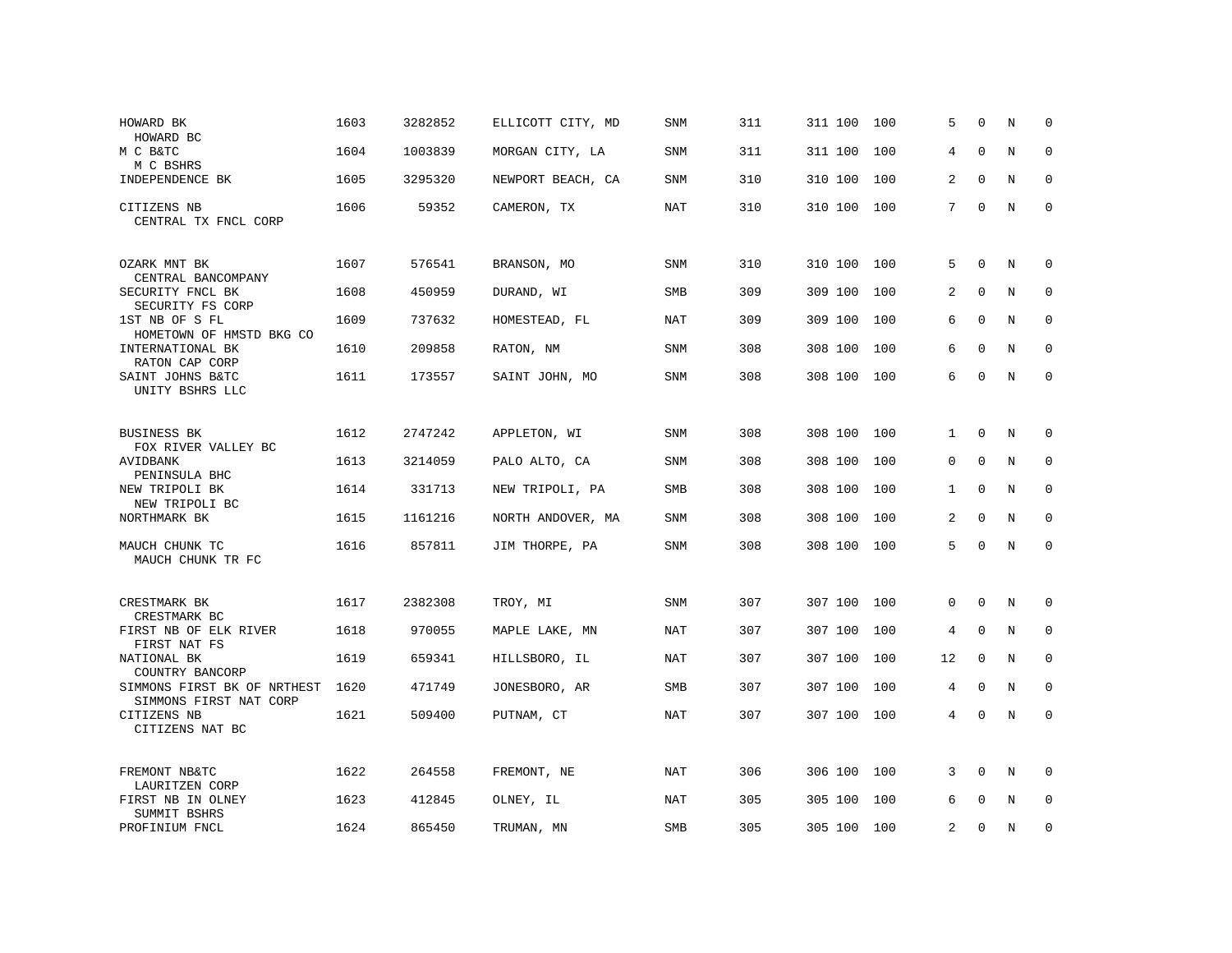| PROFINIUM FNCL HOLD                                  |      |         |                      |            |     |             |     |              |             |             |             |
|------------------------------------------------------|------|---------|----------------------|------------|-----|-------------|-----|--------------|-------------|-------------|-------------|
| CROSS KEYS BK<br><b>BSJ BSHRS</b>                    | 1625 | 755252  | SAINT JOSEPH, LA     | <b>SNM</b> | 305 | 305 100     | 100 | 8            | $\Omega$    | N           | 0           |
| FIRST TX BK<br>FIRST TX BC                           | 1626 | 444350  | GEORGETOWN, TX       | <b>SNM</b> | 305 | 305 100     | 100 | 3            | $\mathbf 0$ | N           | $\mathbf 0$ |
| CITIZENS ST BK<br>HERKY HAWK FC                      | 1627 | 795548  | MONTICELLO, IA       | <b>SNM</b> | 305 | 305 100     | 100 | 6            | $\mathbf 0$ | N           | 0           |
| KEYWORTH BK                                          | 1628 | 3642287 | JOHNS CREEK, GA      | <b>SNM</b> | 305 | 305 100     | 100 | 2            | $\mathbf 0$ | N           | 0           |
| LANDMARK BK NA<br>GIANT HOLD                         | 1629 | 2721765 | FORT LAUDERDALE, FL  | <b>NAT</b> | 305 | 305 100     | 100 | $\mathbf{1}$ | $\mathbf 0$ | $\mathbb N$ | 0           |
| ALARION BK<br>ALARION FNCL SVC                       | 1630 | 3333848 | OCALA, FL            | <b>SNM</b> | 305 | 305 100     | 100 | 5            | $\mathbf 0$ | N           | $\mathbf 0$ |
| FARMERS BK OF NORTHERN MO<br>NORTHERN MO BSHRS       | 1631 | 303952  | UNIONVILLE, MO       | SMB        | 305 | 305 100 100 |     | 6            | $\mathbf 0$ | N           | $\mathbf 0$ |
| FREDERICK CTY BK                                     | 1632 | 3058329 | FREDERICK, MD        | <b>SMB</b> | 304 | 304 100 100 |     | 3            | $\mathbf 0$ | N           | 0           |
| FREDERICK CTY BC<br>FIRST NB&TC OF WILLISTON         | 1633 | 248455  | WILLISTON, ND        | <b>NAT</b> | 304 | 304 100     | 100 | 4            | $\mathbf 0$ | N           | 0           |
| JORGENSON WILLISTON HC<br>COUNTYBANK<br>TCB CORP     | 1634 | 271529  | GREENWOOD, SC        | <b>SNM</b> | 304 | 304 100     | 100 | 3            | $\Omega$    | N           | 0           |
| BEACH BUS BK                                         | 1635 | 3252510 | MANHATTAN BEACH, CA  | SNM        | 304 | 304 100     | 100 | 2            | $\Omega$    | N           | 0           |
| SOUTHPORT BK<br>SOUTHPORT FC                         | 1636 | 2576143 | KENOSHA, WI          | SNM        | 304 | 304 100 100 |     | 3            | $\mathbf 0$ | N           | $\mathbf 0$ |
|                                                      |      |         |                      |            |     |             |     |              |             |             |             |
| FARMERS ST BK<br>FARMERS ST FC                       | 1637 | 475354  | VICTOR, MT           | <b>SMB</b> | 304 | 304 100     | 100 | 6            | $\Omega$    | N           | $\Omega$    |
| CITIZENS INDEPENDENT BK<br><b>BAKKEN SECURITIES</b>  | 1638 | 825753  | SAINT LOUIS PARK, MN | <b>SNM</b> | 304 | 304 100     | 100 | 3            | $\Omega$    | N           | 0           |
| STATE BK FNCL<br>FIRST BC                            | 1639 | 2631172 | LA CROSSE, WI        | SMB        | 303 | 303 100     | 100 | 6            | $\Omega$    | N           | $\mathbf 0$ |
| PEOPLES BK OF CMRC                                   | 1640 | 151751  | CAMBRIDGE, MN        | SNM        | 303 | 303 100     | 100 | 5            | $\Omega$    | N           | $\Omega$    |
| DUKE FNCL GROUP<br>FRIENDSHIP ST BK<br>FRIENDSHIP BC | 1641 | 427241  | FRIENDSHIP, IN       | SMB        | 303 | 303 100     | 100 | 5            | $\mathbf 0$ | N           | $\mathbf 0$ |
|                                                      |      |         |                      |            |     |             |     |              |             |             |             |
| ROYAL BK<br>ROYAL BSHRS                              | 1642 | 532042  | ELROY, WI            | <b>SNM</b> | 303 | 303 100     | 100 | 14           | 0           | N           | 0           |
| FIRST CMRL BK<br>FIRST COML BSHRS                    | 1643 | 2396547 | EDMOND, OK           | <b>SNM</b> | 303 | 303 100     | 100 | 9            | $\mathbf 0$ | N           | 0           |
| EDGAR CTY B&TC PARIS IL<br>EDGAR CTY BSHRS           | 1644 | 738143  | PARIS, IL            | <b>SNM</b> | 303 | 303 100     | 100 | 7            | $\mathbf 0$ | N           | 0           |
| BENCHMARK BK<br>QUINLAN BSHRS                        | 1645 | 980960  | PLANO, TX            | SNM        | 303 | 303 100     | 100 | $\mathbf{1}$ | $\Omega$    | N           | 0           |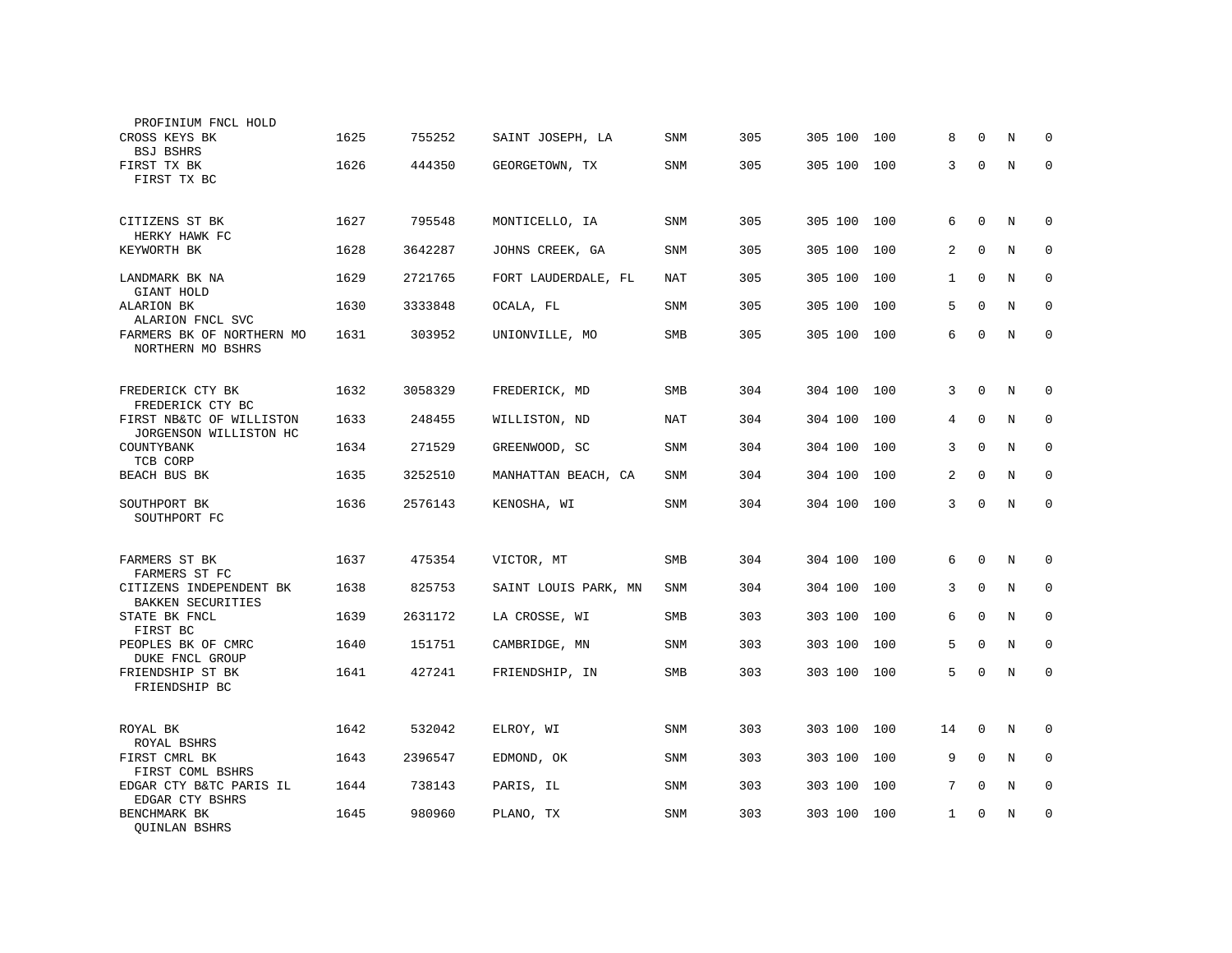| CAPITOL CITY B&TC<br>CAPITOL CITY BSHRS           | 1646 | 2243977 | ATLANTA, GA          | SNM        | 303 | 303 100     | 100 | 7            | $\Omega$    | N           | $\Omega$    |
|---------------------------------------------------|------|---------|----------------------|------------|-----|-------------|-----|--------------|-------------|-------------|-------------|
| PRESIDIO BK                                       | 1647 | 3398100 | SAN FRANCISCO, CA    | SMB        | 303 | 303 100 100 |     | 4            | $\mathbf 0$ | N           | 0           |
| TEXAS FIRST ST BK<br>TEXAS FIRST BSHRS            | 1648 | 655660  | RIESEL, TX           | <b>SNM</b> | 302 | 302 100     | 100 | 4            | $\Omega$    | N           | $\mathbf 0$ |
| AMERICAN ST B&TC<br>AMERICAN ST BSHRS             | 1649 | 2957014 | GREAT BEND, KS       | SMB        | 302 | 302 100     | 100 | 5            | $\Omega$    | N           | 0           |
| COMMUNITY BK PICKENS CTY<br>COMMUNITY BK OF GA    | 1650 | 2943615 | JASPER, GA           | SNM        | 302 | 302 100     | 100 | $\mathbf{1}$ | $\Omega$    | N           | 0           |
| SMARTBANK<br>SMARTFINANCIAL                       | 1651 | 3532641 | PIGEON FORGE, TN     | <b>SMB</b> | 302 | 302 100     | 100 | 3            | $\mathbf 0$ | $\mathbf N$ | $\mathbf 0$ |
| NATIONAL BK OF GA<br>NBG BC                       | 1652 | 2872340 | ATHENS, GA           | NAT        | 302 | 302 100     | 100 | 1            | $\mathbf 0$ | N           | 0           |
| LEGACY BK OF FL                                   | 1653 | 3444539 | BOCA RATON, FL       | <b>SNM</b> | 302 | 302 100     | 100 | 3            | 0           | N           | $\mathbf 0$ |
| FIRST FIDELITY BK<br>FIDELITY CORP                | 1654 | 80150   | BURKE, SD            | <b>SNM</b> | 302 | 302 100     | 100 | 6            | $\mathbf 0$ | N           | 0           |
| <b>BUILDERS BK</b><br><b>BUILDERS FC</b>          | 1655 | 2595975 | CHICAGO, IL          | <b>SNM</b> | 301 | 301 100     | 100 | 2            | $\Omega$    | $_{\rm N}$  | $\Omega$    |
| CUSTODIAL TC<br>JPMORGAN CHASE & CO               | 1656 | 931319  | JERSEY CITY, NJ      | <b>SNM</b> | 301 | 301 100     | 100 | $\Omega$     | $\Omega$    | $_{\rm N}$  | $\Omega$    |
| BEACON BK<br>EXCELSIOR FNCL SVC                   | 1657 | 719955  | SHOREWOOD, MN        | <b>SNM</b> | 301 | 301 100     | 100 | 5            | $\Omega$    | N           | 0           |
| SOUTHWEST GA BK<br>SOUTHWEST GA FC                | 1658 | 699534  | MOULTRIE, GA         | <b>SNM</b> | 301 | 301 100     | 100 | 4            | $\Omega$    | N           | $\mathbf 0$ |
| ABBYBANK<br>ABBY BC                               | 1659 | 198149  | ABBOTSFORD, WI       | <b>SNM</b> | 301 | 301 100     | 100 | 4            | $\Omega$    | $_{\rm N}$  | $\mathbf 0$ |
| <b>GULF COAST BK</b><br>GULF COAST BSHRS          | 1660 | 459130  | ABBEVILLE, LA        | <b>SNM</b> | 300 | 300 100     | 100 | 14           | 0           | N           | $\mathbf 0$ |
| MOHAVE ST BK<br>STATE BK CORP                     | 1661 | 1897270 | LAKE HAVASU CITY, AZ | SNM        | 300 | 300 100     | 100 | 5            | $\Omega$    | N           | 0           |
| FIRST COMMONWEALTH BK<br>FIRST PRESTONSBURG BSHRS | 1662 | 511618  | PRESTONSBURG, KY     | <b>SNM</b> | 300 | 300 100     | 100 | 11           | $\Omega$    | N           | 0           |
| GREATER HUDSON BK NA                              | 1663 | 3086256 | MIDDLETOWN, NY       | <b>NAT</b> | 300 | 300 100     | 100 | 3            | $\Omega$    | $_{\rm N}$  | $\mathbf 0$ |
| CONSUMERS NB<br>CONSUMERS BC                      | 1664 | 477321  | MINERVA, OH          | NAT        | 300 | 300 100     | 100 | 9            | $\Omega$    | N           | 0           |

Summary:

Total number of banks: 1,664

Total assets (millions): Consolidated: \$11,593,011 | Domestic: \$9,918,347